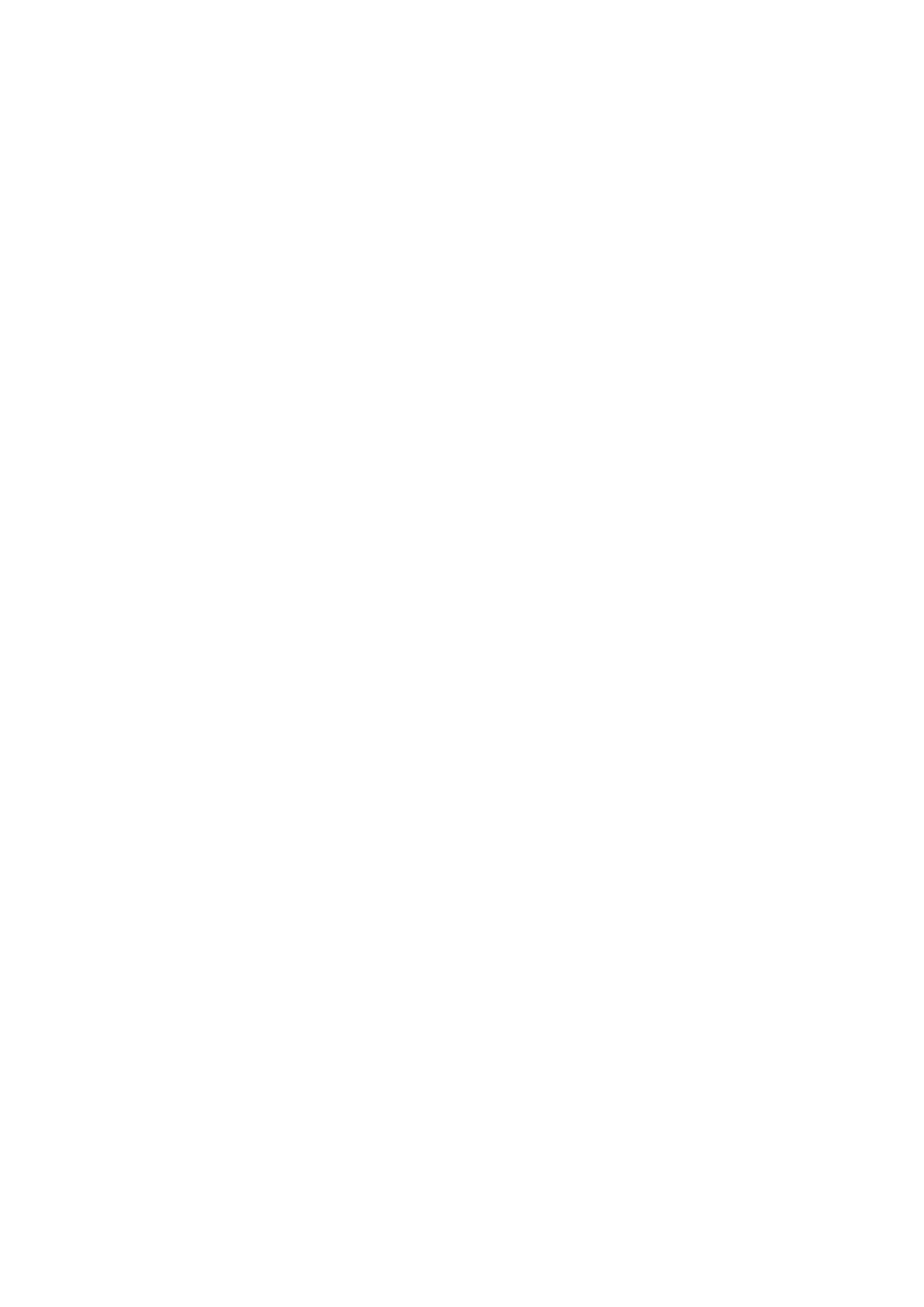## Valuing Biodiversity

The economic case for biodiversity conservation in the

# Maldives



Report produced for Atoll Ecosystem Conservation (AEC) Project by IUCN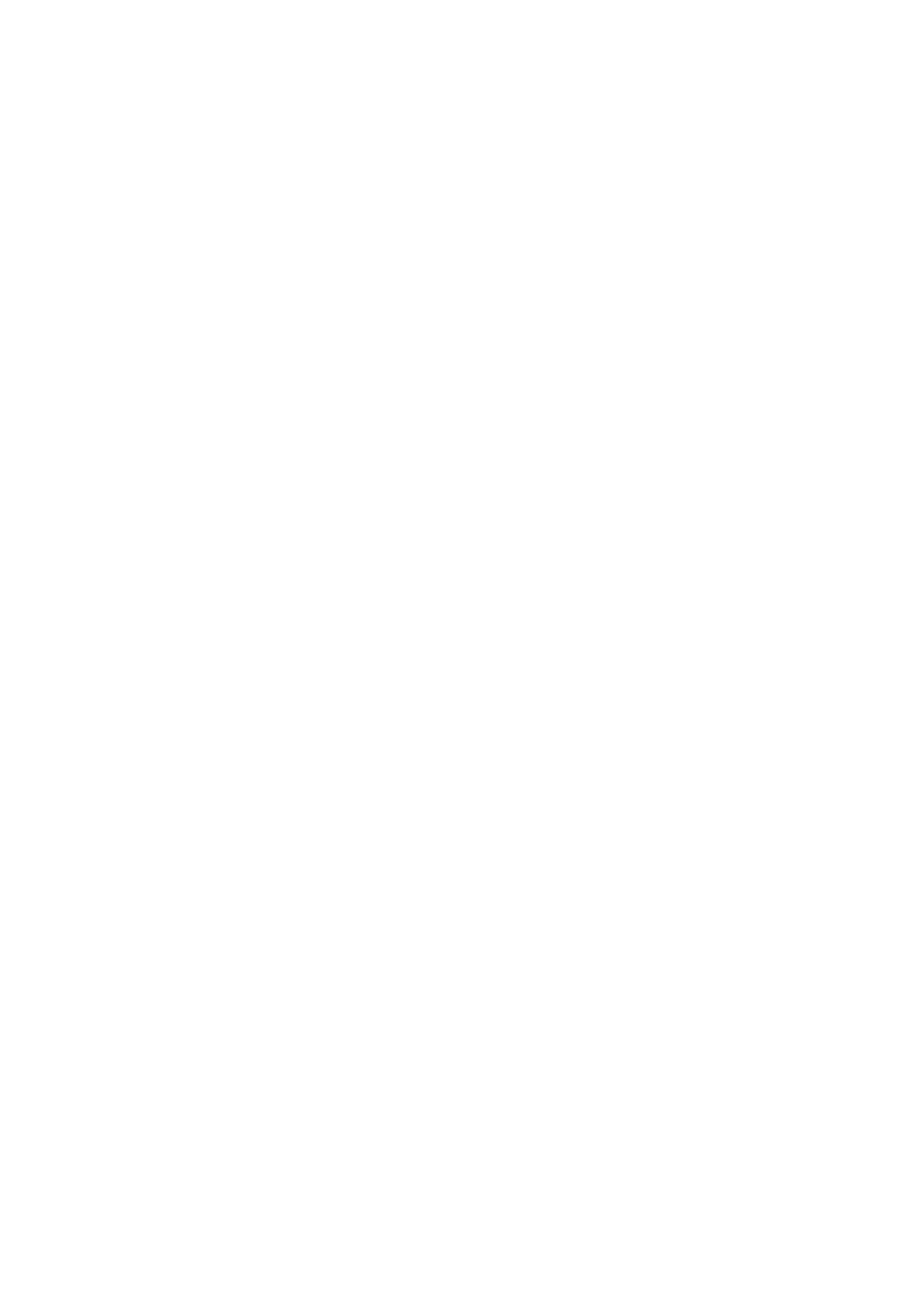### Valuing Biodiversity

The economic case for biodiversity conservation in the Maldives

Lucy Emerton, Saima Baig, Marie Saleem

April 2009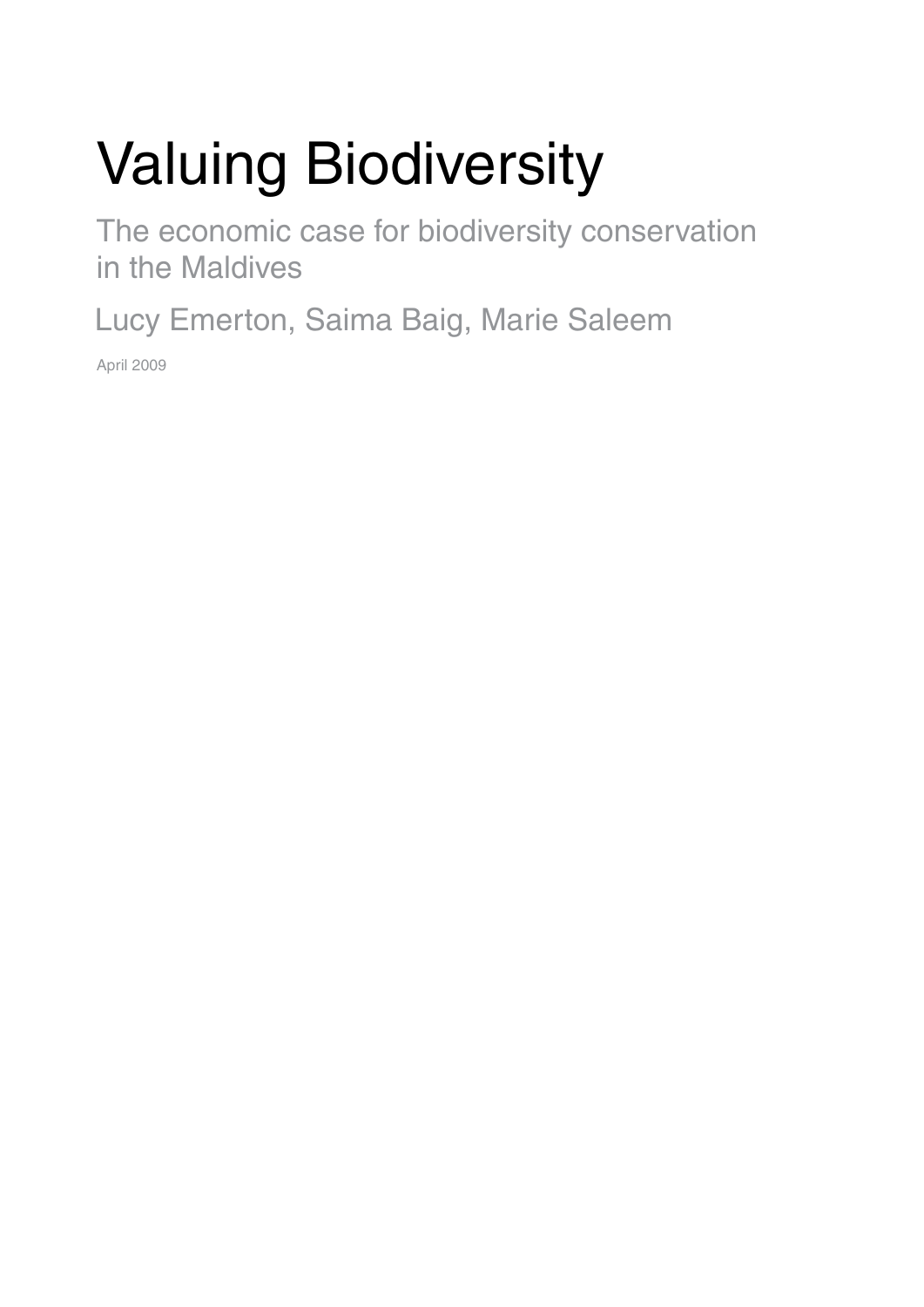The designation of geographical entities in this book, and the presentation of the material, do not imply the expression of any opinion whatsoever on the part of IUCN or UNDP Maldives concerning the legal status of any country, territory, or area, or of its authorities, or concerning the delimitation of its frontiers or boundaries.

The views expressed in this publication do not necessarily reflect those of IUCN or UNDP Maldives.

This publication been made possible by funding through the AEC Project.

| Published by:        | Ecosystems and Livelihoods Group Asia, IUCN, International Union for the<br>Conservation of Nature for the AEC Project, Ministry of Housing, Transport and<br>Environment, Government of Maldives.                                                                                         |  |  |  |  |
|----------------------|--------------------------------------------------------------------------------------------------------------------------------------------------------------------------------------------------------------------------------------------------------------------------------------------|--|--|--|--|
| Copyright:           | © 2009, Ministry of Housing, Transport and Environment, Government of Maldives.                                                                                                                                                                                                            |  |  |  |  |
| Citation:            | Emerton L., Baig S., and Saleem M. (2009) Valuing Biodiversity. The economic case for<br>biodiversity conservation in the Maldives. AEC Project, Ministry of Housing, Transport and<br>Environment, Government of Maldives and UNDP Maldives.                                              |  |  |  |  |
|                      | Lucy Emerton, Independent Consultant Environmental Economics.<br>lucy@environment-group.org;<br>Saima Baig, Consultant Environmental Economics.saimapbaig@gmail.com;<br>Marie Saleem, Environmental Consultant. marie@seamarc.com                                                          |  |  |  |  |
|                      | Reproduction of this publication for educational or other non-commercial purposes is<br>authorized without prior written permission from the copyright holder provided the source<br>is fully acknowledged.                                                                                |  |  |  |  |
|                      | Reproduction of this publication for resale or other commercial purposes is prohibited<br>without prior written permission of the copyright holder.                                                                                                                                        |  |  |  |  |
| Photographs:         | All underwater photographs courtesy of Aqua Dreams Imaging<br>All other photographs courtesy of Mohamed Inaz, Abdulla Mohamed Didi, Affan Abdulla<br>Didi, Dr. Mike Moser and Saima Baig                                                                                                   |  |  |  |  |
| Produced by:         | Ecosystems and Livelihoods Group, IUCN Asia, Colombo Sri Lanka.                                                                                                                                                                                                                            |  |  |  |  |
| Layout & Printed by: | Karunaratne & Sons (Pvt) Ltd.,<br>67, UDA Industrial Estate,<br>Katuwana Road,<br>Homagama,<br>Sri Lanka.<br>info@karusons.com                                                                                                                                                             |  |  |  |  |
| Available from:      | <b>Atoll Ecosystem Conservation Project</b><br>Ministry of Housing, Transport and Environment,<br>Government of Maldives,<br>3rd Floor,<br>Fen Building,<br>Ameenee Magu,<br>Malé.<br>Tel: ++960 332l4861<br>Fax: ++960 3322286<br>Email: aec@environment.gov.mv<br>www.environment.gov.mv |  |  |  |  |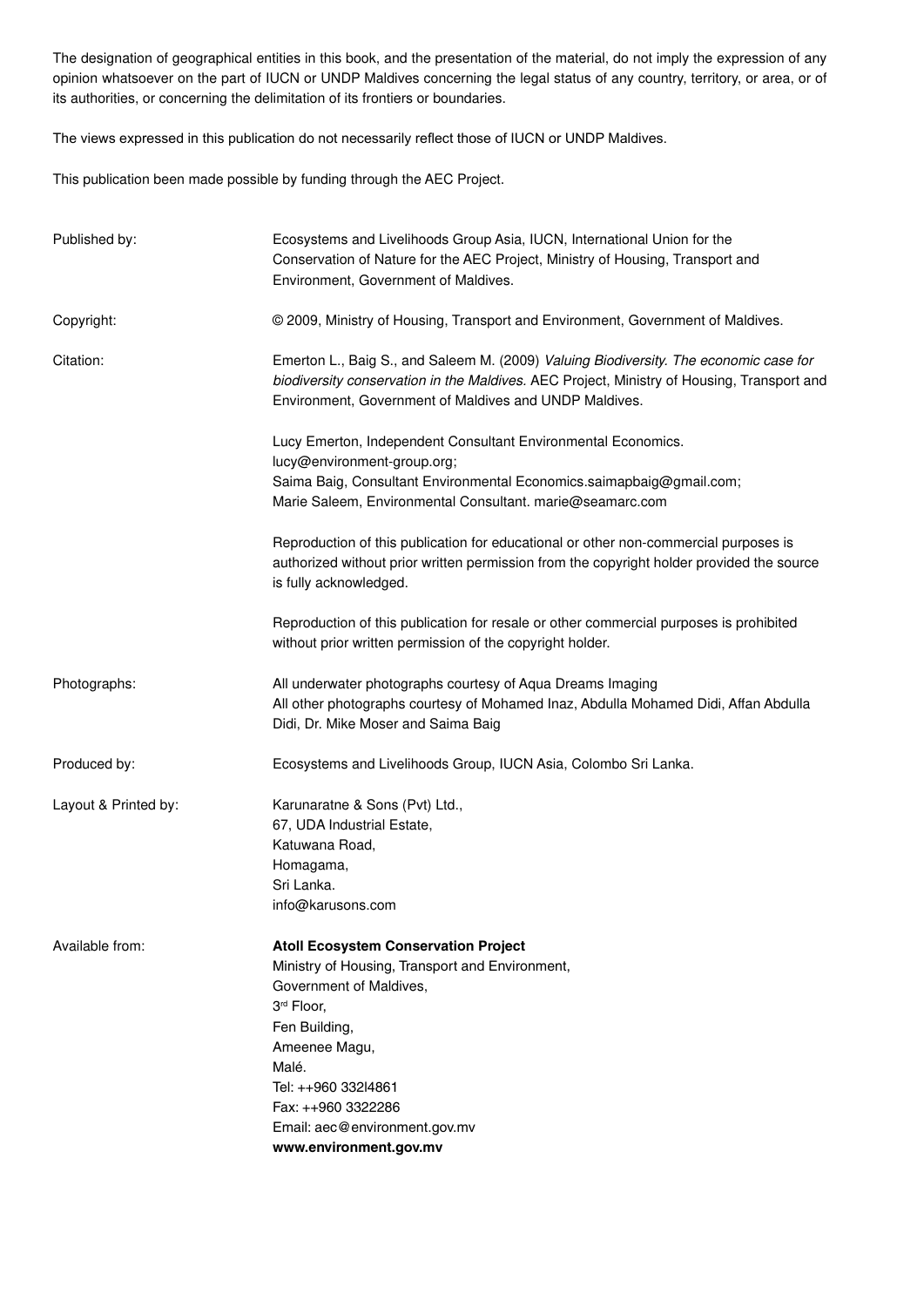### **Table of Contents**

| Tools for improving the financial sustainability of marine and coastal biodiversity conservation 33 |  |
|-----------------------------------------------------------------------------------------------------|--|
|                                                                                                     |  |
|                                                                                                     |  |
|                                                                                                     |  |
|                                                                                                     |  |
|                                                                                                     |  |
|                                                                                                     |  |
|                                                                                                     |  |
|                                                                                                     |  |
|                                                                                                     |  |
|                                                                                                     |  |
|                                                                                                     |  |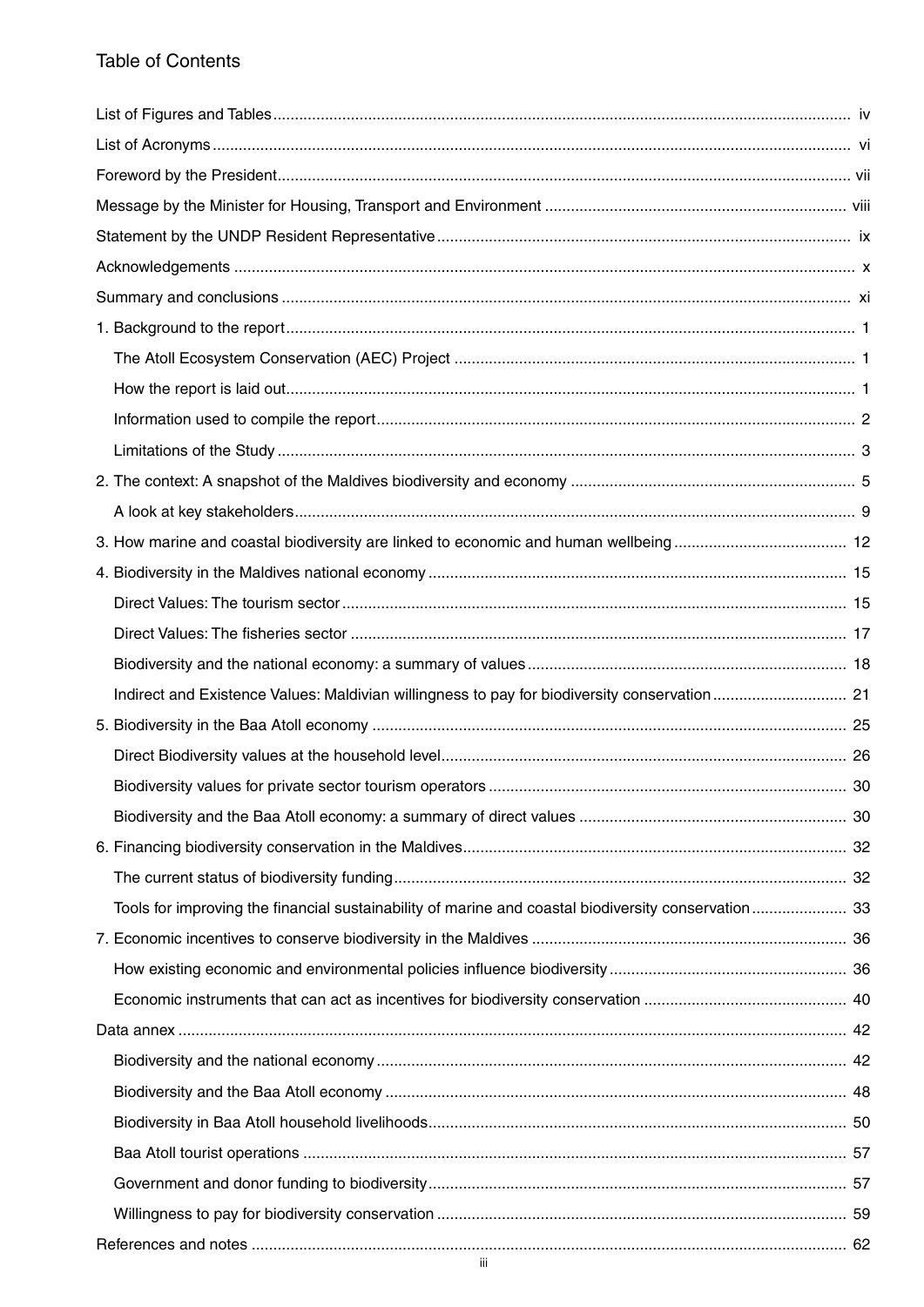### List of Figures and Tables

|          | Figure 3: The links between biodiversity and ecosystem services, human wellbeing and                          |  |
|----------|---------------------------------------------------------------------------------------------------------------|--|
|          | Figure 4: Contribution of biodiversity to key Maldives national economic indicators, 2006 18                  |  |
|          |                                                                                                               |  |
|          |                                                                                                               |  |
|          |                                                                                                               |  |
|          |                                                                                                               |  |
|          | Figure 9: Baa Atoll household participation and income from biodiversity-based business,                      |  |
|          | Figure 10: Baa Atoll household participation and income from fishing, by Island and wealth group  28          |  |
|          | Figure 11: Baa Atoll household participation and income from non-fish biological                              |  |
|          | Figure 12: Contribution of biodiversity to key household economic indicators in Baa Atoll, 2008  30           |  |
|          | Figure 13: Potential funding for biodiversity conservation from voluntary contributions (Rf million/year)  35 |  |
|          |                                                                                                               |  |
| Table 1: | Contribution of biodiversity to key Maldives national economic indicators, 2006 18                            |  |
| Table 2: |                                                                                                               |  |
| Table 3: |                                                                                                               |  |
| Table 4: | Contribution of biodiversity to key household economic indicators in Baa Atoll, 2008  30                      |  |
| Table 5: | Potential funding for biodiversity conservation from voluntary contributions (Rf million/year)  35            |  |
| Table 6: |                                                                                                               |  |
| Table 7: |                                                                                                               |  |
| Table 8: |                                                                                                               |  |
| Table 9: |                                                                                                               |  |
|          |                                                                                                               |  |
|          |                                                                                                               |  |
|          |                                                                                                               |  |
|          |                                                                                                               |  |
|          |                                                                                                               |  |
|          |                                                                                                               |  |
|          |                                                                                                               |  |
|          |                                                                                                               |  |
|          |                                                                                                               |  |
|          |                                                                                                               |  |
|          |                                                                                                               |  |
|          |                                                                                                               |  |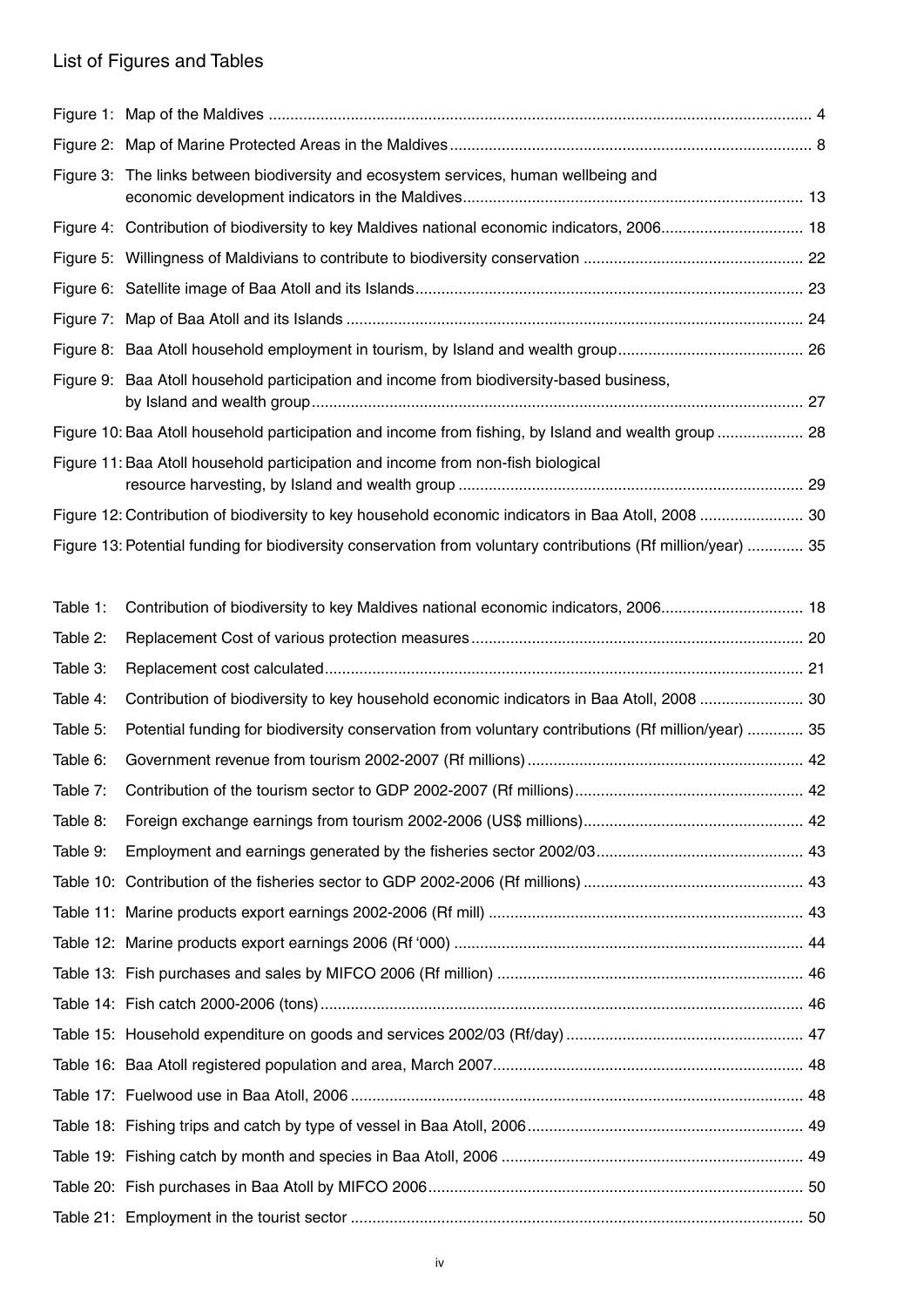| Table 28: Average value of non-fish biological resource use for participating households (Rf/hhold/year) 55 |  |
|-------------------------------------------------------------------------------------------------------------|--|
| Table 29: Proportion of households engaging in non-fish biological resource use                             |  |
| Table 30: Proportion of households engaging in non-fish biological resource use                             |  |
|                                                                                                             |  |
|                                                                                                             |  |
| Table 33: Government expenditures on environmental protection 2002-2004 (Rf millions) 57                    |  |
| Table 34: Breakdown of government atoll development and environmental                                       |  |
|                                                                                                             |  |
|                                                                                                             |  |
|                                                                                                             |  |
|                                                                                                             |  |
| Table 39: Willingness to contribute cash to a marine and coastal biodiversity conservation fund  60         |  |
| Table 40: Willingness to make in-kind contributions to marine and coastal biodiversity conservation  60     |  |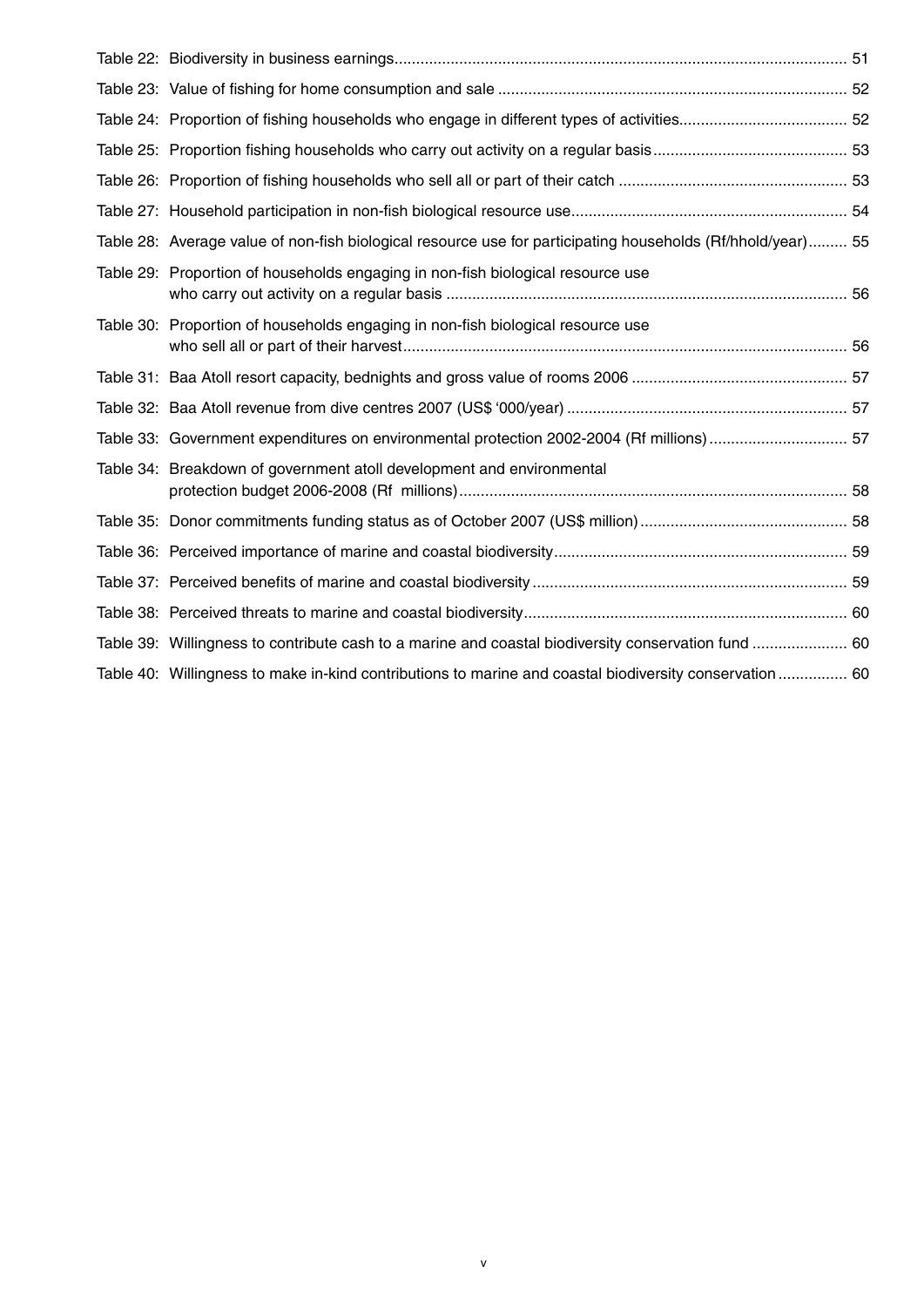### List of Acronyms

| ADB          | Asian Development Bank                                                                              |
|--------------|-----------------------------------------------------------------------------------------------------|
| <b>AEC</b>   | Atoll Ecosystem Conservation Project                                                                |
| EEZ          | <b>Exclusive Economic Zone</b>                                                                      |
| <b>GDP</b>   | <b>Gross Domestic Product</b>                                                                       |
| <b>GEF</b>   | <b>Global Environment Facility</b>                                                                  |
| <b>IFC</b>   | International Finance Corporation                                                                   |
| <b>IUCN</b>  | International Union for the Conservation of Nature                                                  |
| <b>MCS</b>   | <b>Maldives Customs Service</b>                                                                     |
| <b>MEEW</b>  | Ministry of Environment, Energy and Water (now Ministry of Housing, Transport and Environment)      |
| <b>MFAMR</b> | Ministry of Fisheries, Agriculture and Marine Resources (now Ministry of Fisheries and Agriculture) |
| MFT          | Ministry of Finance and Treasury                                                                    |
| <b>MHAHE</b> | Ministry of Home Affairs, Housing and Environment                                                   |
| <b>MIFCO</b> | Maldives Industrial Fishing Company Ltd.                                                            |
| <b>MPA</b>   | <b>Marine Protected Area</b>                                                                        |
| <b>MPND</b>  | Ministry of Planning and National Development (Department of National Planning)                     |
| <b>MTCA</b>  | Ministry of Tourism and Civil Aviation (now Ministry of Tourism, Arts and Culture)                  |
| <b>NBSAP</b> | National Biodiversity Strategy and Action Plan                                                      |
| <b>NDMC</b>  | National Disaster Management Centre                                                                 |
| <b>NDP</b>   | National Development Plan                                                                           |
| <b>NEAP</b>  | <b>National Environment Action Plan</b>                                                             |
| <b>ODA</b>   | <b>Overseas Development Assistance</b>                                                              |
| Rf           | Rufiyaa (US\$ $1 = Rf 12.75$ )                                                                      |
| <b>UNDP</b>  | United Nations Development Programme                                                                |
| <b>WTTC</b>  | <b>World Travel and Tourism Council</b>                                                             |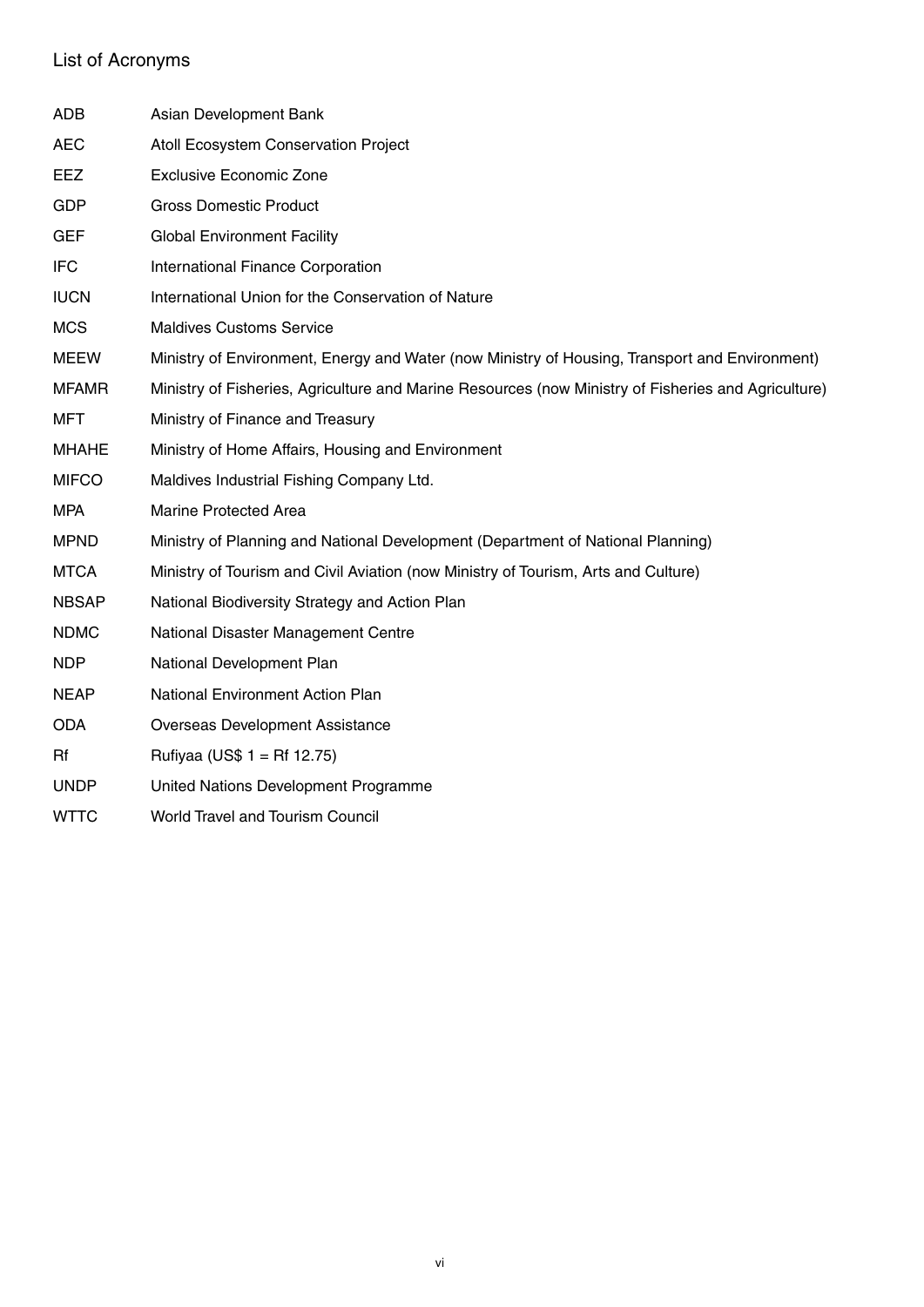#### Foreword by the President

The Maldives enjoys some of the richest marine biodiversity anywhere in the world. The country's coral reefs are the seventh largest in the world, representing some 5% of the global reef area. Our 21,000 square kilometers of reefs are home to 250 species of coral, which teem with over 1,000 species of fish.

The Maldives' unique environment is the bedrock of our economy. Fisheries and tourism, our two largest industries, are heavily dependent on a healthy and diverse marine ecosystem. Together, these two industries provide three quarters of our jobs, 90% of our GDP and two thirds of our foreign exchange earnings. Moreover, healthy coral reefs help protect our islands from natural disasters and guard against the adverse affects of climate change.

In recent years, however, we have tended to neglect our natural environment, placing our long-term economic and environmental health in jeopardy. Biodiversity has often been taken for granted and environmental damage dismissed as a price worth paying for short-term profits.

This important and timely study demonstrates that the protection of the Maldives' biodiversity is not only important for the country's environmental health; it is also an economic and developmental imperative.

It is not just environmentalists and policy-makers who recognize the importance of environmental protection. The study shows that an overwhelming majority of Maldivians and tourists say they value the country's biodiversity. Moreover, they are willing to back up their words with deeds: the study highlights that locals and visitors would be willing to pay a combined total of Rf 235 million (US\$ 18.43 million) per year to conserve ecological biodiversity.

I hope the results of this study will spearhead new environmental projects to safeguard the Maldives' biodiversity. Only by protecting our fragile environment can we ensure long-term sustainability and bequeath our children with a country as vibrant, attractive and prosperous as the one we inherited.

Mohamed Nasheed President of the Republic of Maldives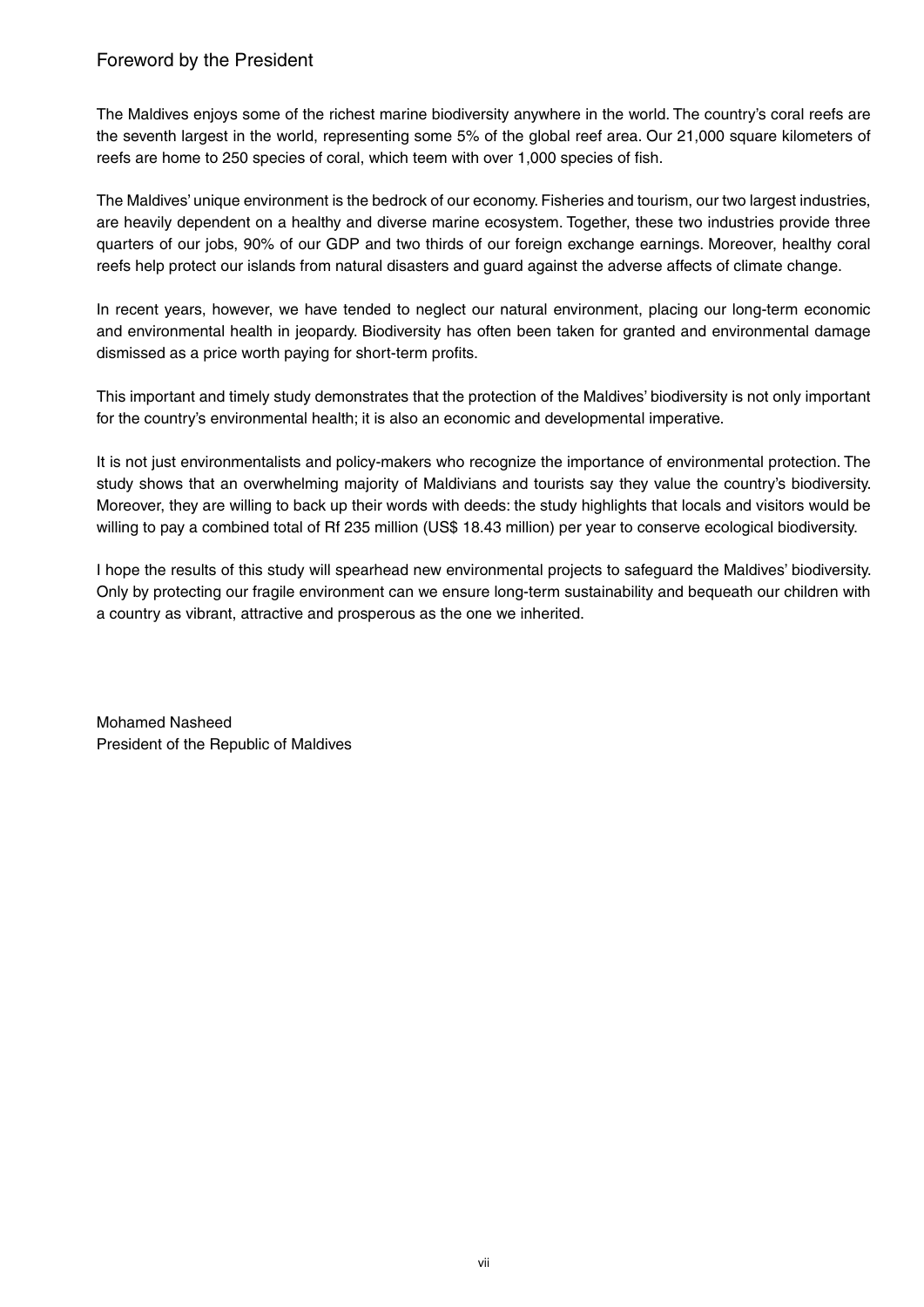#### Message by the Minister for Housing, Transport and Environment

Maldives is an island nation where its inhabitant's entire livelihood depends on biodiversity. After many years Maldives is experiencing the negatives of unsustainable resource management, abandoning environmental conservation and undermining the significance of coastal and marine resources. Today, we face the bitter truth that our reef fish stocks are declining, shark population near extinction and many more.

The "Atoll Ecosystem Conservation" (AEC) project co-financed by the Global Environment Facility (GEF) and implemented through UNDP by Ministry of Housing, Transport and Environment is putting forward this report that demonstrates and quantify the value of Biodiversity and Atoll ecosystem conservation in the Maldives. In a time where planning and development decisions are made on economic grounds and more on the basis of the forces at play in the free-market system, this report will provide a sizeable substantiation base that will enable policy makers to strengthen the case for sustainable use of coastal and marine resources.

Evident in the report is the lack of consciousness and hence positive reception of the economic value of coastal and marine biodiversity conservation. This report will be a tool to increase consciousness by drawing unambiguous relation between Maldivian biodiversity and its economy.

It is my sincere hope that the evidence in this report steer to move towards marine biodiversity conservation. It would be unrealistic to ignore this and base our economic activities in ways that will degrade our ecosystem.

Mohamed Aslam Minister for Housing, Transport and Environment Republic of Maldives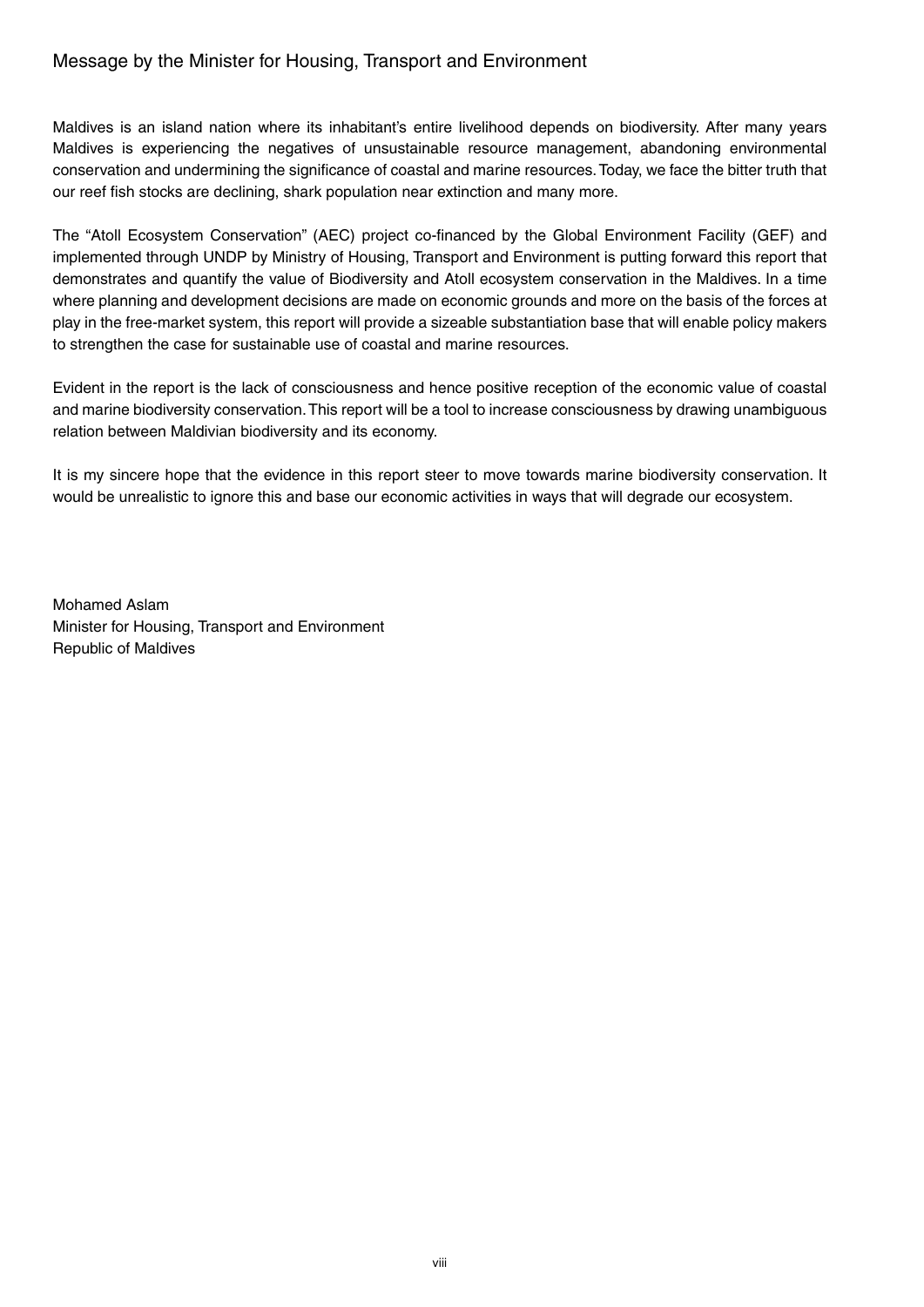#### Statement by the UNDP Resident Representative

Valuing nature is undoubtedly a complex task. Valuing the very diverse and extremely fragile natural systems that form the Maldives is definitely bound to yield exceptionally important information. That is precisely what this economic valuation report of the biological diversity of Maldives brings to us.

Often it is the Gross Domestic Product (GDP) or such economic indicators that determine the prosperity of a nation. For a nation such as Maldives, the natural resource base and the biological diversity of the ecosystems form the basis of its economic prosperity. As such, while the linkages of the natural systems to the economy are blatantly clear, the real monetary expression of this reality has not been calculated up until now.

The UN Development Programme (UNDP) is pleased to be partners with the Government of Maldives in working through the Global Environment Facility (GEF)'s co-funded "Atoll Ecosystem-based Conservation of Globally Significant Biological Diversity in the Maldives – Baa Atoll" (AEC) Project to produce this report which brings into light for the first time, the economic value of biological diversity of Maldives. Through UNDP, the International Union for the Conservation of Nature (IUCN) was commissioned under the AEC Project to undertake this study to develop "the economic case for biodiversity conservation in the Maldives." While IUCN took the lead for this study, it drew from various information sources to nourish this report. I commend the work that has gone into the production of this report by the IUCN, by the Government of Maldives, particularly the team from the Ministry of Housing, Transport and Environment, the AEC Project Team and the UNDP Maldives team who supported this collaboration.

It is my earnest wish that the information brought to light in this report be used to better manage the natural resources and sustain the natural ecological systems upon which the economy of this nation stands and upon which many Maldivian households rely on for their livelihood.

Patrice Coeur-Bizot UNDP Resident Representative Maldives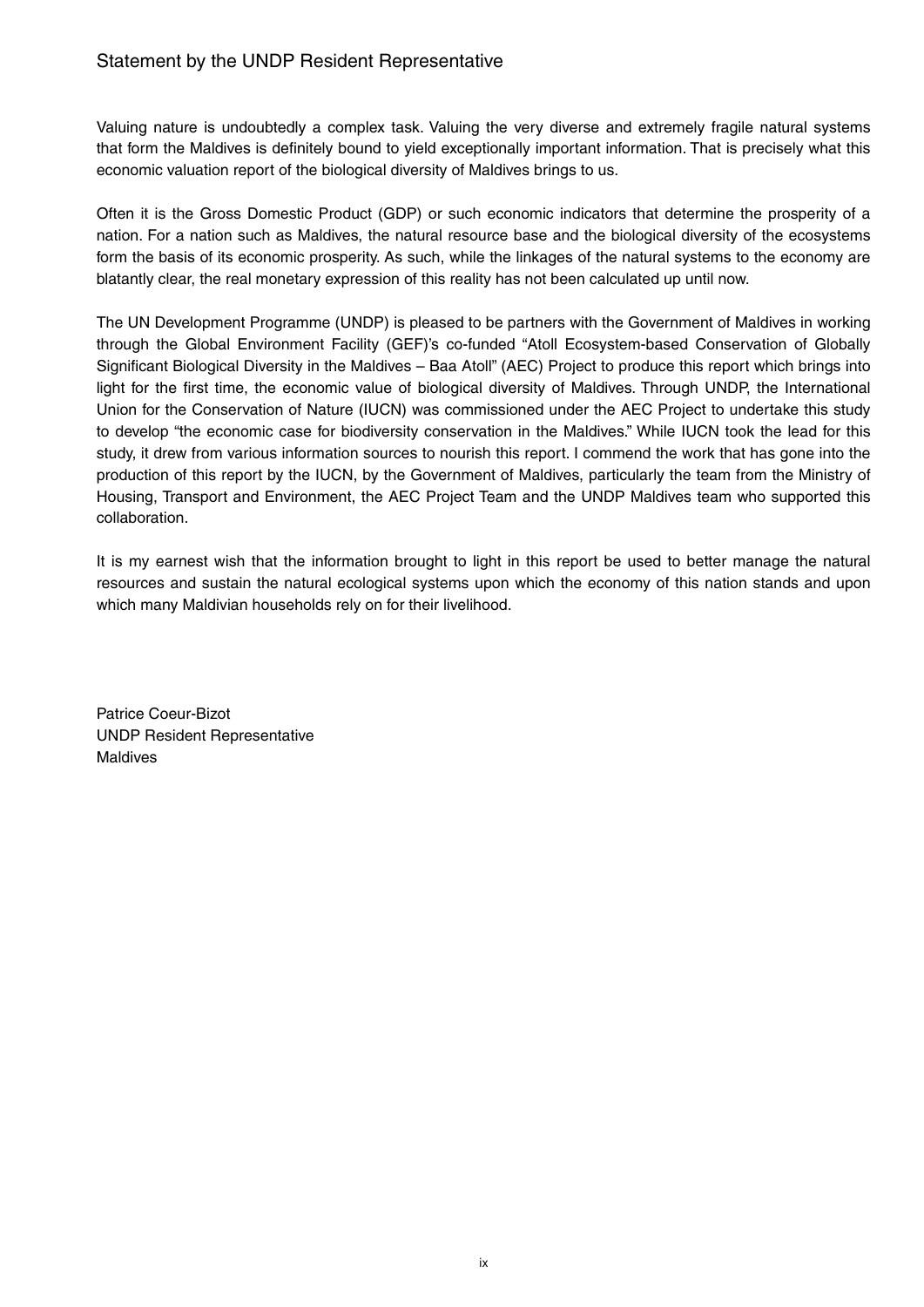#### Acknowledgements

Many thanks are due to the AEC project team for their ongoing logistical, technical and managerial support to this study and its surveys – especially Mr Shibau Abdulla (National Project Manager) and Mr Abdulla Mohamed (National Project Manager), as well as Dr Mike Moser (Adaptive Management Advisor).

The support and access to information provided by Government are also gratefully acknowledged, in particular the Ministry of Environment, Energy and Water (especially Mr Mohamed Zuhair, Director General) and Ministry of Fisheries, Agriculture and Marine Resources (especially Dr Abdulla Naseer, Executive Director). The study was carried out under the supervision of Ms Hudha Ahmed and subsequently Mr Mohamed Inaz of UNDP Maldives Country Office, and Dr Sultana Bashir of UNDP Regional Centre in Bangkok made extensive comments on the draft report.

The study relied heavily on Baa Atoll and Island Administration, residents and resort and dive operators, who gave generously of their information, time and hospitality during surveys. Particular thanks are due to field teams and AEC Baa Atoll staff.

Part of the analysis in this report is based on a thesis prepared by Mizna Mohamed (University of Canterbury/ Maldives Marine Research Centre).

Finally thanks are due to Mr. Ali Raza Rizvi, Head Ecosystem and Livelihoods Group, Colombo for his support and backstopping throughout the duration of the project.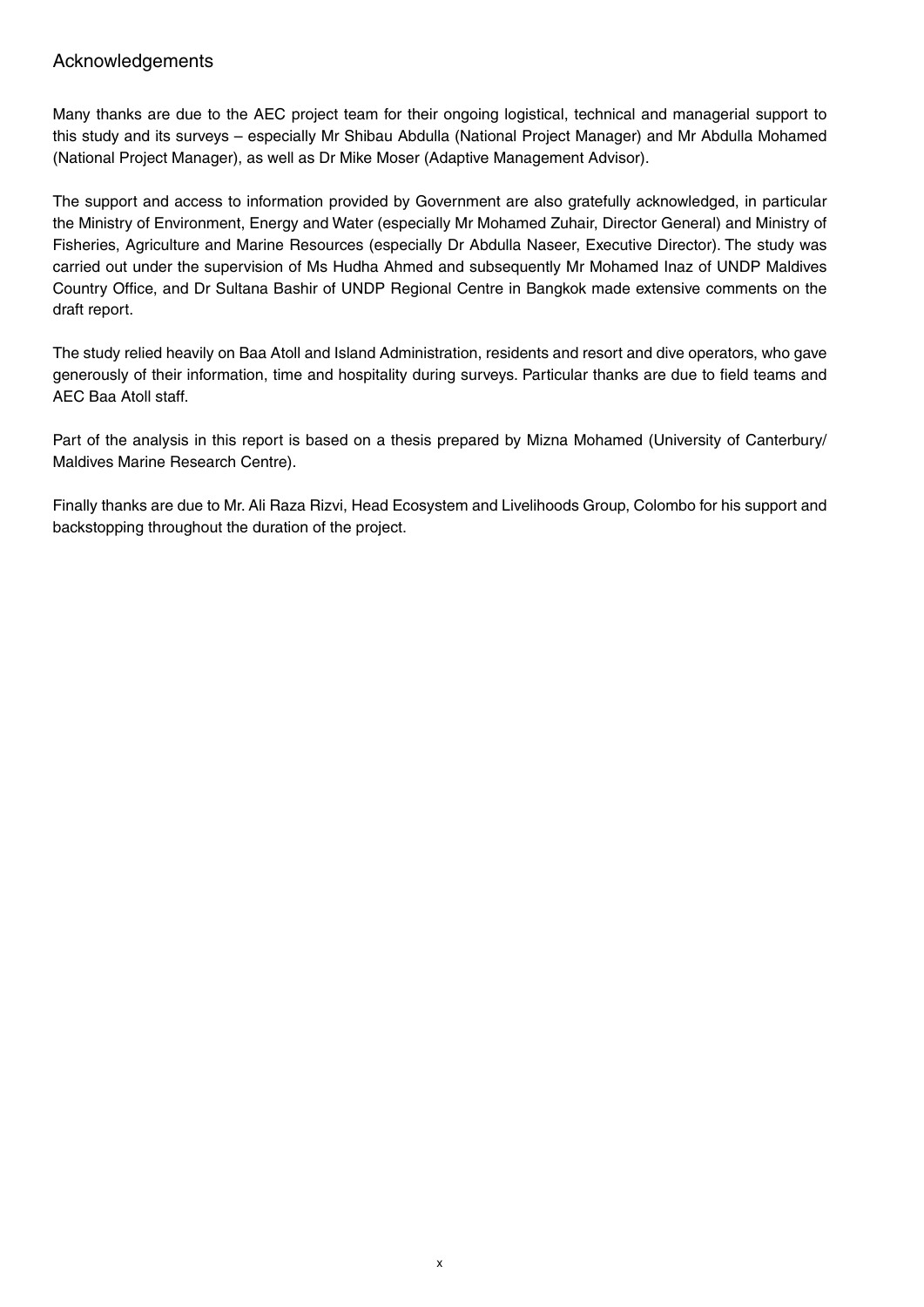#### Biodiversity and human and economic wellbeing in the Maldives

In the last decade or so the world's coastal areas have received a lot of attention – attention that has been spurred on specifically by the Indian Ocean Tsunami in 2004. Subsequently, the undeniable linkages between coastal resources and economic and human wellbeing have become more apparent.

This is evident nowhere more so than in the Maldives – a nation of small islands dependent entirely on its coastal and marine resources, which contribute extensively to its economy and its people's livelihoods. There are few examples in the world where an entire nation's wellbeing is so strongly linked to its natural resource base. For such a country, any threat to its biodiversity means adverse impacts on its future development. Clearly then, there is a strong imperative to recognise and demonstrate that there is an economic – in addition to a biological and ecological – rationale to biodiversity conservation.

#### The stated commitment to conserve biodiversity

Efforts are being made in the Maldives to conserve the country's exceptional marine and coastal biodiversity. There are many environmental conservation policies and plans aiming to conserve this precious resource base. The current "Seventh National Development Plan 2006 – 2010" makes the links apparent by acknowledging the dependence of the Maldives economy on coastal and marine resources, and outlining a number of targets for improving environmental conditions in the country. The 2002 National Biodiversity Strategy and Action Plan also highlights the need to integrate conservation principles into national development plans and sectoral policies as well as calling for the adoption of appropriate economic valuation techniques and incentives for biodiversity.

#### The AEC Project

Recognising the importance of its natural resources, the Government of Maldives is undertaking the GEF Atoll Ecosystem Conservation Project through its Environment Ministry and with the support of UNDP Maldives. In addition to various other interventions, the project recognises the importance of providing an economic basis to biodiversity conservation. This report has been commissioned by this project and its main objective is to quantify and demonstrate the economic value of the Maldivian coastal and marine biodiversity; and to provide an economic rationale for biodiversity conservation. The intention is that the analysis depicted can be used by various stakeholders to make the economic case for conservation and sustainable development.

#### The impact of existing economic and environmental policies

Despite a stated policy commitment to environmentally sustainable development however, there is a lack of environmental integration across sectors; and more importantly biodiversity conservation is accorded only a minor priority in economic policy formulation, financial planning and programme implementation. Public investment in conservation, especially, remains extremely low. Over the last 5 years environmental spending has consistently accounted for less than 1% of all public sector budget allocations. Patterns of donor assistance present a similar picture: environmental spending constitutes just 3% of ongoing programme and project support to the Maldives.

At the same time the economic and policy instruments that are used to manage the economy, encourage investment, stimulate output and tend to overlook environmental goals. There are few economic incentives which encourage good environmental behaviour. Often existing policies and policy instruments actually present substantial financial and economic disincentives to investing in conservation-friendly products, technologies and practices. The agencies charged with biodiversity conservation face severe financial constraints in fulfilling their mandate. At the same time many households and businesses find it less profitable to do more to conserve biodiversity.

Given that the major part of the Maldivian economy depends on biological resources and natural ecosystems, the failure to integrate biodiversity into economic policies, strategies and budgets may undermine the very basis for sustained and equitable economic growth in the future.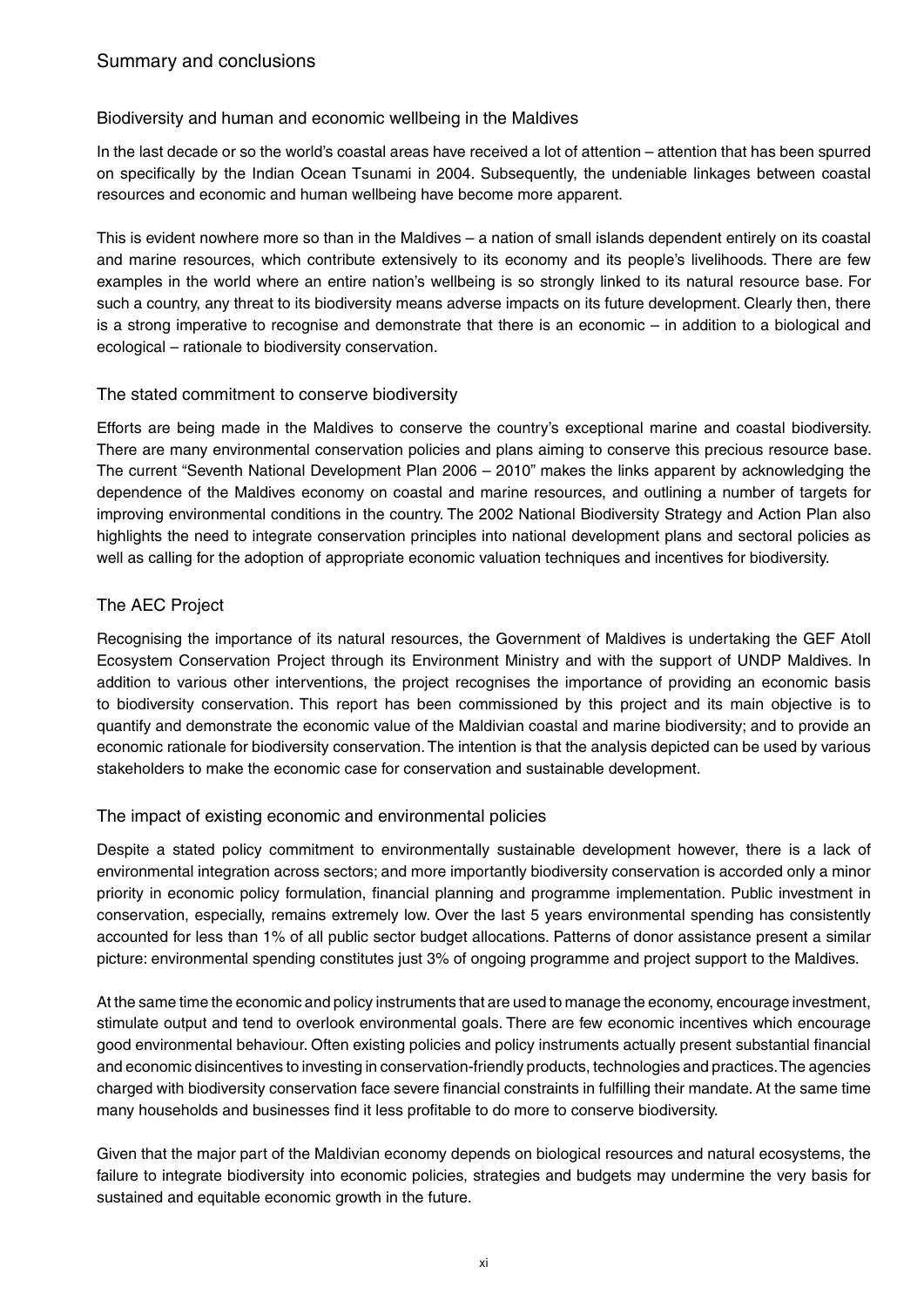In order to rectify this situation and to accord biodiversity more importance in economic decision making, it is crucial to present convincing evidence to planners and decision-makers in the public or private sector about the economic wisdom, and necessity, of conserving biodiversity. This report aims to redress the balance, and presents data which demonstrate the valuable contribution that biodiversity makes to the Maldives economy – at national, Atoll and household levels, and across different sectors and indicators.

#### The importance of biodiversity to the economy

Coastal ecosystems provide products and services that underpin people's well-being, such as the role they play in the provision of food security, livelihoods and health. These contributions to human wellbeing are made both directly through the products (provisioning services such as through fisheries, tourism, medicine and fuel etc) provided by marine and coastal ecosystems, as well as indirectly through the variety of life support and production support functions they generate (regulating and supporting services such as fisheries productivity and shoreline protection etc), and their intrinsic worth (or existence value) to people (cultural, spiritual, aesthetic services).

The information contained in this report underlines the fact that biodiversity constitutes the basis of most economic activity in the Maldives, and generates immense economic values. As such it forms a vital component of the country's wealth, capital and asset base – it enables the functioning and growth of the economy, underpins private profits, as well as assuring the economic survival and wellbeing of the Maldivian population.



*Biodiversity-based sectors contribute:* 71% of national employment (78,500 jobs) 49% of public revenue (Rf 2.5 billion) 62% of foreign exchange (US\$ 435 million) 98% of exports (Rf 1.7 billion) 89% of GDP (Rf 135 billion)

- Tourism employs, directly or indirectly, 64,000 people or 58% of the workforce
- Tourism contributes public revenue of Rf 2.5 billion or 34% of all government receipts
- Tourism brings in US\$ 434 million in convertible currency or 70% of all foreign exchange earnings
- Tourism accounts for Rf 1,920 million in capital investments or 29% of all investment
- Tourism generates direct and indirect consumption and spending of Rf 9.413.2 million
- The current upstream contribution of tourism to the economy is US\$764 million or 67% of GDP
- Fisheries yield processed products worth Rf 960 million in company sales
- Fisheries add Rf 12 million to the public budget
- Fisheries create 14,500 jobs with wages worth Rf 510 million
- Fisheries produce export earnings worth Rf 1.7 billion or 99% of all exports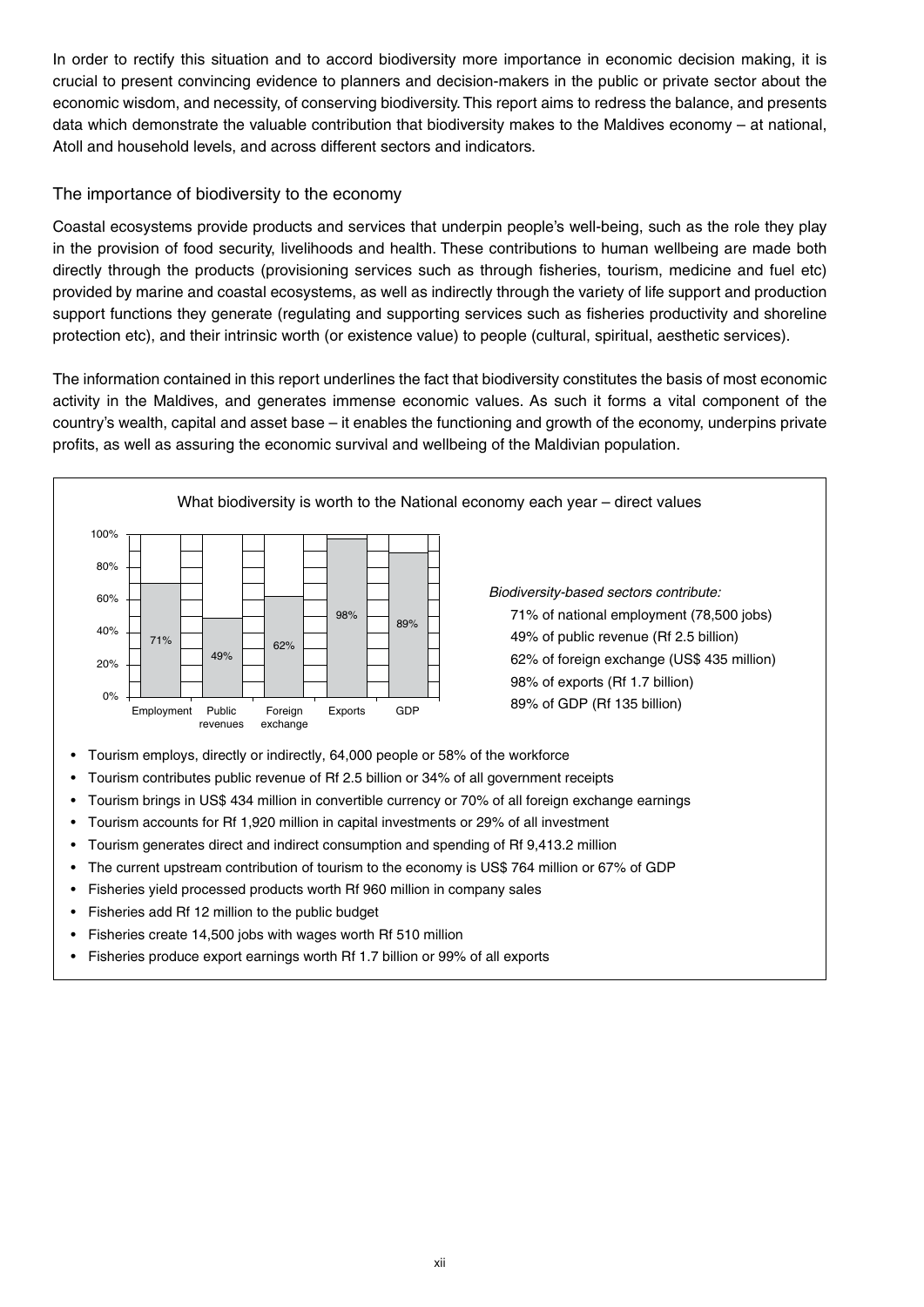

- 60% of households are engaged in biodiversity-based business, which contributes 51% of all business earnings and generates income of Rf 80 million
- More than 40% of households engage in fishing with a catch worth Rf 1.8 billion
- 55% of households harvest other biological resources together worth well over Rf 19 million
- Fisheries generate processed products worth Rf 11 million in company sales
- Six tourist resorts entertain 45,000 tourists a year, selling bednights worth around US\$ 160 million
- Six dive centres generate income of around US\$ 2.3 million

Not only does coastal and marine biodiversity provide direct benefits to the economy and people, it also supports them indirectly through cost savings from shoreline protection and through the value of its very existence to local and global communities.

#### Indirect and Existence Values

- Total artificial replacement cost of coral reefs by building seawalls around 195 inhabited islands of the Maldives ranges between Rf. 20– Rf 34 billion (depending on the type of replacement measure)
- Total artificial replacement cost of coral reefs by building seawalls around 13 inhabited islands of the Baa Atoll ranges between Rf. 1– Rf 1.75 billion (depending on the type of replacement measure)
- Rf. 2 million per year for regulating and supporting services (indirect values) from Maldivian willingness to pay
- Rf. 1.8 million per year existence values from Maldivian willingness to pay
- Rf. 230 million existence value from global overseas willingness to pay
- Rf. 0.14 million annual indirect value and Rf. 0.05 million annual existence value for Baa Atoll residents
- Rf. 20.02 million annual existence value for tourists visiting Baa Atoll resorts

#### Changing "business as usual"

The data presented in this report confirms that biodiversity forms the foundation of economic activity in the Maldives – for the national economy, across sectors, and for household livelihoods. Biological resources and ecosystems are key components of development infrastructure. They provide the raw material, services and facilities required for the economy to prosper and grow, and for society to function effectively.

The Maldives' rich biological and ecological asset base produces a flow of goods and services, which in turn generates economic benefits and cost savings for the government, businesses, households and the global community. If managed sustainably, biological resources and ecosystems will continue to provide these economically valuable services. In contrast, if they are degraded, over-exploited or irreversibly converted, such economic benefits will decline and be lost and will not be available to sustain growth in the future.

In addition to implementing conservation laws and policies, it is clear that planners and decision-makers in both conservation and development sectors need to take note of these values – in the interests of private profits as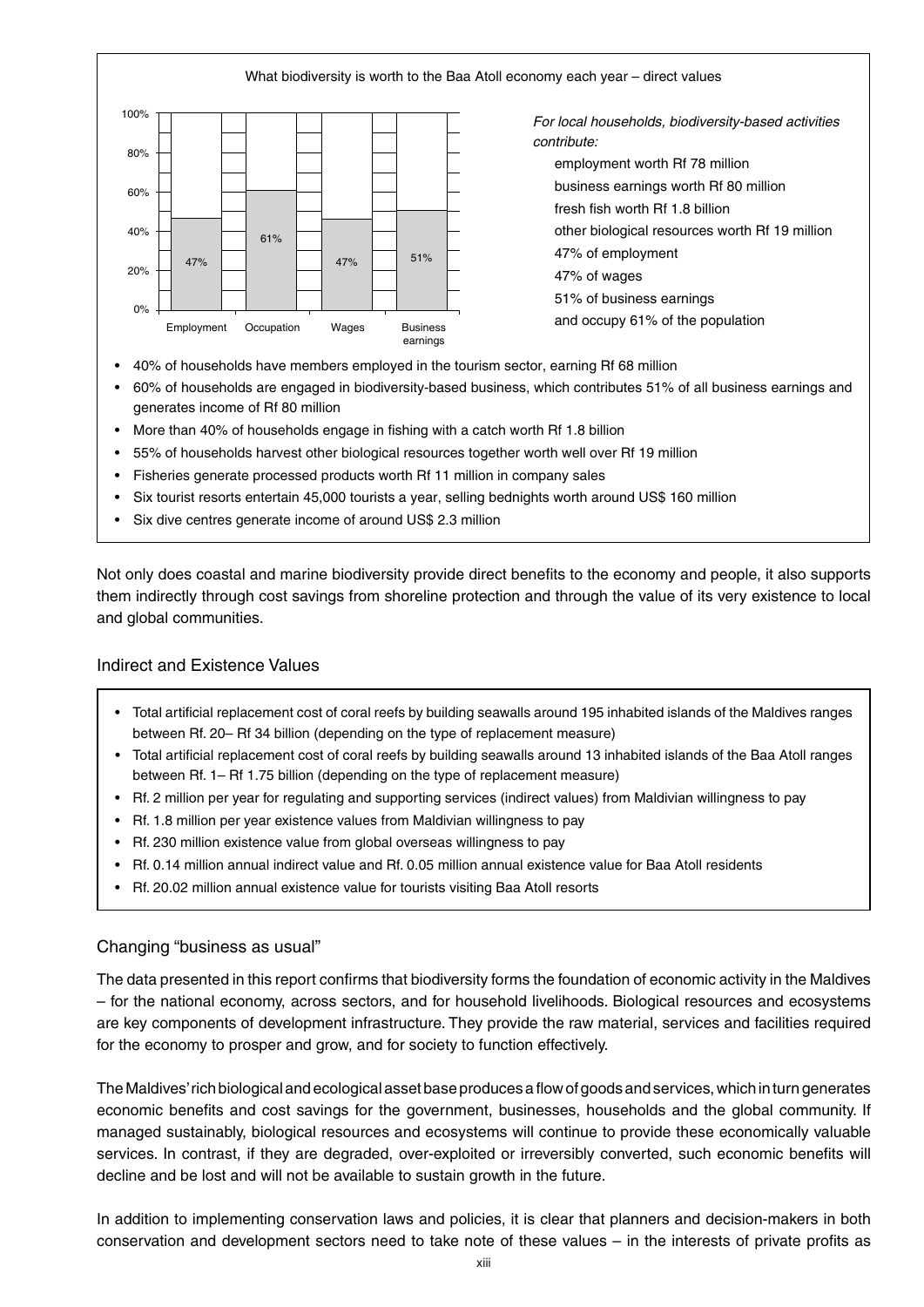well as economic development and growth for the economy as a whole. On the one hand biodiversity continues to be seriously undervalued in the budgets, policies and instruments that are used to manage the economy. On the other, many of the opportunities to benefit from the conservation and sustainable use of biodiversity as an engine for economic growth are being missed – conservation planners and managers tend to underestimate the economic potential of the resources which they are mandated to manage. By not seeing biodiversity and ecosystems as an economically productive sector, much of the long-term potential to generate funds, economic benefits and development gains are likely to be overlooked.

The review of economic and environmental policies and instruments highlights incentive gaps in relation to biodiversity conservation and shows that biodiversity conservation goals are not mainstreamed into development policies, strategies and plans at national, sectoral or Atoll levels. The review also indicates that there is a lack of positive incentives to encourage or reward for the conservation (rather than degradation) of biodiversity in the course of economic activities. There are also indications that in some cases incentive systems may serve as perverse incentives with respect to conservation.

Clearly there is a need to investigate thoroughly the ways in which existing economic and environmental instruments can be reformed so as to support biodiversity goals, and to look into the possibility of introducing new economic incentives for conservation. Such economic instruments could, if properly designed, serve to raise revenue, internalise biodiversity costs and benefits into private economic decisions and act as redistributive mechanisms.

The main opportunity to use economic instruments in support of biodiversity conservation in the Maldives seems to lie in reforming existing (and where appropriate introducing new) charges, fees and duties so as to reward environmentally-friendly behaviour and penalise sectors and industries for activities that lead to biodiversity loss or degradation. Two potential instruments could be 1) fees and charges for the use of biological resources or payments for ecosystem services; and 2) import tariffs.

A range of economic incentives which are targeted specifically at the local-level users and managers of biological resources and ecosystems also have a great deal of potential for application in the Maldives. In addition to instruments which aim to ensure compliance with environmental rules and regulations, these include:

- Allocation of a portion of any funding raised to the atoll, island or household level to be used to directly finance local initiatives, either on a grant or credit basis.
- The establishment of enterprise funds to enable the development of value-added or sustainable biodiversity business, and to support investments in environmentally-friendly technologies, equipment and products.
- The establishment of targeted incentive and payment systems, which reward directly for the provision of environmental goods and services through conservation at the local level, including direct participation and involvement in economic activities.

A shift in paradigm is thus clearly required — moving from approaches which fail to account for environmental costs and benefits, to those which recognise and invest in biodiversity and ecosystems as valuable and productive assets which are key to economic development and growth. A failure to do so may ultimately undermine many of the goals that the Maldivian government is striving for with so much time, energy and resources in order to: reducing poverty, and ensuring cost-effective, equitable and sustainable development for all.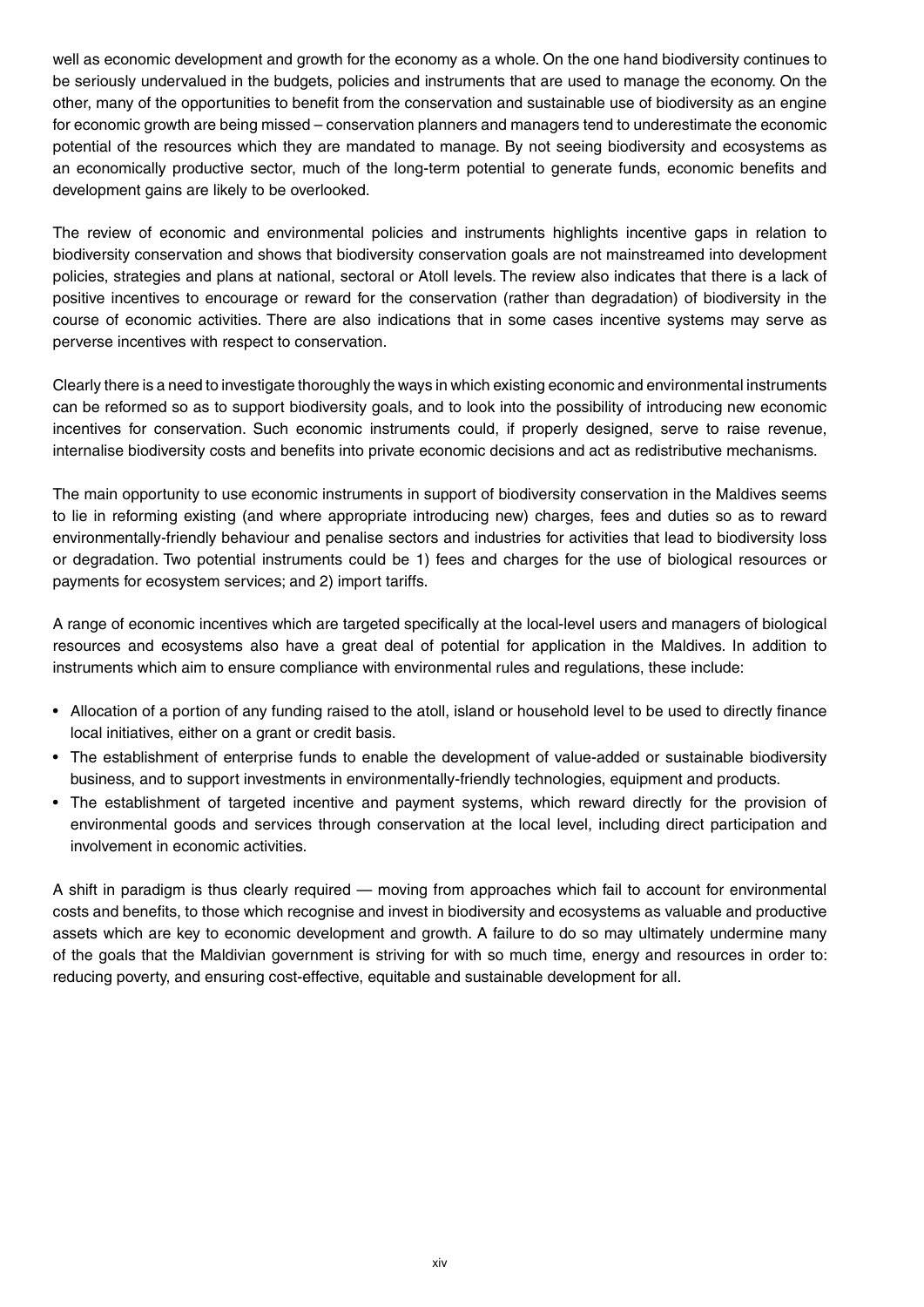#### The Atoll Ecosystem Conservation (AEC) Project

The Government of the Maldives is undertaking a project on the conservation and sustainable use of globally significant biological diversity<sup>1</sup> in Baa Atoll. The Atoll Ecosystem Conservation (AEC) project is being implemented by the Ministry of Environment, Energy and Water (MEEW), with the support of GEF and UNDP (At the writing of this report the MEEW had been converted to the Ministry of Housing, Transport and Environment subsequent to the general elections in November 2008).

The project is carrying out a wide range of activities to meets its objective of "the conservation and sustainable use of globally significant biological diversity in the Maldives' Baa Atoll". This is being done through an approach that seeks to mainstream ecosystem conservation and sustainable use across different sectors both nationally and locally. To achieve this objective the project has three main outcomes as follows:

- To mainstream biodiversity concerns into sectoral institutions and policies
- To conserve biodiversity in Baa Atoll through innovative practices
- To support local stakeholders to pilot sustainable natural resource management and livelihood development practices in Baa Atoll.

There is a need to make the case and present evidence that coastal biodiversity plays a key role in the economy and development of the country, across levels of scale, groups and sectors. Therefore, one important outcome of the project is concerned with mainstreaming biodiversity into sectoral institutions and policies. It has a particular focus on strengthening the linkages between government institutions concerned with economic development and environment conservation, and on raising the profile of biodiversity conservation (and its prioritisation as a key area for investment) among economic and financial planners.

To these ends, the project includes two activities which involve working to gather, analyse and disseminate information on the economic value of marine and coastal biodiversity as a base for sustainable economic and social development:

- Conduct workshops on environmental economics and its principles for decision makers at the national and atoll levels;
- Conduct targeted research to bring these principles to life and make them more relevant by quantifying benefits and values of biodiversity and ecosystem health.

This report has been prepared in support of these two activities. Its specific objective is to demonstrate and quantify the value of biodiversity and Atoll ecosystem conservation to the Maldives. It intends to provide a critical evidence base that can be used by the project and the Ministry of Environment to enhance the ability of policy makers, planners, and managers from sectoral agencies to incorporate economic and financial data on biodiversity into their decision making; and to strengthen the case for sustainable use of coastal and marine resources. The thinking behind the report is that there is a lack of awareness and hence appreciation of the economic value of coastal and marine biodiversity conservation. The aim is thus to increase this awareness by drawing explicit links between Maldivian biodiversity and its economy such that the economic benefits of coastal and marine biodiversity and the economic costs of biodiversity loss are brought to the forefront of government decision making.

#### How the report is laid out

The report presents and analyses data on the economic significance of biodiversity to the Maldivian economy and population:

- Section 2 presents a *brief snapshot of the Maldives biodiversity and economy as well as its stakeholders.* It is against this backdrop that the economic value of biodiversity, and efforts to conserve it, must be understood,
- Section 3 presents a framework for understanding the economic significance of biodiversity to the Maldives *economy,* which draws on the Millennium Ecosystem Assessment and Total Economic Value models.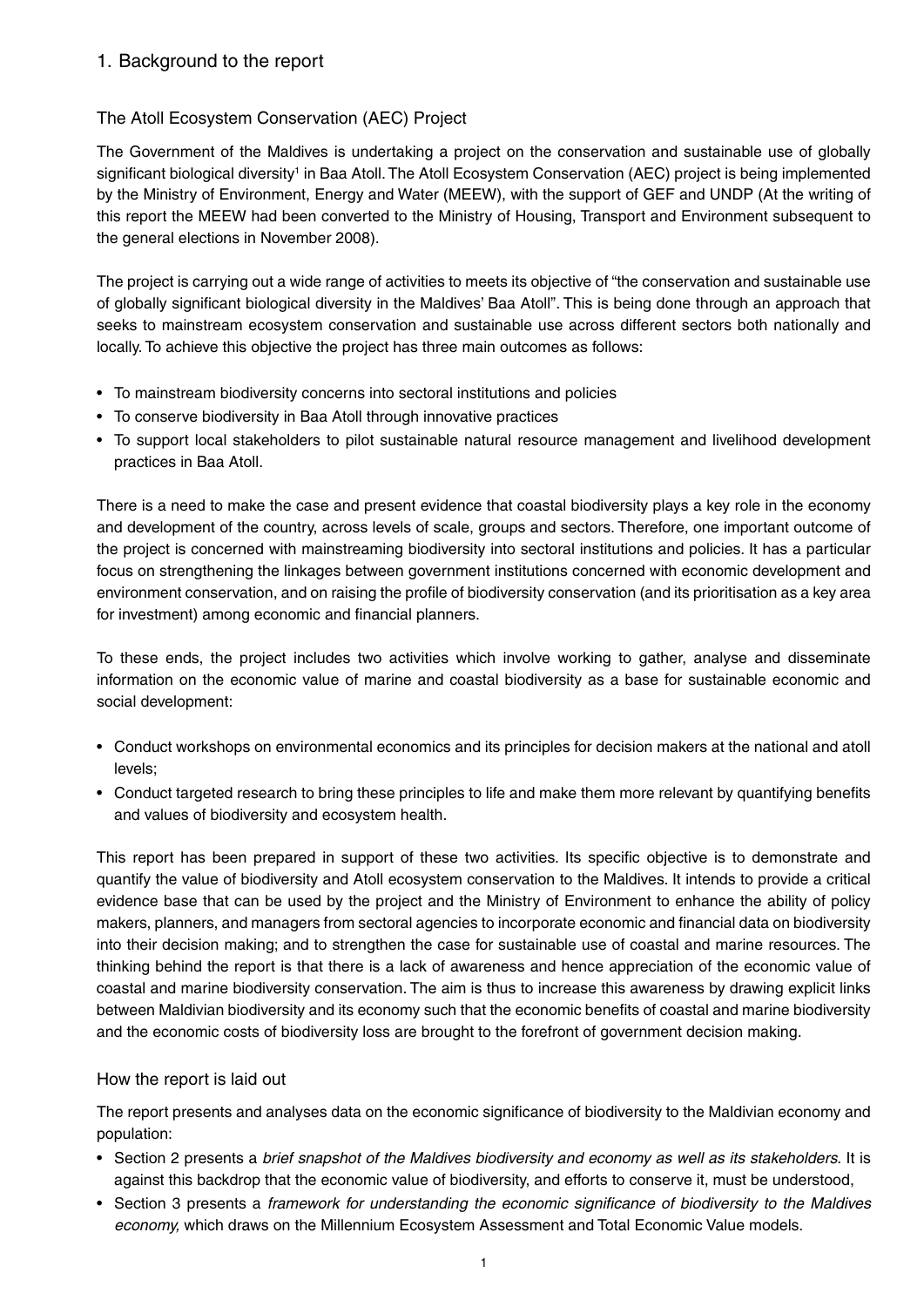- Section 4 looks at the *contribution of biological resources and ecosystems to the national economy of the Maldives.* It presents and analyses data on a range of development and economic indicators. It also looks at indirect and existence values of biodiversity benefits as estimated through shoreline protection services and willingness to pay surveys.
- Section 5 looks at the *economic significance of biological resources and ecosystems in Baa Atoll*. It presents and analyses data on the value of biodiversity for household livelihoods, and the private sector. It also highlights indirect and existence values through willingness to pay surveys.
- Section 6 identifies *financing mechanisms for biodiversity conservation.* It reviews the current status of funding, highlights financial constraints, and suggests additional mechanisms that can strengthen the financial sustainability of conservation.
- Section 7 identifies *economic incentives for biodiversity conservation.* It reviews existing economic and environmental policies, highlights needs to overcome disincentives and provide positive incentives for conservation, and suggests a range of economic instruments which can be used in support of biodiversity.
- The Data Annex presents *detailed statistical tables* which back up the analysis presented in the main text of the report.
- The section on References and Notes explains *key points in the text, and provides references* to publications. Additional references are presented in the final section.

#### Information used to compile the report

This report is based on both primary and secondary information sources.

As there are virtually no available data or studies dealing explicitly with the economic value of biodiversity in the Maldives, a considerable amount of existing information was subjected to new analysis and interpretation so as to make explicit the links between environment and the economy. Key sources of secondary data included government statistical records and project reports on the macroeconomy, different sectors, and development indicators. The *contribution of biodiversity to economic and development indicators* such as output, income, public revenue, export and foreign exchange earnings and employment was assessed overall and for major sectors of the national economy, and for households and the private sector in Baa Atoll. These data were supplemented and verified by interviews with experts in central government and Atoll authorities.

Information on *tourist willingness to pay fees and charges for the use and appreciation of biodiversity in Baa*  Atoll was obtained from recent research carried out as part of a MA thesis<sup>2</sup>. This study covered cash and in-kind contributions for diving, boating, fishing and other biodiversity benefits. It involved two of the six resorts in Baa Atoll, and analysed a total of 400 questionnaires $3$ .

Primary data was collected through four surveys:

- • *Private sector tourist operators on Baa Atoll,* to assess perceptions of biodiversity, and the scope and value of commercial activities carried out relating to nature tourism. This involved face-to-face interviews with hoteliers, resort owners and dive centre operators.
- • *Households living on Baa Atoll,* covering basic socio-economic characteristics and levels and values of natural resource use and using both a questionnaire and open discussion. It covered between 13% and 16% of households on each populated island and involved a selected sample of 215 (out of a total Atoll population of 2,154<sup>4</sup> ) households. Data were analysed at the Atoll and Island levels, and according to socio-economic status of the household<sup>5</sup>.
- • *Maldivians resident in Baa Atoll,* asking their willingness to pay for the conservation of biodiversity and maintenance of their natural resource base. Based around a simplified contingent valuation method, this survey assessed average and total non-use values of marine and coastal biodiversity. It was administered alongside the household survey, covering the same 215 respondents.
- *Maldivians resident in Male',* asking their willingness to pay for the conservation of biodiversity and maintenance of their natural resource base. Based around a simplified contingent valuation method, this survey assessed average and total non-use values of marine and coastal biodiversity. It was administered to 301 randomly selected respondents.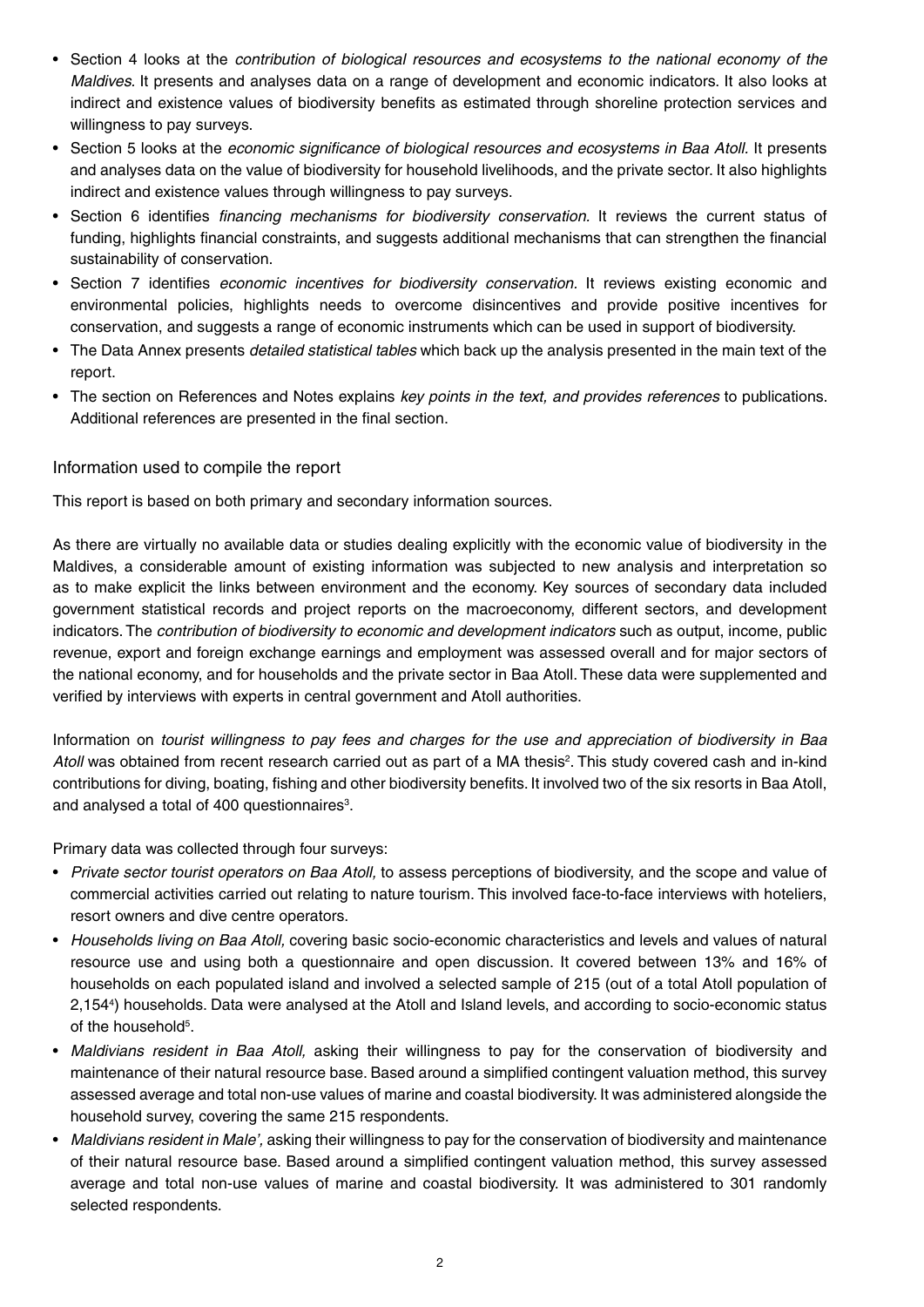This study focuses on the value of coastal and marine biodiversity to the Maldives alone, and not globally. Certain economically important values are not considered because they accrue primarily to the global economy, and not at the national or local level. Unless otherwise stated, all values are calculated at current prices. Throughout the report values are expressed as gross figures. It should be noted that the figures presented in this report cannot all be added together to give a single figure for the total value of biodiversity at the national or Atoll level, as many are overlapping (e.g. government revenue are included in figures for tourism earnings and value of fish catch, household and commercial income from fish overlap, etc.). As a result while the direct contribution from tourism and fisheries towards key indicators is depicted, indirect values from shoreline protection and existence values from willingness to pay studies are shown separately.

#### Limitations of the Study

The study relied on a rapid assessment methodology and as such generating 'ball park' figures was the objective rather than exact and precise numbers through costly studies. Such ballpark figures are often immensely credible, cost effective and useful in raising awareness and profile of the ecosystems, and are easily understandable by decision-makers and the public. The study had to be completed in a short-time span with limited finances, and more extensive surveys of the area and site candidates were not feasible. Similarly, for the willingness to pay surveys, the intention was not to carry out a complex contingent valuation exercise resulting in detailed regression and theoretical modelling of demand curves for these ecosystem services, as this both lies beyond the timeframe and budget of this study, and will not be easily replicable in the future. Rather, simple willingness to pay surveys were undertaken to yield overall average values.

For the household survey, data cleaning reduced the number of usable responses to 200 (by excluding 15 questionnaires which indicated zero household income). Seven of the questionnaires included in the analysis were corrected for apparent errors in data records on fishing income or the value of fish catch consumed at home.

As with any such research, there are data limitations. While a lot of secondary data was available from government sources, there was some crucial data that was missing. For example, coastline length of inhabited islands in Maldives and in Baa was not available. For this reason the study relies on earlier estimates of replacement costs to depict indirect values at the national level. Due to this lack of data it was not possible to calculate the shoreline protection value at Baa Atoll level.

For primary data collection, again as is usually the case, over or under-reporting can be expected, especially since most of the respondents in the islands at Baa were women, who did not necessarily know financial and income details. They were also cautious to suggest financial amounts for the willingness to pay surveys. Also for example, while less than 1% of households stated the use of turtles and turtle eggs, it is possible that this is underreported as the taking of turtles is banned under a moratorium and the harvest of eggs is also discouraged.

Finally, for the purpose of tourist willingness to pay to assess existence values at Baa Atoll, a previous study was used (Mohamed, M., 2007, Economic Valuation of Coral Reefs: A Case Study of the Costs and Benefits of Improved Management of Dhigali Haa, a Marine Protected Area in Baa Atoll, Maldives. A thesis submitted in partial fulfilment of the requirements for the Degree of Master of Environmental Science at the University of Canterbury, Christchurch). This study however, estimated willingness to pay of tourists visiting Baa Atoll only; and specifically for the Dhigali Haa MPA. For the purpose of this study however, the information from the case study was considered sufficiently representative of tourists' willingness to pay for preserving marine and coastal biodiversity in the Maldives.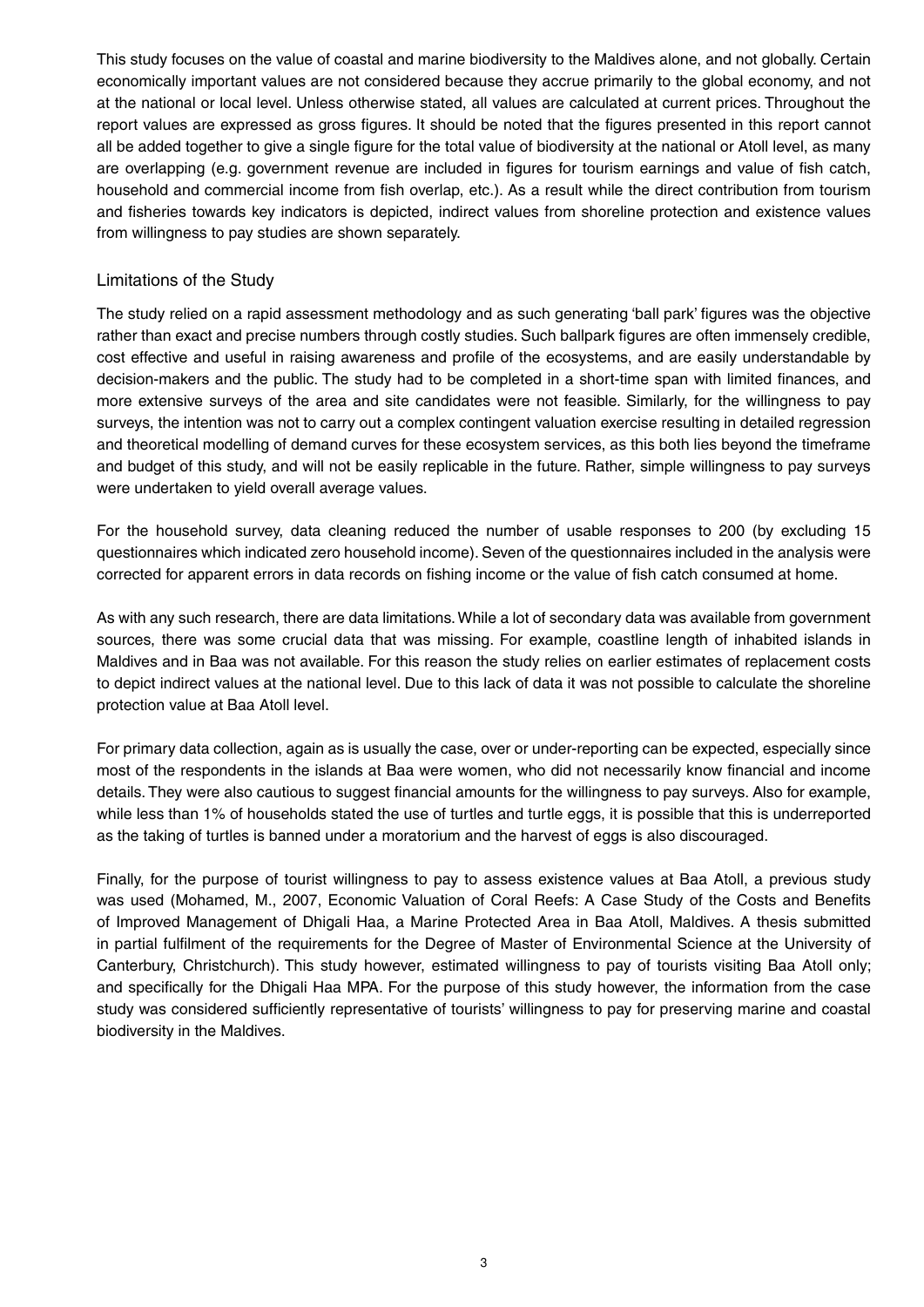Figure 1: Map of the Maldives





Source: UN Common Country Assessment 2007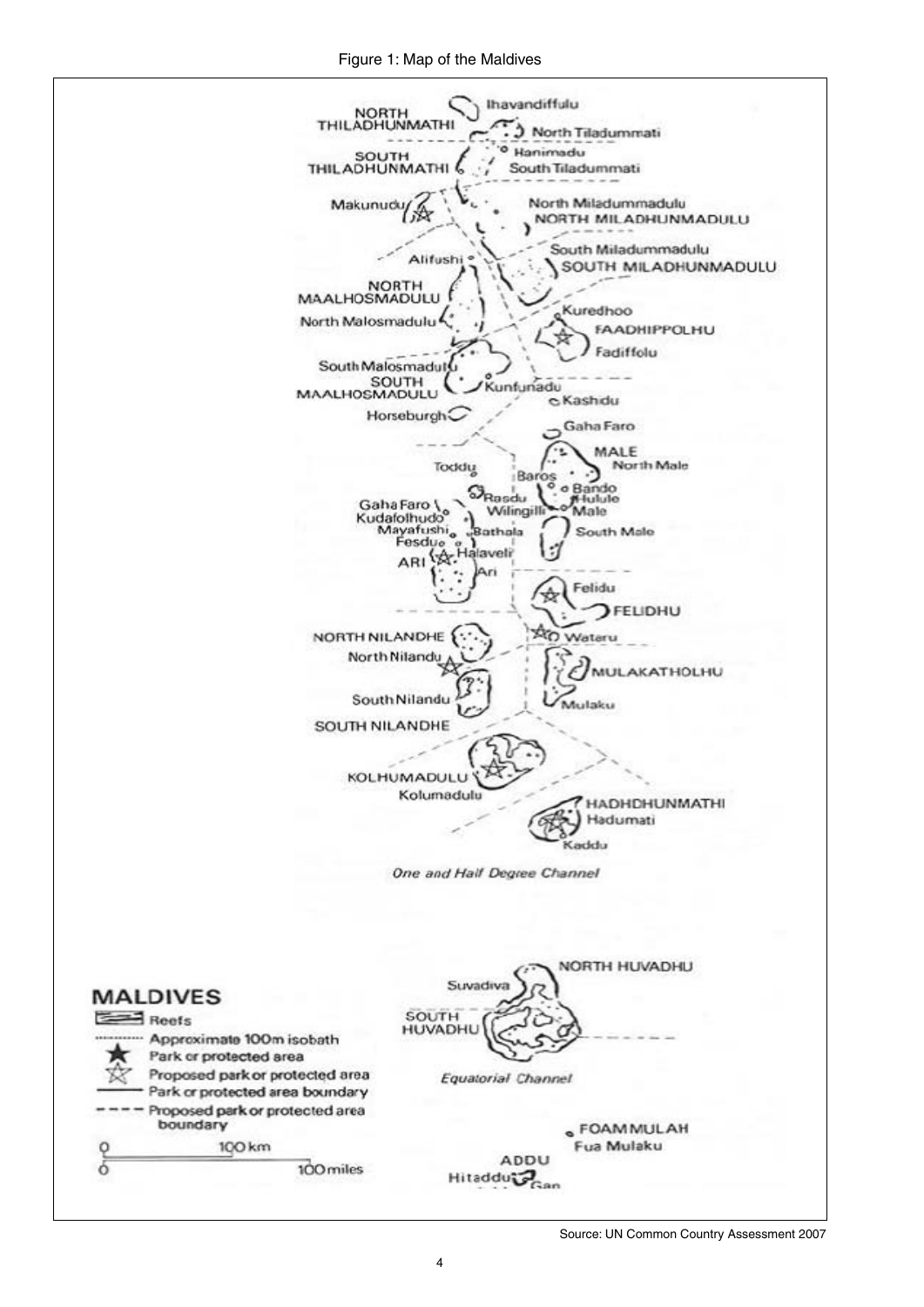#### 2. The context: A snapshot of the Maldives biodiversity and economy

The Maldives harbours a rich biodiversity. Its atolls are significant because they are by far the largest group of coral reefs in the Indian Ocean, with an area in excess of 21,000 km<sup>2</sup> and a total reef area of more than 3,500 km<sup>2</sup>. Over 1,100 species of reef fishes and over 250 species of corals are found.

Among animal groups that are internationally threatened are populations of green (*Chelonia mydas*) and hawksbill (*Eretmochelys imbricata*) turtles; the Maldives is perhaps the most important feeding area for hawksbill turtles in the Indian Ocean. It is also home to globally significant populations of whale shark (*Rhincodon typus*), reef sharks and manta rays (*Manta birostris*), as well as at least 21 species of whale and dolphin. Other globally significant coral reef species include the Napoleon wrasse (*Cheilinus undulatus*), Giant Grouper (*Epinephelus lanceolatus*), giant clam (*Tridacna squamosa*) and black coral (*Antipatharia*). In addition to coral reefs, the Maldivian atoll ecosystems are comprised of a variety of other habitats including extensive shallow and deep lagoons, deep slopes, sandy beaches, and limited mangrove and seagrass areas.



Turtle Manta ray

However, this rich asset is threatened due to human activities at the local level and more importantly from impacts of global warming. Since Maldives is a nation comprising of small islands; it is more vulnerable to environmental threats. Freshwater and land availability is low and poses immense problems for the local population. Groundwater is not suitable for drinking in a majority of the inhabited islands (162 according to the UN CCA 2007) and the country relies extensively on rainwater. The provision of drinking water to the population through desalination manifests in huge costs to the government.

One of the most serious land related problems is that of beach erosion, which is evident on a majority of the islands. Maldives coral reefs are the seventh largest in the world and represent as much as 5% of the world's

reef area<sup>6</sup>. They not only provide coastal protection, but are the mainstay of both the fisheries and tourism sectors. They are however, under threat due to improper waste disposal and unsustainable coastal development practices, which are resulting in increased pollution and coral reef destruction. There is also evidence of overexploitation of several reef fish and other species.

Several government departments are responsible for ensuring the conservation and sustainable use of marine and coastal biodiversity in the Maldives, including the Ministry of Environment, Energy and Water (now the Ministry of Housing, Transport and Environment), the Ministry of Fisheries, Agriculture and a state of the Beach pollution

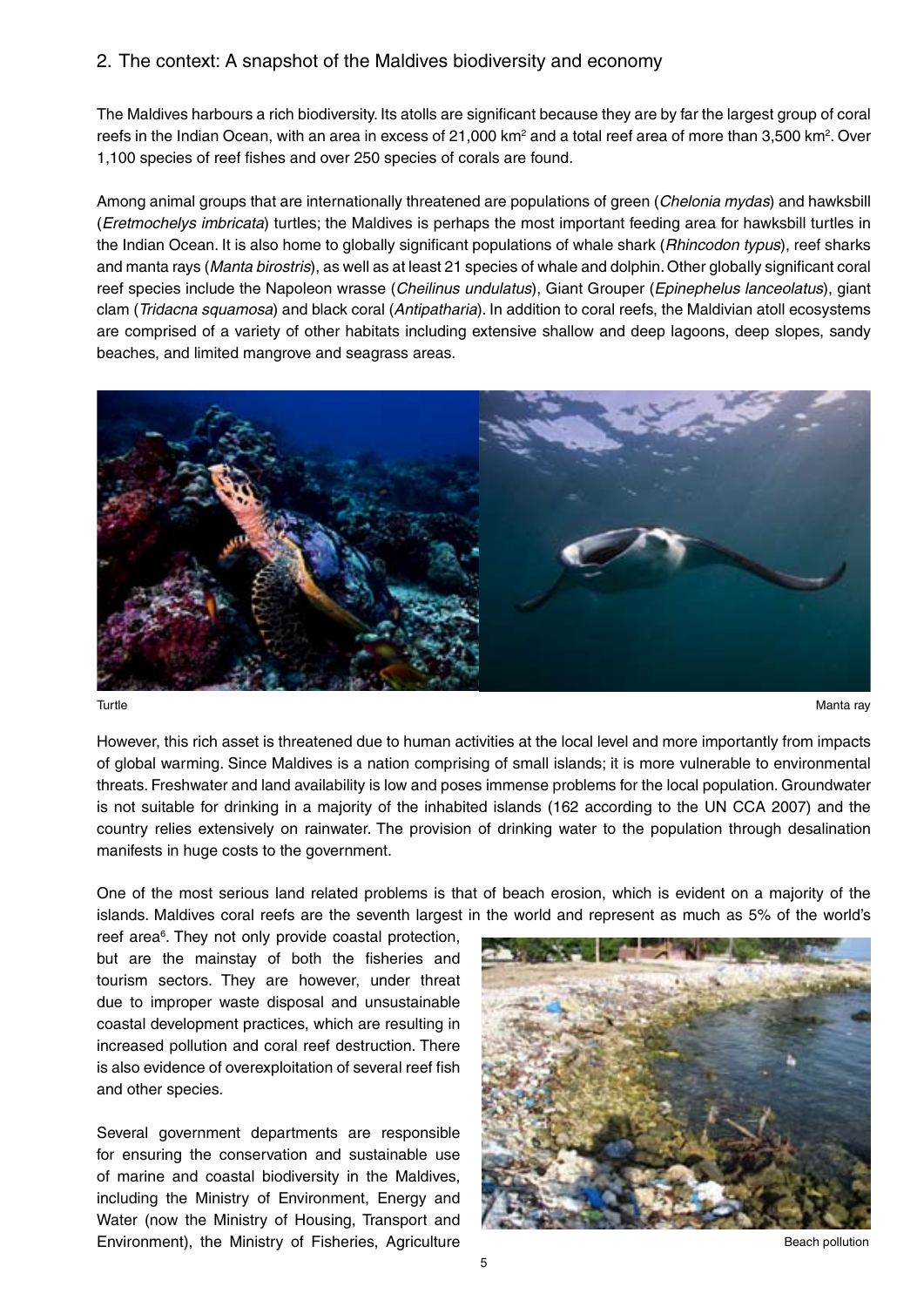and Marine Resources, and the Ministry of Atolls Administration. A total of 26 Marine Protected Areas has been gazetted across the country (see Figure 2). For the most part these are relatively small, averaging only a few hectares in area. With the exception of traditional live bait fishing and recreational diving, all other activities are officially prohibited in MPAs. Two MPAs are located in Baa Atoll - Dhigali Haa (established 1999) and Olhugiri Island. The former is a rich reef area where grey reef sharks, white tipped reef sharks, barracudas, jacks and turtles were frequently sighted<sup>7</sup>. While barracudas and turtles can still be spotted, sharks have disappeared from the Maldives due to over extraction.



| Maldives key economic indicators    |            |  |  |  |
|-------------------------------------|------------|--|--|--|
| Human Development Index (of 177)    | 100        |  |  |  |
| Population 2006                     | 302,726    |  |  |  |
| Economically active population 2006 | 128,836    |  |  |  |
| Population below poverty line 2006  | 16%        |  |  |  |
| GDP (Rf mill) 2006                  | 9,440.7    |  |  |  |
| GDP per capita 2008                 | US\$ 2,804 |  |  |  |
| Tourism                             | 27.1%      |  |  |  |
| Transport and communications        | 18.3%      |  |  |  |
| Manufacturing                       | 6.8%       |  |  |  |
| <b>Fisheries</b>                    | 6.3%       |  |  |  |
| GDP growth rate 2006                | 19.1%      |  |  |  |

Whale Shark **Dhigali Haa Biodiversity Channel Channel Channel Channel Channel Channel Channel Channel Channel Channel Channel Channel Channel Channel Channel Channel Channel Channel Channel Channel Channel Channel Channe** 

In terms of economy and development, the Maldives is classified by the World Bank as a lower middle income country, with a Human Development Index ranked 100 out of 177 countries<sup>8</sup> and a current per capita GDP of US\$ 2,804<sup>9</sup> . The national economy has long been dominated by fisheries and tourism, and tourism-related sectors such as transport and telecommunications. Construction, financial and business services also play an important role.

The economy of the country has grown at a steady pace for the last decade with an average growth rate of 7.9%, and per capita income rate increase from US\$771 to US \$2,514<sup>10</sup>. While per capita income is the highest in South Asia, poverty reduction remains a core element of government policy and of the current Seventh National Development Plan for 2006-2010.

Although the proportion of people living on less than Rf 15 a day (the national poverty line) has fallen more than half over the last decade (from 40% in 1997, to 28% in 2004, and 16% in 2005<sup>11</sup>), the income inequality between Male' and the Atolls has increased over recent years.

The islands that comprise the Maldives are extremely remote, lying at a distance of some 700 km from Sri Lanka to the northeast, 500 km from India's Lakshwadeep Islands to the north, and around 3,000 km from Somalia's coastline to the west. The country contains 1,192 islands, spread over an archipelago more than 800 km long, a land and sea area of 115,400 km<sup>2</sup>, and an exclusive economic zone of 859,000 km<sup>2</sup> (Figure 1). Just 194 of these islands are inhabited; of these only 33 have a land area greater than one square kilometre and 131 have a population of less than 1,000 people12. The national population was estimated at 304,869 in 200713 and over one third of this population lives in the capital city Male'.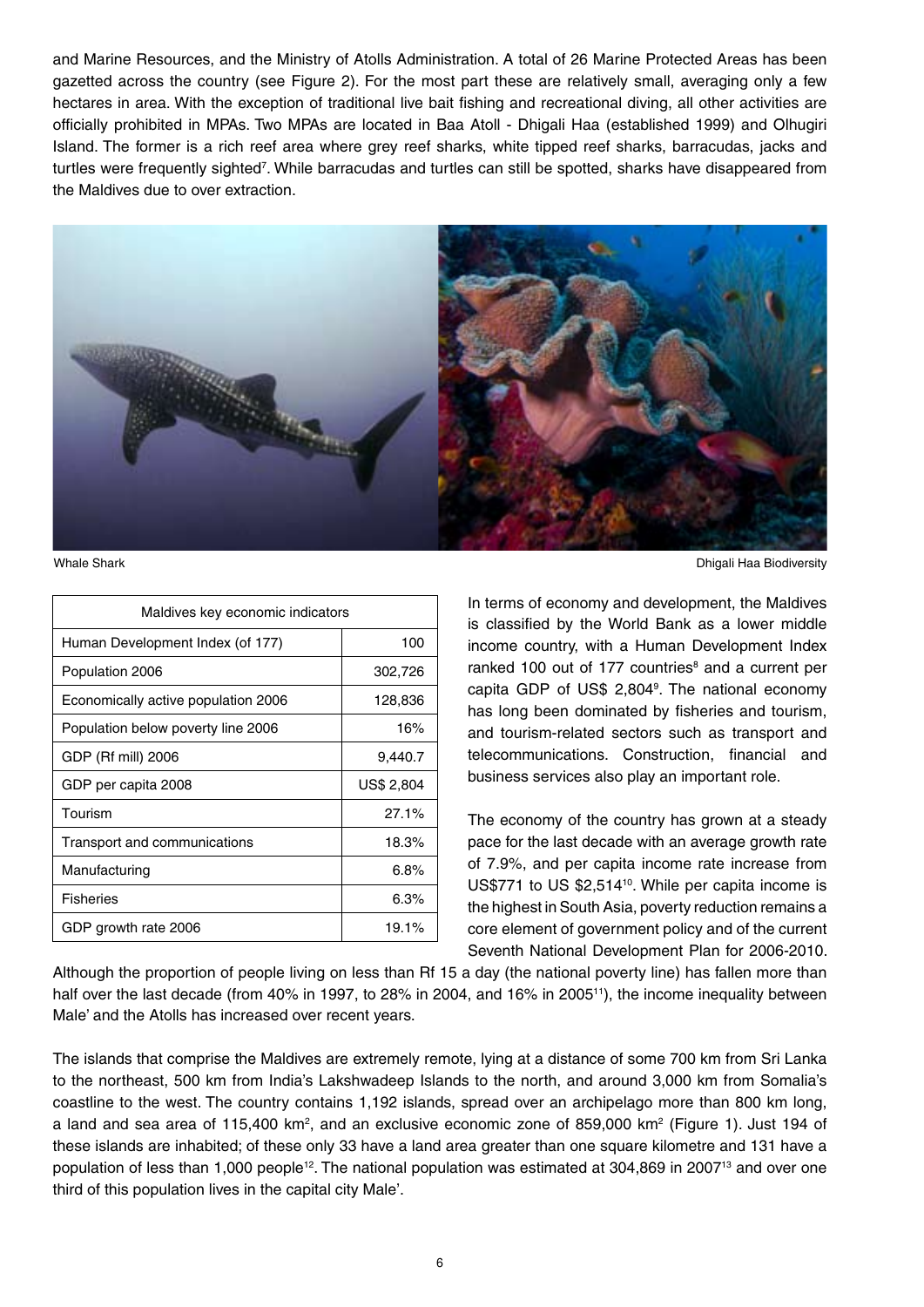

```
Male
```
This extreme dispersal of the human population and the huge physical distances between settlements, combined with poorly-developed transportation systems, makes the provision of basic infrastructure and other public services very costly and the economy very limited in scope. As is the case in many other Small Island Developing States, the economy of the Maldives is characterised by its dependence on a narrow range of products and services, restricted comparative advantage, high transport costs, a tendency to be a price taker, and a small labour market with deficiencies in professional and institutional knowledge and experience<sup>14</sup>.

The Maldivian economy is an open one. Because it needs to import almost everything and to earn foreign exchange from exports to finance its imports, the trade regime is targeted at enabling the easy flow of goods and services in and out of the country. Although markets and prices are fairly liberalised, the state continues to play a strong regulatory and interventionist role in key industries and sectors, and the Rufiyaa remains pegged to the US Dollar.

There is a dynamic and growing private sector in the Maldives, including both domestic and foreign companies. A variety of fiscal and other incentives have been set in place aiming to encourage domestic and foreign investment. A recent enterprise survey carried out by the World Bank noted that there were very few entry barriers to business as compared to other countries in the region<sup>15</sup>, and the World Bank/IFC "Doing Business" report for 2009 has just ranked the Maldives as the easiest place to do business in South Asia for the fourth consecutive year<sup>16</sup>. The Maldives has a simplified tax system: there are no taxes on personal income, property, capital gains, business profit or sales, and there are also no taxes on exports (with the exception of tourism, an invisible export).

There however remains a massive over-dependence on just two sectors: tourism and fisheries, which themselves are focused on a relatively small number of markets – three quarters of tourists originate from Europe, and close to 90% of fish catch comes from tuna, (skipjack, and yellow fin)<sup>17</sup>. This narrow production base, combined with a heavy reliance on imports and a limited range of exports, makes the Maldivian economy highly vulnerable to external forces. A number of economic shocks have been registered over recent years most notably linked to the adverse impacts of the 11 September 2001 events on tourism, the devastation wrought by the Indian Ocean tsunami of late 2004, and the recent global economic downturn and increase in world oil prices.

Despite these setbacks, a GDP growth rate of 19.1% was registered in 2006<sup>18</sup> and in 2007 the growth rate was  $6.6\%$ <sup>19</sup>. However, problems still remain: the country is currently facing a large fiscal deficit<sup>20</sup>, and the substantial weakening of fiscal policy over the past three years is cited as the key source of risk facing the Maldives in the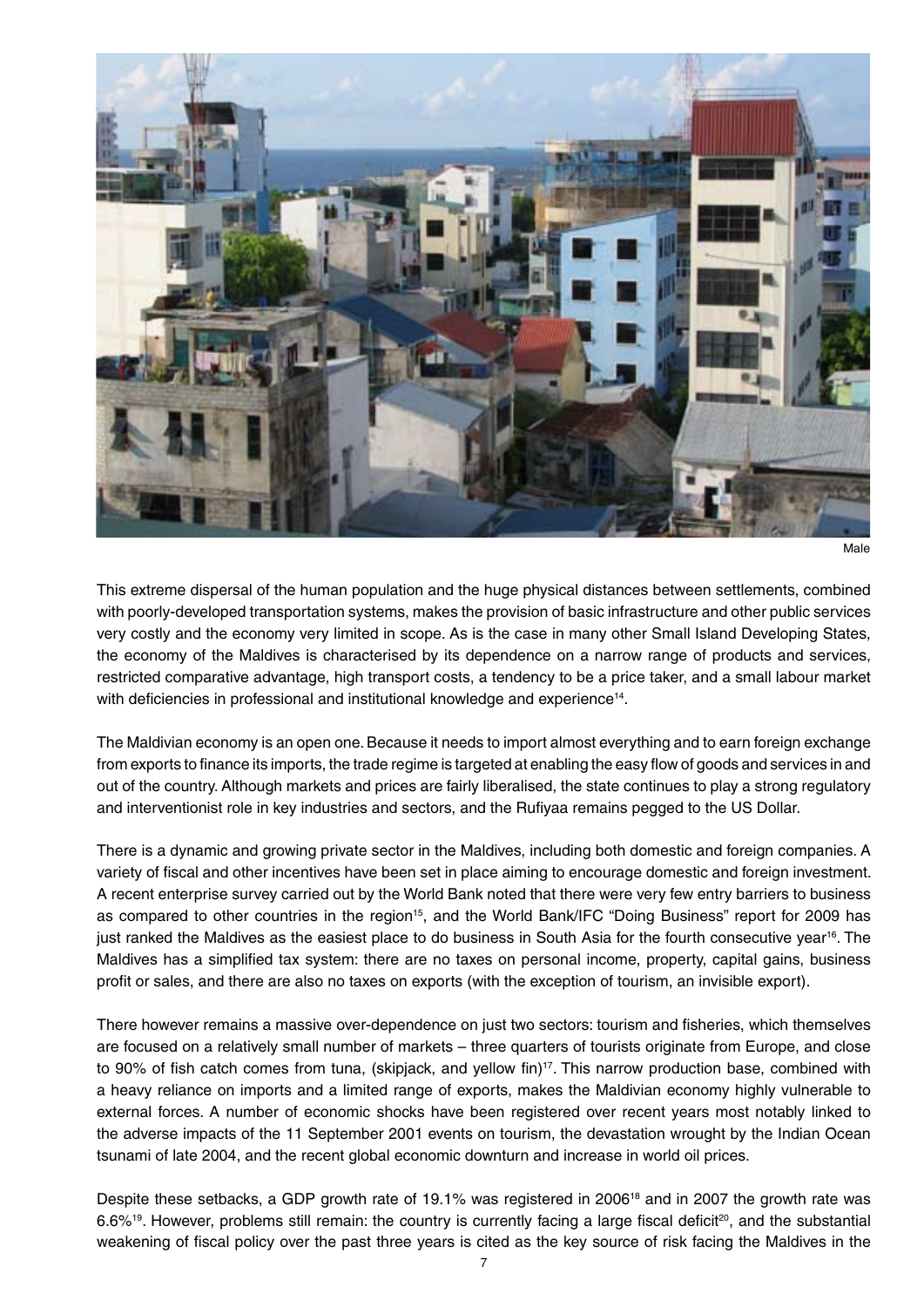short-term<sup>21</sup>. At the same time public expenditures are continuing to rise rapidly, and the trade deficit is widening (imports are rising more rapidly than exports) $^{22}$ .

Looking to the future, diversification of the economic base alongside broad social development and macroeconomic stability is seen as a particular priority in government policy<sup>23</sup>. A major concern is however that any attempt at economic diversification is limited by the small size of the domestic market and large distance to international markets<sup>24</sup>. Although in the short to medium term it is thought that the performance of the economy will remain dependent on tourism and to a lesser extent on fisheries, continued growth is anticipated to spur domestic demand for construction, transport, telecommunication, services, and imports<sup>25</sup>. The recent Strategic Economic Plan for 2006-2010 recommends expanding the traditional core sectors of tourism, fisheries, and agriculture, and upgrading new economic sectors of information and communication technology, ports and logistics services.



Figure 2: Map of Marine Protected Areas in the Maldives

From http://www.planning.gov.mv/publications/yearbook2005/yrb05/yearbook/2.Environment/2 Envioronment.xls, accessed 10/09/2008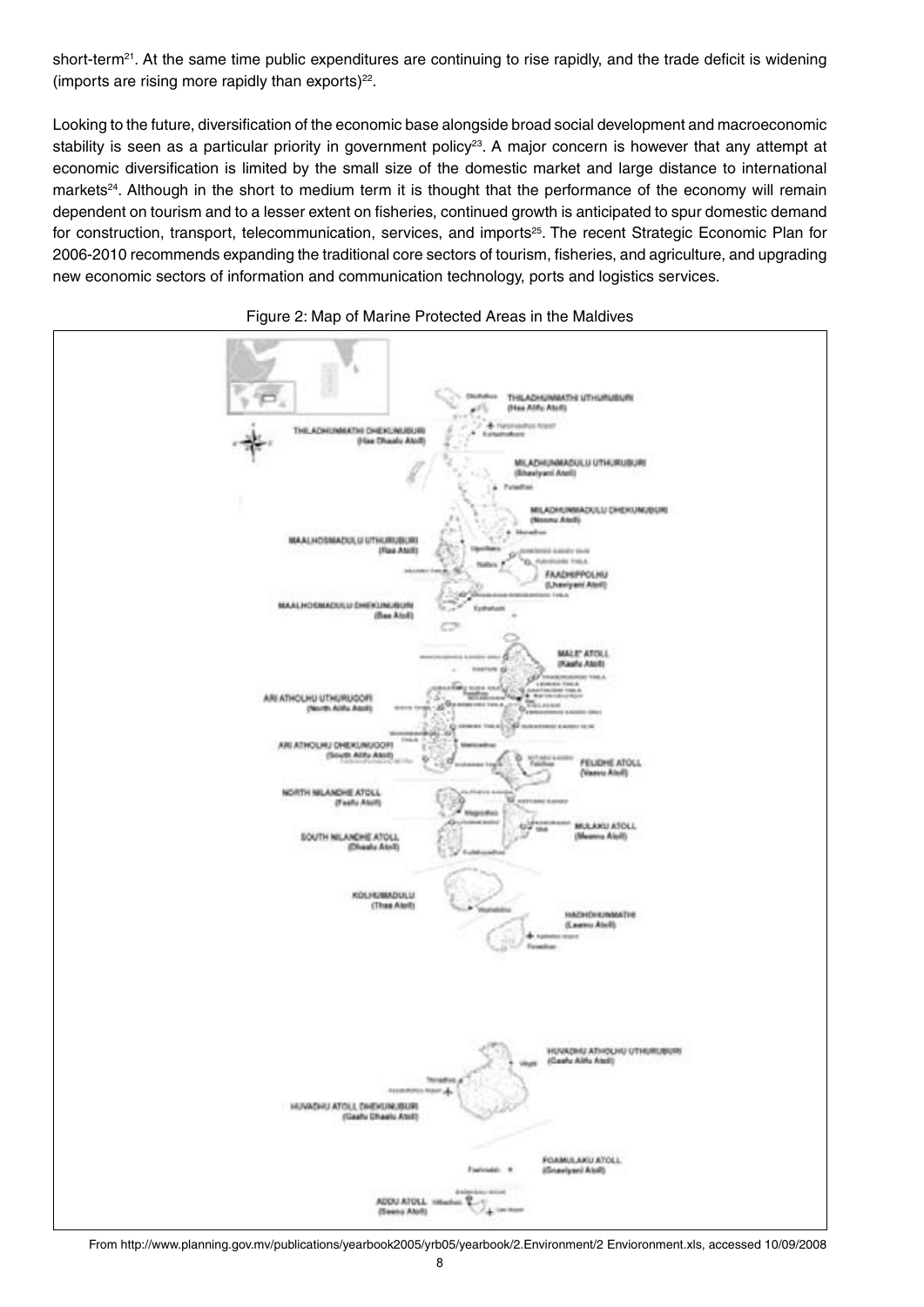#### A look at key stakeholders

A stakeholder analysis was undertaken in December 2007 as part of the larger AEC project<sup>26</sup>. This section draws on the information outlined in the analysis and looks at the stakeholders from an economic perspective.

The box identifies key stakeholder groups that have a stake, benefit or management impact on atoll ecosystem biodiversity, both at the national level and for Baa Atoll. Based on these as well as scoping at the national and atoll levels, a broad mapping of stakeholders has been carried out, highlighting their specific stake or interest, costs and benefits of conservation, participation or interest in conservation, historical involvement or impacts in biodiversity conservation and coastal/marine management. Particular attention has been paid to including different community stakeholders and associated livelihood aspects, government agencies (national and local) and associated management/development interests, private sector, and representatives of civil society engagement in biodiversity and coastal/marine activities. The analysis also suggests how the overall AEC project and in particular the valuation component can be utilised by the different stakeholders.

Historically, environmental functions were established in 1984 in the Ministry of Home Affairs. Later the environment section was put under the purview of the Ministry of Planning and Development. This subsequently became the Ministry of Planning and Environment, showing that environment was steadily taking a higher priority on the government's agenda. In 1998, the Ministry of Home Affairs, Housing and Environment was formed and had environment protection and management as part of its functions and also housed the Environment Research Center. In 2004, the Ministry of Environment and Construction (MEC) was formed and finally the Ministry of Environment, Energy and Water (MEEW)

| <b>Key Stakeholders</b>                         |  |  |  |  |
|-------------------------------------------------|--|--|--|--|
| <b>National Level</b>                           |  |  |  |  |
| Ministry of Housing, Transport and Environment  |  |  |  |  |
| Ministry of Fisheries and Agriculture           |  |  |  |  |
| Department of National Planning                 |  |  |  |  |
| Ministry of Tourism, Arts and Culture           |  |  |  |  |
| Maldives Association of Tourism Industry (MATI) |  |  |  |  |
| <b>Environment Protection Agency</b>            |  |  |  |  |
| Marine Resources Center (MRC)                   |  |  |  |  |
| Ministry of Home Affairs                        |  |  |  |  |
| Baa Atoll Level                                 |  |  |  |  |
| <b>Atoll Chief</b>                              |  |  |  |  |
| Atoll Development Committee (ADC)               |  |  |  |  |
| Island Development Committees (IDC)             |  |  |  |  |
| Women Development Committees (WDC)              |  |  |  |  |
| Atoll/island communities                        |  |  |  |  |
| Atoll communities                               |  |  |  |  |
| Atoll based businesses                          |  |  |  |  |
| Fishermen (Tuna and Reef)                       |  |  |  |  |
| Farmers                                         |  |  |  |  |
| Tourism (Private Sector)                        |  |  |  |  |
| Resorts                                         |  |  |  |  |
| Safari boats/live-aboards                       |  |  |  |  |
| <b>Tourists</b>                                 |  |  |  |  |
| <b>NGOs</b>                                     |  |  |  |  |
| <b>National NGOs</b>                            |  |  |  |  |
| Atoll/island NGOs                               |  |  |  |  |
| Media                                           |  |  |  |  |

was established. At the writing of this report the MEEW was converted to the Ministry of Housing, Transportation and Environment, after the November 2008 general elections. The Ministry now has housing and transportation as its major mandate. For the purpose of this report, it is referred to as the Environment Ministry from here on.

The Environment Ministry has the mandate to conserve marine and coastal biodiversity and promote sustainable economic and development practices. As such it is a major and an important stakeholder in the Maldivian biodiversity. Its activities and policies are likely to have immense impacts on the state of the country's natural resources and therefore on its economy. The ministry hosts the AEC Project and as such is specifically responsible for undertaking many activities at Baa Atoll, which include developing and implementing an ecosystem management framework. It needs to be actively involved in the national economic and development policy making processes to ensure cross-sectoral integration of environmental management, especially in fisheries and tourism sectors. It therefore needs training in EIA and in understanding the economic aspects of biodiversity conservation. It moreover needs to promote policies to establish new protected areas but also to manage current ones by providing wardens and other such services. This means that it faces direct costs from biodiversity conservation and requires funds to undertake conservation activities. Therefore, it would benefit from understanding the economic value of biodiversity, which would enable it to make the case for biodiversity conservation and garner support and financing for conservation activities; and to promote pro-poor conservation and sustainable development.

The Ministry of Fisheries, Agriculture and Marine Resources (MoFAMR) which is now the Ministry of Fisheries and Agriculture, has the mandate to conserve all living and non-living marine resources as well as conserving all natural resources on uninhabited islands in the country. It has the responsibility to set guidelines and develop policies to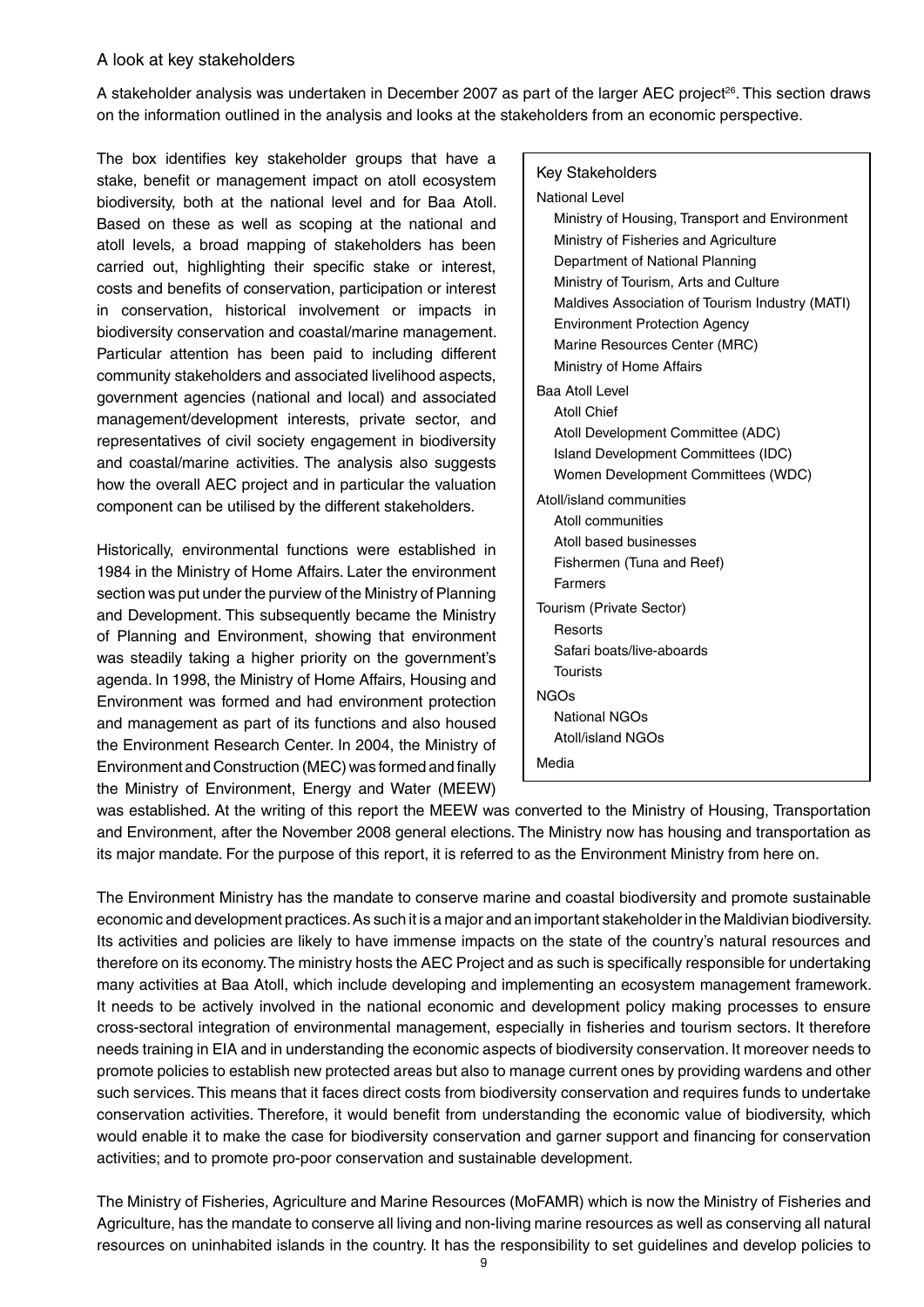ensure sustainable fishing and agricultural activities. However, there is a lack of appropriate management plans for fishery resources that also incorporate conservation and sustainable development aspects.

Fisheries are one of the most important sources of livelihoods for the people of Maldives and therefore the costs that would be incurred with fisheries loss would be extensive. Since the Ministry has the twofold objective of conservation as well as promoting sustained livelihoods from fisheries, it stands to be directly impacted. It can therefore, make the most use of the results of this study. It can apply them in developing a pro-poor reef resources management strategy and action plan for Baa and in promoting the ecosystem approach to fisheries in the Maldives. In particular the incentives and disincentives to conservation highlight important issues in fisheries management in the Maldives and in Baa Atoll.

The Ministry of Tourism and Civil Aviation (MoTCA) is now the Ministry of Tourism, Arts and Culture and is the main national institution for the tourism sector. It imposes rules and guidelines governing the operation of resorts and other tourist activities. It specifically has the mandate to set up and monitor compliance with environmental policies for the tourism sector, on the development and operations of resorts, dive sites, marinas and solid waste management and to develop standards for EIAs. In addition, it is responsible for the conservation of all flora and fauna on resort islands. Under the AEC project it is looking at developing new environmental guidelines for resort island selection; and review and if necessary update the mandate of the Tourism Advisory Board to include ecosystem management objectives; as well as developing the tourism component of AEC strategy and plans. It is through this ministry that the government earns a majority of its tourism revenue. It is thus the key ministry for increasing government financing for conservation, through implementing user fee/conservation fees that the WTP results highlight for tourists in the Maldives.

The Ministry of Planning and National Development (MPND) (now the Department of National Development) is responsible for urban planning, national development plans and atoll land use plans. It formulates policies on socioeconomic development, develops standards for socio-economic services and infrastructure and most importantly undertakes social and economic research. Its plans, policies and activities impact the sustainability of marine and coastal biodiversity at all levels. Not only does the Department needs to work closely with the Environment Ministry in developing national policies and plans, it also needs to ensure that future National Development Plans are comprehensive and inclusive – and this study can provide it with useful initial information for that purpose.

There is also a Ministry of Atoll Development, which has been converted to the Ministry of Home Affairs and has the mandate to administer atoll and island level governance. This is an important Ministry because of the Maldives' broad distribution of islands and atolls with vast distances between them. Through its governance mandate, this Ministry is directly involved in the economic benefits that the atoll and island populations get from biodiversity and as such has a stake in conservation. In addition, this Ministry is well placed to work together with the Environment Ministry, Ministries of Fisheries and Tourism to use valuation information for policy making since in the Maldives islands and atolls are the basic units of planning and development. The Ministry also can play a major role in promoting the ecosystem approach at the atoll and island levels and developing pro-poor conservation projects.

Research centers such as Marine Research Center and Environmental Research Center undertake research that contributes crucial information to the sustainable development of coastal and marine resources. Both of these organizations can use the analysis from this report in future research. The Environmental Research Center is now the Environmental Protection Agency and will also have additional responsibilities under the new set-up. Furthermore the Education Development Center can ensure that the results of the analysis become part of the environmental and fisheries curricula.

At the Baa Atoll level there are also a number of important stakeholders who are intrinsically linked to atoll biodiversity. These include the Baa Atoll Chief and the Atoll Development Committee (ADC). The Atoll Chief is appointed by the President and heads the atoll administration and has the main role of all development and conservation activities at Baa Atoll. He is also the chair of the ADC, which comprises of representatives from the inhabited islands. The decisions taken and policies implemented by the Chief and the ADC or in fact their lack of action can have an impact on the coastal and marine ecosystem and on the livelihoods of the local populations.

Each Island also has an island chief who is responsible for island level governance, development and conservation. Island chiefs chair Island Development Committees and also facilitate the work of Women Development Committees.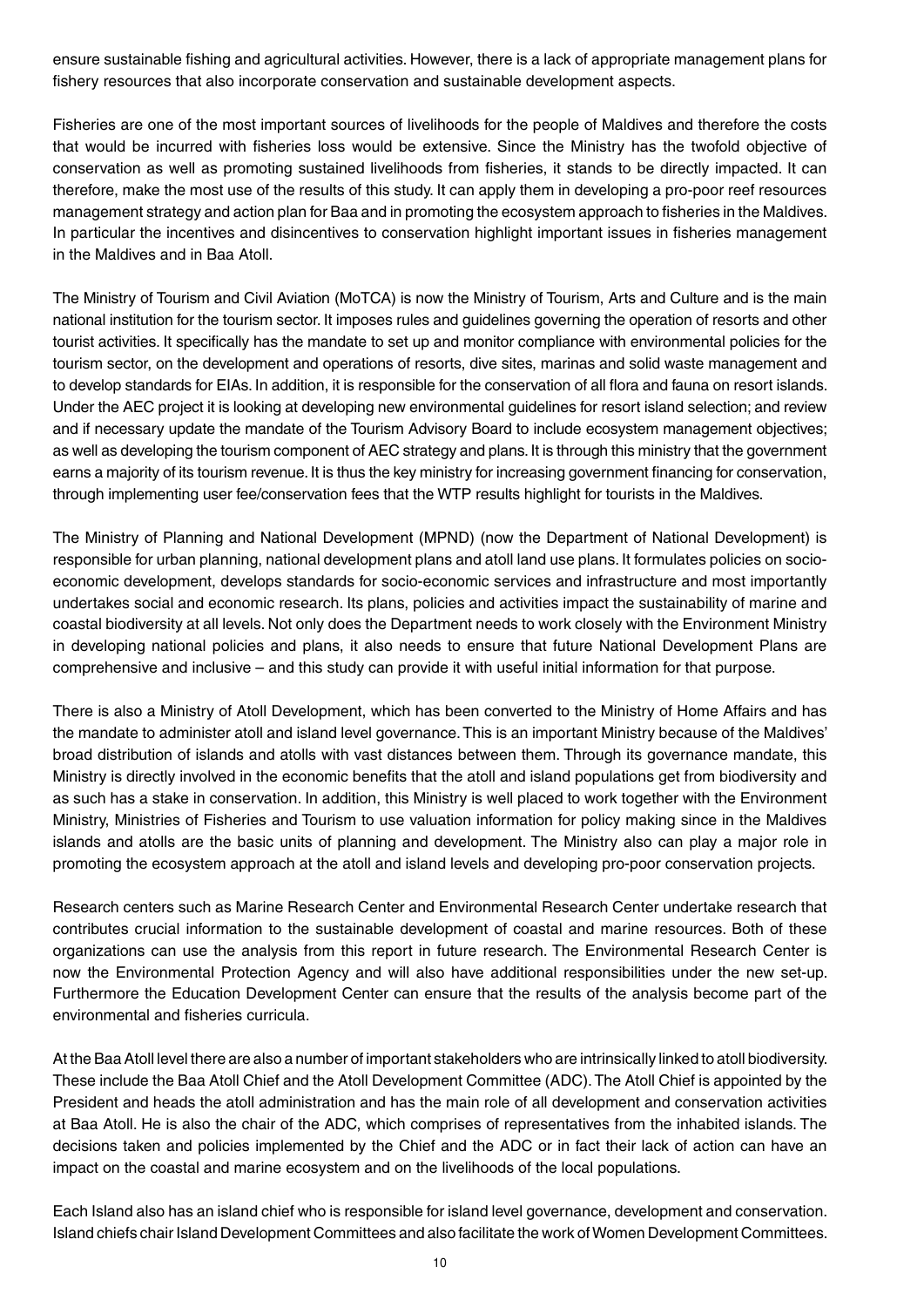Capacity of these individuals and organizations needs to be enhanced to enable them to fully integrate the ecosystem approach in their policies and development plans. The economic incentives and disincentives outlined in the report would be of particular use to them in making and implementing new policies and conservation oriented livelihoods development projects.

Most importantly there is the entire population of the Maldives and the Baa Atoll community, which includes the local fishermen, farmers and businessmen. Their livelihoods are not only almost entirely dependent on biodiversity mainly through fisheries and tourism employment, but also through other biodiversity related businesses. Furthermore, their health and nutrition are also completely reliant on natural resources. It is through the local population that the contribution of the fisheries sector into national accounts can be seen. In turn their activities at the local level have a huge impact on biodiversity.

These communities are an important source of information regarding the status of the ecosystem. While they are aware of the importance of the coastal and marine ecosystem of Baa, capacity building is required to make them understand the economic values of fisheries, shoreline protection and tourism. The AEC project is undertaking many activities together with the atoll and island administration, as well as local communities. The valuation analysis would be useful for ensuring that the livelihoods aspects are included in all the projects and the ecosystem approach; and permit ecosystem and livelihood issues to be addressed in a more comprehensive and inclusive way.

The next most important economic stakeholder is the tourism sector both in the Maldivian ecosystems and its economy. This sector includes the private tourist resorts, safari boats, and tourist themselves. While there are 90 resorts scattered around the various islands, Baa Atoll itself has 6. Approximately 90% of resort activities are dependent on the coastal and marine ecosystem as tourists mainly come to the Maldives for diving, snorkeling, and visiting the local islands. Tourists also hire safari boats, some of which are quite modest local boats adapted to the cruising needs. Others may have several rooms and offer facilities that are at par with resorts. These boats visit many islands and experience the local way of life. At end of May 2007, there were a total of 120 safari vessels registered with the Ministry of Tourism with a bed capacity of 1,642. While resorts and safari boats have adopted various measures to conserve the local biodiversity, they need to be involved in the overall conservation practices in far more coordinated way. They can also be enlisted to play a role in implementing sustainable financing strategies and plans for conservation. The preservation and conservation of coastal and marine resources is of particular importance to resorts, safari boats and tourist as the whole of the tourist trade is almost entirely dependent on these ecosystems. Their benefits are extensive but their losses would also be quite large if this biodiversity is degraded or even lost. These losses would ultimately have adverse impacts on the whole economy and the people.

There are approximately 500 NGOs registered with the Ministry of Home Affairs. These are however fragmented and lack coordination and communication. Many lack capacity and mostly work on youth related activities. Most of their funding is providing by the Maldivian government although some do receive funding from international donors. Baa Atoll also has a number of NGOS working on various initiatives, including conservation and sustainable development. Unfortunately, the visibility of their activities is minimal. In particular at the island levels they are seen as competitors by local authorities. Major capacity building is required for them as well as to provide an enabling environment so that NGOs and government can work together. To make the AEC project more inclusive these NGOs need to be involved in the activities taking place at the Baa Atoll and island levels. For this they need to be provided training to undertake conservation related activities as well as integrating the ecosystem approach into their own programmes.

The media is another important actor, which can be effectively utilized to promote the message of the ecosystem approach and in particular to relay the specific values of Maldivian and Baa Atoll biodiversity to a broader audience. This would be beneficial in building its own capacity as well as the capacity of all the other stakeholders.

Maldives is perhaps one of the key examples of the intrinsic link between biodiversity and all aspects of human development. All of the above stakeholders have a clear economic stake in conservation and sustainable development at all levels. They benefit from the country's rich resource base and also incur costs from its degradation; and as mentioned before these benefits and costs accrue to the country and its people. As such the AEC project (and the Environment Ministry) is well placed to ensure that all of these are effectively involved at all levels and contribute in their specific ways to the project.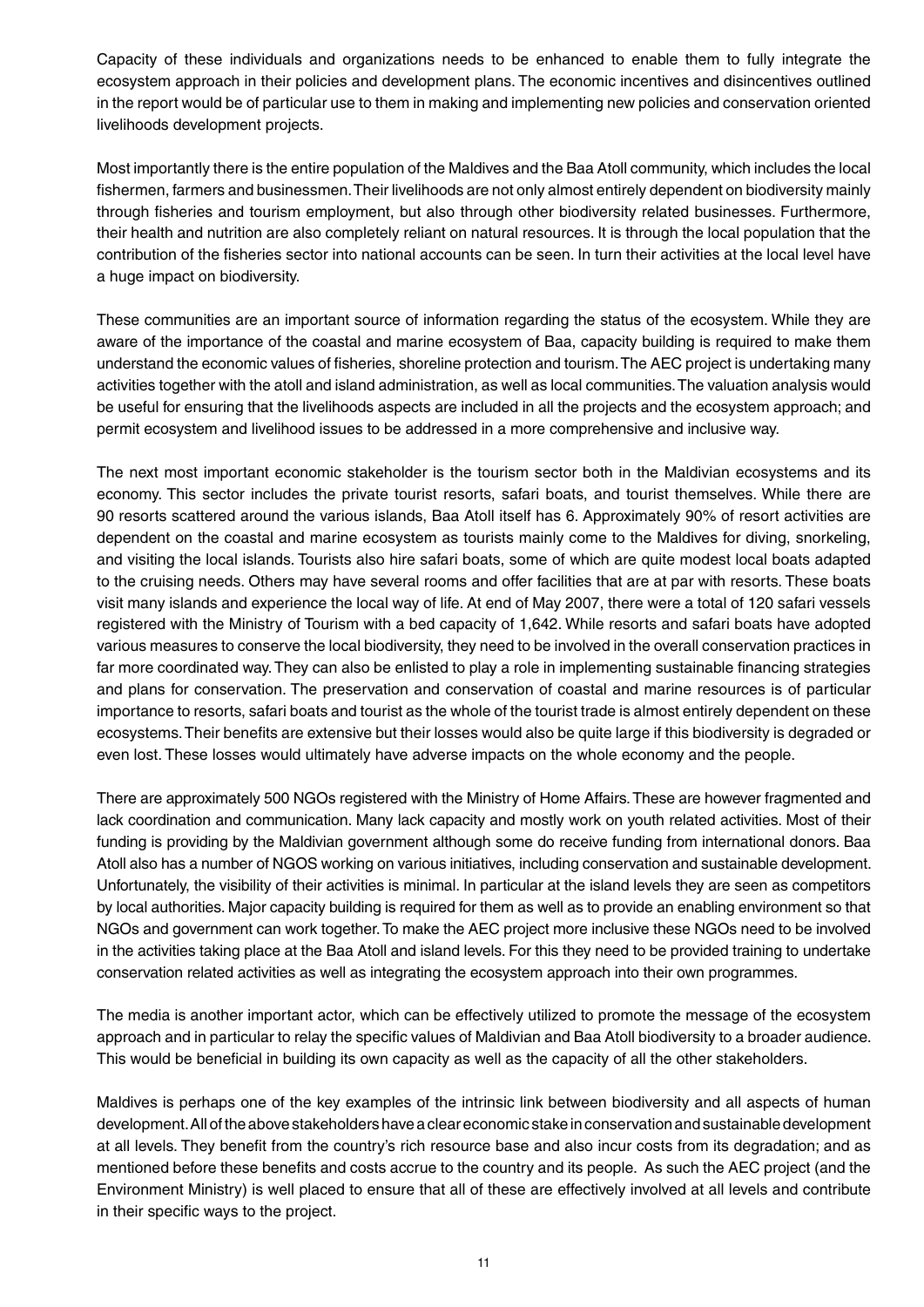#### 3. How marine and coastal biodiversity are linked to economic and human wellbeing

For an island nation like the Maldives, the importance of coastal and marine ecosystems cannot be overstated. The entire economy of the country benefits from marine resources not only by using the raw materials provided by them, but also by utilising other services such as coastal protection and waste sinks. This huge and unique resource has intrinsic value today and in the future and can provide an array of unexplored future economic options (such as for industry, pharmaceuticals and agriculture). Therefore, it is necessary to quantify and understand the benefits received by using the marine and coastal resources and the costs that would be incurred due to the loss of marine and coastal biodiversity.



Marine Biodiversity

It is against the institutional, physical, human and economic backdrop of the Maldives that the management, use and value of its coastal and marine biodiversity must be understood<sup>27</sup>. In economic terms, biological resources and natural ecosystems constitute the basic asset base or stock of natural capital, which enables the functioning and growth of the economy, as well as assuring the survival and wellbeing of the population. Maldives' rich biological and ecological asset base thus produces a flow of goods and services, which in turn generate economic benefits and cost savings for the government, businesses, households and the global community. If managed sustainably, biological resources and ecosystems will continue to provide these economically valuable services. In contrast, if they are degraded, over-exploited or irreversibly converted, such economic benefits will decline and be lost, and will not be available to sustain growth in the future. Given the special characteristics of the Maldives – its unusually narrow economy and small population, spread over such a large physical area, dependence on a very limited range of production and consumption activities – the conservation of these important natural assets is essential to continued economic prosperity.

In order to express and understand these linkages between biodiversity and ecosystems on the one hand, and economic development and human wellbeing on the other, this report uses a framework based on that presented in the 2005 Millennium Ecosystem Assessment<sup>28</sup>, modified to incorporate the concept of total economic value<sup>29</sup>.

The concept of total economic value (now used widely by environmental economists) overcomes many of the problems associated with traditional economic valuation models – which consider only the commercial use of environmental resources. It also incorporates the economic significance of non-market benefits, indirect values (ecological services which support and protect human life and production), existence values (the intrinsic worth of biodiversity and ecosystems which is not associated with their use), and option values (the premium placed on maintaining biodiversity and ecosystems for future uses and benefits, some of which are not even known now).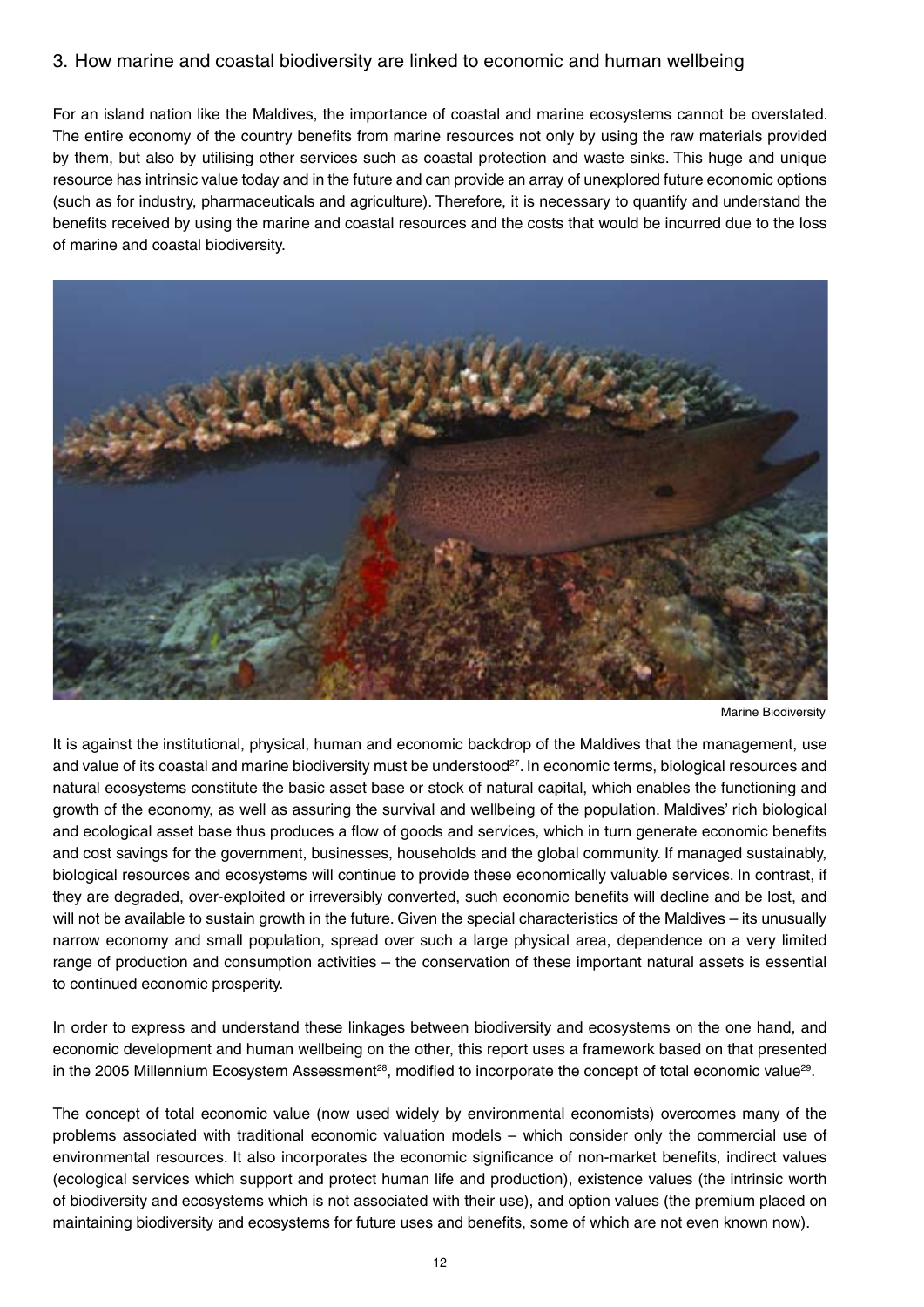The now widely-known Millennium Ecosystem Assessment framework allows us to link these different components of total economic value to the various provisioning, supporting, regulating and cultural services that ecosystems and biodiversity provide, and trace through their impacts on human wellbeing, development and the economy. A summary of the links between biodiversity and ecosystem services, human wellbeing and economic development indicators in the Maldives, according to this framework, is provided overleaf in Figure 3.

As laid out in Figure 3, marine and coastal biodiversity and ecosystems in the Maldives generate important goods, services and economic values, including:

- *Provisioning services or direct values:* these include food, fuel, medicines, building materials, handicrafts and other products that are used and consumed by the Maldivian population and others.
- *Regulating services or indirect values:* these comprise processes and functions which protect and enable human settlement and economic activity in the Maldives, such as climate regulation, storm buffering, coastline protection, disease prevention and so on.
- • *Supporting services or indirect values:* these include ecosystem services which underpin and maintain economic production in the Maldives, such as the provision of primary production, fisheries and wild bird habitat, nutrient cycling, tourism landscapes, and so on.
- • *Cultural services or existence values:* these comprise the non-material aesthetic, spiritual, educational, bequest and heritage significance of the Maldives' biodiversity locally, nationally and globally.

| Key economic goods and services obtained<br>from biodiversity in the Maldives |                              |  |  |  |  |
|-------------------------------------------------------------------------------|------------------------------|--|--|--|--|
| Coral reefs                                                                   | Food                         |  |  |  |  |
| Mangroves                                                                     | <b>Building materials</b>    |  |  |  |  |
| Seagrass beds                                                                 | Energy                       |  |  |  |  |
| Sandy beaches                                                                 | Income<br>Employment         |  |  |  |  |
| Wild birds                                                                    | Medicines                    |  |  |  |  |
| Fish                                                                          | Other household goods        |  |  |  |  |
| Other marine animals                                                          | Recreation and tourism       |  |  |  |  |
|                                                                               | Physical protection of       |  |  |  |  |
|                                                                               | settlements & infrastructure |  |  |  |  |
|                                                                               | Support to wild animal       |  |  |  |  |
|                                                                               | breeding and productivity    |  |  |  |  |
|                                                                               | Cultural values              |  |  |  |  |
|                                                                               | National heritage            |  |  |  |  |

Figure 3: The links between biodiversity and ecosystem services, human wellbeing and economic development indicators in the Maldives



From Emerton, L., 2006, Counting Coastal Ecosystems as an Economic Part of Development Infrastructure. Ecosystems and Livelihoods Group Asia, World Conservation Union (IUCN), Colombo; Millennium Ecosystem Assessment, 2005, Ecosystems and Human Well-being: Synthesis. Island Press, Washington DC.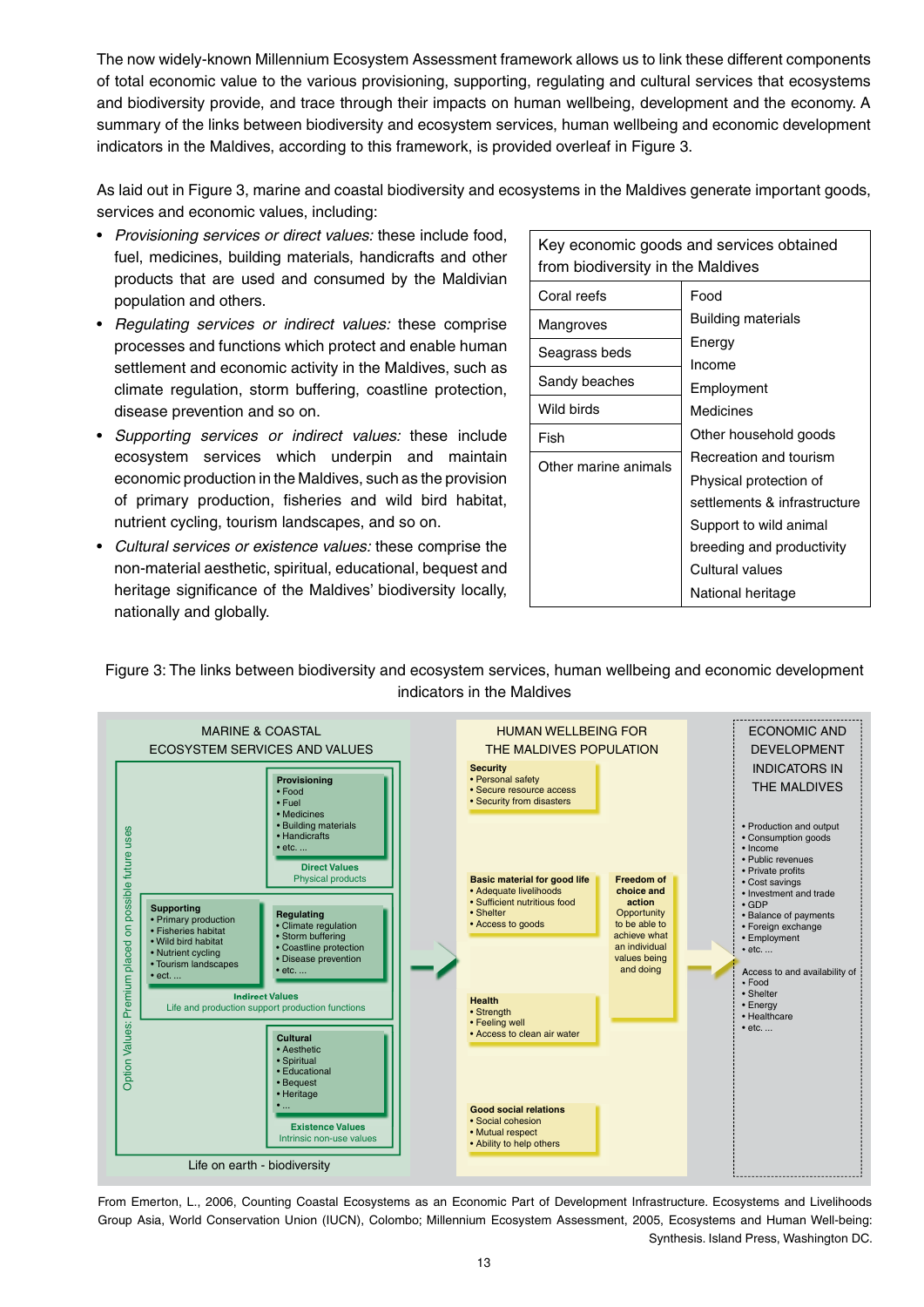All of these services support and underpin human wellbeing for the Maldivian population, including their security, basic material for a good life, health, good social relations, and freedom of choice and action. In turn, they are manifested through a wide range of economic and development indicators, including production and output, consumption goods, income, public revenue, private profits, cost savings, investment and trade, GDP, balance of payments, foreign exchange, employment, and access to and availability of food, shelter, energy and healthcare.

The rest of this report considers the nature, scope and magnitude of these economic linkages and values in detail – for the Maldives as a whole and for Baa Atoll. Where possible it presents estimates of their monetary value. The study focuses on direct economic values (or provisioning services) and the economic and development indicators associated with them; on indirect values from the shoreline protection benefits of coral reefs (regulating and supporting services); and existence values (cultural services) as expressed through tourists' and Maldivian citizens' stated willingness to pay for conservation. For the purpose of clarity the following can be referred to:

Direct values: direct benefits from fisheries and tourism using market price method

Indirect values: shoreline protection benefits of coral reefs using the replacement cost method as well as willingness to pay of Maldivians for biodiversity conservation

Existence values: spiritual, cultural, and aesthetic values using willingness to pay of Maldivians and of tourists (contingent valuation method).

It should be noted that indirect values of fisheries productivity (effect on production) and for tourism (such as through handicrafts sold to tourist resorts etc) are also reflected in the estimations of tourist and fisheries benefits.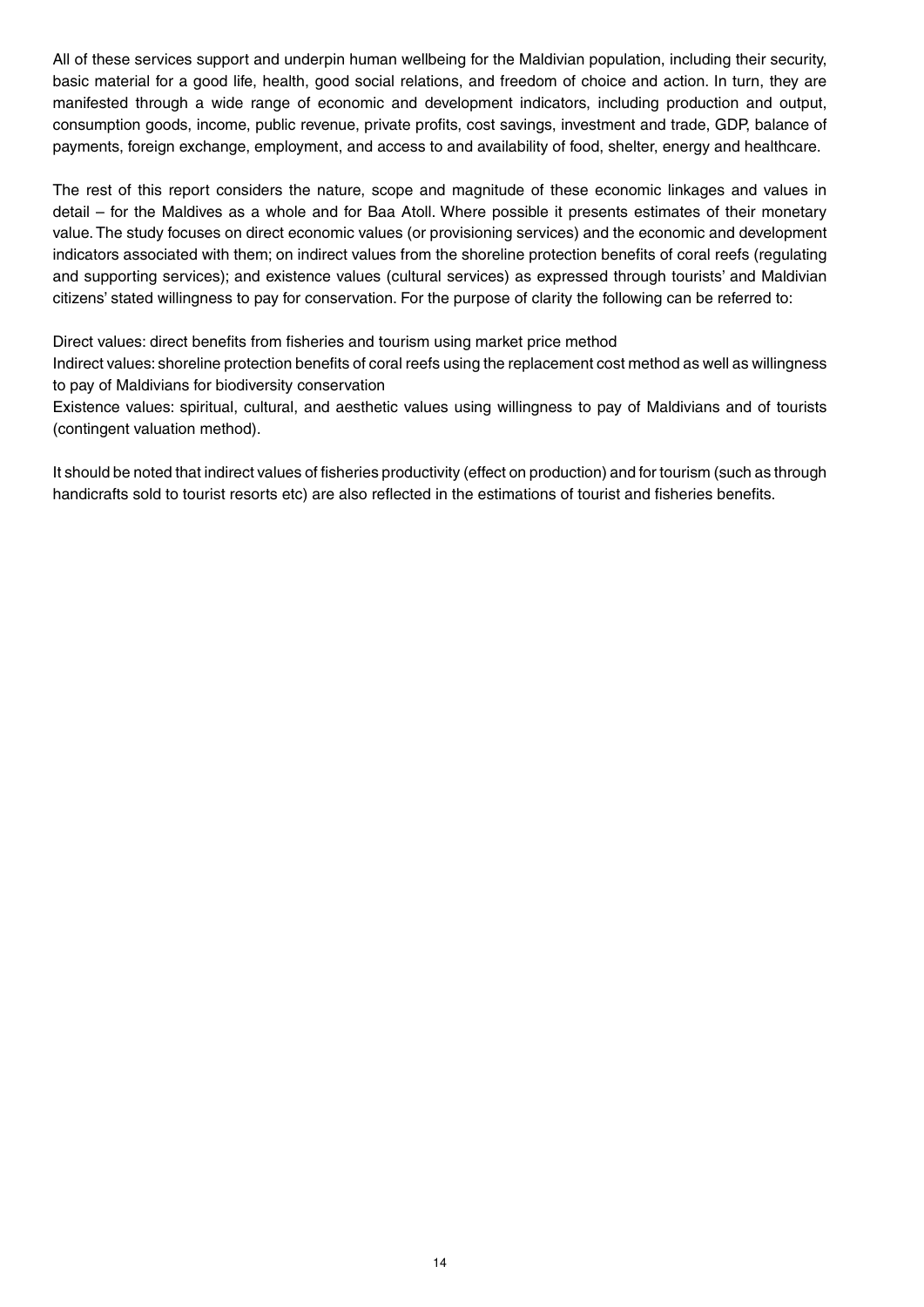#### 4. Biodiversity in the Maldives national economy

Biodiversity and ecosystems play an immense role in supporting the national economy of the Maldives. Tourism and fisheries – currently the mainstays of economic activity and growth – depend directly on the continued maintenance of a rich and diverse species base. Coastal and marine ecosystem services also protect, enable and underpin economic activities in these sectors, and afford physical protection to human settlements. Mangroves, coral reefs, lagoons and seagrass beds are, for example, key to maintaining the productivity of fisheries. The species they host combined with high quality marine and coastal landscapes provide one of the main attractions for the international tourists who visit the islands.

As well as generating significant values for the national economy directly, activities in the tourism and fisheries sectors (and therefore the biodiversity and ecosystems upon which they depend) have a substantial multiplier effect. Each is linked to a number of secondary and support industries. Tourism, for example, stimulates considerable economic activity in construction, financial services, manufacturing, transport, food, restaurants and entertainment sectors. It also supports a range of businesses running island tours, diving and snorkelling operations. The fisheries sector is associated with processing, canning, drying, fish meal and fish oil production industries, as well as with boat building and maintenance.

The income and revenue earned from the tourism and fisheries sectors by individuals, households and companies, as well as for the government, enables and motivates private and public consumption and expenditure across the country, keeping the economy buoyant and growing, and maintaining and improving the standard of living of the Maldivian population. The exports earnings and the inflows of investment funds make an important contribution to the country's foreign exchange reserves and balance of payments. In terms of household livelihoods, these two biodiversitydependent sectors together account for a substantial proportion of Maldivians' employment, food and earnings.

The paragraphs below provide data about the nature and magnitude of these links between biodiversity, ecosystems and the national economy. It should be noted that this part of the analysis focuses on the direct benefits derived from the tourism and fisheries sectors.

Although there also exist other, biodiversity-based, economic activities they are not considered in this section of the report. Small-scale and subsistence-level activities based on biological resource harvesting (for example fuelwood, thatch, building materials and the production of various types of handicrafts), although important in some cases at the micro-level, do not form an important component of the national economy – they are however considered in detail in the analysis of household livelihoods in Baa Atoll in the next section of this report. Other industrial-level biodiversity-based activities include coral mining and sand mining (estimated to contribute around 0.5% of GDP<sup>30</sup>). However, as serious questions have been raised about the environmental sustainability of these activities, and the focus of this report is on the values associated with the conservation and sustainable use of biodiversity, they are not included in the analysis.

#### Direct Values: The tourism sector

As of 2007 there were a total of 235 tourist establishments in the Maldives, including 90 resorts with a registered capacity of 17,903, 10 hotels with a combined capacity of 763, as well as 120 safari vessels with a capacity of

Tourist Resort

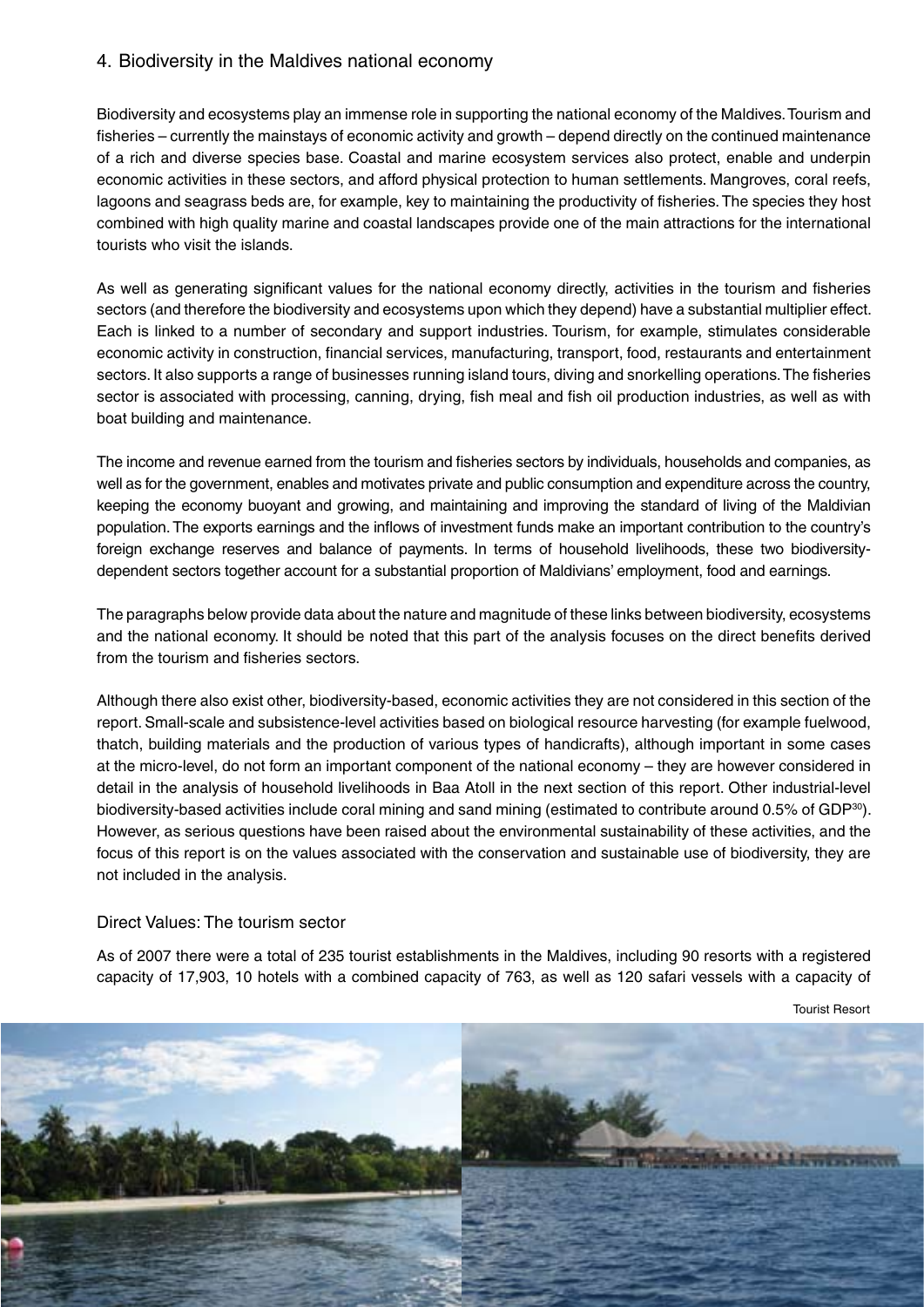1,642. Tourist numbers have risen steadily over the last 30 years (except for a downturn during 2005 as a result of the Indian Ocean Tsunami): end-of-year tourist arrivals for 2006 were over 600,000, with visitors spending a total of 4.8 million bednights in the country, translating into an overall figure of 81% resort capacity<sup>31</sup>.

It is difficult to gauge the full scope of tourism-related employment through official data, as they do not explicitly consider employment in tourist establishments and support industries. According to available statistics, a total of 99 government staff were employed in the tourism sector<sup>32</sup> and 12,090 people were working in hotels and restaurants $33$  in 200.

Direct and indirect employment

64,000 people, or 58% of all jobs

Public revenues

Rf 2.5 billion, or 34% of all receipts

Foreign exchange earnings

\$434 million (Rf 5,536 m), or 70% of all forex

Domestic capital investment Rf 1,920 million or 29% of all investment

> Travel & tourism consumption

Rf 9,413 milliona

GDP

official sector contribution 27.5%; direct + indirect contribution 67%

A more comprehensive analysis has been undertaken by the World Travel and Tourism Council, through their Travel & Tourism Satellite Accounts<sup>34</sup>. The results suggest that there are currently 32,000 people directly employed in the tourism industry, and an equal number working in tourism-associated jobs in other sectors (such as manufacturing, construction, government, financial services, transport and hospitality). Tourism, therefore, accounts for approximately 58% of national employment in the Maldives $35$ .

The tourism sector generates considerable public revenue. Tax and non-tax payments are remitted to the government by industries engaged in tourist activities, including a bed tax levied on all tourists, lease rents charged for resort islands, and airport departure tax. A number of state-owned enterprises have also been formed to service the tourism industry, and at least a part of the revenue of Government hotels, Maldives Airport Company Ltd, Maldives Inflight Catering Services Ltd and Island Aviation Services Ltd can be attributed directly to biodiversity-based tourism. Annex Table 6 presents data on these different sources of public revenue, which in 2007 generated almost Rf 2.5 billion or 34% of all government receipts.

The foreign exchange earnings from tourism are substantial, and are mainly comprised of payments for lodgings and meals, purchase of local currency, and payment of taxes in convertible currencies by foreign enterprises. In 2006 just under US\$ 434 million (Rf 5,536 million<sup>36</sup>) was taken as receipts from tourism-related exports, services and merchandise, representing around 70% of total foreign exchange earnings<sup>37</sup>. Annex Table 8 shows these earnings, alongside the value of the Maldives' exports and imports.

Capital investment too is significant. Considerable funds are invested in the equipment, infrastructure and property required to run and service the tourism industry. The World Travel and Tourism Council estimates that the tourism sector directly and indirectly accounts for around Rf 1,920 million in capital investment<sup>38</sup>, a figure which is equivalent to 29% of all investment in the Maldives.

In total, direct and indirect travel and tourism consumption generated by the Maldives is currently calculated at a massive Rf  $9,413.2$  million<sup>39</sup>. This includes all spending by tourists on travel and tourism services (lodging, transportation, entertainment, meals, financial services, etc.) and goods (durable and non-durable) used for travel and tourism<sup>40</sup>.

We can therefore see that the economic value of marine and coastal biodiversity and ecosystems for tourism is immense. According to official statistics, the sector directly contributed 27.5% of GDP in 200741, as shown in Annex Table 7. However, as discussed above, the total impact of the sector on the national economy is far greater than this. Taking into account both direct and indirect production, consumption and earnings (in other words including secondary and support industries in other sectors), the current upstream contribution of tourism to GDP is estimated to be US\$ 764 million (Rf 9,741 million) or 67% of GDP<sup>42</sup>.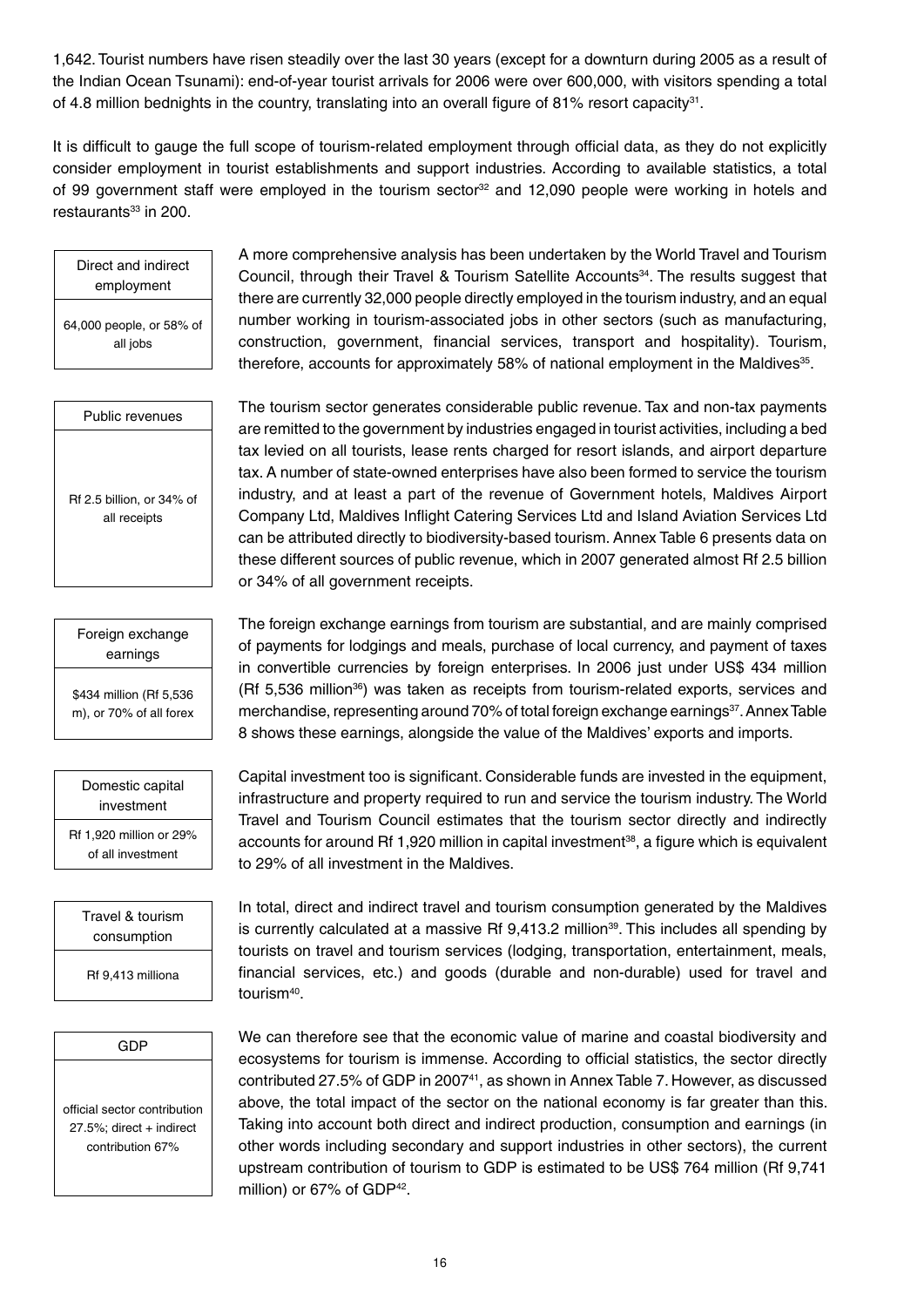#### Direct Values: The fisheries sector

Like tourism, the fisheries sector accounts for a substantial (although lesser) share of domestic earnings as well as exports in the Maldives. In 2006 the Maldivian fishing fleet was comprised of approximately 950 boats, of which the vast majority were mechanised madhoni (around 97%, accounting for a similar proportion of total catch); it is estimated that in total this fleet made more than 175,000 fishing trips<sup>43</sup>. Foreign vessels, which are only allowed to operate in the wider EEZ to a 200 mile limit, add another 24 vessels and 8,000 fishing trips to this figure. The area within 75 nautical miles from the archipelago baselines of the islands situated at the outer edge of the Atoll is reserved for Maldivian boats. The total registered catch is estimated at just over 184,000 tons, dominated by Skipjack Tuna (75%), and by Yellowfin Tuna and other Tuna-related species (16%). Annex Table 14 presents data on fish catch by different species and types of vssel.

The commercial fishery generates substantial income for individuals and companies. In 2006, The state-run corporate enterprise MIFCO purchased a total of 65,000 tonnes of fish from Atolls around the Maldives worth around Rf 172 million (see Annex Table 13 and Table 14). An additional 4,500 tonnes were purchased by other companies<sup>44</sup> and around 2,500 tonnes sourced from the broader  $EEZ<sup>45</sup>$ , at an estimated purchase value of around Rf 20 million. A wide range of processed fish products were sold by MIFCO over the same year, including fresh fish, canned and frozen tuna, fishmeal, Maldives fish and Katsuobushi fish, together generating earnings in excess of Rf 960 million.

The government earns public revenue from the fisheries sector. Government revenue from MIFCO totalled Rf 9 million in 2007. According to Maldivian law, no taxes can be raised on fishing and the export of fish products, except on foreign parties. As mentioned above, foreign participation in fishing is currently limited to long-line operations in the EEZ.

Government revenue from MIFCO Rf 9 million Government revenue from

> vessels in EEZ Rf 3 million Total revenues Rf 12 million

Public revenues

Income

Processed products worth Rf 960 million

Although disaggregated data are not available in official statistics about revenue raised from the foreign fleet operating in the EEZ, according to the Regulation for Issuing

Licenses to Fish in the Exclusive Economic Zone of the Republic of Maldives such vessels are subject to a royalty of US\$ 50 per ton of fish landed as well as an annual licence fee of US\$ 10 per gross ton of the vessel.

In 2006 there were 24 vessels operating in the EEZ with an average Gross Registered Tonnage of between 200-300, landing and exporting 3,177 tons of mainly Yellowfin Tuna<sup>46</sup>. This fleet therefore adds around Rf 3 million to public revenue, paid in convertible currencies.



The fisheries sector accounts for a significant share of employment in the Maldives. Records indicate that more than 10,500 people are employed directly in the fisheries sector and that there are almost  $4,000$  fisheries workers employed in other sectors<sup>47</sup>. This figure is almost double than the 8,388 workers recorded in official statistics of employment by industry<sup>48</sup>.

Income worth more than Rf 510 million a year (at current prices) is earned by these 14,500 employees, who together account for about a fifth of the national workforce and employment earnings. Detailed data on fisheries sector employment are presented in Annex Table 9.

Fisherman

Direct and indirect employment

14,500 jobs or 20% of workforce, earning income worth Rf 510 million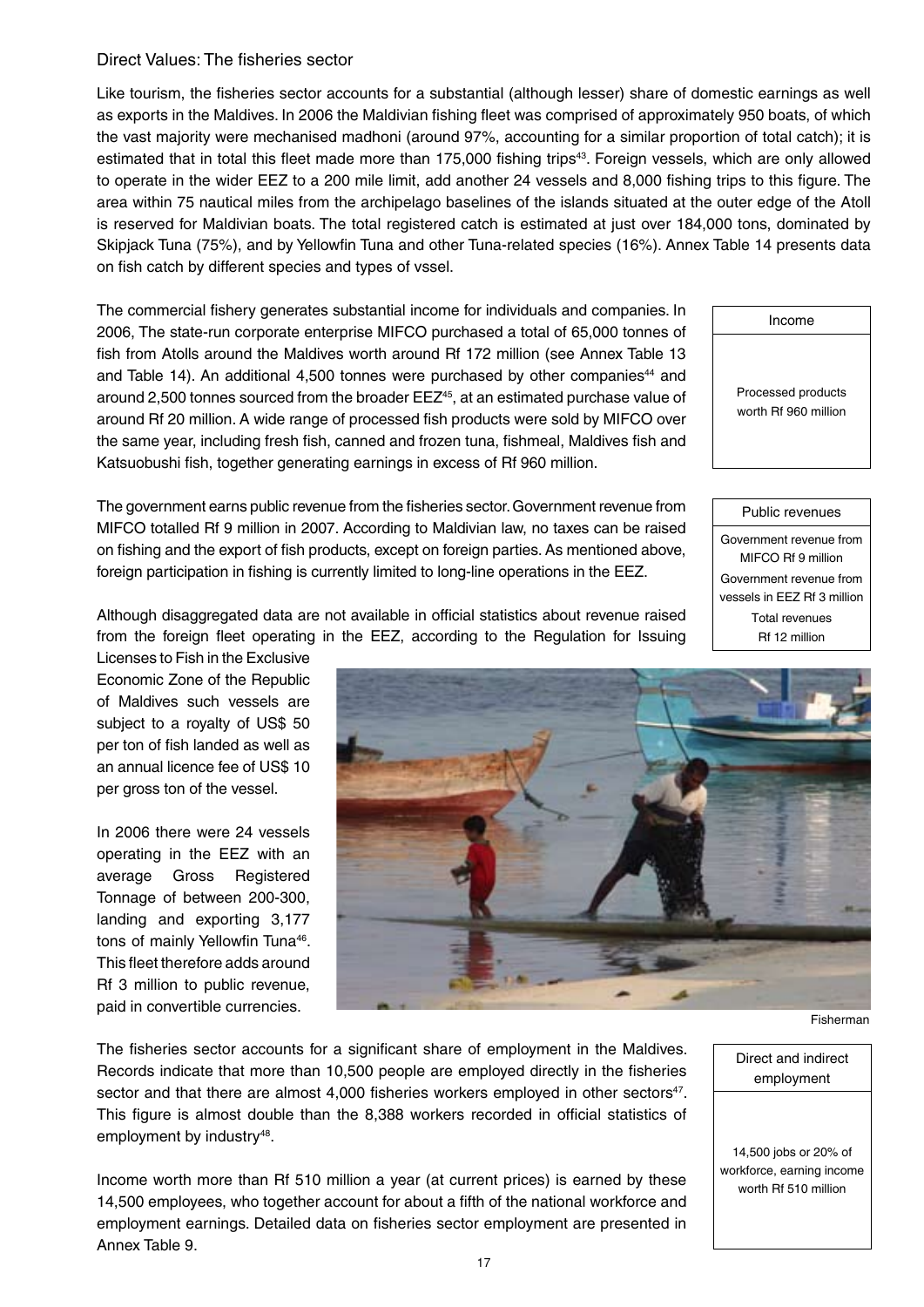Household livelihoods

Rf 270 million home consumption and 4.3% of daily expenditures

In addition to formal sector employment, the fisheries sector is key to household livelihoods and many Maldivians participate in artisanal and small-scale fishing activities. It is estimated that around 20% of the population (or approximately 12,000 households) depend on fisheries as their main source of income<sup>49</sup>, and that many more engage in fishing on an occasional or part-time basis.

Fish is a staple part of the diet for almost all Maldivians, and forms the primary source of protein. In 2006 around 27% of catch was consumed locally<sup>50</sup>, giving a domestic market value of approximately Rf 270 million (using average current prices).

In addition to the portion of the catch which is retained for home consumption, expenditures on fresh fish and fish products comprise around 4.3% of household expenditure throughout the country, or an average of almost Rf 600,000 a day at current prices51. Purchases of fishery-related equipment (boats, sails and motors) accounted for an additional Rf 40,000 a day, or 0.3% of total expenditures country-wide. Annex Table 15 details the components of household fishery-related expenditures

| Exports            |  |
|--------------------|--|
|                    |  |
| Rf 1.7 billion or  |  |
| 99% of all exports |  |

Fish and other marine products comprise one of the largest export sectors in the Maldives, worth more than Rf 1.7 billion in 2006 and accounting for 99% of exports $^{52}$ . The range of products for export is diverse, including fresh and chilled fish, frozen fish (which contributes almost half of earnings), dried and salted fish, sea cucumber, live reef fish, fish meal and other marine products such as steamed and smoked fish, shark fins, fish soup and shark-liver oil. Annex Table 11 and Table 12 show fisheries export earnings overall, and by product.

GDP Rf 855 million or 8.5% In combination, these indicators show that the fisheries sector plays a substantial role in the Maldives economy. Official records show that the fisheries sector contributes some Rf 855 million, or 8.5% of GDP (see Annex Table 10). Including all the values described in this section of the report would increase this contribution still further.

#### Biodiversity and the national economy: a summary of values

|                  |                | Tourism (a) |            | Fisheries (b) |            | Biodiversity (a+b) |            | Total In  |
|------------------|----------------|-------------|------------|---------------|------------|--------------------|------------|-----------|
|                  |                | Amount      | % of total | Amount        | % of total | Amount             | % of total | Maldives+ |
| Employment       | No. jobs       | 64.000      | 58.1%      | 14.500        | 13.2%      | 78,500             | 71.2%      | 110,231   |
| Public revenue*  | Rf mill        | 2,500       | 48.3%      | 12            | 0.2%       | 2,512              | 48.6%      | 5,172     |
| Foreign exchange | US\$ mill      | 434         | 62.1%      |               | 0.1%       | 435                | 62.2%      | 698       |
| Exports          | <b>Rf</b> mill | n/a         | $---$      | 1,700         | 97.9%      | 1.700              | 97.9%      | 1,736     |
| GDP**            | <b>Rf</b> mill | 9,741       | 82.0%      | 855           | 7.2%       | 10,596             | 89.2%      | 11,885    |

Table 1: Contribution of biodiversity to key Maldives national economic indicators, 2006

\* tax and non-tax current revenue; \*\* at current market prices; + from MPND, 2007, Statistical Yearbook 2007. Ministry of Planning and National Development, Male'.



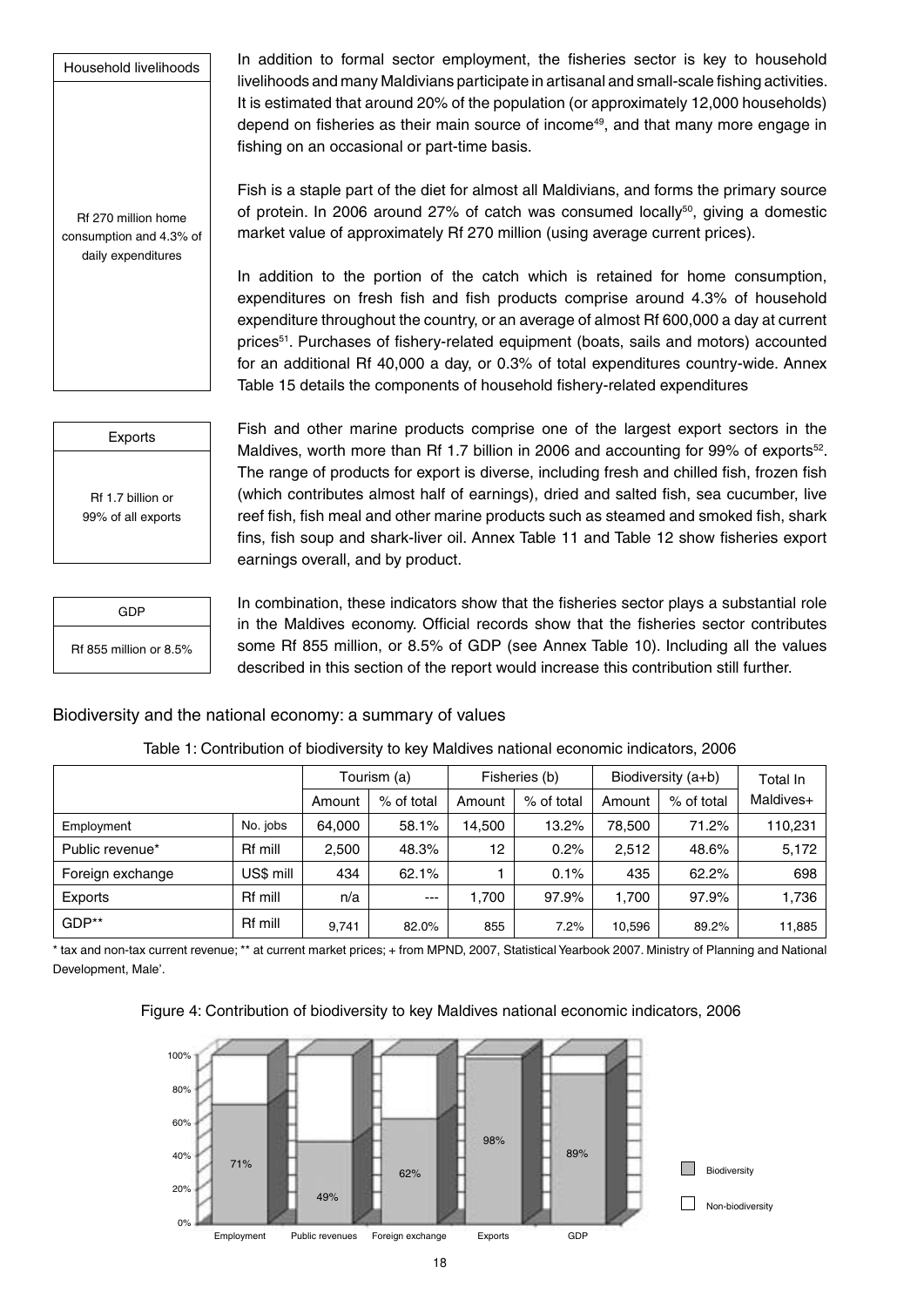## Indirect Values - Costs of Marine and Coastal Biodiversity Loss

The above paragraphs clearly demonstrate that coastal and marine biodiversity supports multiple economic activities and provides direct benefits to the Maldives economy through tourism and fisheries. If this biodiversity is lost or depleted, some of these activities would decline and others would be completely lost, thus resulting in costs to the national exchequer. The marine and coastal ecosystems of the Maldives also provide indirect benefits through coastal protection, and as waste sinks. These also form a part of the economic value of the biodiversity in the form of avertive and mitigative costs. These costs can manifest in the following ways:

*Production and consumption opportunities foregone:* Since coastal and marine resources provide the raw material for production and consumption activities, if this biodiversity is lost the raw material available will also decline. As a result fisheries and tourism outputs will decline. This impact on current production and consumption would impact future economic opportunities.

*Replacement, preventive or avertive expenditures:* The ecological services provided by coastal and marine resources such as coastal protection, storm and erosion control and waste sinks would either decline or be completely unavailable. This would manifest in direct economic costs due to the expenditure necessary to provide artificial infrastructure to replace these services.

### Shoreline Protection Value

All of the Maldivian islands are low lying with an estimated 80% being one meter or less above sea level, making them vulnerable to waves, storm surges, cyclones, and sea level rises<sup>53</sup>. There is an estimated 1900-2300 km coastline altogether54. Coastal erosion and accretion are an integral part of island formation in the Maldives and the inhabitants have over the years adjusted to this phenomenon. However, because of unsustainable practices due to population increase and other factors, coastal erosion now poses an acute problem. Dredging of sand and gravel from reef areas seems to be quite widespread and due to this as well as poorly designed coastal engineering structures, shoreline erosion is quite rampant and undermines coastal structures. Coastal erosion was reported in 109 islands and is visible in most islands and this has resulted in making the coastal infrastructure vulnerable $^{55}$ , with 25 islands overall reporting severe erosion<sup>56</sup>. The problem is also experienced by tourist islands, which are small unconsolidated islands and face the most risk. Substantial costs are already being incurred by tourist resorts to combat coastal erosion<sup>57</sup>.

The ability of coral reefs to buffer the coast from waves and storms varies from location to location and depends on the reef's physical shape and size. However, estimates suggest that a typical coral reef can absorb up to 90% of a wave's force thus protecting the shore and infrastructure from erosion and damage<sup>58</sup>. UNEP's post-tsunami valuation report highlights that natural shorelines and land surfaces exhibited much less damage than developed areas due to the tsunami. Studies<sup>59</sup> have also reported that historically (between 5500-4000 years BP) uninhabited reef islands formed and remained stable in the face of 2.5 m sea level rise. Therefore, if the reefs keep up with sea level rise then the negative impacts could be few. This suggests that reefs provide shoreline protection of one kind or the other but that this protection is dependent on the level of development.

Reef flats dissipate wave energy and protect the coast. The wider the reef flat the more protection is available. In addition, reefs also produce the sand that forms and replenishes the coastline and the beaches and also serve as breakwaters. In the face of decline or disappearance of this service provided by reefs, the country can expect to incur huge expenditure to provide these services artificially. Following are estimates from earlier studies depicting the coast of artificial replacement of shoreline protection and provide an indication of the kind of expenditure that Maldives can expect:

- According to a UNEP-WCMC report, in Indonesia, a hotel in West Lombok has spent an average of US\$125,000 per annum over seven years restoring its 250 metre-long beach following erosion as a result of offshore coral mining.
- Studies from Sri Lanka show that one square kilometer of coral reef prevents 2,000  $m^3$  of coastal erosion annually<sup>60</sup>.
- According to Cesar et al. worldwide coral reefs provide US\$ 9 Billion dollars of coastal protection<sup>61</sup>. Estimates of expenditure to artificially replace the shoreline protection ranged from US\$ 50,000 – US\$ 800,000 $^{62}$ .
- Economic values of the coastal protection service in another study ranged from US\$ 2,000 US\$1,000,000 per km of coastline (the range varies with the level of development along the coastline, population density and presence of tourism<sup>63</sup>.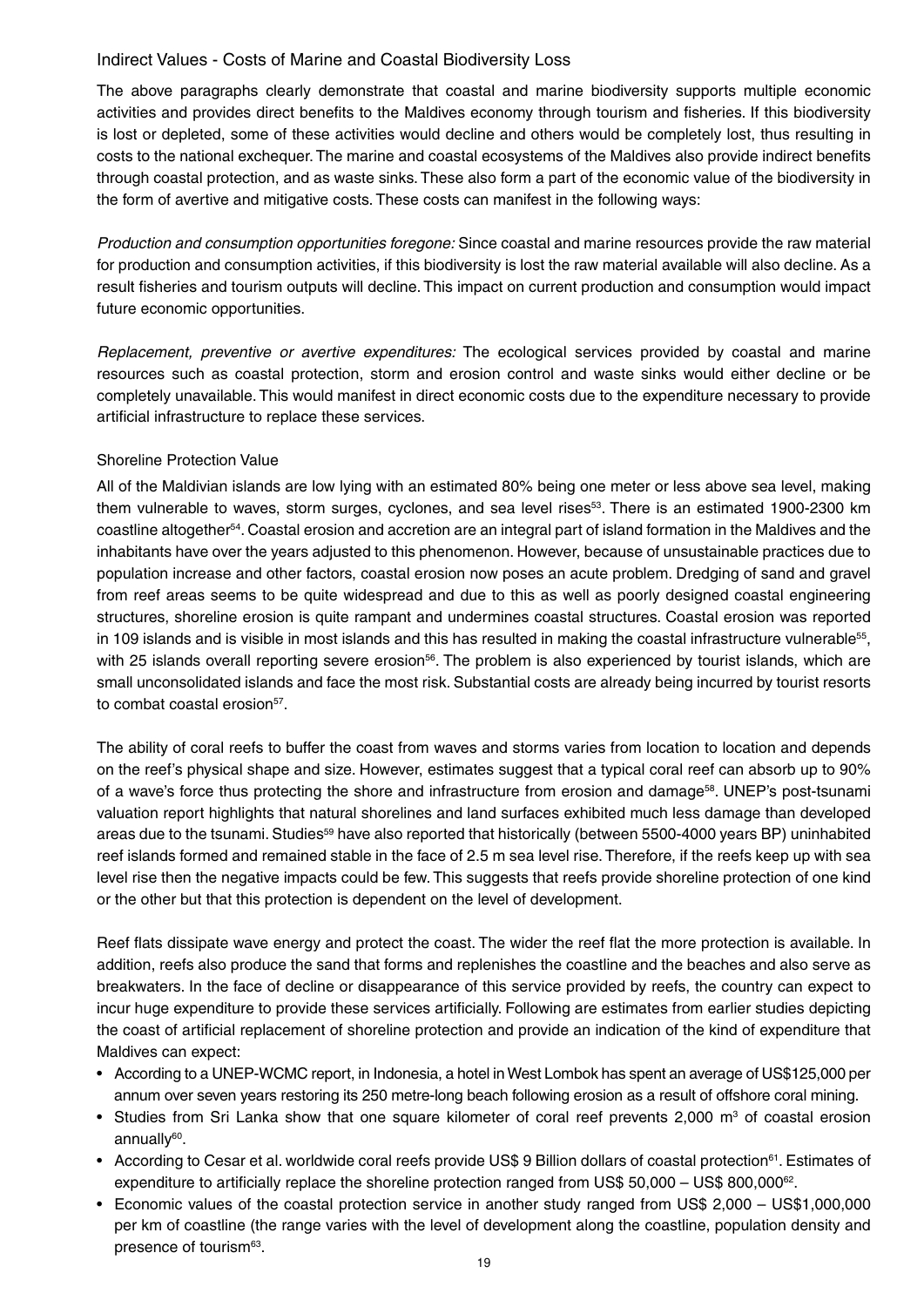- Another study conducted in American Samoa shows that the cost of mining coral rubble is estimated at US\$ 470,000 to 2.3 million per year or between US\$ 90 and 450 per cubic yard. This is based on the fact that if the coral and sand had been untouched, costs of installing shoreline protection schemes of an average US\$ 1 million per year for 25 years around the Islands could have been delayed by 10 to 20 years. The assumptions are based on a 5% and 10% discount rate respectively and that the rubble has been taken at the rate of 100 cubic yards per week for the past 50 years and does not include the loss of tourism and recreation values. In addition, the study goes further and also calculates the annual value of corals in 25 years time for delaying the need for shoreline protection costs may be to the tune of US\$ 440,000 per year<sup>64</sup>. This study can be used as a very close example since the islands in American Samoa are similar to those in the Maldives in that they are volcanic and also have similar reef formations. Most importantly, the study bases shoreline protection values on savings from delaying the following:
	- i) Replacement of existing shoreline protection schemes;
	- ii) Installation of new shoreline protection schemes; and
	- iii) Replacement of new shoreline protection schemes.

Various studies have estimated such replacement costs over the years. The following table depicts estimates from such studies as well as existing current actual expenditure incurred from Male'.

| Shoreline Protection of Coral Reefs |                            |                                 |     |  |  |  |
|-------------------------------------|----------------------------|---------------------------------|-----|--|--|--|
|                                     | <b>Replacement Measure</b> | Cost US\$ billion<br>Rf billion |     |  |  |  |
| Male'*                              | Tetrapod Seawall           | 0.06                            |     |  |  |  |
| 200 inhabited islands**             | Tetrapod Seawall           |                                 | 89  |  |  |  |
| 200 inhabited islands**             | <b>Boulders</b>            | 1.8                             | 23  |  |  |  |
| Settlement areas only**             | <b>Boulders</b>            | 1.1                             | 14  |  |  |  |
| 200 inhabited islands**             | Island elevation by 1 m    | 0.75                            | 10  |  |  |  |
| PDC Policy+                         |                            | 0.015                           | 0.2 |  |  |  |

| Table 2: Replacement Cost of various protection measures |
|----------------------------------------------------------|
|----------------------------------------------------------|

\*from UNEP-WCMC 2006. \*\*from Shaig, A, 2006 Population and Development Consolidation as a Strategy to Reduce Risk from Natural Disasters and Global Climate Change in Maldives. Unpublished MSc Thesis, James Cook University, Townsville. +Population and Development Consolidation Policy from UNEP 2005.

Shoreline Protection Value from earlier studies

Between Rf. 10 billion – Rf 89 billion based on the type of replacement measure

The costs depicted in Table 2 clearly indicate the huge costs that would be incurred if coral reefs declined or were completely lost and represent indirect values of coastal and marine biodiversity in the Maldives. The fact that replacing the shoreline protection function of reefs (and to a smaller extent mangroves) would manifest as a huge cost to the country can be seen in value of the seawall built all around Male' from concrete tetrapods at a cost of US\$ 60 million (1.99 km<sup>2</sup>). This amounted to US\$10 million per kilometer and was done following the degradation of the natural reef $65$ . Furthermore, as part of the safe island programme (PDC Policy) communities living on smaller less inhabited and more vulnerable islands are being moved to 5 larger islands with better natural protection at a cost of US\$ 15 million<sup>66</sup>.

The most relevant figures are those for building seawalls around the inhabited islands and range between Rf. 10 – Rf 89 billion (depending on the type of replacement measure). This, therefore, can be said to be the estimated range of shoreline protection value of coral reefs in the Maldives.

Additional calculations were also done as part of this study whereby costs of replacing the shoreline protection function of coral reefs was calculated for the Maldives (table 3). To calculate the total replacement and/or avertive cost of shoreline protection the coastal length (perimeter) of inhabited islands in Maldives and per unit cost of a particular replacement measure was used<sup>67</sup>.



Tetrapod seawall around Male'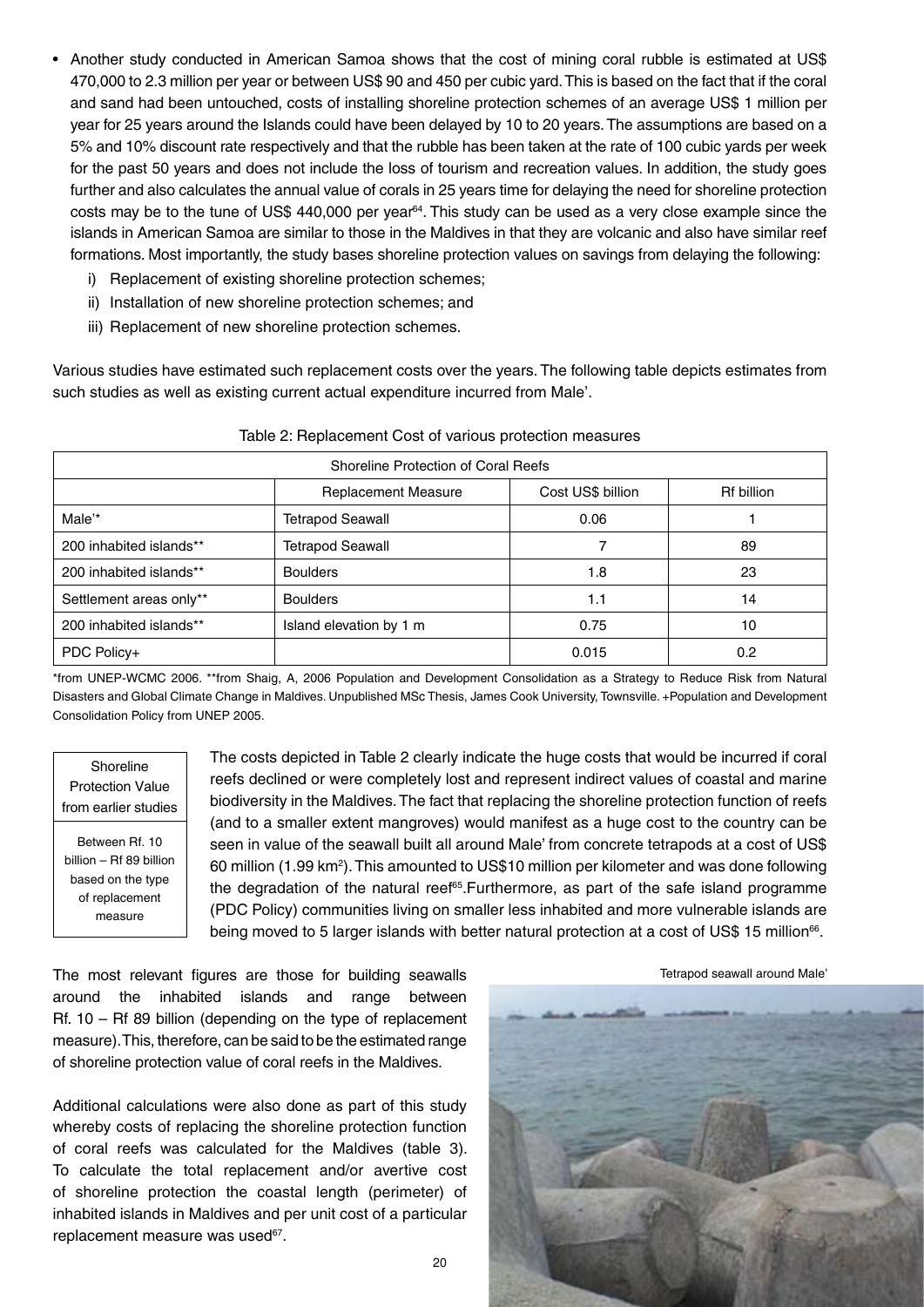### Table 3: Replacement cost calculated

| Shoreline Protection of Coral Reefs                                                                                     |                                 |               |                |  |  |
|-------------------------------------------------------------------------------------------------------------------------|---------------------------------|---------------|----------------|--|--|
| Cost US\$ billion<br>Perimeter of Maldives 195 inhabited islands (m)<br><b>Rf billion</b><br><b>Replacement Measure</b> |                                 |               |                |  |  |
| 764.189                                                                                                                 | Cement-sand/concrete breakwater | 1.576.566.859 | 20,101,227,456 |  |  |
|                                                                                                                         | Rock boulders breakwater        | 2,733,099,482 | 34,847,018,400 |  |  |

The above table corroborates the calculations done in previous studies, although based on the latest per unit costs the new calculations show the cost of replacing the shoreline protection function of coral reefs to be higher than that estimated previously (for rock boulder breakwater). The calculations undertaken as part of this study show that artificial replacement of coral reefs ranges between Rf 20 billion – 34 billion, depending on the type of replacement measure. These values indicate the shoreline protection function of coral reefs through the replacement cost method.

| Shoreline Protection        |  |  |  |
|-----------------------------|--|--|--|
| Value                       |  |  |  |
| Between Rf. 20 billion      |  |  |  |
| - Rf 34 billion for cement- |  |  |  |
| sand/concrete breakwater    |  |  |  |
| and rock boulders           |  |  |  |
| breakwater respectively     |  |  |  |

## Indirect and Existence Values: Maldivian willingness to pay for biodiversity conservation

The contingent valuation method (CVM) was used to assess the willingness to pay of the local community, via cash or in-kind contributions for biodiversity conservation and the maintenance of their resource base. This is a method used to estimate economic values for a variety of ecosystem and environmental services. It is the most widely used method for estimating non-use values although it can also be used to estimate use values. For the purpose of this study the intention of carrying out a WTP exercise was twofold: firstly to assess indirect and existence values of marine and coastal biodiversity; and secondly to assess the potential to develop mechanisms to capture revenues and payments, including the possibility of an overall conservation tax to maintain natural resources. This section of the report uses the information generated to highlight the indirect and existence values of coastal and marine biodiversity to the Maldivians. Section 6 of the report once again uses the WTP exercise as a revenue generating mechanism.

For the national level values, WTP surveys were conducted in Baa Atoll and in Male'. In Baa Atoll, the willingness to pay survey was conducted in May 2008. All 13 inhabited islands were surveyed and a total of 213 questionnaires were completed. Individual households were randomly visited and asked if they would be willing to participate in the survey. They were given an introduction and background to the project before commencing the questionnaire.

In Male', the survey was carried out in July 2008 and pedestrians were approached to fill out the questionnaire. They were asked if they would be willing to participate in the survey before commencing with the survey. A total of 301 questionnaires were completed in Male'. The results of the surveys are detailed in the reports authored by Marie Saleem 'Results of Willingness to Pay Survey Carried Out in Baa Atoll and Male' (available from the AEC project).

Most of the respondents were women, who were cautious to answer questions regarding money, firstly because men handle household finances; and secondly because the WTP concept is new to the Maldivians, who felt that they might be making a commitment if they suggested an amount. The respondents from Male' were generally much younger than those interviewed in Baa Atoll. This is probably a reflection of the difference in the methodology used to survey in the two locations. In Baa Atoll, many of those in the younger age groups, especially men live away from home for education and/or livelihood purposes. Thus it is the older generations that remain on the islands. The overall education level was more than 75%, however about 45% from Baa had only basic literacy level. In Male', the highest majority of respondents had completed Grade 10 level and about 20% had attended a university or college.

The survey showed that the marine environment and associated biodiversity was very important for a large percentage of the population (65%) while it was important for 31% and not important only for 4% of the population. Comparison between Male' and Baa Atoll response showed that the marine environment was very important for almost three quarters of those interviewed in Baa Atoll and more than half for those in Male' (Annex Table 36). In addition, the not important category was higher for Male' (6.3%) while less than 1% of the respondents in Baa stated that the marine environment was not important for them.

#### Importance of **Biodiversity**

72% in Baa and 59% in Male' consider biodiversity to be very important providing direct, indirect, and existence benefits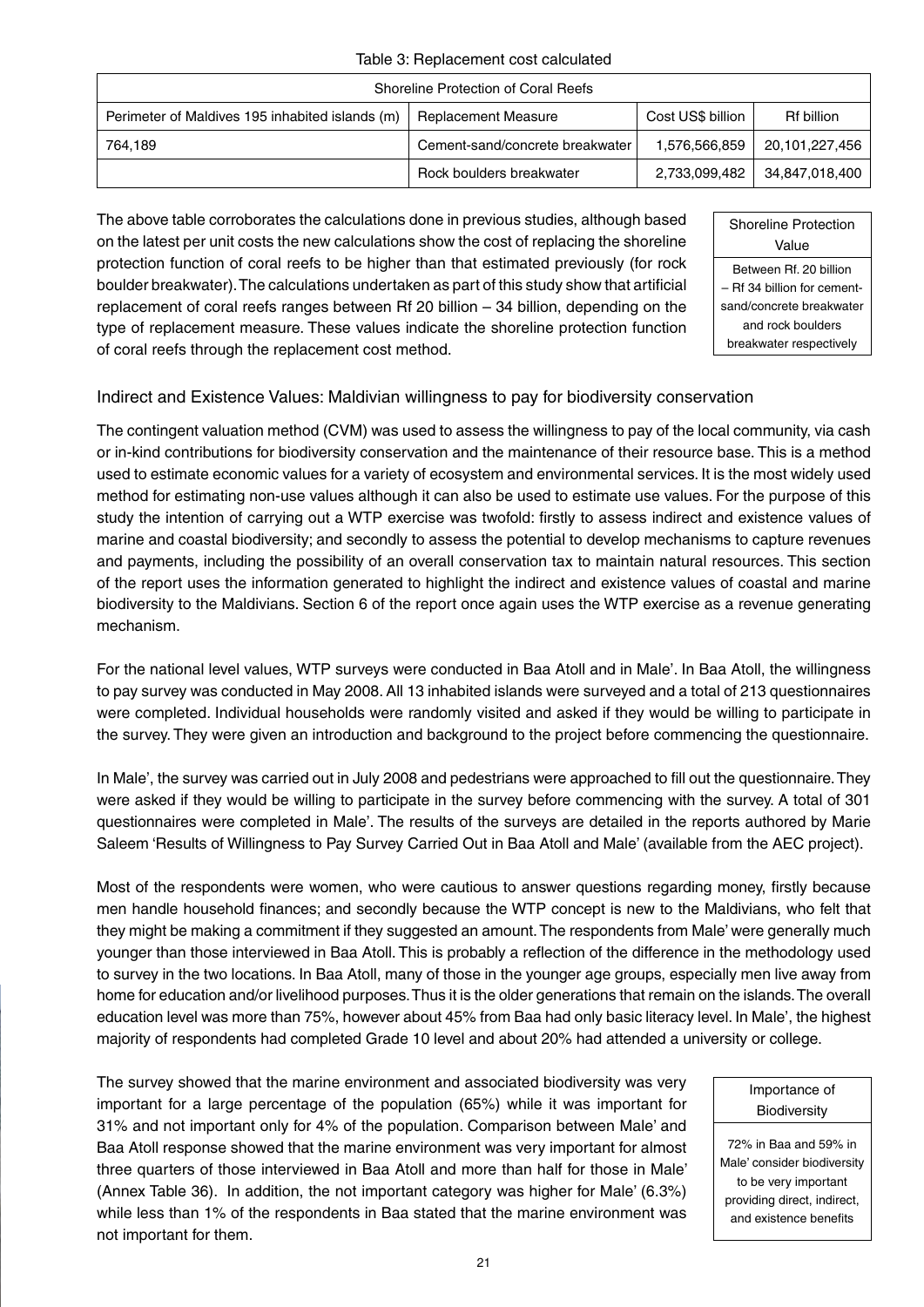The benefits considered most important were indirect values at 34% and existence values 31%, while 15% considered the direct benefit of food provision as most important. Indirect values expressed include prevention of beach erosion, fresh air from the environment, means of controlling climate change and protection of the islands. Existence values were stated as the most beneficial by about 40% of the respondents from Male' (Annex Table 37).

#### Stated Value of **Biodiversity**

On average individual stated value of biodiversity was within the range of Rf 120-130.Overall this figure is Rf 0.39 million for Male' and Baa Atoll and Rf 6 million if extrapolated to the rest of the population

Most people showed willingness to finance biodiversity conservation through either a conservation fee or a user fee. Overall 80% of the respondents were willing to pay annually towards a biodiversity conservation fund. Over 90% in Baa and 74% in Male' declared that they would be prepared to make voluntary financial contribution towards biodiversity conservation (Figure 5). Among these 35% of the people were willing to pay Rf10, over 25% were willing to pay Rf100 and 8% were willing to pay Rf500. On average individual value of biodiversity was within the range of Rf 120-130, with most preferring to make this payment as an annual donation to a biodiversity conservation fund (Annex Table 39). Most respondents (a similar proportion in Baa Atoll and a higher proportion in Male') were, in addition to this, willing to contribute their time to assisting with biodiversity conservation activities such as awareness campaigns, tree planting, beach and reef clean ups (Annex Table 40).

Figure 5: Willingness of Maldivians to contribute to biodiversity conservation



#### Indirect, and Existence Value

Rf. 2 million per year for regulating and supporting services from Maldivian willingness to pay

Rf. 1.8 million per year existence values from Maldivian willingness to pay

Rf. 230 million existence value from overseas willingness to pay

Overall the stated value of marine and coastal biodiversity at Baa Atoll and Male' amounts to approximately Rf 0.39 million per year (Rf 0.15 million estimated from respondents in Male' and 0.24 million from respondents in Baa Atoll). This amount if extrapolated to the whole country depicts a value of Rf 6 million per year and this value represents the indirect and existence value of coastal and marine biodiversity to Maldivians, with a small percentage included as direct value. Based on the proportion of respondents' preference, the indirect and existence values can be broadly estimated and extrapolated to the whole country at Rf. 2 million per year (indirect values including regulating and supporting services); and Rf. 1.8 million per year existence values.

Overseas willingness to pay was adapted from an earlier study by Mizna Mohamed 'Economic Valuation of Coral Reefs: A Case Study of the Costs and Benefits of Improved Management of Dhigali Haa, a Marine Protected Area in Baa Atoll, Maldives'. Results from this survey if broadly extrapolated, show the additional existence value of Rf. 230 million from overseas willingness to pay.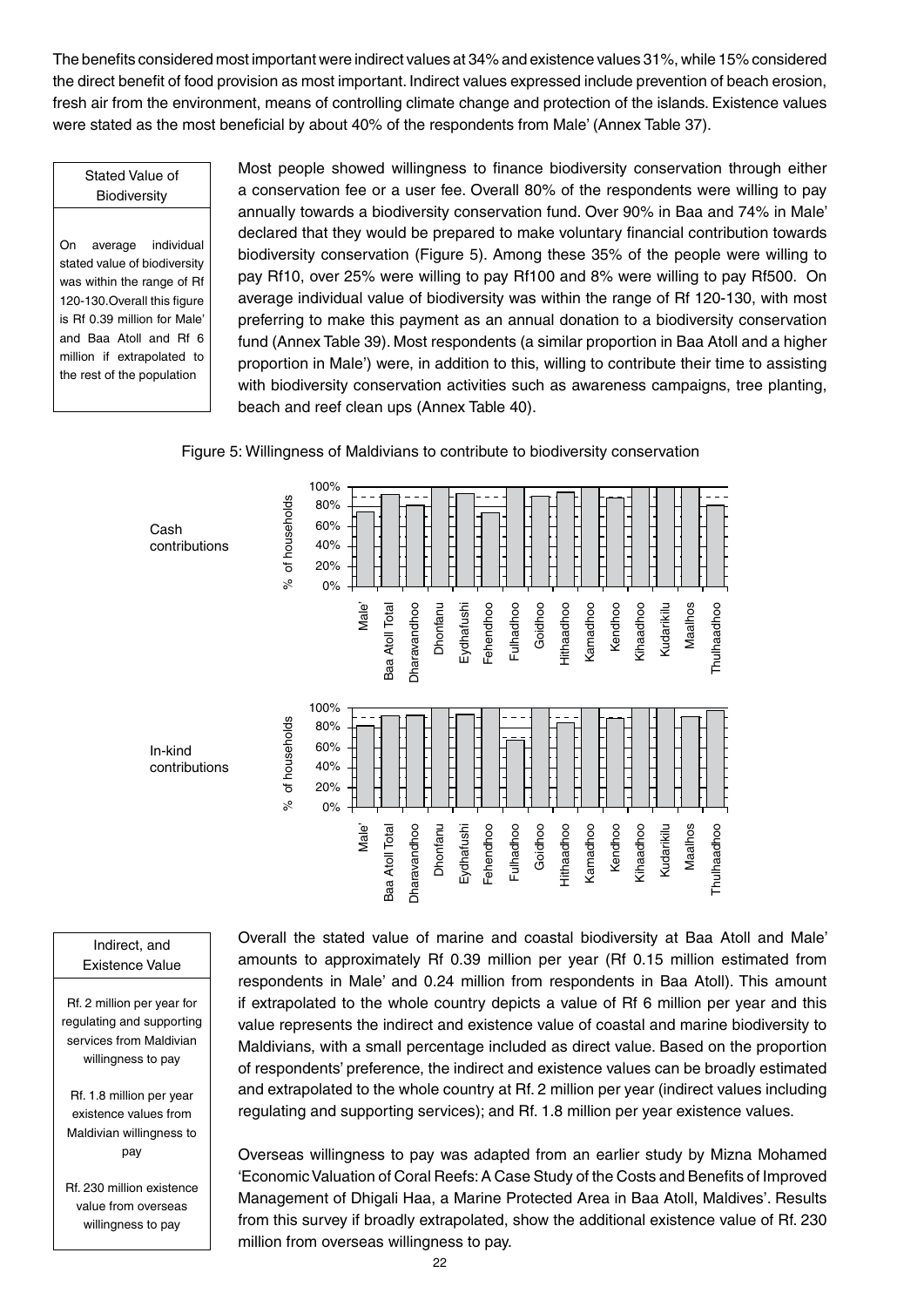Figure 6: Satellite image of Baa Atoll and its Islands



From NASA/GSFC/ASTER Science Team, http://www.nasa.gov/images/content/118308main\_image\_feature\_349\_ys\_full.jpg, accessed 27/09/08. Image dated 16 June 2005.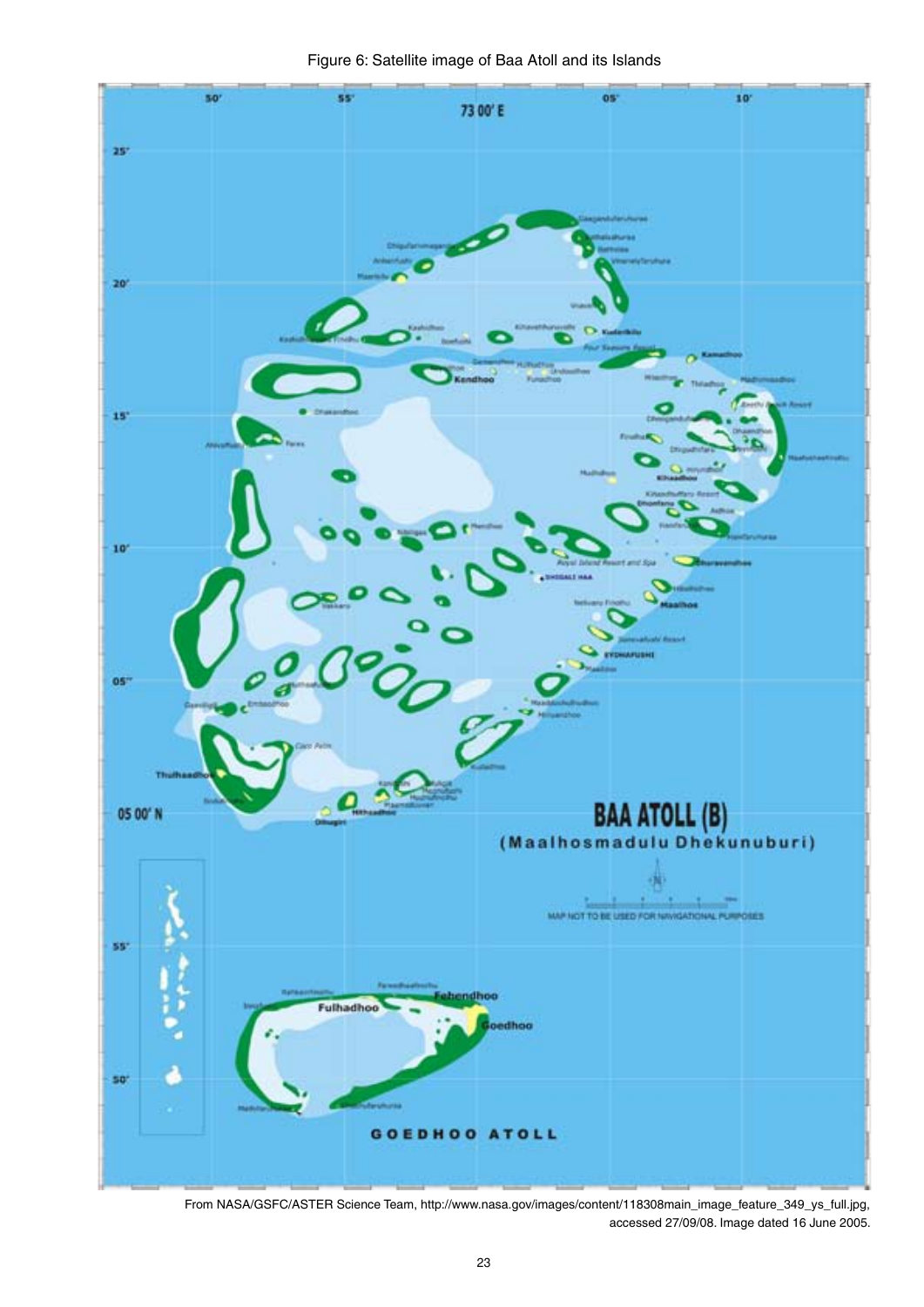

From http://commons.wikimedia.org/wiki/Image:Baa\_Atoll.png, accessed 10/09/2008. Map originally vector'ed by Hassan Waheed Aabaadhuge of Thinadhoo Island.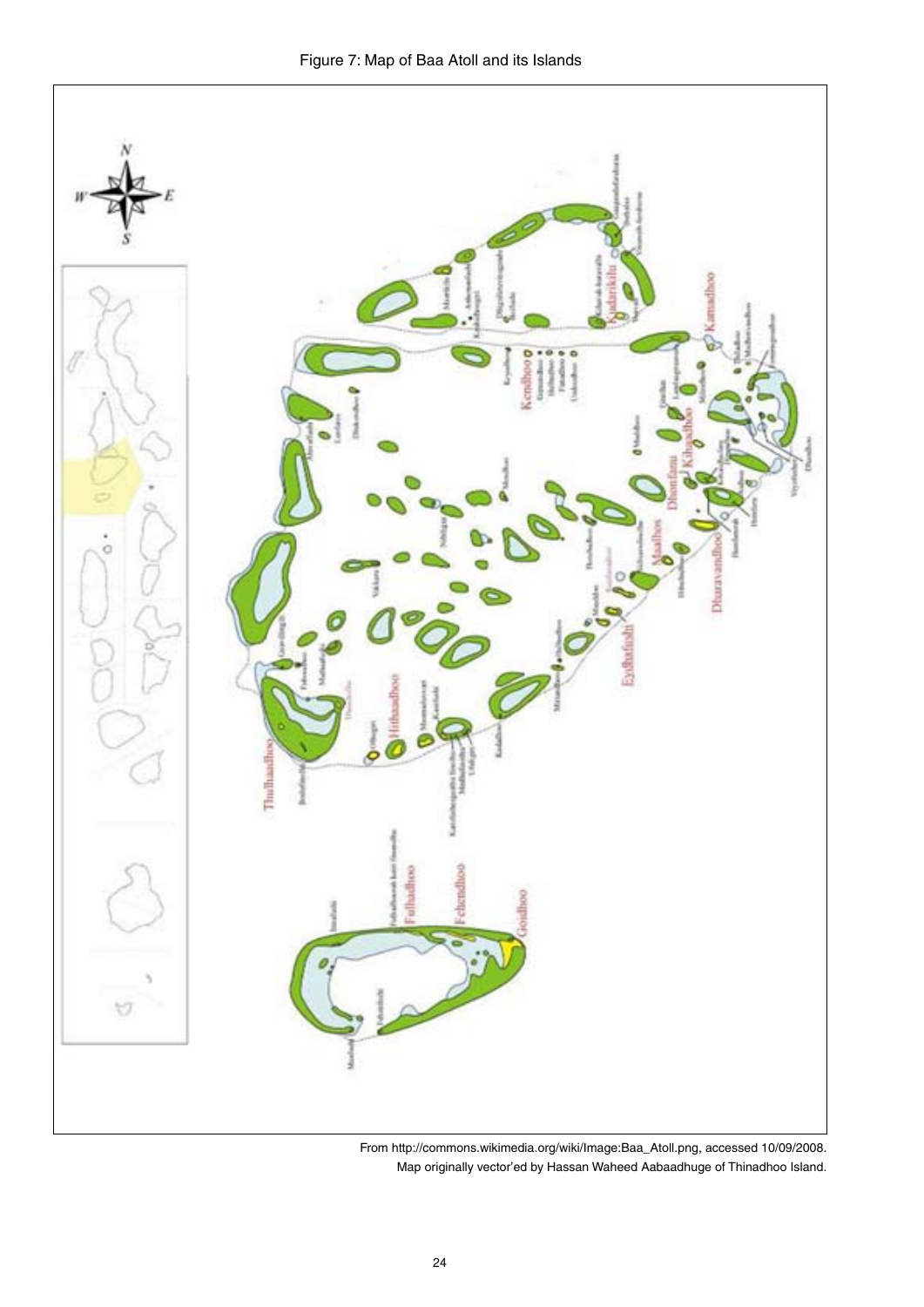# 5. Biodiversity in the Baa Atoll economy

According to the Ministry of Atolls Development, the resident population of Baa Atoll (currently estimated at 12,170 people or 2,154 households<sup>68</sup>, spread over 13 inhabited islands – see Figure 6, Figure 7 and Annex Table 16) are engaged primarily in fishing (mentioned as a main activity in every one of the inhabited islands), supplemented by farming, thatch weaving, masonry, carpentry and various tourism related activities<sup>69</sup>.

As is the case in most other parts of the Maldives, the economy of Baa Atoll and its 75 component islands is highly dependent on marine and coastal biodiversity, through the fisheries and tourism sector and other activities based on the harvesting and processing of biological resources.

In addition to fishing activities (including grouper, reef fish, sharks, tuna, bait fish, lobster, octopus and sea cucumbers), a wide range of non-fish biological resources are harvested and used by households at home and to sell. These include coral<sup>70</sup> and sand mining, firewood, turtles and turtle eggs, seabirds, shells, medicinal plants, wood for boat-building, wood for the production of lacquerware, palm fronds and materials for other handicrafts.

All of these uses are considered in the paragraphs below except for coral and sand mining: because these two activities are thought to be environmentally unsustainable – even though economically important at the household level. According to figures from the Ministry of Environment, Baa Atoll contributed 15% and 12% respectively of the total amount of reported coral and sand mined in the Maldives between 2000 and 2003 $^{71}$ .

Baa Atoll is also a popular destination for international visitors, generating substantial revenue from tourism. At present there are six resorts in Baa Atoll – Reethi Beach Resort, Sonevafushi Resort, Club Valtur, Royal Island, Four Seasons Landaa Giraavaru and Coco Palm. Two more resorts are currently under construction.

It is difficult to obtain Atoll-level economic and development statistics, although some disaggregated data are available for selected fisheries sector indicators. A review of these figures provides some broad estimates of the economic significance of the fisheries sector to Baa Atoll's economy.

According to government statistics, the economically active adult population of Baa Atoll is 4,183 persons<sup>72</sup>, of whom 1,010 are fishermen<sup>73</sup>. There are 3,601 people who are employed, of whom 354 are working in the fisheries sector<sup>74</sup>.

Based on average wage rates<sup>75</sup>, these employees together earn Rf 9.63 million a year. In total, the fisheries sector therefore comprises just under 10% of recorded employment in the Maldives, and occupies 33% of the economically active adult population, showing that fisheries accounts for a relatively higher proportion of economic activity than it does formal wage employment.

There is a fleet of 127 fishing boats in Baa Atoll, of which an average of 89 are engaged in fishing each month, making more than  $12,500$  fishing trips<sup>76</sup> (see Annex Table 18). The total recorded annual catch is approximately 2,600 tonnes, more than half of which is comprised of Skipjack (see Annex Table 18). At average current market prices, the annual value of this recorded catch is some Rf 12.94 million.

Around 570 tonnes of fresh fish were purchased by companies in 200677, just under 460 tonnes of which was bought by MIFCO (0.6% of MIFCO's total collections from Atolls) via its collection centre on Baa Atoll at a total price of just over Rf 1.7 million (Annex Table 20). In total, purchases of fresh fish by companies (including MIFCO) were worth approximately Rf 2.17 million in prices paid to Baa Atoll fishermen, and generated products with an estimated end-value of Rf 10.59 million to the purchasing companies<sup>78</sup>.

#### Employment

Fishing occupies a third of the economically adult population in Baa Atoll, accounting for 10% of recorded employment and generating wages of Rf 9.63 million a year

#### Income

The annual recorded value of fish catch for Baa Atoll is Rf 12.94 million, including sales to companies of Rf 2.17 million. Fish collected from Baa Atoll in turn generate earnings for companies of around Rf 10.59 million a year.

The value of biodiversity-based activities carried out in Baa Atoll, to household livelihoods, the Atoll economy, and the private sector, are described in the paragraphs below. The section on household values summarises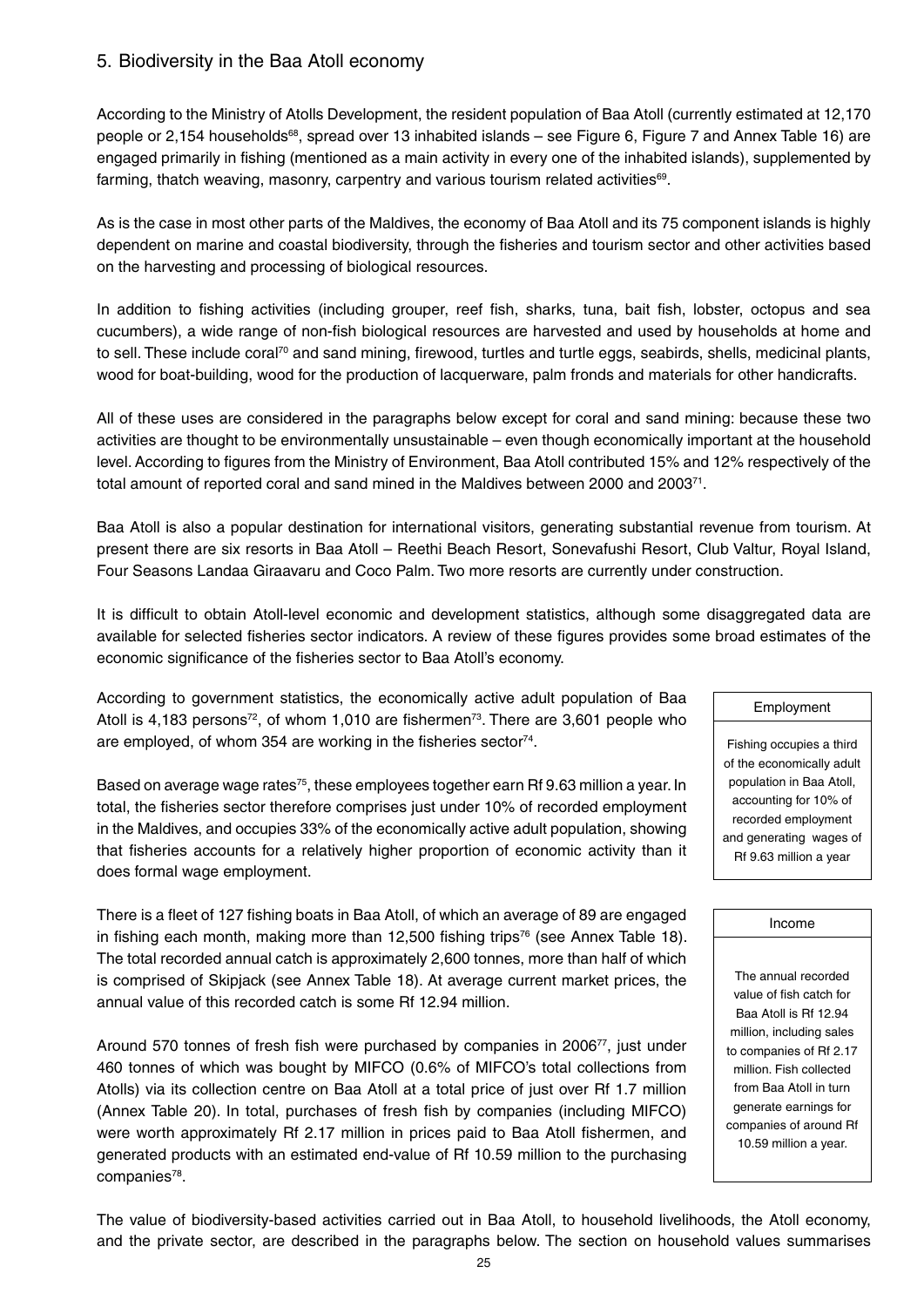the findings of a survey that was carried out as part of this study, and is detailed in the report authored by Marie Saleem 'Results of a Household Survey of Baa Atoll' (available from the AEC project). Focused rapid research was carried out in May 2008, to assess the economic value of marine and coastal biodiversity in Baa Atoll. The aim was to calculate gross figures of the benefits that marine and coastal biodiversity provides to Baa Atoll and to each island in the Atoll. A questionnaire was developed for the household survey taking into account potential activities related to the environment carried out by the islanders of Baa Atoll. A list of the number of households on each island was generated and approximately 13% of the households from each island were surveyed through in-person interviews. In terms of household members, only those who have been sleeping, eating and living in the household were taken into account. Those living elsewhere on a permanent basis were not taken into consideration.

Direct Biodiversity values at the household level<sup>79</sup>

### Employment

Over the whole Atoll, almost 1,300 residents (40% of households) are employed in the tourist industry, which generates earnings of almost Rf 68 million a year.

The tourism sector provides important employment opportunities to the population of Baa Atoll. Over 40% of households have at least one family member engaged in work at a tourist hotel or resort (translating into 1,280 people working in tourism), earning wages of an average of Rf 100,000 a year, and contributing a fifth of all household wages (Annex Table 21). Most of these employees work at resorts in Baa Atoll itself, with just a quarter working elsewhere in the Maldives. There is considerable variation in employment rates between islands. Unsurprisingly, given the relatively long distance from resorts, the proportion of the population employed in the tourist sector is zero on the islands of Fehendhoo and Fulhadhoo. In contrast, more than half of households have at least one family member working in the tourist sector in islands which lie close to resorts, Dhonfanu, Kihaadho and Thulhaadhoo. Engagement appears to be correlated with household wealth, with the poorest households both participating much less and also earning far lower average wages than other households.

Figure 8: Baa Atoll household employment in tourism, by Island and wealth group



#### Business

Over the whole Atoll, more than 1,200 households are engaged in biodiversity-based business, generating earnings of Rf 80 million a year.

Marine and coastal biological resources form the basis of a great deal of business activity on Baa Atoll. This includes, most importantly, businesses based on thatch making (carried out by a third of households), fish marketing (more than a quarter of households), fish processing, and the production of lacquerware. Almost 60% of the Atoll population is engaged in some form of biodiversity-based business, which altogether generates an average of more than Rf 61,000 income a year. Among participants, biodiversity-based activities account for just over a half of all household business earnings (Annex Table 22). Although the rate of participation in biodiversitybased business is highest (around three quarters of households or more) among the richest and the poorest, as is its share in all business earnings (71% or more), it is notable that average earnings decline sharply as household wealth decreases.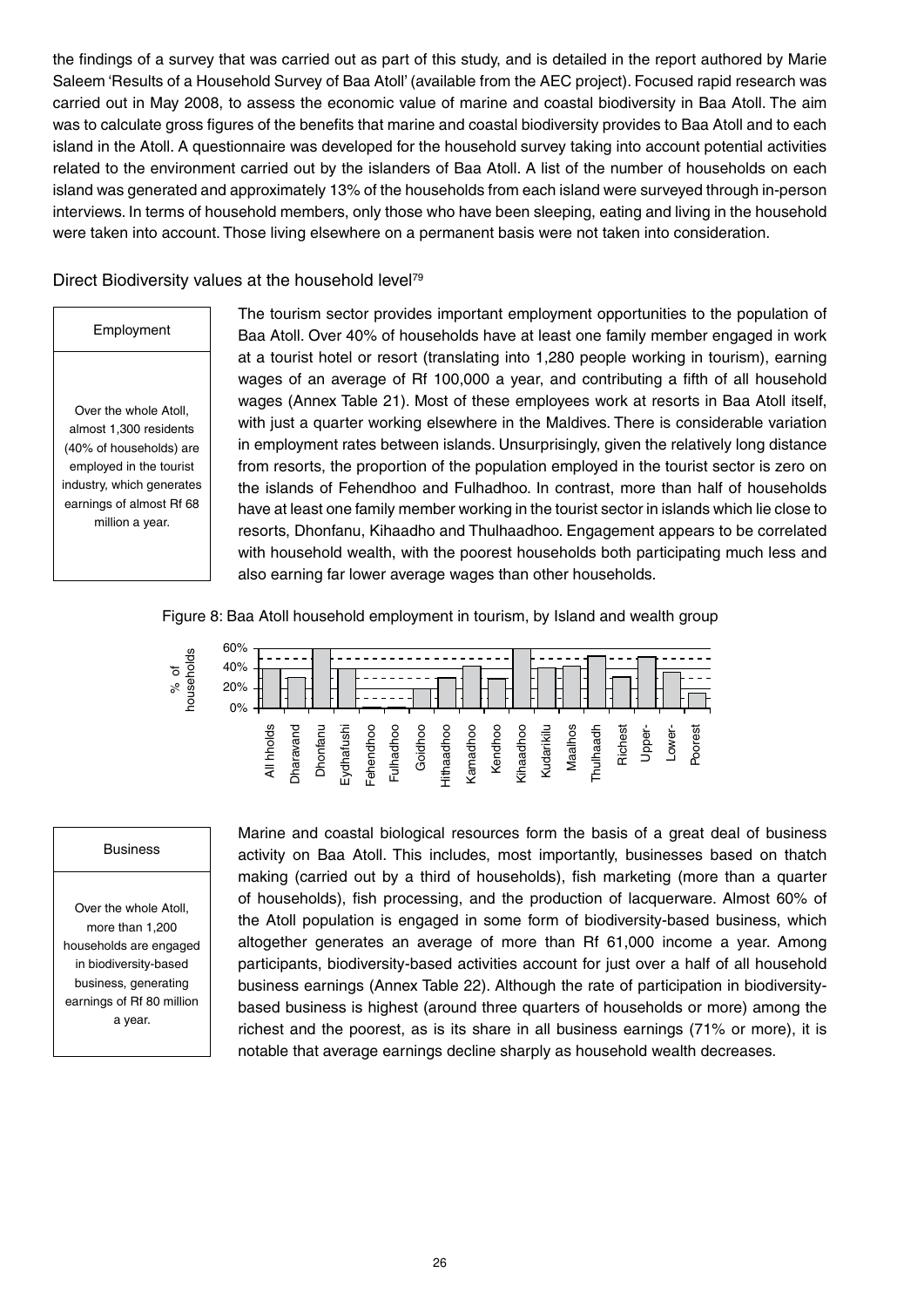Figure 9: Baa Atoll household participation and income from biodiversity-based business, by Island and wealth group



Baa Atoll survey analysis confirms that the fisheries sector dominates the output and income gained from biological resources at the household level. According to survey results fishing is the main occupation in Baa Atoll. Just over 40% of households engage in fishing, in most cases on a regular basis (Annex Table 25), with an average market value of Rf 1.75 million per year<sup>80</sup> (Annex Table 23). Income from the sale of fish account for the majority of this value, across most types of fisheries (Annex Table 26): although around a fifth of fishing households retain at least a portion of their catch for home consumption, on average this accounts for less than a tenth of total value. Tuna fishermen sell their catch to Male' fish market, fish processing companies (primarily MIFCO, who has a collection point on the Atoll) and to other islands, while reef fishermen primarily market their catch to nearby resorts.

#### Fishing

Over the whole Atoll, just under 900 households are engaged in fishing, to a total value of Rf 1.8 billion a year.

Participation in different types of fisheries varies between islands (Annex Table 24): a large proportion of fishermen engage in tuna fishing in most (although not all) parts of the Atoll, and bait fisheries and reef fisheries are also generally widespread. Participation in shark<sup>81</sup>, lobster, octopus and sea cucumber fisheries is much less common, and is concentrated around just a few islands. Both the rates of household participation in fishing and average value of catch are particularly high in Fulhadhoo, Goidhoo, Hithaadhoo and Kendhoo islands, and particularly low on Eydhafushi (perhaps not surprisingly, as this is the island where the Atoll administrative headquarters, and much of its business, are located). Both the richest and the poorest households show a much higher rate of participation



in fishing, although the value of the catch declines sharply as household wealth declines. One probable reason for this could be (and which is consistent with other findings on wealth and natural resource use) that the rich participate a lot in fishing because it is a lucrative trade – they tend to focus on the more commercial end of the industry so that their average earnings tend to be high. The poor also show a high participation because it is a traditional lifestyle, and relatively easily-accessible source of food and income. However, typically their average earnings are much less because (a) they lack access to boats and other equipment which maximise catch, and (b) they tend to focus more on the subsistence side of fishing than on the valueadded commercial aspects.

Island Fishermen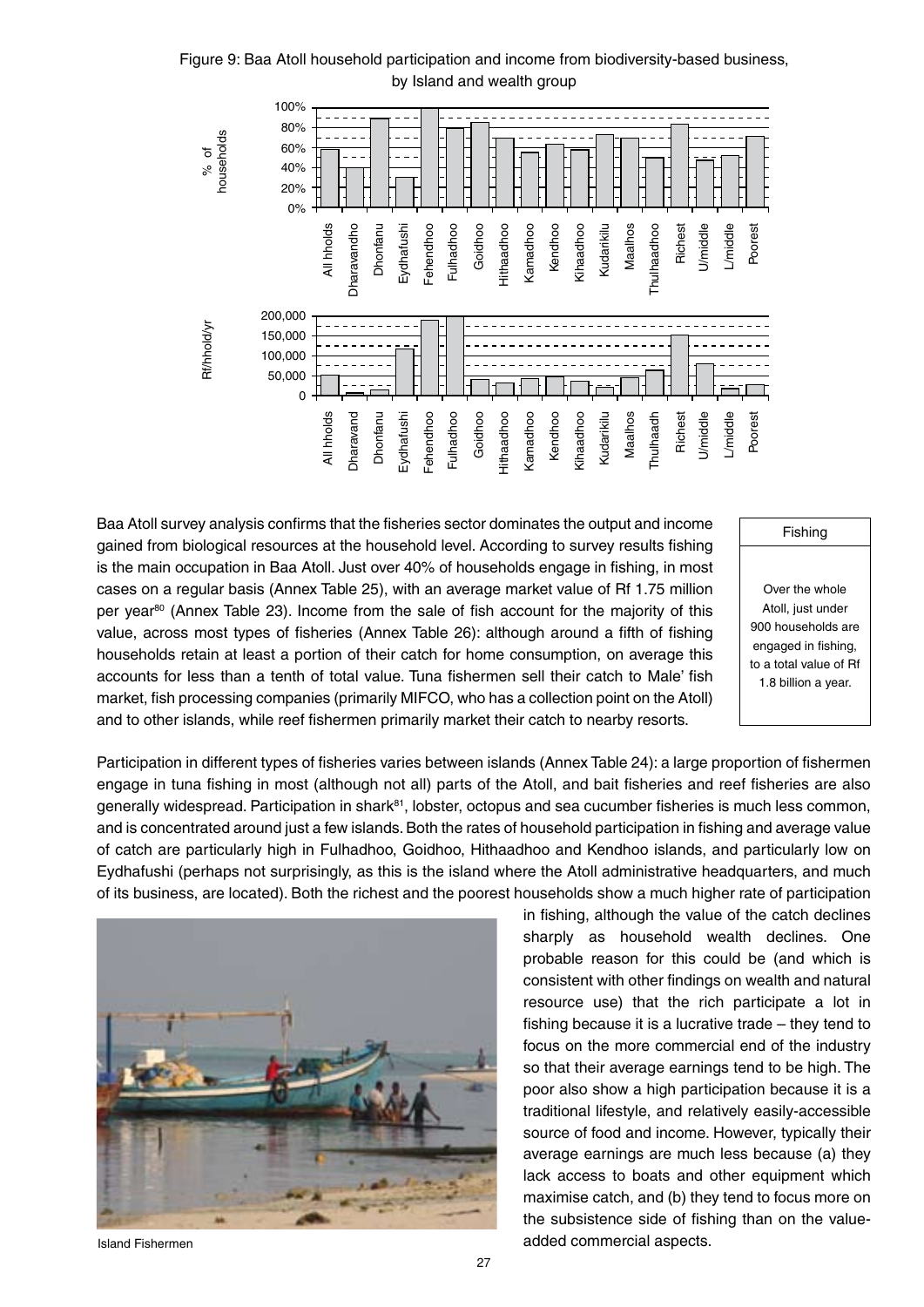



Line Fishing Pole Fishing



Figure 10: Baa Atoll household participation and income from fishing, by Island and wealth group

#### Other biological resources

Over the whole Atoll, around 1,200 households are engaged in some form of non-fish biological resource harvesting, and that the partial annual value of this use is almost Rf 19 million.

A variety of other non-fish biological resources are harvested and used by households living in Baa Atoll, including firewood, turtles and turtle eggs, seabirds, shells, medicinal plants, wood for boat-building, wood for the production of lacquerware, palm fronds and materials for other handicrafts. These resources come from a variety of sites. On some islands there is a small enough population to mean that sufficient areas of natural vegetation remain for residents to harvest resources in close proximity to their dwellings. Several islands are however congested, and little natural vegetation remains (for example Thulhaadhoo, Dharavandhoo, Hithaadhoo and Eydhafushi); here, residents utilise the natural resources on nearby uninhabited islands.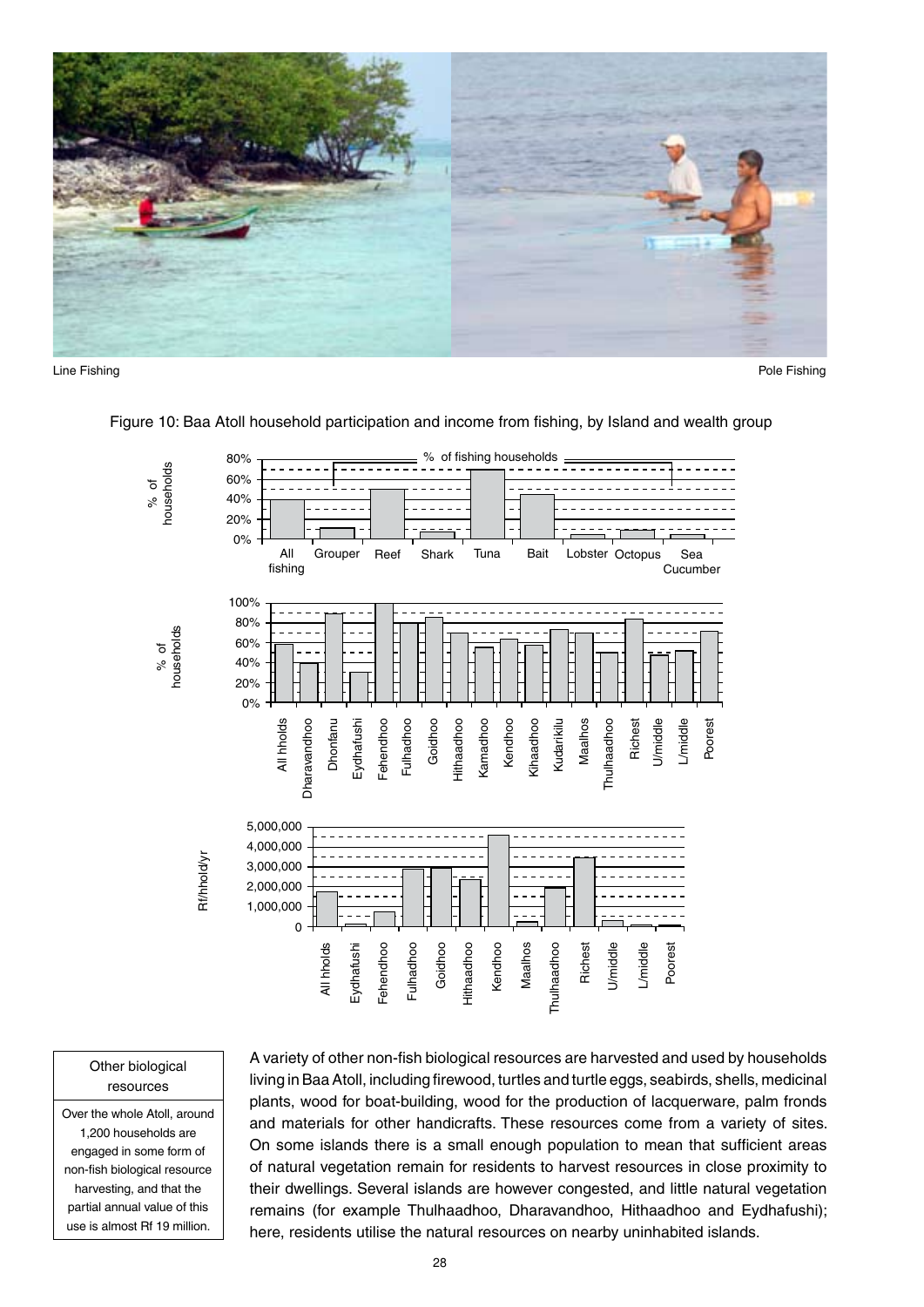Just over half of households resident in Baa Atoll carry out at least some form of non-fish biological resource harvesting (Annex Table 27), generating combined average values of just over Rf 22,000 per household per year (Annex Table 28). Participation is especially high (more than 75% of households) in Dhonfanu, Fehendhoo, Goidhoo, Hithadhoo, Kihadhoo, Kudarikilu and Mallhos islands and particularly low on Eydhafushi (probably for same reason as low participation in fishing activities). By far the most widespread activities (in terms of both household participation and spread across different islands) are firewood collection and the harvesting of palm fronds. The production of lacquerware and collection of turtles is confined to one island – Thulhaadhoo, which is also one

of only two islands where households state that they harvest turtle eggs, seabirds and shells.

Firewood, wood for boat building, seabirds and medicinal plants are harvested primarily for use at home, although the majority of lacquerware, palm fronds (sold to resorts for thatching purposes) and other handicraft materials are gathered for sale (Annex Table 30). As with engagement in fishing activities, both the richest and the poorest households show a much higher incidence of participation in nonfish biological resource harvesting although average income decreases sharply as household socioeconomic status declines. The contraction of the contraction of the contraction of the contraction of the contraction of the contraction of the contraction of the contraction of the contraction of the contraction of the co





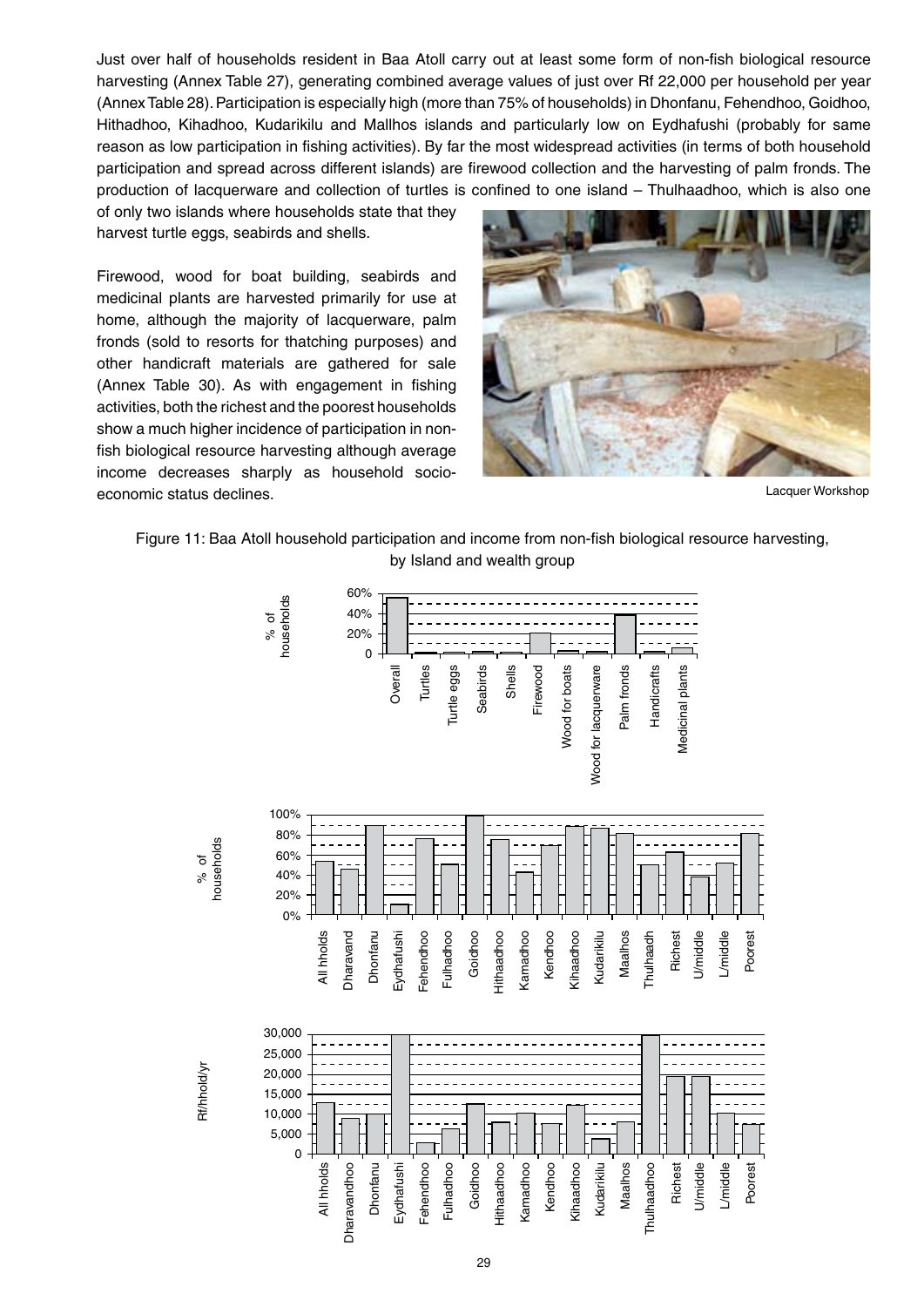## Biodiversity values for private sector tourism operators

As mentioned above, there are six operational resorts on Baa Atoll: Reethi Beach Resort (Fonimagoodhoo Island), Sonevafushi Resort (Kunfunadhoo Island), Club Valtur (Kihaadhuffaru Island), Royal Island (Horubadhoo Island), Four Seasons Landaa Giraavaru (Landaa Giraavaru Island) and Coco Palm (Dhunikolhu Island). Each resort exclusively occupies its own island, and typically offers a range of activities to tourists including beach and water sports, snorkelling, diving and island tours.

Value of tourist accommodation

350,000 bednights worth US\$ 160 million (Rf 2 billion) gross: 10% of total for the Maldives

Value of tourism diving and snorkelling

US\$ 2.3 million (Rf 29 million) gross

Aside from revenue remitted to central government, a limited amount of employment, and some sourcing of fresh foods (mainly fish) and souvenirs, most of the income earned from Baa Atoll tourism is restricted to the resort island itself and to overseas. Resorts are all-inclusive and cater to almost all tourist needs on-site, and the bulk of payments made are remitted to international tour operators and resorts' offshore headquarters. With a combined bed capacity of 1,240 and occupancy rates varying between 67% and 95%, stays at these establishments totalled more than 350,000 bednights in 2006: this accounted for 6.5% of all tourist bednights in Maldivian resorts (see Annex Table 31). In total these rooms were worth around US\$ 160 million or over Rf 2 billion over the year, just under a tenth of the country total<sup>82</sup>.

Aside from resort bar and food sales (which are not included in this analysis), the main source of additional tourism income comes from charges made for off-island diving and snorkelling trips. Every resort has its own dive operation, provided by an independent company in all of the resorts except for Four Seasons Landaa Giraavaru (which has its own in-house facility). Dive centres typically share between 40-50% of their revenue with the resort in which they are based. In 2007, dive centre on Baa Atoll generated estimated gross revenue of just under US\$ 2.3 million (Rf 29 million), of which 52% was remitted to resorts and 48% retained by the dive operators themselves (see Annex Table 32).

## Biodiversity and the Baa Atoll economy: a summary of direct values

|                                            | No households | Average earnings (Rf/hhold/year) | Total Value (Rf mill/year)* |
|--------------------------------------------|---------------|----------------------------------|-----------------------------|
| Tourist employment                         | 1,280         | 99,926                           | 67.91                       |
| Fisheries employment                       | 364           | 26,456                           | 9.63                        |
| Biodiversity-based business                | 1,239         | 61,425                           | 80.28                       |
| Fishing                                    | 862           | 1,750,486                        | 1,800.00                    |
| Non-fish biological resource<br>harvesting | 1,185         | 13,413                           | 18.84                       |

### Table 4: Contribution of biodiversity to key household economic indicators in Baa Atoll, 2008

\* total calculated from sum of disaggregated figures for % of households participating and average value per household in each island.



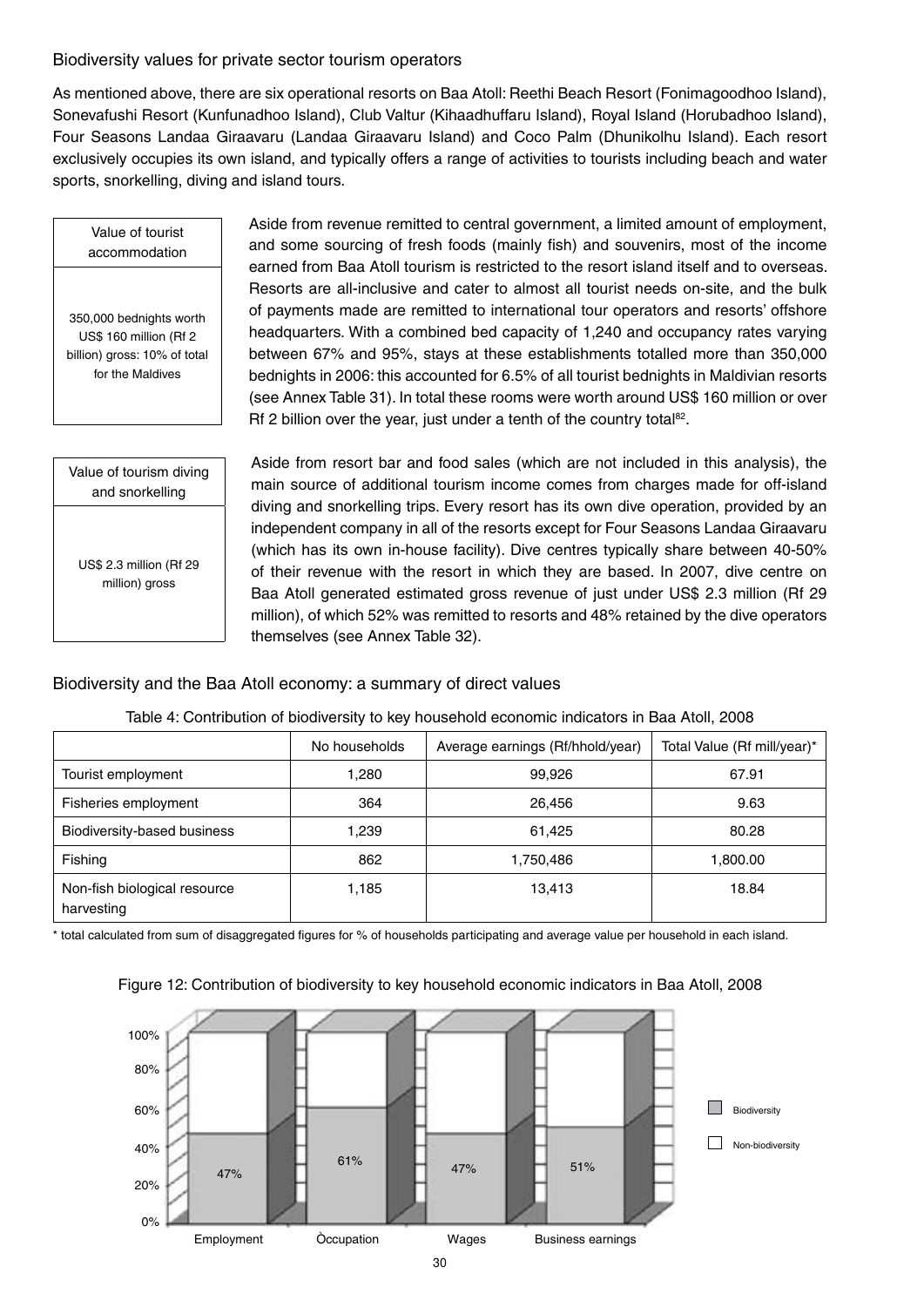### Indirect and Existence Values for Baa Atoll

The shoreline protection (indirect) values of coral reefs in Baa Atoll were also calculated based on the total perimeter (38,474 m) of the 13 inhabited islands and the per unit cost of two replacement measures $^{83}$ . As per the calculations the artificial replacement cost of building cement-sand/concrete breakwater is over Rf 1 billion and that of building rock boulder breakwater is Rf 1.75 billion for all of the 13 inhabited islands.

Willingness to pay surveys were undertaken to assess the stated indirect and existence value of Baa Atoll biodiversity to residents as well as to tourists. These are detailed in

the reports authored by Marie Saleem 'Results of a Willingness to Pay Survey Carried Out on Baa Atoll and Male''; and 'Economic Valuation of Coral Reefs: A Case Study of the Costs and Benefits of Improved Management of Dhigali Haa, a Marine Protected Area in Baa Atoll, Maldives' authored by Mizna Mohammad (both available with the AEC project).

The surveys show the marine and coastal environment to be important to 99% residents of Baa Atoll with more than half (54%) considering regulating services as the most important benefits, while 20% deemed cultural services to be the most important benefits. Human action was perceived as the major threat by 40% of the people (Annex Table 38).

The indirect, and existence value of biodiversity can be garnered from the WTP of the local population towards conservation. More than 90% of the respondents at Baa were willing to pay an average Rf 123 per person and 93% were willing to make in kind contributions for environmental conservation (Annex Table 36 and Table 37). Out of this 82% wanted to support a conservation fund while 14% preferred to pay a user fee (Annex Table 39). Survey results thus show that the indirect and existence values of biodiversity to Baa Atoll residents amounts to Rf 0.24 million annually. Based on the respondents' preference proportions, the stated value of regulating and supporting services (indirect values) can be broadly estimated at Rf. 0.14 million annually and existence value at Rf.0.05 million annually.

The WTP survey of tourists was carried out to assess a policy change for the improved management of Dhigali Haa MPA at Baa Atoll in an earlier study. The intended population for the survey was all the tourists visiting four resorts in Baa Atoll during the survey period. Four Seasons at Landaa Giraavaru and Sonevafushi Resort and Spa were not included in the survey. The results also indicate the existence value of marine and coastal biodiversity to tourists and 85% of tourists were prepared to contribute US\$ 35 (Rf 446) per visit as a conservation fee and US\$ 15 (Rf 191) as user fee for dives. This assessment increases the existence value of Baa Atoll biodiversity by Rf 20.02 million. Altogether Rf 20.26 million represents the indirect and existence value of Baa Atoll coastal and marine biodiversity.

Replacement cost of shoreline protection Cost of building concrete breakwater over RF 1 billion Cost of building rock boulder breakwater Rf 1.75 billion

Stated Biodiversity Values at Baa Atoll

85% of overseas visitors to Baa Atoll are willing to each contribute US\$ 35 (Rf 446) per visit towards marine and coastal conservation and 90% of Baa Atoll residents were willing to contribute Rf 123 per person

Altogether the value amounts to Rf 20.26 million for residents and tourists

### Indirect and Existence Values at Baa Atoll

Rf. 0.14 million annual indirect value and Rf. 0.05 million annual existence value for Baa Atoll residents

Rf. 20.02 million annual existence value for tourists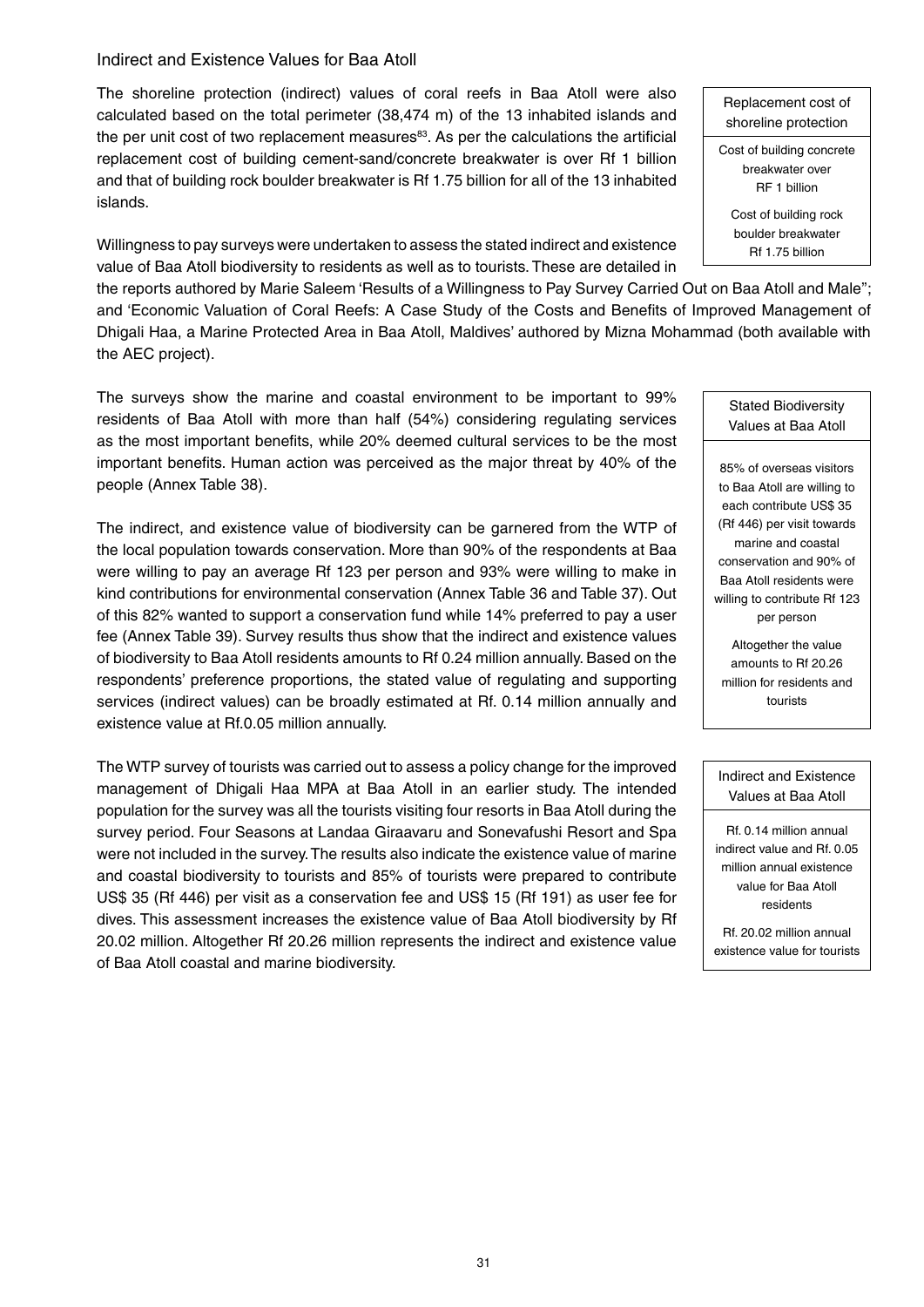# 6. Financing biodiversity conservation in the Maldives

### The current status of biodiversity funding

Central government financial support and overseas donor assistance provide the main funding resources for biodiversity conservation in the Maldives, with a very limited amount of private sector funding support (much of which is provided indirectly or in kind, via resorts making efforts to ensure that the islands and coral reef dive areas used by their clients are kept in good condition).

#### Value of tourist accommodation

Rf 32.6 million in 2004 X(pre-tsunami), or 0.9% of all central government expenditure

Rf 94.95 million in 2007 (post-tsunami), or 0.7% of all government expenditure

## Overseas Development Assistance

US\$ 14.35 million (Rf 182 million) commitments under tsunami assistance or 1.6% of total

US\$16.30 million (Rf 208 million) commitments under general development assistance or 15.6% of total

In total, environmental spending is just 3% of all donor support to the Maldives

Pre-tsunami statistics show that an average of Rf 29 million a year $84$  was being spent on environmental protection by the central government<sup>85</sup>; more than 80% of this figure was accounted for by current expenditures, and under 20% was capital spending (Annex Table 33). Environment has accounted for a similar proportion of total government expenditures over the last 3 years, although overall budgets have risen substantially in the post-tsunami period (Annex Table 34). This amount is very small as compared to other sectors: in terms of overall government expenditures, environmental protection has consistently accounted for less than 1% of the total for the last 6 years. Although the funding situation of the Ministry of Environment, Energy and Water has improved slightly over recent years, the 2007 budget breakdown shows that in terms of budget allocations it was ranked sixteenth out of 26 government agencies.

Overseas Development Assistance (ODA) is a significant part of the Maldivian government's revenue, accounting for over 40% of total government revenue in 2007 (and around 20% in the years preceding the tsunami) $86$ . ODA primarily supports capital budget investments, but a small proportion is also used to fund recurrent expenditures. As of the last quarter of 2007, donors had committed a total of just over US\$ 1 billion in development assistance for ongoing activities in the Maldives, around 90% of it for post-tsunami activities. Environment and natural resources accounted for 1.6% of ODA for activities under the National Recovery & Reconstruction Plan and 15.6% of funding under non-tsunami development activities, together worth US\$ 30.65 million (Rf 390 million). In total, environmental spending comprises just 3% of all donor support to the Maldives (see Annex Table 35).

A major problem is that these financial resources are not adequate to cover the costs of biodiversity conservation in the Maldives. The various government agencies responsible for conservation (most notably the Environment Ministry, Ministry of Fisheries, Agriculture and Marine Resources, and Ministry of Atolls Development and

Atoll/Island Authorities) state that they face persistent shortfalls in funding, and are unable to carry out activities of the types and to the levels which they deem necessary for effective biodiversity conservation.

As is the case in many other countries in the world, a variety of other financial constraints also beset marine and coastal biodiversity conservation in the Maldives, in addition to the inadequate amount of funding available. Financial sustainability extends beyond considerations of the absolute quantity of funds: it can be defined as the ability to secure sufficient, stable and long-term financial resources and to allocate them in a timely manner and in an appropriate form, so as to ensure that the full costs are covered and biodiversity is conserved effectively and efficiently<sup>87</sup>. Five additional financial sustainability issues that arise in the context of marine and coastal biodiversity in the Maldives and Baa Atoll relate to the breadth of the funding base, the allocation of financial resources to the agencies mandated to conserve biodiversity, the composition of conservation expenditures, financial planning processes and procedures, and the distribution of conservation funding and benefits:

• Biodiversity conservation budgets in the Maldives rely almost entirely on just two sources – central government and overseas donors. This is not only inadequate to fulfil conservation needs, it constitutes an extremely narrow, and risky, financial base. Should one or both of these sources diminish or fail, this would have a devastating effect on conservation budgets – which would then have no other funds to fall back on. Without a more diverse portfolio, composed of a number of sources which can substitute for any shortfalls, where necessary, the funding base for marine and coastal biodiversity conservation will remain insecure in the long-run.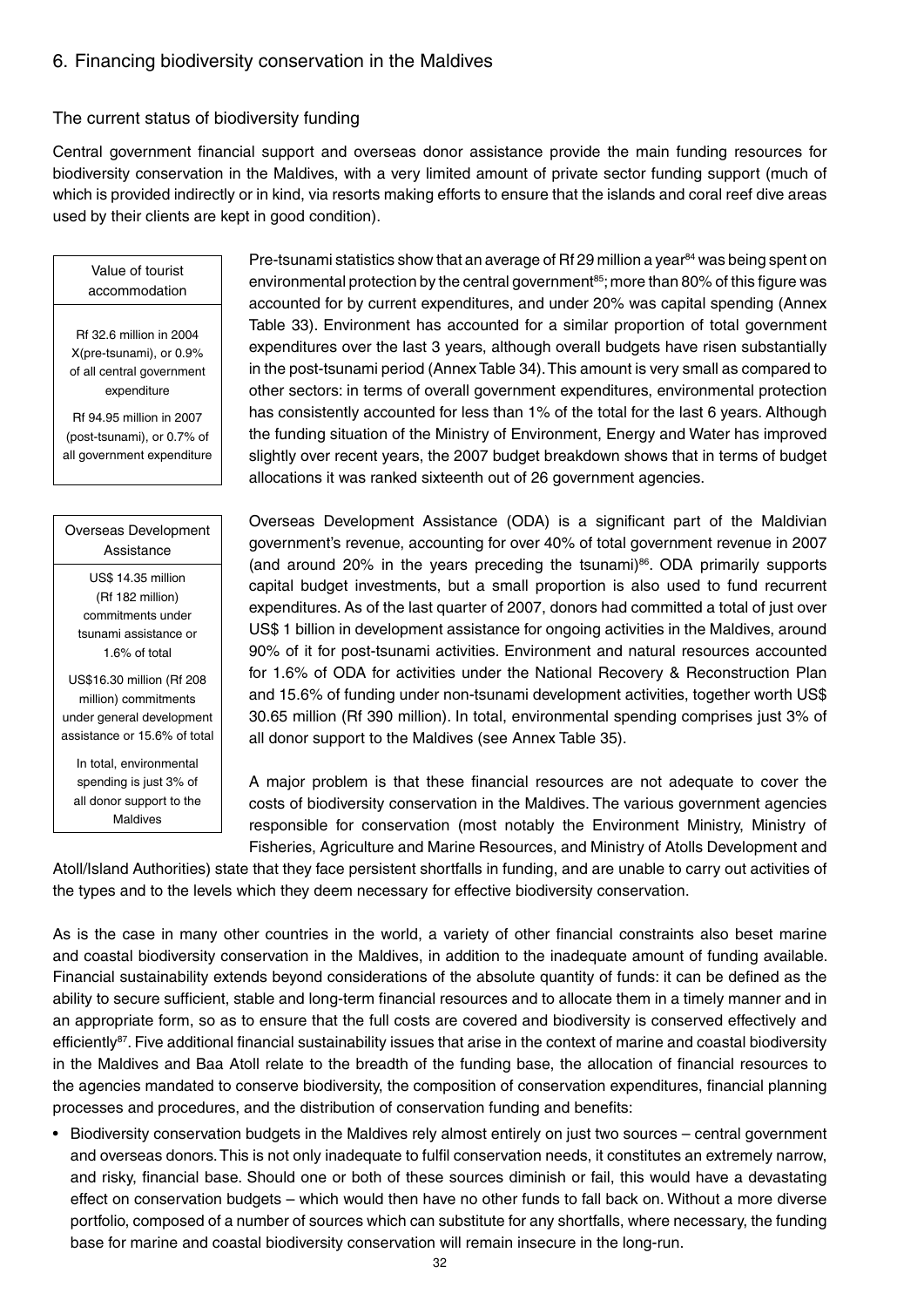- The level of self-generated revenue from the sustainable use of biodiversity and from non-extractive uses remains extremely low in the Maldives. This is the case even where these goods and services (such as diving, snorkelling, fisheries productivity, etc.) generate extremely high economic values for their users and beneficiaries, and are subject to high levels of demand. Even where charges are levied on biodiversity-dependent products, services and activities (for example in the tourism and fisheries sectors), none of the revenue raised goes to the government agencies mandated with biodiversity conservation – even though biodiversity and ecosystem services play a key role in enabling the activities concerned. The funds flow either to the central Treasury or to other line agencies. Few attempts have been made to identify cases where charges and fees could (and should) be levied for biodiversity goods and services, and captured as funding for conservation. There are limited possibilities for government conservation agencies, individual conservation areas or Atolls to retain the revenue raised from biodiversity and to invest them in biodiversity conservation.
- The pattern of budget allocations and expenditures made does not necessarily ensure effective conservation. Of particular concern is the balance between capital and recurrent expenditures in conservation budgets in the Maldives. A review of government budgets to environmental protection over the last 3 years indicates that recurrent expenditures accounted for between 76% and 86% of the total, leaving just 14%-24% for essential capital investments (Annex Table 33). Biodiversity conservation is hampered by a lack of funding for key capital and infrastructure, as well as by low budgets for the non-staff recurrent expenditures such as equipment, maintenance, monitoring, patrolling and outreach activities that are key to effective conservation.
- There is a short-term and inflexible financial planning horizon. Budgets are prepared on an annual basis in the Maldives, with little consideration of future funding streams or funding security. There are often delays in the actual release of funds, and annual budget plans remain relatively rigid in terms of allowing for changes in expenditures or interchange between budget lines. These factors put conservation managers in a situation where they are unable to engage in forward financial and conservation management planning, or to be certain of what budgets will be received over the medium or long-term. It also means that funds cannot always be made available at the exact time that they are needed for (often urgent) conservation activities.
- The definition of costs and funding needs is narrow and excludes an important element the indirect and opportunity costs of biodiversity conservation. Opportunity costs can be defined as the benefits or economic opportunities that are diminished or lost by choosing to conserve biodiversity, and include both the value of foregone output from prohibited resource uses and from potential conversion of the area to an alternative use, as well as possible congestion effects on other sites and stocks that remain available for extractive uses and alternative developments<sup>88</sup>. They accrue mainly at the Atoll and household level. With conservation funding focusing primarily on covering the direct costs of the government agencies mandated to manage biodiversity, there has been little effort to balance or offset indirect and opportunity costs. This is not only inequitable, but also undermines effective conservation. As long as local users and managers perceive there to be net costs to them from conservation, they are unlikely to support it.

Tools for improving the financial sustainability of marine and coastal biodiversity conservation

A core element of any strategy to improve the financial situation and sustainability of marine and coastal biodiversity conservation is to look towards increasing existing sources of funding. As described in the paragraphs above, environmental protection currently accounts for an extremely low share of both government and overseas donor budgets. This is somewhat paradoxical given its demonstrable economic and development importance. Major efforts should be made to increase the priority and budgets, accorded to marine and coastal biodiversity conservation by government and donors. Here it should be noted that the 2002 National Biodiversity Strategy and Action Plan explicitly mentions the objective of building financial capacity for biodiversity conservation through increasing and augmenting annual government budget allocations. A first step would be clearly articulate and communicate to the Ministries of Finance and Treasury, Planning and National Development, Trade and Industries and other sectoral line agencies the high dependence of the Maldives economy, livelihoods and human wellbeing on biodiversity and ecosystem conservation.

It is clear that additional financing mechanisms need to be identified that can not just increase the amount of funding for marine and coastal conservation in the Maldives generally, and in Baa Atoll specifically, but also act to improve financial diversity, security and retention. A number of clear opportunities exist for generating these financial resources, and for ensuring that they are used to support more effective biodiversity conservation. These are described in the following paragraphs.

Voluntary contributions from overseas tourists

85% of overseas visitors to Baa Atoll are willing to each contribute US\$ 35 (Rf 446) per visit towards marine and coastal conservation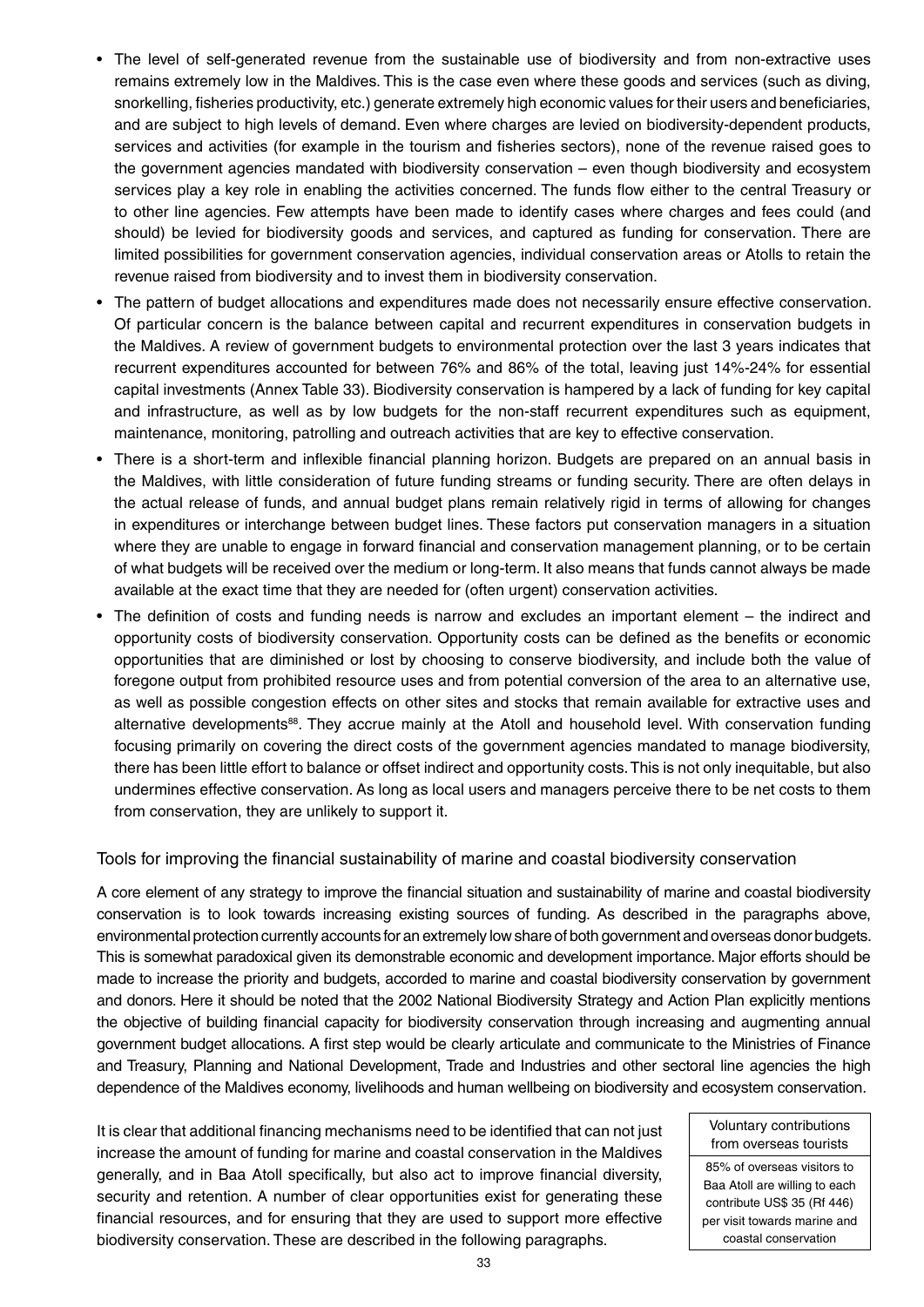The tourist willingness to pay survey mentioned before found that more than three quarters of tourists from overseas to Baa Atoll resorts are in favour of making financial contributions to conservation via support to Dhigali Haa MPA. In principle, they are willing to pay either a one-off conservation fee (applicable to tourists visiting Baa Atoll) of an average of US\$ 35±5 (Rf 446 – 510) (85% of respondents), or a user fee solely for divers was US\$ 15±5 (Rf 191  $-$  Rf 255) (74% of respondents), with the former preferred as a mechanism for revenue collection<sup>89</sup>.

In total such a conservation fee could, if implemented, generate around US\$ 1.57(Rf 20.02) million in payments each year, based on current rates of just under 45,000 tourist visits a year for Baa Atoll<sup>90</sup>.

Maldivian citizens' willingness to support biodiversity conservation

74% of Male' residents and 91% of Baa Atoll residents are willing to each contribute between Rf 123 and Rf 130 per year towards marine and coastal conservation

Slightly higher percentages are also willing to donate their time to supporting conservation activities

As mentioned earlier, surveys were carried out on the willingness of Maldivian residents in Male' and Baa Atoll, to pay for marine and coastal biodiversity conservation.

The surveys found that more than half of Maldivian residents in Male' and almost three quarters in Baa Atoll considered marine and biodiversity to be very important to them (and very few in either location considered it to be of no importance), particularly for the supporting and regulating services it provides to human production and settlements and due to its cultural value (Annex Table 36 and Table 37). The majority of respondents also believe that marine and coastal biodiversity is threatened, in particular due to human influences and inadequate waste management (Annex Table 38).

This concern with the environment is reflected in a very high willingness to provide material support to marine and coastal biodiversity conservation (see Figure 5). Almost three quarters of survey respondents in Male' and more than 90% in Baa Atoll declared that they would be prepared to contribute cash to conservation, on average Rf 120-130, with most preferring to make this payment as an annual donation to a

biodiversity conservation fund (Annex Table 39). Most respondents (a similar proportion in Baa Atoll and a higher proportion in Male') were, in addition to this, willing to contribute their time to assisting with biodiversity conservation activities such as awareness campaigns, tree planting, beach and reef clean ups (Annex Table 40).

Voluntary funding to conservation in Male' and Baa Atoll

Survey findings indicate that revenues of Rf 20.41 million a year could be raised for conservation from voluntary contributions from Maldivian citizens in Male' and Baa Atoll

## Untapped biodiversity funding

If the willingness to pay findings of this study are more broadly extrapolated to all Maldivians and foreign tourists, voluntary contributions could generate additional conservation funding of Rf 234 million or US\$ 18 million a year – more than two and a half times the 2007 government budget

If these sources of voluntary funding could be realised, they would constitute a significant contribution to the financial resources available for biodiversity conservation in the Maldives (additional funds of Rf 0.15 million a year from Male' respondents) and for Baa Atoll (Rf 20.26 million, which includes both Baa residents' and tourist willingness to pay). It is worth noting that even though the data generated by this study refer only to two sites (Baa Atoll and Male' Island) the stated individual voluntary contributions already equate to an amount of additional funding that is at Rf 20.41 million a year (Table 5) equivalent to 20% of the current annual government budget for environmental protection. Potential funding for Baa Atoll is worth some two and a half times more than current government budget allocations through the Ministry of Atolls Development (Annex Table 34).

If the rest of the Maldivian population were willing to make donations at a similar level, this figure would rise to almost Rf 6 million a year from domestic sources alone**<sup>91</sup>** . Capturing overseas willingness to pay via a conservation fee levied on all tourists could, if findings from Baa Atoll are more broadly extrapolated generate conservation revenue of almost Rf 230 million a year.

Combined, these potential sources of funding of some Rf 234 million or US\$ 18 million a year is more than two and a half times the amount of budget currently allocated to all environmental protection activities in the Maldives. If even a part of this funding is realised it could still be potentially significant.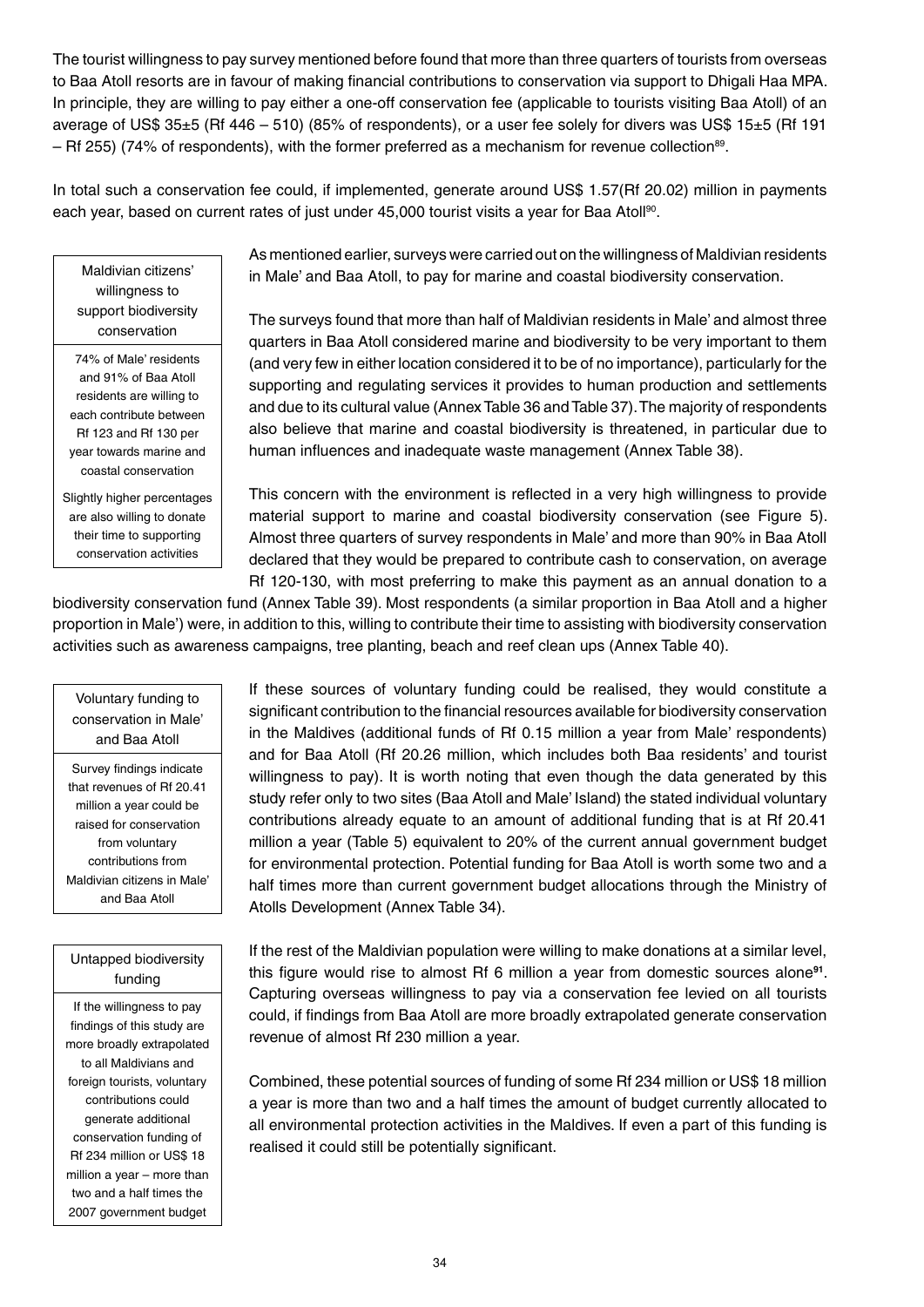Table 5: Potential funding for biodiversity conservation from voluntary contributions (Rf million/year)

|                        | From Male' and Baa Atoll only<br>Male'<br>Baa Atoll |       | Extrapolated to all tourists and Maldivians |
|------------------------|-----------------------------------------------------|-------|---------------------------------------------|
|                        |                                                     |       |                                             |
| International tourists | 20.02                                               | $---$ | 228.32                                      |
| Maldivians             | 0.24                                                | 0.15  | 5.91                                        |





A variety of mechanisms could be used to capture such willingness to pay. If cash was to be given on a voluntary basis, some form of biodiversity conservation fund could be constituted with which to absorb and administer these – and other – revenue. This would respond to the intention of establishing a national environmental conservation fund, as stated in the 2002 National Biodiversity Strategy and Action Plan for the Maldives (see next section). It is however unclear whether current laws and financial regulations in the Maldives permit funds to be raised and then earmarked for conservation, or whether such funds are permitted to be allocated through normal annual budgets. It should also be noted that survey respondents' willingness to donate money is in many cases contingent on their being assured that such funds would really be used for on-the-ground conservation measures. Another option would be to institute mechanisms to collect these fees as mandatory payments – for example as a conservation levy on tourists or Maldivian citizens, paid directly or as a surcharge to existing charges and fees (similar considerations to those mentioned above also hold).

A number of additional conservation finance mechanisms should also be mentioned, which have potential for use in the Maldives, and which warrant further investigation. These are dealt with only briefly and selectively in the bullet points below, as a proper scoping and feasibility exercise on sustainable financing for marine and coastal biodiversity conservation would be required to investigate these in detail:

- A wide range of uses are made of marine and coastal biological resource and ecosystem services, but even where charges and fees are levied for these activities – payments do not accrue to the government agencies that are responsible for biodiversity conservation. Significant funding could be raised through instituting or sharing user fees (for example from divers and snorkelers), or as some form of cross-sectoral transfer of revenue from the tourism and fisheries sector to environment as payment for ecosystem services provided.
- To date, little attempt has been made to solicit funds from the private sector for conservation despite their dependence on biodiversity for business profits. A range of opportunities exist for raising funds, ranging from advertising and corporate sponsorship, through cost-sharing and in-kind contributions for conservation equipment and activities, to direct payments for goods and services used or consumed.
- Currently there is little capacity or requirement for sustainable finance planning among conservation managers. Although the concept of management planning for specific sites or areas of high conservation importance is gaining currency in the Maldives, such efforts are rarely accompanied by the development of a financial plan. In other parts of the world, business planning is increasingly seen as a routine component of conservation management and Marine Protected Area planning<sup>92</sup>. The development of capacity among conservation managers in the Maldives to develop medium-term financial plans or business plans, alongside conservation plans, could provide a valuable tool for enhancing the financial sustainability of marine and coastal biodiversity conservation

As mentioned above, distributional concerns are also key to the financial sustainability of biodiversity conservation. Mechanisms for ensuring that sufficient benefits accrue at the Atoll and household level, and that the indirect and opportunity costs of conservation are covered, have been dealt with in the next section of this report.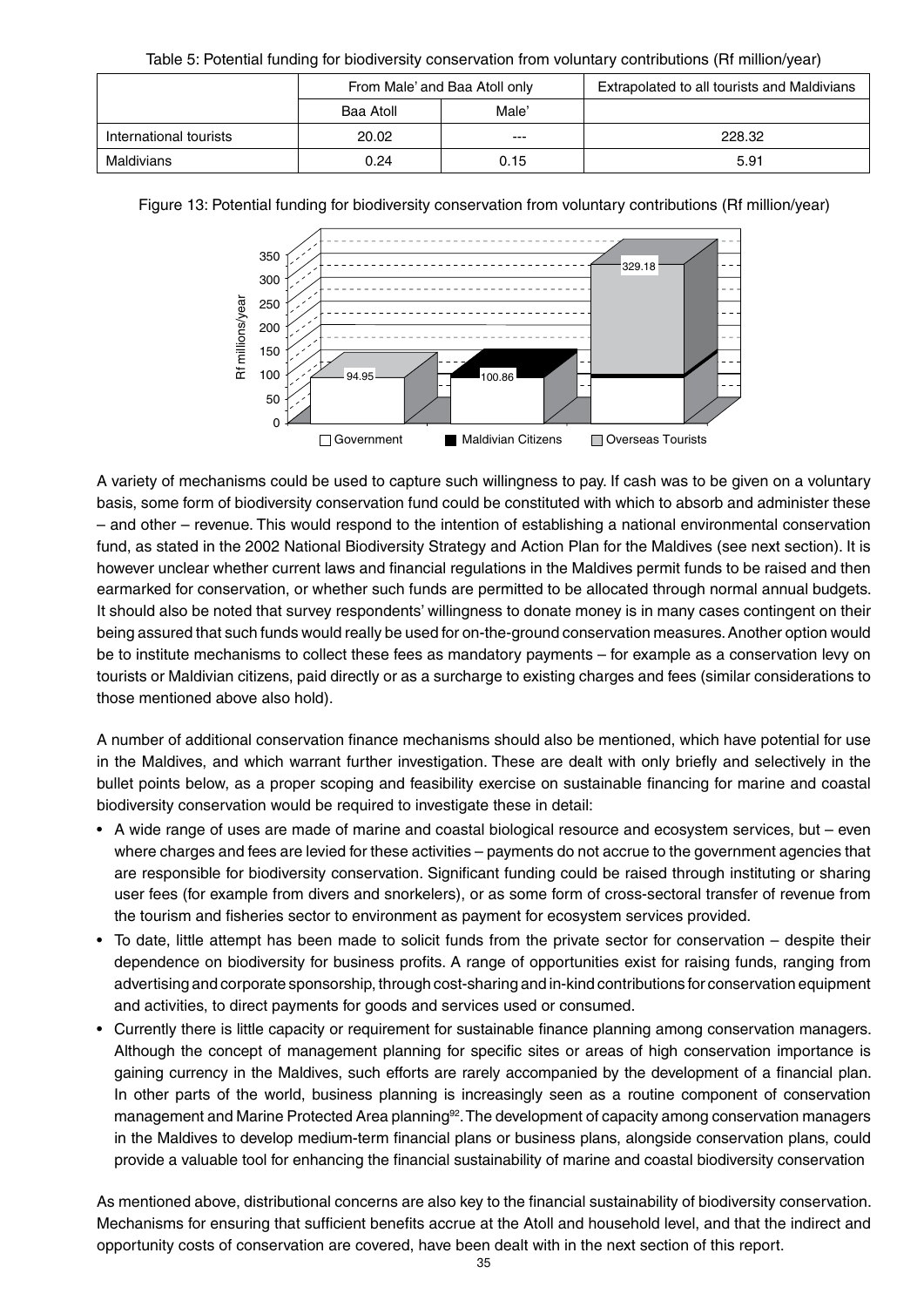# 7. Economic incentives to conserve biodiversity in the Maldives

## How existing economic and environmental policies influence biodiversity

There is a strong stated aim to mainstream biodiversity into economic policy and planning in the Maldives. The government of Maldives has ensured that environmental protection and sustainable development are key elements of the Vision 2020. Recognising the economic significance of the country's natural assets, successive national development plans have emphasised the need for sound environmental practices. The current Seventh National Development (NDP) Plan 2006 – 2010 acknowledges the dependence of the economy on coastal and marine resources. One of the twelve goals laid out in the Plan relates specifically to conservation ("protect the natural environment and make people and property safer"), and contains targets concerned with conserving the environment, improving solid waste management and protecting coral reefs. The plan also recognises the reliance on tourism alone as one of the challenges faced by the country and outlines the policy of expanding into other areas. Most importantly the NDP does point to the importance of the marine and coastal environment and has set a series of targets to ensure conservation of the country's natural resources, including having solid waste management facilities in 75% of the islands, giving protected status to 5% of coral reef areas, and access to safe drinking water to all.

The overriding focus of the plan remains, however, on achieving economic growth and equitable income distribution, and few references are made to the ways in which economic and environmental policies and policy instruments can be harmonised in order to promote sustainability, and provide incentives for producers, consumers and investors to conserve biodiversity in the course of their economic activities.

The population of the country is dispersed over many islands, which poses a challenge to development. The cost of providing and maintaining services and infrastructure thus becomes very high, compounded by a poorly developed transportation system. The government is thus pursuing the Population and Development Consolidation Programme, whereby populations living on environmentally vulnerable islands or islands with fewer than 1000 people, will be provided incentives to resettle in other islands.

Although a wide range of instruments has been developed to promote production, investment and trade in priority sectors of the Maldives economy, there are no specific environmental investment incentives:

• For example the Foreign Services Investment Bureau currently emphasises that a priority will be given to promoting investment activities that, among other criteria, are environmentally-friendly. The investment incentives offered (such as exemption or relief on taxes and other facilities, lack of restrictions on the repatriation of earnings and profits, and waiving or reductions in certain import tariffs<sup>93</sup>) do not however differentiate between environmentally sustainable activities and other investments.

In relation to trade incentives:

- The current import tariff regime<sup>94</sup> does contain some albeit very limited provisions for products which are considered to be potentially harmful to the environment: higher rates (200%) are set for plastic bags and packaging and there is a prohibition on the import of used vehicles over 3 years old, both justified on environmental grounds.
- However, in most other areas, import duties make no distinction between goods and technologies on environmental grounds: for example the import duty levied on diesel-based and wind-based electricity generation equipment is identical at 20%, while a higher tariff (of 25%) is imposed on the import of solar panels.
- The categories of goods for which duty-free entry is permitted or duty reductions are allowed focus heavily on those required for construction and expansion of the tourism, fisheries and garment manufacture sectors, and make no explicit efforts to encourage the import of energy-efficient, waste-minimising or environmentally friendly products and technologies.
- There are currently no direct duties imposed on goods intended for exports, with the exception of indirect taxes on tourism and a duty of 50% duty on ambergris. On conservation grounds, there is however a complete ban on the export of certain marine products<sup>95</sup>.

The Maldivian economy is relatively liberalised, and many of the subsidies formerly made to key sectors and industries have been dismantled over recent years. The few subsidies that remain are focused primarily on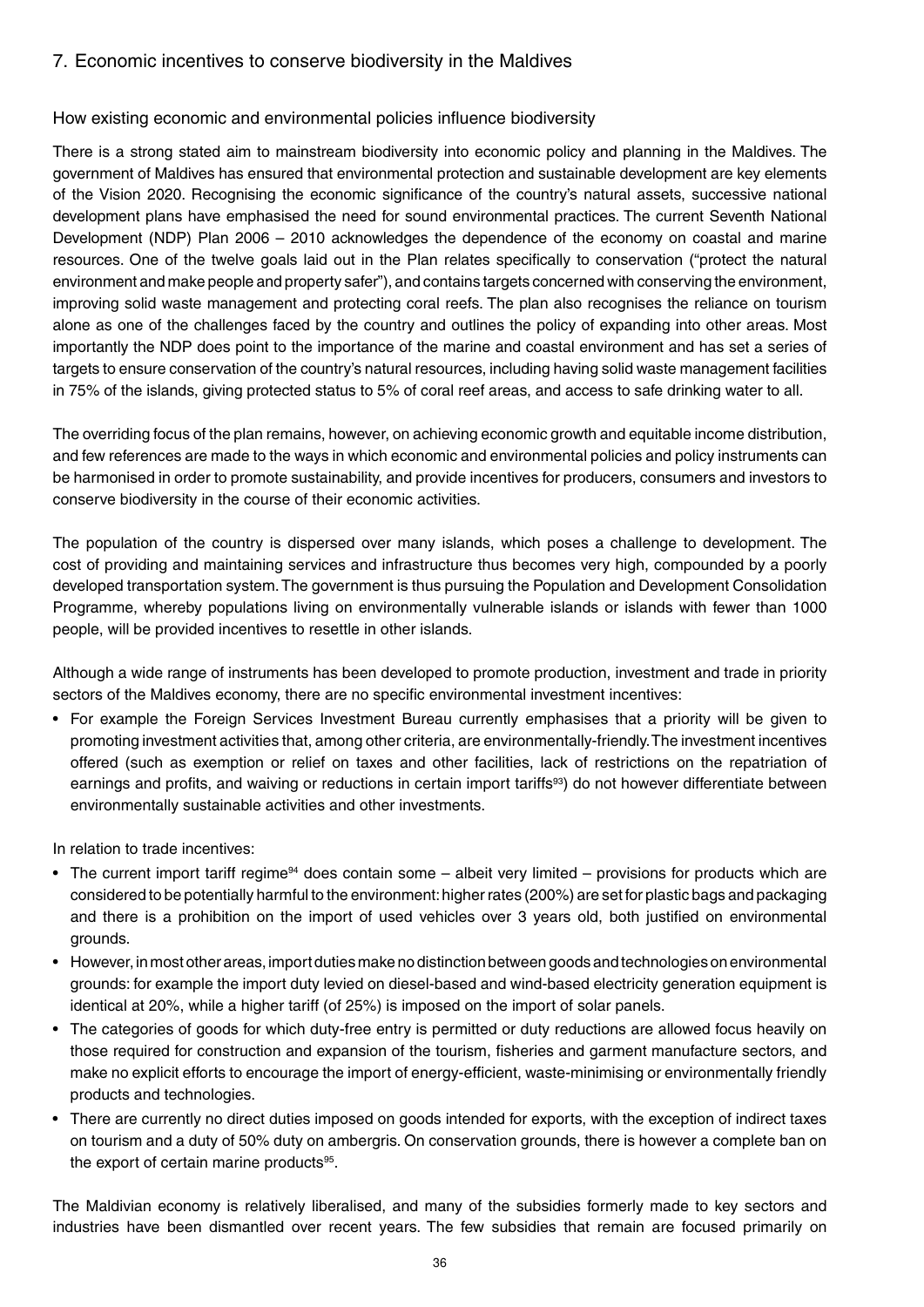social sectors such as food, medicines and water (the estimated budget for these subsidies in 2008 is Rf 535.3 million96). Temporary subsidies are also allowed for establishing and operating regional sea ports. Energy remains a subsidised sector of the economy, with price interventions on oil imports and energy subsidies to consumers. Although there are plans for a subsidy regime to renewable energy projects $97$ , this has not yet been implemented.

With regard to environmental policies, the Environment Protection and Preservation Act (EPPA) was adopted in 1993, aiming to preserve land and water resources, flora and fauna, as well as beaches, lagoons, reefs and all natural habitats. A total of 26 marine sites are protected and only diving and bait fishing are allowed in these sites, although monitoring and enforcement is lacking (MRC). Another 5 areas have also been declared as protected areas under the EPPA. 23 species of birds are protected out of which 17 are sea birds. The napoleon wrasse, dolphins, turtles, whales, sharks, tritons, and black coral are all protected. An EIA Act was enacted in 1994, which has been instrumental in over-viewing development projects and undertaking EIAs for them. According to UNEP (2005) 93 development projects have been subjected to EIA's since 2000. However, there is a lack of implementation due to weaknesses in the legal and regulatory framework for example, compliance to the EIA Act 1994 and since 2001, 74 coastal modification projects have been undertaken without formal EIAs<sup>98</sup>. There is also a lack of EIA expertise and many times Ministry of Environment staff themselves act as consultants and prepare the EIAs, reflecting a conflict of interest.

Freshwater is the one of the scarcest resources in the country. There is almost no surface water and the traditional sources of water are shallow groundwater aquifers. While almost all islands have groundwater aquifers, the availability of water depends on net rainfall recharge, size of the island, vegetative cover, etc. Since these factors differ from island to island the quality of water also differs. Additionally, there are issues of contaminations and many islands are faced with polluted groundwater. Rainwater use was initiated in 1930s and subsequently desalination was introduced in 1980s<sup>99</sup>. According to the Agriculture Master Plan 2006 (information taken from Island Fact Sheets 2004):

No. of islands with water suitable for drinking: 39 No. of islands with water not suitable for drinking: 162 Islands where groundwater is not suitable due to salt water intrusion: 54% Islands where groundwater is not suitable due to pollution: 46%

To address the issue of safe water provision to the populace and to provide adequate sanitation facilities the Water and Sanitation Authority has issued a Water and Sanitation Policy. The Policy identifies the provision of safe drinking water as equally important as any other economic activity and outlines many challenges that must be overcome to meet the targets. Interestingly some tourist resorts still do not have a sewerage treatment plant. However, all new resort facilities are required to have one.

The Environment Ministry (Ministry of Housing, Transport and Environment since November 2008) has also issued a Solid Waste Management Strategy, which recognises the lack of a national approach to solid waste management. The Strategy estimates that solid waste generated in the country will increase by 30% from 248,000 tonnes in 2007 to 324,000 tonnes in 2012. The primary target of the strategy is thus to reduce the amount of waste generated by 25% through recycling, reuse, and influencing consumer preferences. The Strategy also aims to develop an awareness programme, promote the development of island waste management plans, construct island waste management centres and provide equipment. However, currently the system of waste management relies on collecting waste from tourist and a few inhabited islands and depositing them at a designated island. In many other inhabited islands solid waste is not collected at all. This shows that while there is sufficient recognition and acknowledgement of environmental conservation in government policy, more efforts are required towards implementation.

Land is another precious resource for the Maldives and the demand for land increases with a rising population and need to expand economic activity. Clearing of forest areas has increased to make room for housing and/or to get timber. This is compounded with beach erosion being faced by many islands (including tourist resorts). The MEEW has recently issued a regulation banning the cutting of trees<sup>100</sup>. Furthermore, migration to Male' for better job prospects has also added to the problem. While the Government's Population and Development Consolidation Policy is one step to address this, there is still a need for integrated land use policies, and development of conservation plans.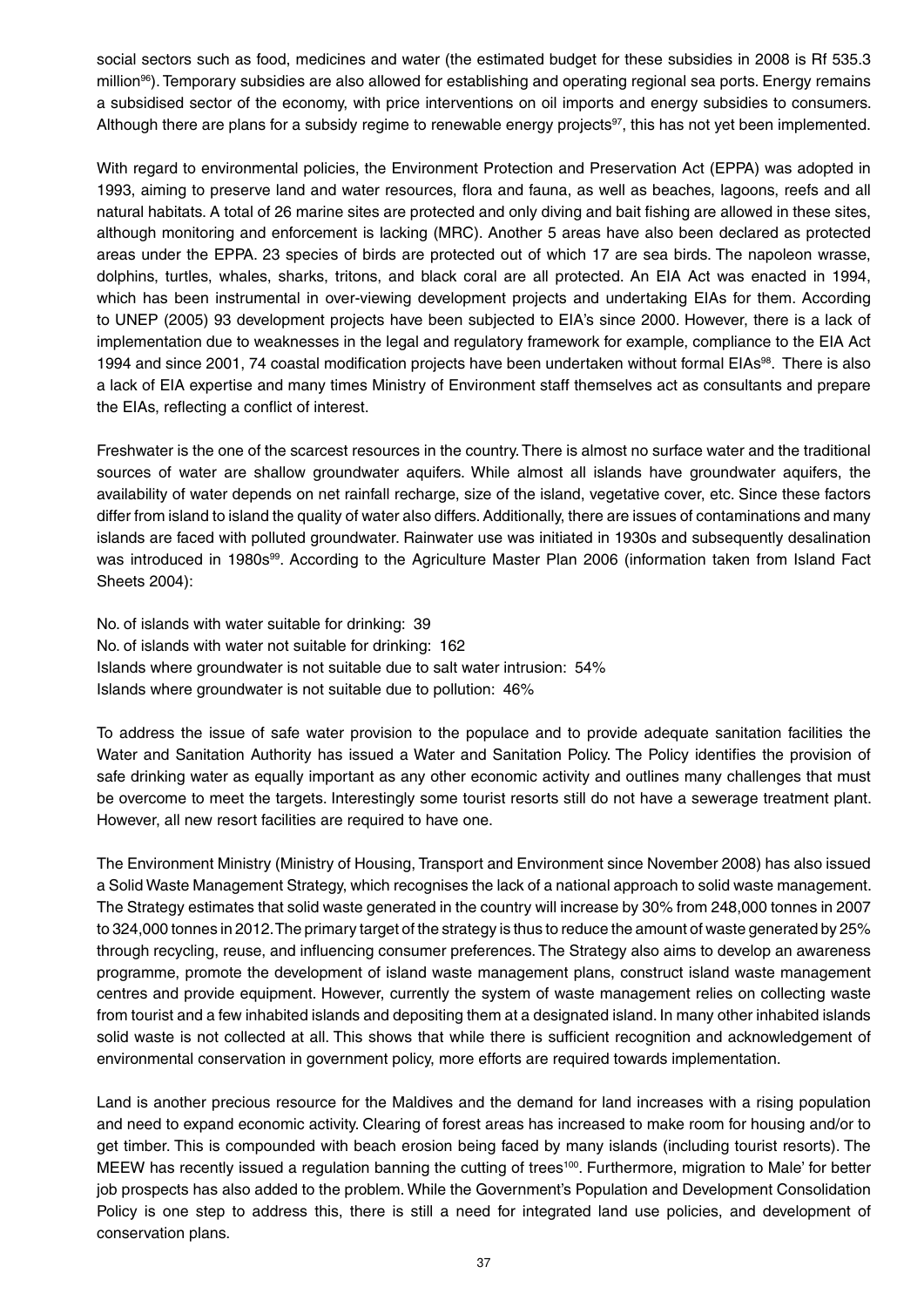The Fisheries Law is in place and aims to ensure that the Ministry of Fisheries and Agriculture conserves and manages marine and fisheries resources. It has developed a Law on Fisheries, which allows for comprehensive and integrated marine resources management<sup>101</sup>. However, the main objective of the Ministry is to promote fisheries and develop the fishing industry, since this forms a major source of livelihood for the people. As a result conservation of marine resources tends to get sidelined. Supplementary to regulations for fisheries, economic tools need to be assessed to promote sustainable fishing by providing economic incentives and alternative livelihoods to the fishermen populations.

Maldives Tourism Act provides for the determination of zones and islands for the development of tourism in the Maldives: the leasing of islands for development as tourist resorts, the leasing of land for development as tourist hotels and tourist guesthouses, the leasing of places for development as marinas, the management of all such facilities; and the operation of tourist vessels, diving centers and travel agencies, and the regulation of persons providing such services<sup>102</sup>. According to this law an island is leased to a private party for a certain period of time (maximum 25 years or 35 years for investment of US\$ 10 M or more), after which the lease can either be extended or the island returned to government control. In cases where the agreement is not terminated prematurely by the lessee, the government pays a monetary value for the infrastructure on the island after depreciation. The Act also outlines procedures for registering and licensing of tourist hotels, guesthouses and tourist vessels. Marinas and diving centers are also subject to leasing and registration respectively. The Ministry of Tourism and Civil Aviation leases and releases islands for resort development and where the Government is not the lessee leasing is done through a bidding process. Recently 35 new islands have been released for development as tourist resorts.

The Third Tourism Master Plan is now in place and like the previous plans recognizes the inextricable links between tourism and coastal and marine biodiversity. As such it stresses on sustainable development of tourism. It emphasizes the importance of developing tourism in harmony with nature; facilitating private sector investment; developing human resources; increasing employment opportunities; diversifying markets and products; and spreading the economic benefits of tourism across the entire archipelago more equitably. The Tourism Law (1979 and 1999) introduces more extensive environmental controls on resorts and coastal development including mandatory EIAs, to be implanted by the Ministry of Environment with support from Tourism Advisory Board. The government's stated commitment towards biodiversity conservation can thus be seen in its policies. But once again effective implementation and management of these policies and incorporation of economic tools (such as payment for ecosystem services) and incentives is required to ensure a much more sustainable tourism sector.

The first National Environment Action Plan was formulated in 1989 and aimed to establish a comprehensive environmental strategy. NEAP II (1994) reflects this need even further and establishes a comprehensive framework for sustainable development and natural resource management. The Sustainable Tourism Master Plan, Agenda for Integrated Reef Resource Use and Integrated Atoll Development Plan all have incorporated environmental resource management into their programmes<sup>103</sup>. However, one of the MDGs that the country is lacking in is to ensure environmental sustainability. The National Environment Action Plan (NEAP)<sup>104</sup> provides the overarching policy framework for environmental protection in the Maldives. Although economic tools are not explicitly mentioned in the actions, policies and measures it contains, the NEAP has an overarching focus on promoting sustainable economic development.

The National Biodiversity Strategy and Action Plan (NBSAP) was produced in 2002 and one of its main objectives is to build capacity through governance strengthening. The NBSAP highlights the need for incorporating biodiversity conservation into the national development processes. In addition, it also recommends strengthening legal and policy frameworks, improving in-situ conservation and establishing long term financing mechanisms. One of the eleven objectives and set of actions of the 2002 National Biodiversity Strategy and Action Plan 105 is the adoption of economic incentives including the use of economic valuation and natural resource accounting, as well as economic instruments such as the user pays principle, tradable permits and export quotas. Another relates to building financial capacity for biodiversity conservation through contributions from the annual government budget, the establishment of an environment conservation fund, and international funding sought from relevant donor agencies. A third states the intention to achieve the better integration of biodiversity conservation into the national development process, including the development and adoption of suitable economic instruments to ensure that the value of biodiversity is adequately reflected in national development activities.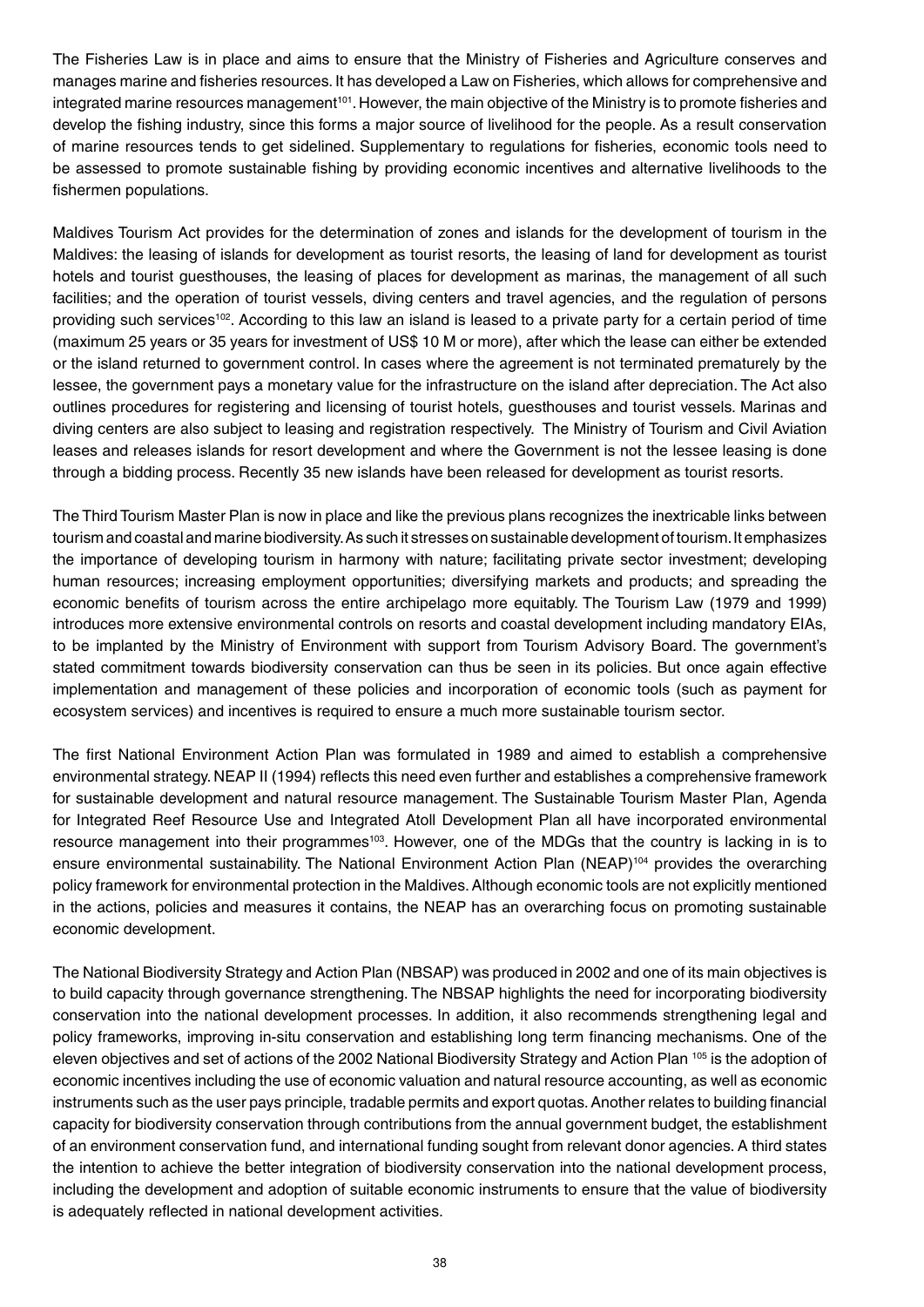There is no specific agriculture policy. According to the Agriculture Master Plan, agriculture potential is concentrated in 36 islands and only 33 of these have land areas in excess of 1 sq. km, and 3 islands have an area larger than 3 sq km. Only about 10 percent of the total land area is suitable for farming. The Master Plan also highlights that recently watermelon, cucumber and papaya were introduced for the domestic market and tourist resorts. On some other islands breadfruit, banana, taro, cassava and sweet potato are grown and they are significant food sources for the people. Other crops such as mango, papaya, water melon, melon, pumpkin, cucumber, eggplant, chilli pepper, leaf cabbage, and small red onion are commercially produced on some inhabited islands and on uninhabited islands leased for agriculture. However, coconut is the dominant crop which is produced and consumed throughout the country. Agriculture's contribution to the national GDP declined from around 7% in 1984 to 3.6% in 1995 and then to 2.7% in 2003. About 3% of the labour force is employed in the agriculture sector. According to the Master Plan, land is leased for commercial purposes and the rights and responsibilities of tenures differ for different activities. However, there are no written laws regarding the assignment of agricultural land on inhabited islands.

From the above paragraphs it is evident that there is an environmental protection act and many comprehensive sectoral policies; however there is little implementation especially in areas such as solid waste management, water and sanitation and land use. Ministries often apply varying policies and directives for land allocation, which results in lack of coordination and consistency. It is clear that while these policies target the host of environmental problems being faced by the country, their implementation is not clear since any changes that should have occurred have not been measured. As mentioned above monitoring of projects with regards to EIA is weak and as a result noncompliance is rarely addressed. Because there is a lack of benchmarking, monitoring and compliance measurement, penalties are rarely imposed. There is no capacity at island or atoll level for monitoring and conservation activities and there is little awareness. Government departments have limited staff and expertise due to which there is a lack of field offices. Licenses are issued for various purposes such as tourism (by the Ministry of Tourism), construction and land reclamation (by the Department of National Planning), and natural resource use (by Ministry of Fisheries). Natural resource use licenses include those for sand and coral mining, tree cutting and marine resource use. However, according to UNEP (2005) there are no licensing criteria and licenses are issued on a case by case basis for natural resource use.

Despite the emphasis given to the development of economic incentives in the NBSAP, economic and environmental policies, instruments and regulations in the Maldives tend to focus on command and control measures of penalties and enforcement rather than on providing positive economic incentives and enabling economic instruments for biodiversity conservation:

- Thus the 1993 Environmental Protection and Preservation Act of the Maldives establishes fines for environmental non-compliance and breaches of the law, ranging from Rf 500,000 for minor offences to Rf 100 million for serious transgressions; it also enables the government to claim compensation from the perpetrators of activities which potentially or actually cause environmental damage. The 2007 Environmental Impact Regulations associated with this Act do not however specifically mention requirements for environmental compensation or the funding of ecosystem restoration.
- Likewise, fisheries sector regulations<sup>106</sup> are focused primarily on stimulating production and make little or no mention of environmental concerns. The exception seems to be provisions in the 1987 Fisheries Act of the Maldives which allow the Ministry of Fisheries to prohibit fishing for a specified period or to establish special sanctuaries in instances where there is a special need for the conservation of marine species. Fisheries regulations also ban, on environmental grounds, the use of fishing nets in Maldivian waters.
- The 2002 Maldivian Land Act allows for the allocation of land for various purposes and uses, including for environmental protection. However, although it specifies the various taxes and charges that must be paid on the sale of land and property, there is no differentiation of this tax on environmental grounds, and no provisions for environmental fines or penalties.
- The 1999 Maldives Tourism Act introduces extensive environmental controls on resort development and operations (including the development of environmental management plans for islands used for tourism), and sets general fines for non-compliance with the law. It does not however distinguish environmental fines and penalties, and contains only limited mention of biodiversity conservation aside from highlighting the requirement to obtain government permission and to abide by regulations when activities involve felling trees, dredging lagoons, reclaiming land or causing any other permanent changes to the natural environment of islands.
- The 1999 Maldives Recreational Diving Regulations are concerned primarily with the certification and safety of divers, equipment and boats, but contain some mention of environmental protection. They underline the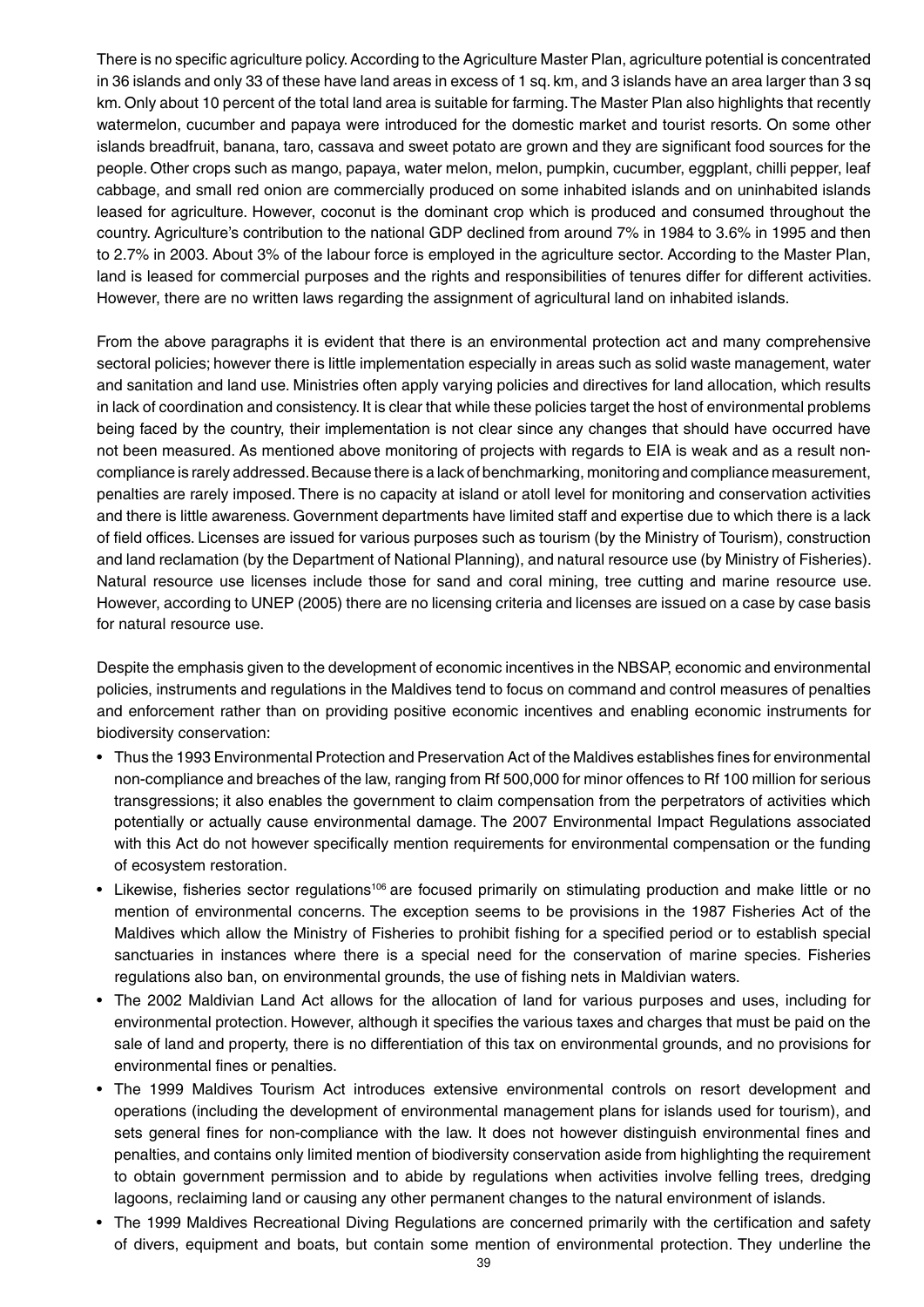need for divers to take reasonable care to protect the marine environment, its associated living organisms and their habitats, and ban activities which are stated in the Environment Protection and Preservation Act to be detrimental to marine protected areas and protected species and their habitats. No specific mention is made of fines or penalties for damage caused to the marine environment from diving activities.

The review of economic and environmental policies and instruments provided above makes it clear that, currently, economic instruments for biodiversity conservation remain extremely rudimentary in the Maldives – despite this being a stated objective of the NBSAP. In particular, it highlights three incentive gaps in relation to biodiversity conservation which are provided by the current economic and environmental policy framework:

- Despite the dependence of the economy and its growth on biological resources and natural ecosystems, biodiversity conservation goals are not mainstreamed into development policies, strategies and plans at national, sectoral or Atoll levels.
- Although economic disincentives to degrading or depleting biodiversity exist via the punitive measures that are created through general environmental penalties and fines, there is a notable lack of positive incentives to balance these which would act to encourage or reward for the conservation (rather than degradation) of biodiversity in the course of economic activities.
- Although there are few or no environmentally-damaging subsidies in the Maldives, in some cases the incentive systems which are offered in order to stimulate economic activity and expand production (for example in the tourism, fisheries and industrial sectors) may serve as perverse incentives with respect to conservation – because they encourage investors and producers to carry out activities in ways and at levels which harm biological resources and ecosystems.

## Economic instruments that can act as incentives for biodiversity conservation

Clearly there is a need to investigate thoroughly the ways in which existing economic and environmental instruments can be reformed so as to support biodiversity goals, and to look into the possibility of introducing new economic incentives for conservation. Such economic instruments could, if properly designed, serve three purposes:

- Raise revenue that can be invested in biodiversity conservation by government.
- Internalise biodiversity costs and benefits into private economic decisions by encouraging producers, consumers and investors to engage in environmentally-friendly behaviour (by making it more profitable for them to do so) and discouraging them from carrying out activities that lead to biodiversity degradation or loss (by making it less profitable, or more costly, to do so). It is worth mentioning that this is something that the AEC project is attempting to pilot at Baa Atoll.
- Act as redistributive mechanisms which would ensure that a sufficient level of economic value from conservation accrues locally, to the primary harvesters, users and managers of biological resources and ecosystems. As well as providing economic incentives for conservation, this could have the additional benefit of creating more sustainable livelihoods and development opportunities at the household, island and atoll level.

Unlike in other countries (where differential tax and subsidy rates are often used to promote environmentally-friendly products, practices and consumption patterns, and to discourage environmentally damaging ones), there is very limited potential under existing conditions to use fiscal incentives for biodiversity conservation in the Maldives. This is because taxes and tax revenue are currently a relatively insignificant part of government economic policy and budgetary revenue (there are no personal income, property, capital gains, business profit, sales or land taxes, and tax revenue excluding import duties account for only a very small proportion of government revenue). As there are currently also few price interventions in the Maldives economy, and limited public financial resources, it is unlikely that conservation subsidies would be acceptable to government.

The main opportunity to use economic instruments in support of biodiversity conservation in the Maldives would seem to lie in reforming existing (and where appropriate introducing new) charges, fees and duties so as to reward environmentally-friendly behaviour and penalise for activities that lead to biodiversity loss or degradation. There are at least two types of market-based and trade instruments which could be used in the Maldives – focusing on the sectors and industries that use and impact on biodiversity, and based around the principles of user-pays or polluter-pays:

• Fees and charges for the use of biological resources (for example for fisheries and tourism activities) or payments for ecosystem services (for example support to fisheries productivity, tourism landscapes or the protection of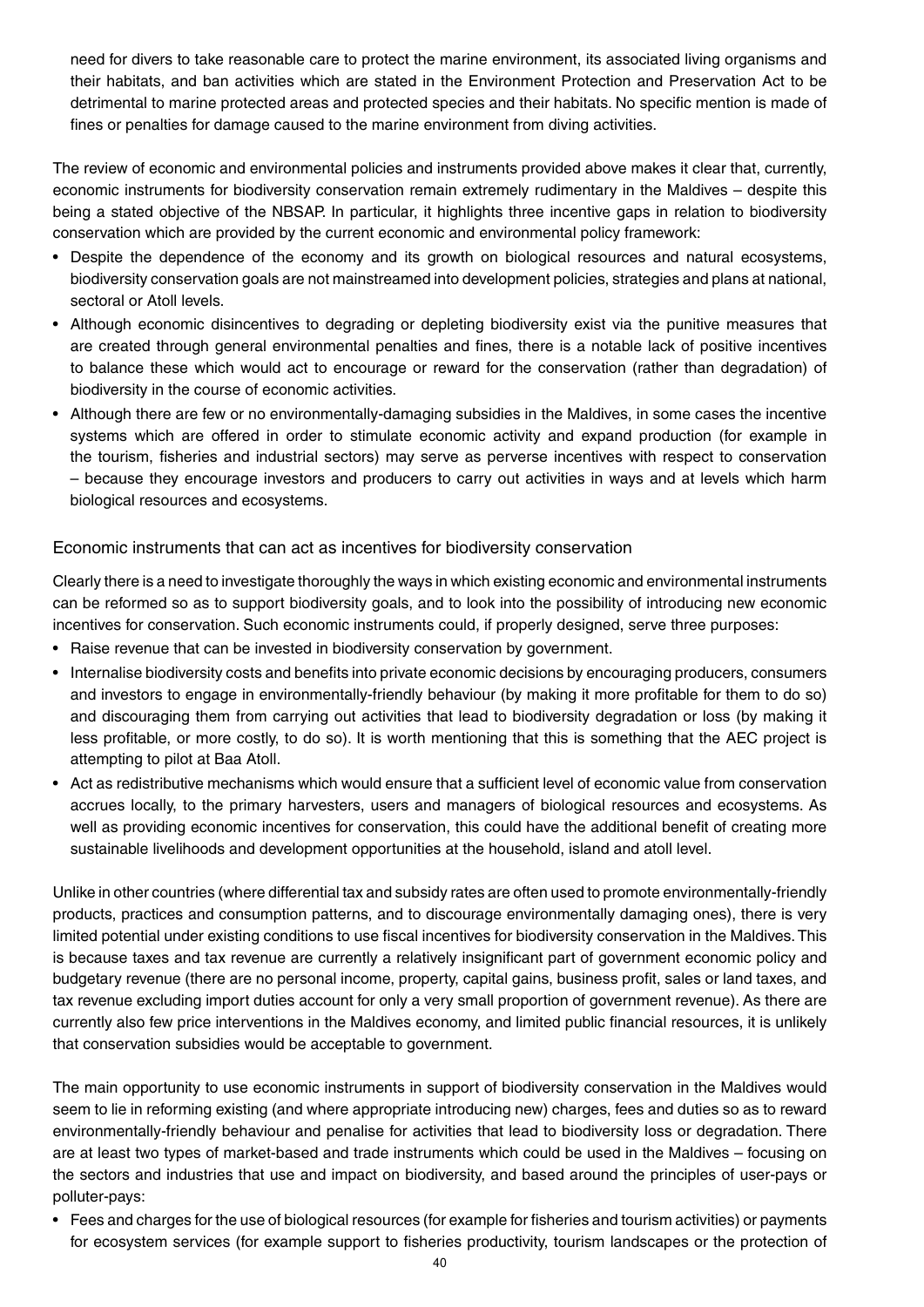settlements), have been discussed in the section above. As well as serving to raise revenue for conservation, these instruments also provide a way of regulating or managing the demand for biological resources, and encourage users to reduce pressures on particular species, stocks or sites.

• Import tariffs are a special case of economic instrument which are particularly important in the Maldives context – both because they are already an important tool for economic management and public revenue generation, and also because of the unusually high dependence of Maldivian industries and businesses on imports. A key goal would be to differentiate duty rates based on environmental criteria, allowing exemption or relatively lower tariffs on some items, and relatively higher duties on others. Reform of the existing import tariff regime could thus act to discourage the import and use of products, technologies and equipment that pose a potential threat to biodiversity, as well as encourage those which avoid or minimise negative biodiversity impacts.

As mentioned above, being cognisant of local opportunity costs and making it a priority to ensure that economic benefits arising from the conservation and sustainable use of biodiversity are distributed equitably are key to both conservation and economic development goals. A range of economic incentives which are targeted specifically at the local-level users and managers of biological resources and ecosystems have a great deal of potential for application in the Maldives. In addition to instruments which aim to ensure compliance with environmental rules and regulations, these include:

- Allocation of a portion of any funding raised to the atoll, island or household level to be used to directly finance local initiatives, on either a grant or credit basis.
- The establishment of enterprise funds to enable the development of value-added or sustainable biodiversity business, and to support investments in environmentally-friendly technologies, equipment and products.
- The establishment of targeted incentive and payment systems, which reward directly for the provision of environmental goods and services through conservation at the local level, including direct participation and involvement in economic activities.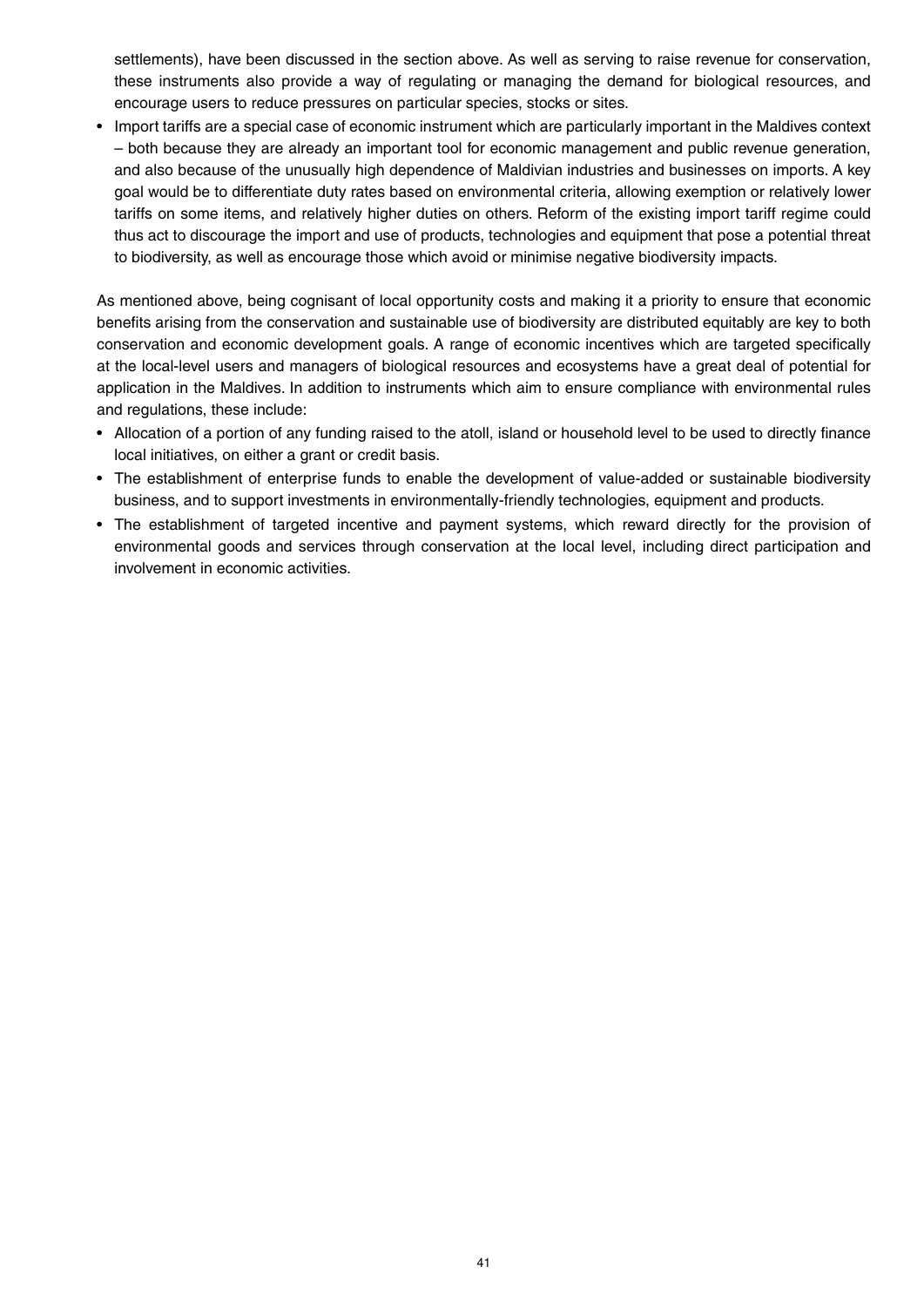# Data annex

### Biodiversity and the national economy

| Table 6: Government revenue from tourism 2002-2007 (Rf millions) |  |  |
|------------------------------------------------------------------|--|--|
|                                                                  |  |  |

| Year | <b>Bed</b> | Resort  | Government | Maldives     | Maldives          | Island       | Total   | % of total |
|------|------------|---------|------------|--------------|-------------------|--------------|---------|------------|
|      | tax        | lease   | hotels     | Airport      | Inflight Catering | Aviation     | tourism | government |
|      |            | rent    |            | Company Ltd* | Services Ltd*     | Services Ltd | revenue | revenue    |
| 2002 | 305.2      | 577.9   | 1.5        | 36.3         | 7.2               | 4.5          | 932.5   | 36%        |
| 2003 | 359.8      | 539.9   | 1.5        | 62.8         | 8.2               | 8.5          | 980.6   | 33%        |
| 2004 | 412.2      | 522.7   | 2.4        | 71.9         | 8.2               | 15.7         | 1,033.1 | 31%        |
| 2005 | 345        | 566.8   | 3.2        | 85.5         | 0.0               | 2.1          | 1,002.6 | 26%        |
| 2006 | 506.6      | 1,328.2 | 3.0        | 31.2         | 9.8               | 11.3         | 1.890.0 | 36%        |
| 2007 | 534.3      | 1.792.1 | 3.1        | 87.5         | 9.8               | 17.7         | 2,444.5 | 34%        |

From MPND, 2004, Maldives Statistical Yearbook 2004. Ministry of Planning and National Development, Male'; MPND, 2005, Maldives Statistical Yearbook 2005. Ministry of Planning and National Development, Male'; MPND, 2007, Maldives Statistical Yearbook 2007. Ministry of Planning and National Development, Male'; MTCA, 2007, Tourism Yearbook 2007, Ministry of Tourism and Civil Aviation, Male'. \*50% of total revenue ascribed to tourism

Table 7: Contribution of the tourism sector to GDP 2002-2007 (Rf millions)

| Year | Tourism contribution | % of total GDP |
|------|----------------------|----------------|
| 2002 | 2,162.60             | 30.9           |
| 2003 | 2,482.50             | 32.7           |
| 2004 | 2,688.80             | 32.3           |
| 2005 | 1,798.50             | 22.7           |
| 2006 | 2,559.7              | 27.1           |
| 2007 | 2,789.7              | 27.5           |

From MPND, 2004, Maldives Statistical Yearbook 2004. Ministry of Planning and National Development, Male'; MPND, 2005, Maldives Statistical Yearbook 2005. Ministry of Planning and National Development, Male'; MPND, 2007, Maldives Statistical Yearbook 2007. Ministry of Planning and National Development, Male'; MTCA, 2007, Tourism Yearbook 2007, Ministry of Tourism and Civil Aviation, Male'.

| Table 8: Foreign exchange earnings from tourism 2002-2006 (US\$ millions) |  |  |  |
|---------------------------------------------------------------------------|--|--|--|
|                                                                           |  |  |  |

| Year | <b>Tourism Receipts</b> | Exports, FOB | Imports, CIF |
|------|-------------------------|--------------|--------------|
| 2002 | 337.08                  | 90.40        | 390.20       |
| 2003 | 401.57                  | 112.52       | 468.95       |
| 2004 | 470.93                  | 122.40       | 639.30       |
| 2005 | 286.64                  | 103.80       | 742.00       |
| 2006 | 433.70                  | 135.07       | 922.92       |

From MTCA, 2007, Tourism Yearbook 2007, Ministry of Tourism and Civil Aviation, Male'.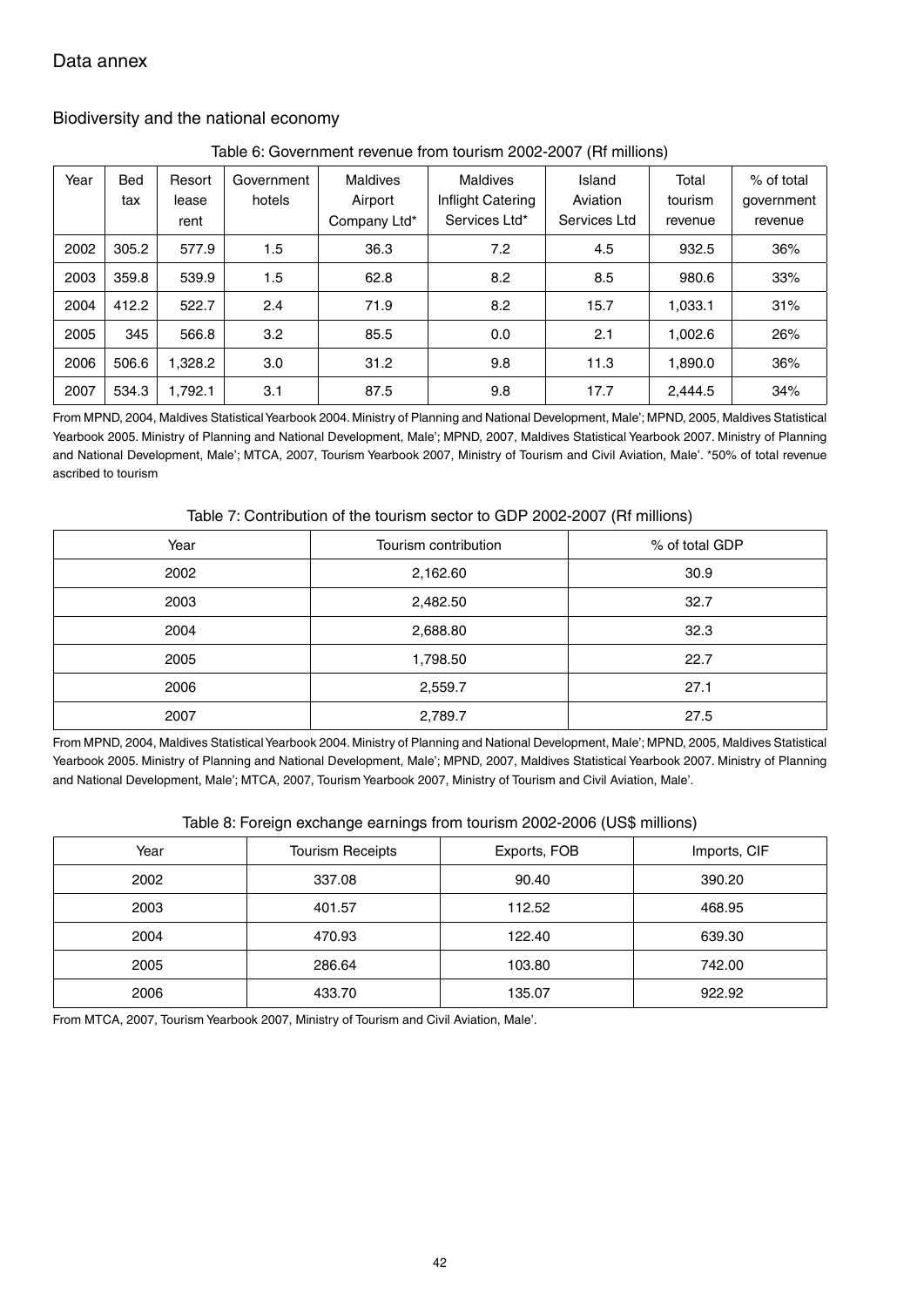|                                             | Average wages<br>(Rf/month) | Number of people | Annual income earned<br>(Rf mill) |
|---------------------------------------------|-----------------------------|------------------|-----------------------------------|
| People employed in the fisheries sector     |                             |                  |                                   |
| Professional, Technical workers             | 17,000                      | 185              | 37.66                             |
| Clerical workers, etc                       | $2,152*$                    | 77               | 1.99                              |
| Agriculture and fisheries workers, etc      | 3,050                       | 10,038           | 367.38                            |
| Production workers, etc                     | 2,063                       | 359              | 8.89                              |
| Fisheries workers employed in other sectors |                             |                  |                                   |
| Agriculture, Hunting And Forestry           | 1,237                       | 3,006            | 44.63                             |
| Manufacturing                               | 840                         | 338              | 3.41                              |
| <b>Hotels And Restaurants</b>               | 1,900                       | 83               | 1.90                              |
| <b>Financial Intermediation</b>             | $2,152*$                    | 46               | 1.19                              |
| <b>Public Administration And Defence</b>    | 900                         | 117              | 1.26                              |
| Other Community, Social; Personal Services  | 1,450                       | 88               | 1.54                              |
| <b>Activity Not Specified</b>               | 1,336                       | 182              | 2.92                              |
| <b>Total fisheries</b>                      | 14,519                      | 473              |                                   |
| Fisheries as % of all employment            |                             | 18%              | 20%                               |

From MPND, 2003, Household Income and Expenditure Survey 2002-03. Ministry of Planning and National Development, Male'. \* data on wages not available so average used. It should be noted that these values are based on 2002/03 prices; to convert them to 2006-07 values an inflator of 1.08 is used, based on Consumer Price Index changes laid out in the Statistical Yearbooks.

| Table 10: Contribution of the fisheries sector to GDP 2002-2006 (Rf millions) |  |
|-------------------------------------------------------------------------------|--|
|-------------------------------------------------------------------------------|--|

| Year | Primary production | % of total GDP | Secondary processing | % of GDP | All fisheries | % of GDP |
|------|--------------------|----------------|----------------------|----------|---------------|----------|
| 2002 | 494.7              | 7.1            | 838                  | 3.0      | 1,332.7       | 10.1     |
| 2003 | 498.0              | 6.6            | 204.1                | 2.7      | 702.1         | 9.3      |
| 2004 | 508.1              | 6.1            | 24.4                 | 2.5      | 532.5         | 8.6      |
| 2005 | 596.0              | 7.5            | 247.8                | 3.1      | 843.8         | 10.6     |
| 2006 | 590.1              | 6.3            | 257.9                | 2.7      | 848.0         | 9.0      |
| 2007 | 592.9              | 5.9            | 262.4                | 2.6      | 855.3         | 8.5      |

From MPND, 2007, Maldives Statistical Yearbook 2007. Ministry of Planning and National Development, Male'.. Ministry of Planning and National Development, Male'; MFAMR, 2004, Fisheries Statistics 2004. Economic Research and Statistics Services, Ministry of Fisheries, Agriculture and Marine Resources, Male; MFAMR, 2006, Fisheries Statistics 2006. Economic Research and Statistics Services, Ministry of Fisheries, Agriculture and Marine Resources, Male.

| Year | Private | % of total exports | Government | % of total exports | Total    | % of total exports |
|------|---------|--------------------|------------|--------------------|----------|--------------------|
| 2002 | 322.84  | 41%                | 173.13     | 45%                | 495.97   | 43%                |
| 2003 | 473.74  | 50%                | 505.03     | 100%               | 978.78   | 68%                |
| 2004 | 576.20  | 58%                | 579.14     | 100%               | 1,155.35 | 73%                |
| 2005 | 701.90  | 97%                | 610.44     | 100%               | 1.312.34 | 98%                |
| 2006 | 848.79  | 97%                | 861.20     | 100%               | 1,709.99 | 99%                |

Table 11: Marine products export earnings 2002-2006 (Rf mill)

From MPND, 2007, Maldives Statistical Yearbook 2007. Ministry of Planning and National Development, Male' MFAMR, 2004, Fisheries Statistics 2004. Economic Research and Statistics Services, Ministry of Fisheries, Agriculture and Marine Resources, Male; MFAMR, 2006, Fisheries Statistics 2006. Economic Research and Statistics Services, Ministry of Fisheries, Agriculture and Marine Resources, Male.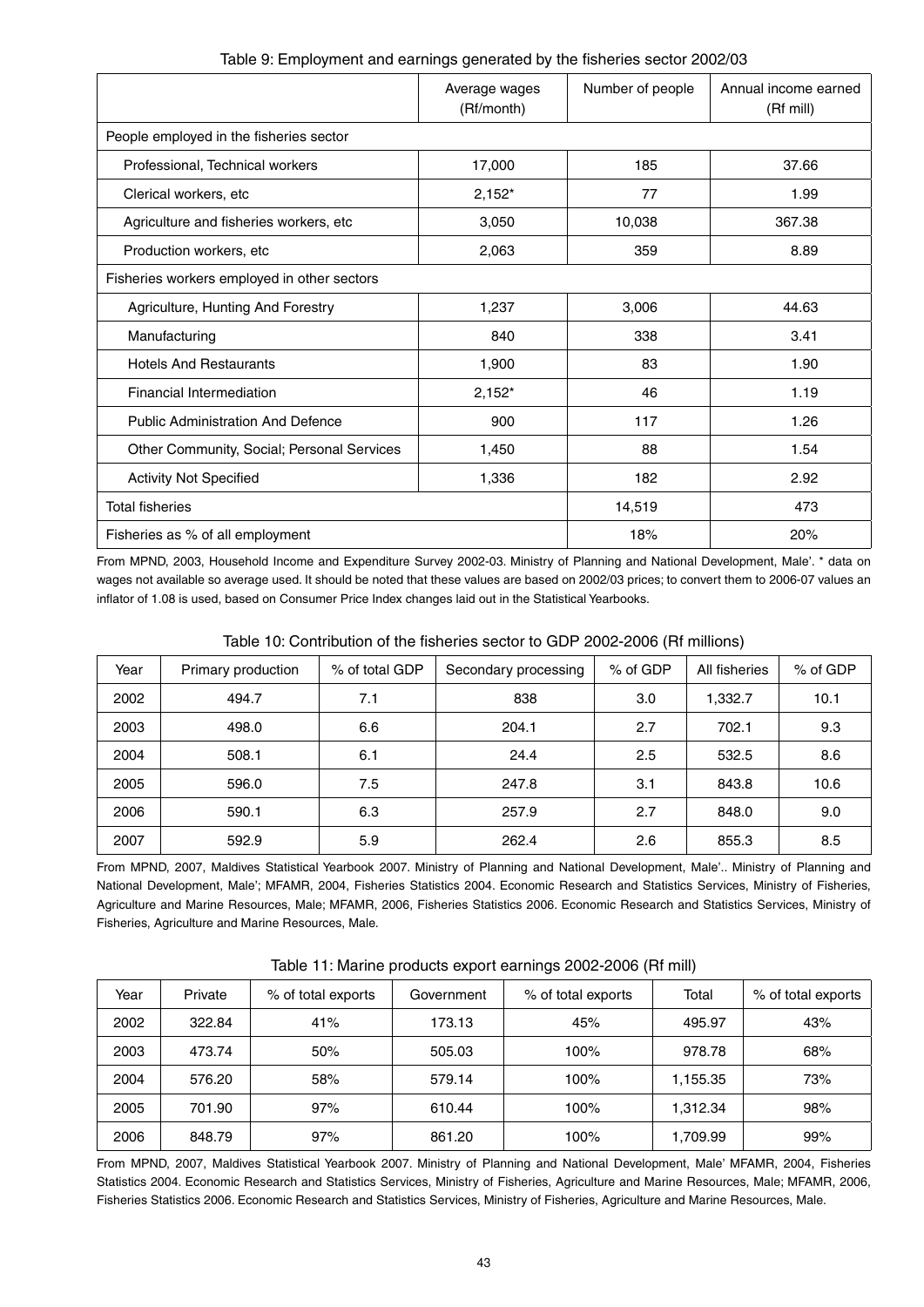|                                              | Private    | Government | Total      |
|----------------------------------------------|------------|------------|------------|
| Fresh or Chilled Tuna                        | 359,424.23 | 80,783.06  | 440,207.29 |
| Fresh or Chilled Yellowfin Tuna              | 156,880.76 | 78,281.36  | 235,162.12 |
| Fresh or Chilled Yellowfin Tuna Loins        | 136,202.59 | 897.48     | 137,100.07 |
| Fresh or Chilled Yellowfin Tuna Fillets      | 11.62      | 0          | 11.62      |
| Fresh or Chilled Skipjack                    | 63.08      | 0          | 63.08      |
| Fresh or Chilled Skipjack Loins              | 0.62       | 0          | 0.62       |
| Fresh or Chilled Bigeye Tunas                | 65,834.69  | 1,604.22   | 67,438.91  |
| Big Eye Tuna Loins (Fresh Or Chilled)        | 405.19     | 0          | 405.19     |
| Belly Flap (Yellowfin Tuna) Fresh or Chilled | 25.68      | 0          | 25.68      |
| Fresh or Chilled Reef Fish                   | 16,385.83  | 38.29      | 16,424.12  |
| Grouper (Fresh or Chilled)                   | 14996.38   | 1.49       | 14,997.87  |
| Marlin (Fresh or Chilled)                    | 959.69     | 0          | 959.69     |
| Marlin Loin (Fresh or Chilled)               | 57.8       | 0          | 57.8       |
| Reef Fish (Fresh or Chilled)                 | 346.37     | 36.8       | 383.17     |
| Reef Fish Loins (Fresh or Chilled)           | 0.91       | 0          | 0.91       |
| Reef Fish Fillets (Fresh or Chilled)         | 20.77      | 0          | 20.77      |
| Shark (Fresh or Chilled)                     | 0.05       | 0          | 0.05       |
| Kurumas (Fresh or Chilled) "Seer"            | 3.86       | 0          | 3.86       |
| Frozen Fish                                  | 309,091.16 | 547,904.98 | 856,996.14 |
| Yellowfin Tuna (Frozen)                      | 58,139.75  | 31,642.90  | 89,782.65  |
| Yellowfin Tuna Loins (Frozen)                | 0          | 1,472.55   | 1,472.55   |
| Grouper (Frozen)                             | 1.61       | 0          | 1.61       |
| Grouper Fillets (Frozen)                     | 1.64       | 0          | 1.64       |
| Reef Fish Fillets (Frozen)                   | 0.12       | 0          | 0.12       |
| Skipjack (Frozen)                            | 248,587.23 | 513,270.83 | 761,858.06 |
| Frozen Bigeye Tuna                           | 1,452.67   | 1,518.71   | 2,971.38   |
| Marlin (Frozen)                              | 781.91     | 0          | 781.91     |
| Shark (Frozen)                               | 10.17      | 0          | 10.17      |
| Reef Fish (Frozen) Not Specified             | 116.06     | 0          | 116.06     |
| <b>Dried Fish</b>                            | 97,575.22  | 15,371.70  | 112,946.92 |
| Skipjack (Dried)                             | 97,406.59  | 15,371.70  | 112,778.28 |
| Fish Chips (Skipjack, Tuna) Dried            | 150.41     | 0          | 150.41     |
| Reef Fish (Dried)                            | 18.23      | 0          | 18.23      |
| Salted Dried Fish                            | 31,893.93  | 0          | 31,893.93  |
| Skipjack (Salted Dried)                      | 22,186.72  | 0          | 22,186.72  |
| Reef Fish (Salted Dried)                     | 680.31     | 0          | 680.31     |
| Vahoo (Salted Dried)                         | 46.35      | 0          | 46.35      |
| Rainbow Runner (Salted Dried)                | 3,525.61   | 0          | 3,525.61   |
| Jack (Salted Dried)                          | 642.48     | 0          | 642.48     |
| Marlin (Salted Dried)                        | 580.09     | 0          | 580.09     |

Table 12: Marine products export earnings 2006 (Rf '000)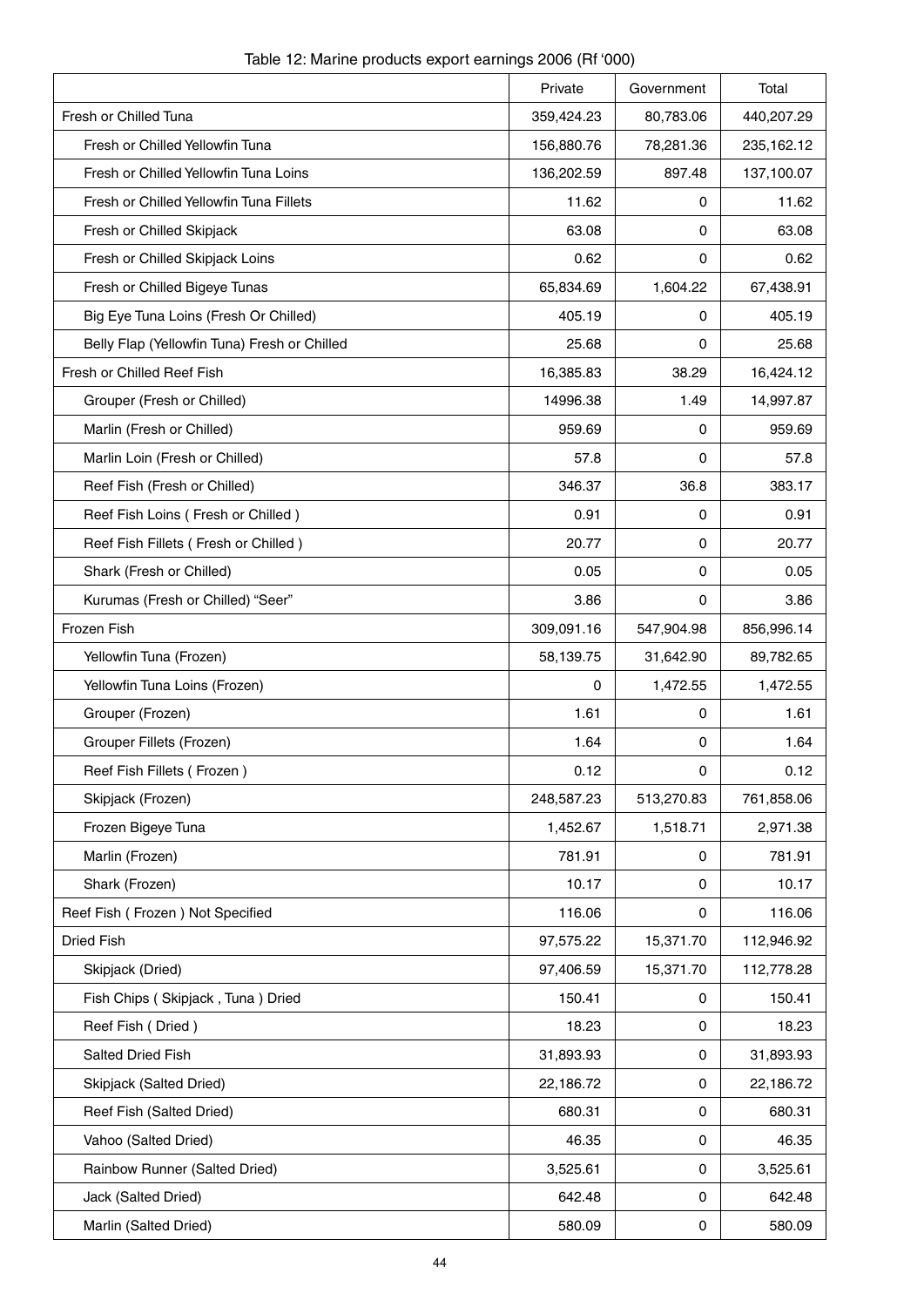| Dolphin Fish (Salted Dried)                                            | 211.42      | 0            | 211.42       |
|------------------------------------------------------------------------|-------------|--------------|--------------|
| Green Job Fish (Salted Dried)                                          | 332.71      | 0            | 332.71       |
| Shark (Salted Dried)                                                   | 3,294.14    | 0            | 3,294.14     |
| Dog Tooth Tuna (Salted Dried)                                          | 287.03      | 0            | 287.03       |
| Belly Flap (Yellowfin Tuna) Salted, Dried                              | 13.39       | $\mathbf 0$  | 13.39        |
| Belly Flap (Bigeye Tuna) Salted, Dried                                 | 10.62       | 0            | 10.62        |
| Tuna Belly Flap (Salted Dried)                                         | 28.21       | 0            | 28.21        |
| Yellowfin Tuna (Salted Dried)                                          | 36.16       | 0            | 36.16        |
| Barracuda (Salted Dried)                                               | 18.72       | 0            | 18.72        |
| Sea Cucumber                                                           | 12,707.46   | 0            | 12,707.46    |
| Sea Cucumber (Dried)                                                   | 12,707.46   | 0            | 12,707.46    |
| <b>Canned Fish</b>                                                     | 0           | 146,263.39   | 146,263.39   |
| Tuna (Prepared, Preserved)                                             | 0           | 92,499.21    | 92,499.21    |
| Yellowfin Tuna (Canned, Prepared & Preserved)                          | 0           | 1,182.94     | 1,182.94     |
| Skipjack (Prepared, Preserved)                                         | 0           | 52,581.24    | 52,581.24    |
| Live Reef Fish                                                         | 18,895.87   | 0            | 18,895.87    |
| Live Ornamental Fish                                                   | 8,800.93    | 0            | 8,800.93     |
| Grouper (Live)                                                         | 10,094.94   | 0            | 10,094.94    |
| <b>Fish Meal</b>                                                       | $\mathbf 0$ | 20,244.42    | 20,244.42    |
| Flours, Meals And Pellets Of Fish, Etc, Unfit For Human<br>Consumption | 0           | 17,921.51    | 17,921.51    |
| Fish Meal (Fit For Human Consumption)                                  | $\mathbf 0$ | 1,327.44     | 1,327.44     |
| Fish Meal (Frozen & Cooked Fit For Human Consumption)                  | 0           | 995.47       | 995.47       |
| <b>Other Marine Products</b>                                           | 2,812.86    | 50,597.03    | 53,409.89    |
| Tuna Loins (Steamed)                                                   | 0           | 5,107.31     | 5,107.31     |
| Skipjack Loins (Steamed)                                               | 0           | 45,471.16    | 45,471.16    |
| Skipjack (Smoked)                                                      | 19.61       | 0            | 19.61        |
| Tuna (Smoked)                                                          | 0           | $\mathbf 0$  | 0            |
| Shark Fins (Dried)                                                     | 2,412.03    | 0            | 2,412.03     |
| Marlin (Smoked) Thalapath (Hibaru)                                     | 1.76        | 0            | 1.76         |
| Shells of Mollusk, Crustaceans                                         | 10.37       | 0            | 10.37        |
| Shark Fins (Frozen)                                                    | 57.12       | 0            | 57.12        |
| Fish Soup                                                              | 0           | 18.56        | 18.56        |
| Shark-Liver Oil                                                        | 311.97      | $\mathbf 0$  | 311.97       |
| Total                                                                  | 880,680.53  | 1,007,466.27 | 1,888,146.79 |

From MPND, 2007, Maldives Statistical Yearbook 2007. Ministry of Planning and National Development, Male'; MFAMR, 2004, Fisheries Statistics 2004. Economic Research and Statistics Services, Ministry of Fisheries, Agriculture and Marine Resources, Male; MFAMR, 2006, Fisheries Statistics 2006. Economic Research and Statistics Services, Ministry of Fisheries, Agriculture and Marine Resources, Male.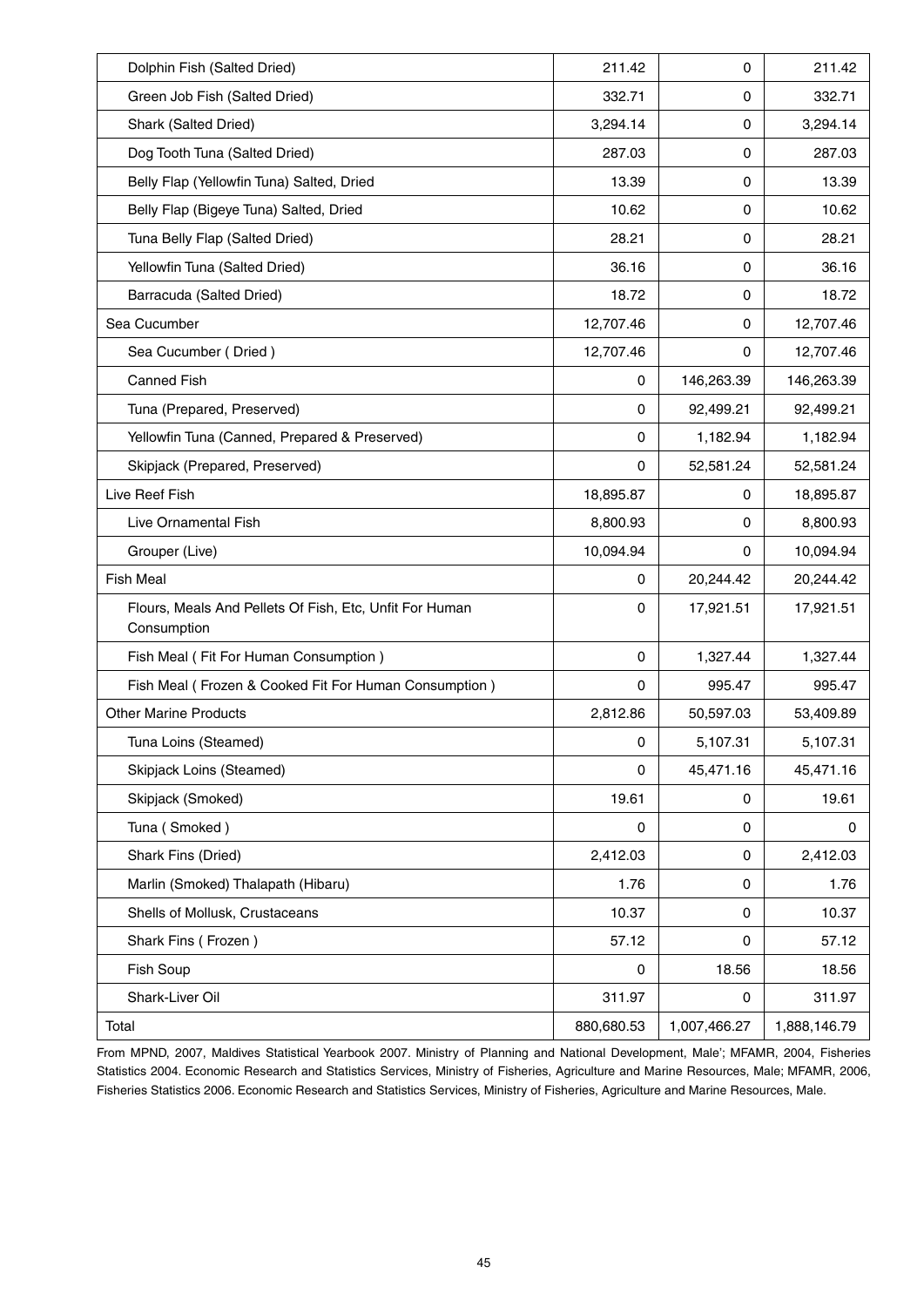|       | Fish purchases from Atolls |                          |                          |                          |                |       |               |                | <b>MIFCO</b>  |       |        |          |
|-------|----------------------------|--------------------------|--------------------------|--------------------------|----------------|-------|---------------|----------------|---------------|-------|--------|----------|
|       | Haa<br>Alifu               | Shavi-<br>yani           | Raa                      | Baa                      | Lhavi-<br>yani | Kaafu | Gaaf<br>Alifu | Gaaf<br>Dhaalu | Fuah<br>Mulah | Addu  | Total  | earnings |
| Dec   | 4.43                       | 0.18                     | 0.39                     | $\overline{\phantom{a}}$ | 0.59           | 6.45  | 0.97          | 2.48           | 0.82          | 2.81  | 19.12  | 55.62    |
| Nov   | 0.41                       | $\overline{\phantom{a}}$ | 0.32                     | 0.03                     | 0.56           | 0.27  | 1.46          | 0.73           | 0.28          | 1.24  | 5.30   | 124.46   |
| Oct   | 2.06                       | $\overline{\phantom{a}}$ | 1.61                     | 0.17                     | 2.79           | 5.75  | 7.38          | 3.66           | 1.41          | 6.21  | 31.04  | 71.61    |
| Sep   | 0.31                       | $\blacksquare$           | 0.19                     | 0.13                     | 0.66           | 0.15  | 1.41          | 1.43           | 0.16          | 1.94  | 6.37   | 103.41   |
| Aug*  | 4.18                       | ٠                        | 0.95                     | 0.31                     | 1.16           | 3.69  | 7.47          | 7.44           | 0.81          | 10.41 | 36.41  | 138.24   |
| Jul*  | -                          | $\overline{\phantom{a}}$ | 0.06                     | 0.15                     | 0.33           | 0.10  | 2.01          | 0.95           | 0.11          | 1.06  | 4.77   | 81.24    |
| Jun   | ٠                          | $\overline{\phantom{a}}$ | 0.33                     | 0.82                     | 1.79           | 1.43  | 11.06         | 5.25           | 0.59          | 5.85  | 27.11  | 19.61    |
| May   | 0.11                       | $\blacksquare$           | 0.20                     | 0.03                     | 0.51           | 0.25  | 0.47          | 0.34           | 0.12          | 1.26  | 3.29   | 48.45    |
| Apr   | 0.43                       | $\overline{\phantom{a}}$ | 0.81                     | 0.11                     | 2.05           | 4.14  | 1.91          | 1.36           | 0.50          | 5.01  | 16.31  | 84.24    |
| Mar   | 0.05                       | ٠                        | $\overline{\phantom{a}}$ | $\overline{\phantom{a}}$ | 0.01           | 0.15  | 0.93          | 0.39           | 0.36          | 0.84  | 2.73   | 49.26    |
| Feb   | 0.18                       | $\overline{\phantom{a}}$ | $\overline{\phantom{0}}$ | $\overline{\phantom{a}}$ | 0.06           | 2.59  | 3.73          | 1.55           | 1.46          | 3.30  | 12.86  | 88.53    |
| Jan   | ۰                          | $\overline{\phantom{a}}$ | 0.01                     | $\blacksquare$           | 0.02           | 0.16  | 3.84          | 0.66           | 0.25          | 1.47  | 6.43   | 98.97    |
| Total | 12.15                      | 0.18                     | 4.87                     | 1.74                     | 10.52          | 25.13 | 42.66         | 26.23          | 6.86          | 41.40 | 171.74 | 963.63   |

Table 13: Fish purchases and sales by MIFCO 2006 (Rf million)

From MPND, 2007, Maldives Statistical Yearbook 2007. Ministry of Planning and National Development, Male'; MFAMR, 2004, Fisheries Statistics 2004. Economic Research and Statistics Services, Ministry of Fisheries, Agriculture and Marine Resources, Male; MFAMR, 2006, Fisheries Statistics 2006. Economic Research and Statistics Services, Ministry of Fisheries, Agriculture and Marine Resources, Male. \*No data available for July and August 2006 so figures estimated, based on data from July and August 2005 weighted and adjusted to 2006 levels.

Table 14: Fish catch 2000-2006 (tons)

|                            | 2000    | 2001    | 2002           | 2003    | 2004           | 2005    | 2006    |
|----------------------------|---------|---------|----------------|---------|----------------|---------|---------|
| Mechanised Masdhoni        | 113,768 | 123,442 | 156,956        | 145,897 | 154,560        | 180,030 | 179,099 |
| Skipjack                   | 79,455  | 87,847  | 113,652        | 103,864 | 109,438        | 131,121 | 137,538 |
| Yellowfin tuna             | 12,139  | 14,540  | 21,502         | 19,546  | 22,441         | 21,461  | 19,628  |
| Other tuna related species | 5,990   | 6,485   | 6,793          | 7,135   | 6,356          | 8,094   | 5,580   |
| <b>Other Marine Fishes</b> | 16,184  | 14,570  | 15,010         | 15,352  | 16,325         | 19,353  | 16,353  |
| Sail Masdhoni              | 362     | 430     | 2,241          | 5,168   | 8              | 59      | 70      |
| Skipjack                   | 173     | 157     | 1,617          | 4,395   | 1.             | 28      | 31      |
| Yellowfin tuna             | 16      | 24      | 202            | 360     | 1              | 9       | 14      |
| Other tuna related species | 82      | 89      | 254            | 214     | 3              | 14      | 10      |
| <b>Other Marine Fishes</b> | 91      | 159     | 168            | 199     | 3              | 8       | 14      |
| Vadhu dhoni                | 639     | 494     | 467            | 578     | 990            | 959     | 937     |
| Skipjack                   | 55      | 36      | 50             | 35      | 306            | 445     | 462     |
| Yellowfin tuna             | 29      | 12      | 23             | 11      | 134            | 160     | 130     |
| Other tuna related species | 239     | 180     | 161            | 146     | 175            | 181     | 117     |
| <b>Other Marine Fishes</b> | 316     | 266     | 233            | 386     | 375            | 173     | 227     |
| <b>Rowing Boats</b>        | 42      | 73      | 60             | 60      | 173            | 514     | 402     |
| Skipjack                   | 0       | 3       | $\overline{c}$ | 5       | 4              | 315     | 261     |
| Yellowfin tuna             | 0       | 3       | $\overline{c}$ | 1       | $\overline{7}$ | 31      | 82      |
| Other tuna related species | 12      | 11      | 6              | 9       | 10             | 5       | 3       |
| <b>Other Marine Fishes</b> | 30      | 56      | 50             | 45      | 151            | 162     | 56      |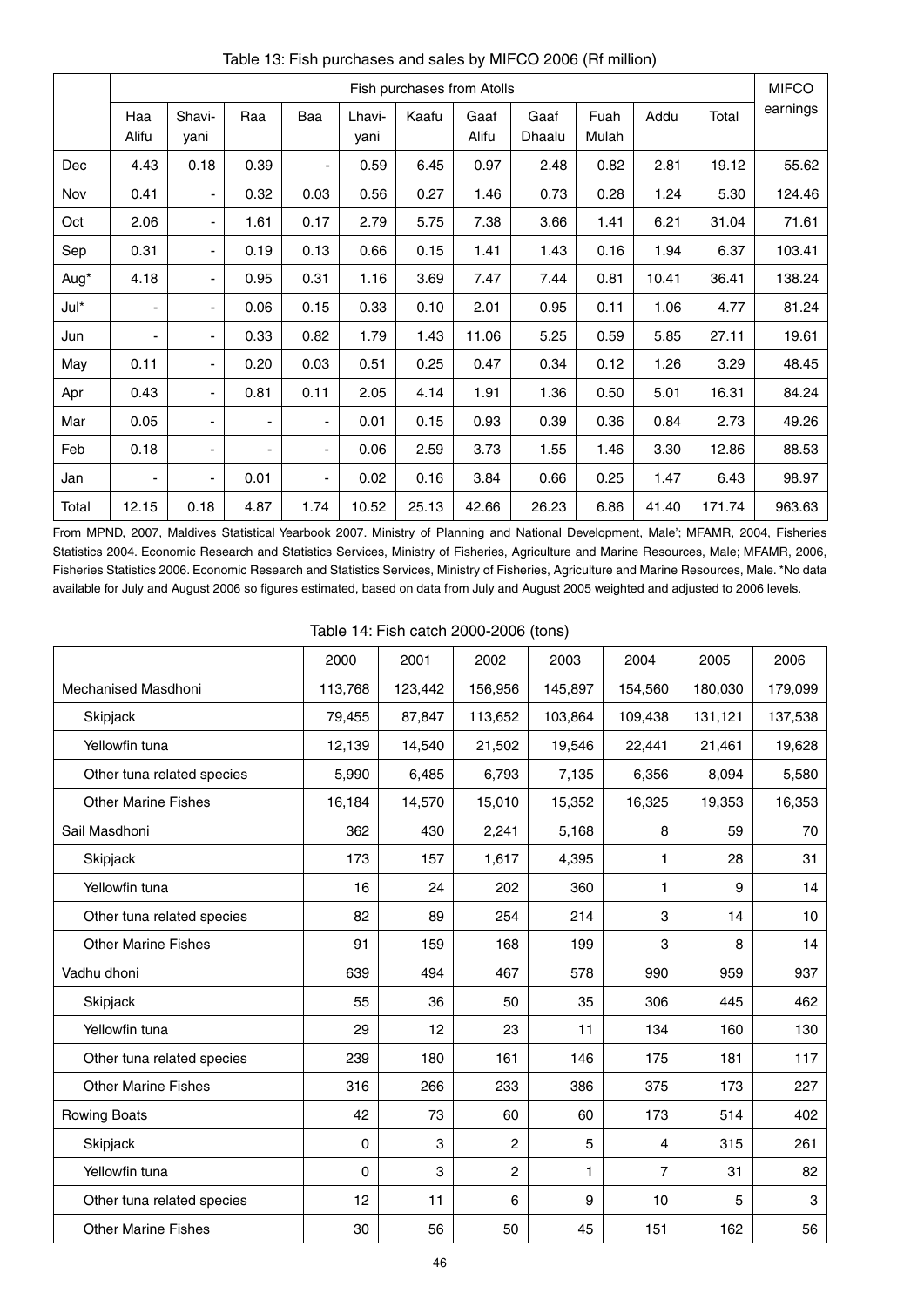| <b>EEZ</b>                 | 3,521   | 2,213          | 3,139   | 3,165    | 2,546   | 3,010   | 3,177   |
|----------------------------|---------|----------------|---------|----------|---------|---------|---------|
| Skipjack                   | -       | $\blacksquare$ |         | $\Omega$ |         | 0       | 0       |
| Yellowfin tuna             | 3,521   | 668            | 2,796   | 2,978    | 2,234   | 2,860   | 3,083   |
| <b>Other Marine Fishes</b> | -       | 1,545          | 342     | 187      | 311     | 150     | 93      |
| Miscellaneous              | 631     | 532            | 524     | 547      | 308     | 1,409   | 474     |
| Skipjack                   | 0       | 0              | 0       | 30       | 0       | 151     | 165     |
| Yellowfin tuna             | 0       | 0              | 0       | 17       | 0       | 50      | 17      |
| Other tuna related species | 16      | 12             | 5       | 4        | 0       | 7       | 7       |
| <b>Other Marine Fishes</b> | 615     | 520            | 519     | 495      | 308     | 1,201   | 285     |
| Total                      | 118,963 | 127,184        | 163,388 | 155,415  | 158,583 | 185,980 | 184,158 |
| Skipjack                   | 79,683  | 88,044         | 115,322 | 108,329  | 109,749 | 132,060 | 138,458 |
| Yellowfin tuna             | 15,706  | 15,247         | 24,525  | 22,914   | 24,818  | 24,571  | 22,954  |
| Other tuna related species | 6,339   | 6,778          | 7,219   | 7,508    | 6,543   | 8,302   | 5,718   |
| <b>Other Marine Fishes</b> | 17,236  | 17,115         | 16,322  | 16,664   | 17,473  | 21,047  | 17,029  |

From MPND, 2007, Maldives Statistical Yearbook 2007. Ministry of Planning and National Development, Male'; MFAMR, 2004, Fisheries Statistics 2004. Economic Research and Statistics Services, Ministry of Fisheries, Agriculture and Marine Resources, Male; MFAMR, 2006, Fisheries Statistics 2006. Economic Research and Statistics Services, Ministry of Fisheries, Agriculture and Marine Resources, Male.

| Types of expenditures                                         | <b>Total Maldives</b> | Male'   | Atolls  |
|---------------------------------------------------------------|-----------------------|---------|---------|
| Fish                                                          |                       |         |         |
| Fish, live                                                    | 140                   | 140     | 0       |
| Kalhubila mas, Skipjack tuna fresh or chilled                 | 270,128               | 99,203  | 170,925 |
| Mushimas fresh or chilled                                     | 9,062                 | 1,214   | 7,848   |
| Giulhu, hibaru, maniya, vella fresh or chilled                | 64,220                | 15,059  | 49,161  |
| Boavadhila mas, cuttle fish fresh or chilled                  | 180                   | 180     | 0       |
| Dried Fish, hikki mas                                         | 24,655                | 2,483   | 22,173  |
| Smoked fish, valho mas                                        | 42,805                | 16,933  | 25,872  |
| Mas packets salted or dried                                   | 5,207                 | 3,587   | 1,620   |
| Canned fish                                                   | 64,078                | 29,155  | 34,923  |
| Fried fish                                                    | 79                    | 0       | 79      |
| Fish paste, rihaakuru                                         | 70,872                | 13,277  | 57,595  |
| Other Fish, otherwise prepared or preserved; cavia            | 32                    | 32      | 0       |
| Cuttle fish, bovadhila mas, frozen                            | 60                    | 60      | 0       |
| Boats of all kinds                                            |                       |         |         |
| Dhoni / Speed boat                                            | 32,875                | 86      | 32,788  |
| Other major durables for recreation and culture               |                       |         |         |
| Sails for boats                                               | 3                     | 0       | 3       |
| Outboard motors for boats                                     | 4,228                 | 0       | 4,228   |
| Fisheries related goods and services total                    | 588,625               | 181,409 | 407,216 |
| Fisheries related goods and services as % of all expenditures | 4.6%                  | 3.2%    | 5.6%    |

Table 15: Household expenditure on goods and services 2002/03 (Rf/day)

From MPND, 2003, Household Income and Expenditure Survey 2002-03. Ministry of Planning and National Development, Male'. It should be noted that thee values are based on 2002/03 prices; to convert them to 2006-07 values an inflator of 1.08 is used, based on Consumer Price Index changes laid out in the Statistical Yearbooks.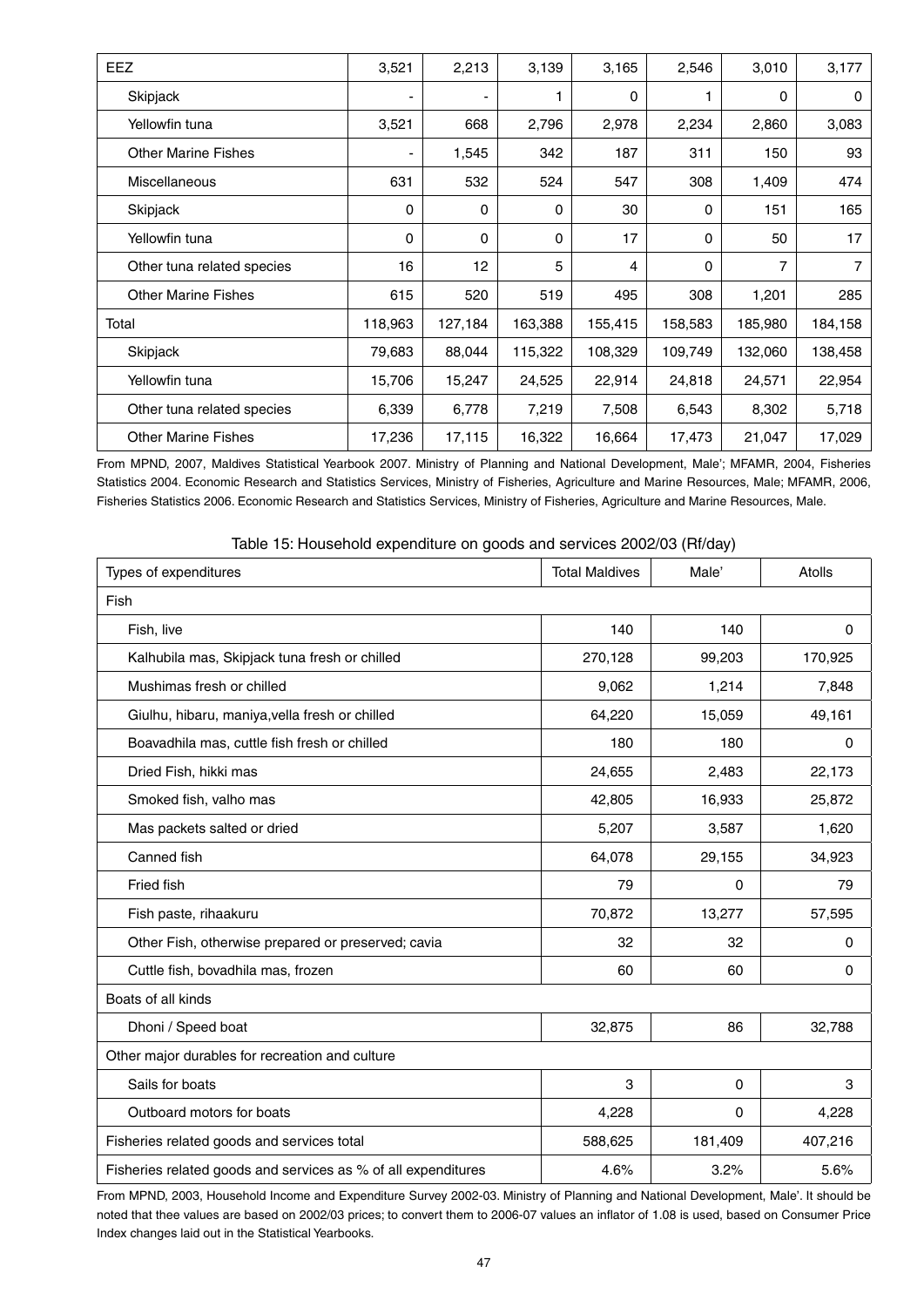## Biodiversity and the Baa Atoll economy

|              | Households | Population | Average household size | Area (ha) |
|--------------|------------|------------|------------------------|-----------|
| Fehendhoo    | 64         | 251        | 3.9                    | 20.6      |
| Fulhadhoo    | 68         | 306        | 4.5                    | 31.5      |
| Kihaadhoo    | 82         | 408        | 5.0                    | 12.6      |
| Kamadhoo     | 114        | 430        | 3.8                    | 14.5      |
| Kudarikilu   | 98         | 541        | 5.5                    | 13.7      |
| Dhonfanu     | 99         | 472        | 4.8                    | 12.6      |
| Maalhos      | 98         | 554        | 5.7                    | 23.2      |
| Goidhoo      | 104        | 672        | 6.4                    | 113.54    |
| Kendhoo      | 161        | 1064       | 6.6                    | 26.4      |
| Dharavandhoo | 179        | 966        | 5.4                    | 45.5      |
| Hithaadhoo   | 217        | 1173       | 5.4                    | 25.2      |
| Thulhaadhoo  | 449        | 2522       | 5.6                    | 4.97      |
| Eydhafushi   | 424        | 2811       | 6.6                    | 22.2      |
| Total        | 2,154      | 12,170     | 5.6                    | 366.51    |

### Table 16: Baa Atoll registered population and area, March 2007

Population and area from http://www.atolls.gov.mv/atolls.asp?atoll\_letter=F, accessed 15-09-08; number of households calculated using average household size from Maldives, Population and Housing Census 2006. Excludes resort and industrial islands.

#### Table 17: Fuelwood use in Baa Atoll, 2006

|              | % of hholds | no. of hholds |
|--------------|-------------|---------------|
| Fehendhoo    | 7%          | 13            |
| Fulhadhoo    | 39%         | 39            |
| Kihaadhoo    | 15%         | 63            |
| Kamadhoo     | 24%         | 15            |
| Kudarikilu   | 12%         | 8             |
| Dhonfanu     | 35%         | 36            |
| Maalhos      | 19%         | 42            |
| Goidhoo      | 10%         | 11            |
| Kendhoo      | 37%         | 60            |
| Dharavandhoo | 29%         | 24            |
| Hithaadhoo   | 19%         | 18            |
| Thulhaadhoo  | 16%         | 16            |
| Eydhafushi   | 6%          | 26            |
| Total        | 17%         | 369           |

From MPND, 2007a, Maldives, Population and Housing Census 2006. Ministry of Planning and National Development, Male'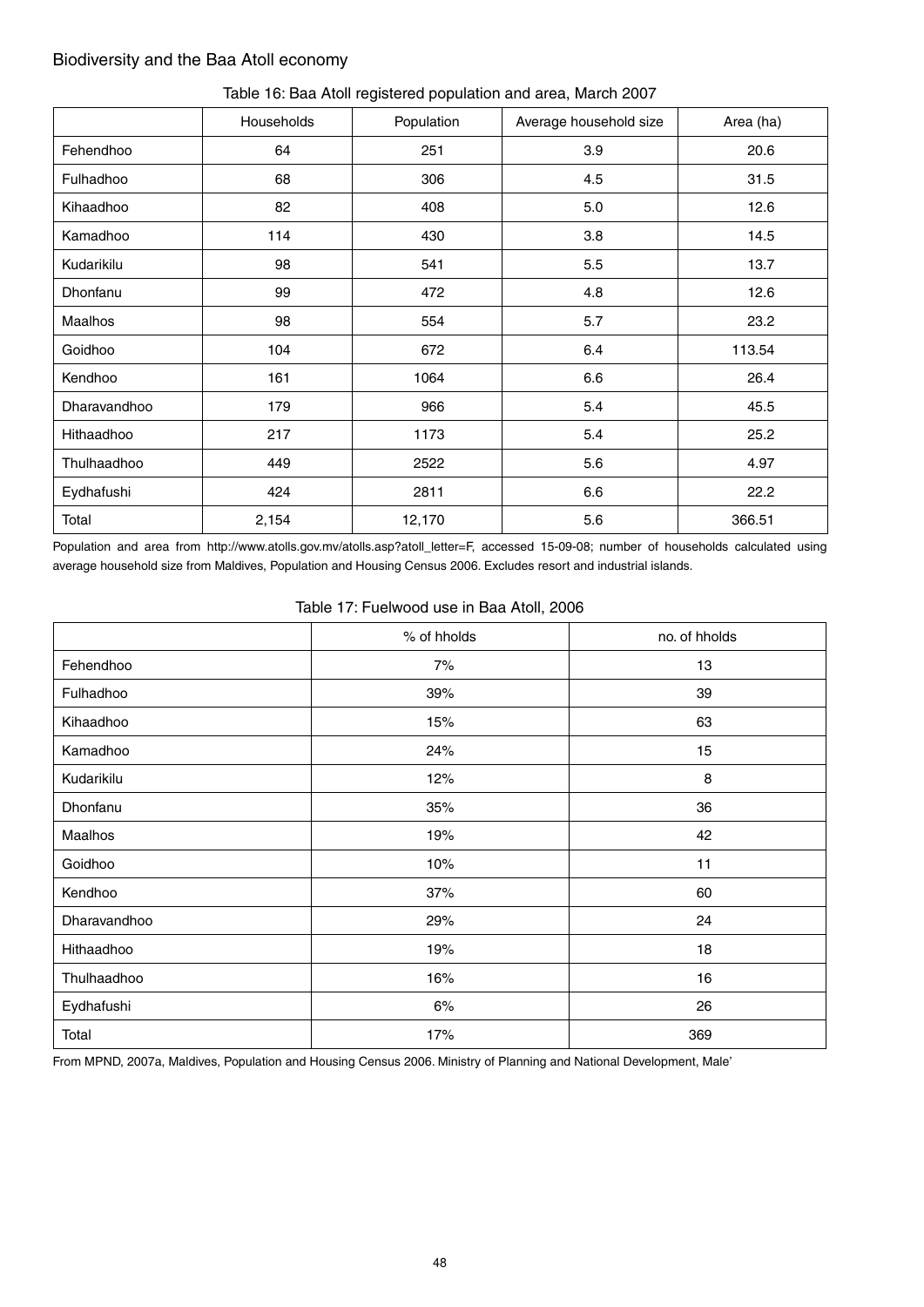|                        | No vessels | No vessels engaged in fishing/month | No fishing trips | Catch (tonnes/year) |
|------------------------|------------|-------------------------------------|------------------|---------------------|
| Mechanised masdhoni    | 93         | 83                                  | 11,856           | 2,554.56            |
| Mechanised vadhu dhoni | 34         | 6                                   | 812              | 33.65               |
| Sailing vadhu dhoni    | 25         |                                     |                  |                     |
| Mechanised rowboat     | 3          |                                     |                  |                     |
| Rowboats               | 43         |                                     |                  |                     |
| Total                  | 198        | 89                                  | 12,668           | 2,588.22            |

Table 18: Fishing trips and catch by type of vessel in Baa Atoll, 2006

From MFAMR, 2006, Fisheries Statistics 2006. Economic Research and Statistics Services, Ministry of Fisheries, Agriculture and Marine Resources, Male

|               | Catch (tonnes) |
|---------------|----------------|
| January       | 235.39         |
| February      | 284.54         |
| March         | 240.14         |
| April         | 151.95         |
| May           | 73.86          |
| June          | 135.19         |
| July          | 297.45         |
| August        | 355.05         |
| September     | 261.78         |
| October       | 280.27         |
| November      | 153.13         |
| December      | 139.47         |
| Catch total   | 2,588.21       |
| Skipjack      | 1,409.11       |
| Yelowfin Tuna | 390.26         |
| Dogtooth Tuna | 1.73           |
| Little Tuna   | 104.89         |
| Frigate Tuna  | 304.91         |
| Other species | 377.30         |

| Table 19: Fishing catch by month and species in Baa Atoll, 2006 |
|-----------------------------------------------------------------|
|-----------------------------------------------------------------|

From MFAMR, 2006, Fisheries Statistics 2006. Economic Research and Statistics Services, Ministry of Fisheries, Agriculture and Marine Resources, Male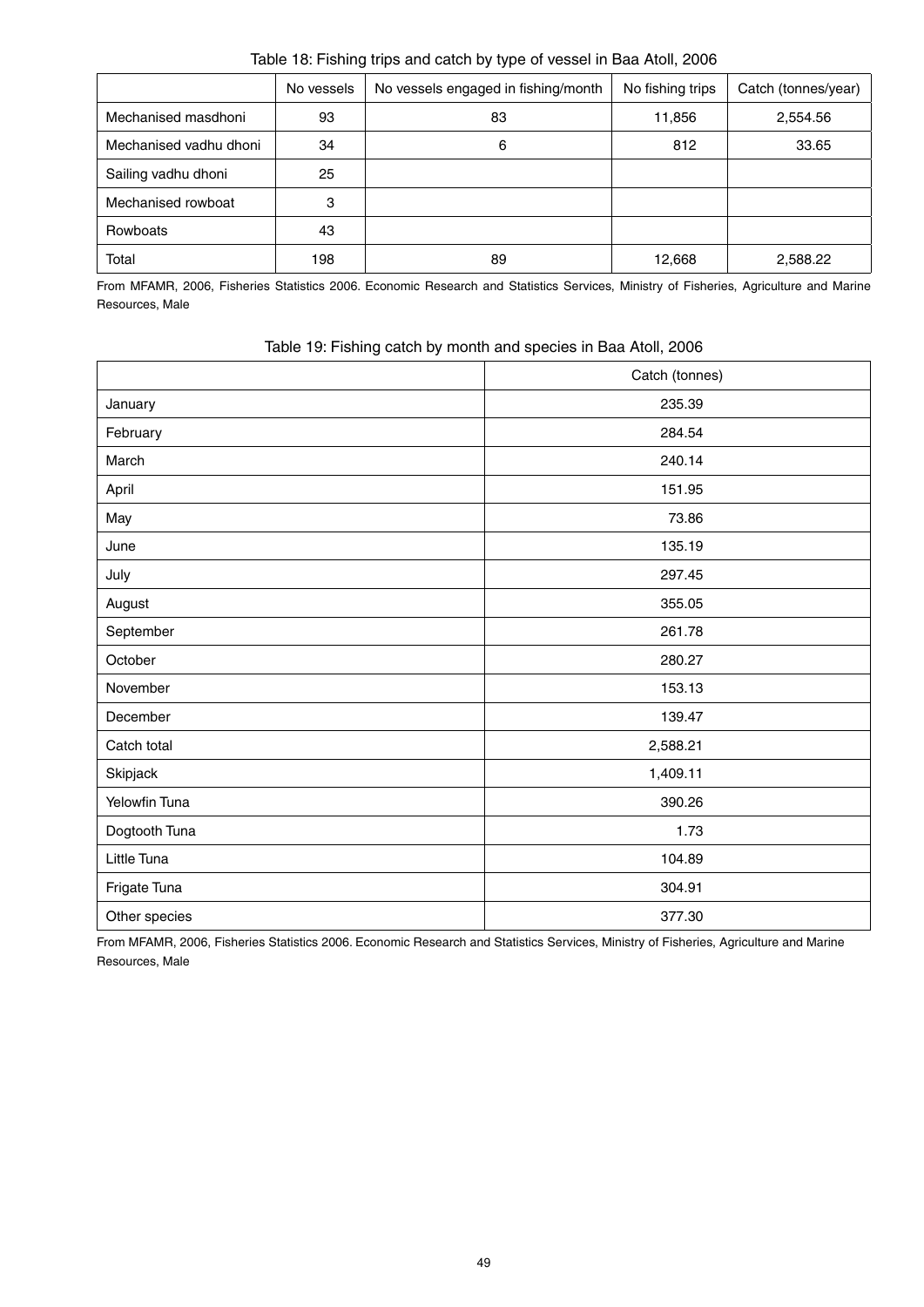|            |                  | Weight (tonnes)     |                            |                          | Price paid by MIFCO (Rf '000) | Value of Baa Atoll in<br>MIFCO earnings** |       |
|------------|------------------|---------------------|----------------------------|--------------------------|-------------------------------|-------------------------------------------|-------|
|            | <b>Baa Atoll</b> | Total all<br>Atolls | Baa Atoll as<br>% of total | <b>Baa Atoll</b>         | Total all<br>Atolls           | Baa Atoll as<br>% of total                |       |
| <b>Dec</b> |                  | 2,803               | $0.0\%$                    |                          | 19,118                        | 0.0%                                      |       |
| Nov        | 34               | 5,300               | 0.6%                       | 34                       | 5,300                         | 0.6%                                      | 793   |
| Oct        | 127              | 6,371               | 2.0%                       | 169                      | 31,041                        | 0.5%                                      | 391   |
| Sep        | 149              | 4,767               | 3.1%                       | 127                      | 6,371                         | 2.0%                                      | 2,057 |
| Aug*       | 27               | 3,291               | 0.8%                       | 308                      | 36,412                        | 0.8%                                      | 1,169 |
| Jul*       | -                | 2,729               | 0.0%                       | 149                      | 4,767                         | 3.1%                                      | 2,532 |
| Jun        |                  | 6,426               | 0.0%                       | 816                      | 27,112                        | 3.0%                                      | 590   |
| May        |                  | 7,401               | 0.0%                       | 27                       | 3,291                         | 0.8%                                      | 397   |
| Apr        | 71               | 11,217              | 0.6%                       | 107                      | 16,314                        | 0.7%                                      | 555   |
| Mar        | 26               | 4,976               | 0.5%                       |                          | 2,729                         | 0.0%                                      |       |
| Feb        | 23               | 7,685               | 0.3%                       |                          | 12,858                        | $0.0\%$                                   |       |
| Jan        |                  | 8,483               | 0.0%                       | $\overline{\phantom{0}}$ | 6,426                         | $0.0\%$                                   |       |
| Total      | 456              | 71,448              | 0.6%                       | 1,736                    | 171,740                       | 1.0%                                      | 8,484 |

### Table 20: Fish purchases in Baa Atoll by MIFCO 2006

From MPND, 2007, Maldives Statistical Yearbook 2007. Ministry of Planning and National Development, Male'; MFAMR, 2004, Fisheries Statistics 2004. Economic Research and Statistics Services, Ministry of Fisheries, Agriculture and Marine Resources, Male; MFAMR, 2006, Fisheries Statistics 2006. Economic Research and Statistics Services, Ministry of Fisheries, Agriculture and Marine Resources, Male. \*No data available for 2006 so figures estimated, based on data from July and August 2005 weighted and adjusted to 2006 levels. \*\* calculated using proportional share of the value of Baa Atoll collection in all MIFCO earnings.

## Biodiversity in Baa Atoll household livelihoods

## Table 21: Employment in the tourist sector

|                    |          | Employment in tourist sector |                                           | Other employment | Average share       |               |
|--------------------|----------|------------------------------|-------------------------------------------|------------------|---------------------|---------------|
|                    | % hholds | Average<br>earnings          | Average number of<br>persons in household | % hholds         | Average<br>earnings | in all wages* |
|                    |          | (Rf/year)                    | employed                                  |                  | (Rf/year)           |               |
| All hholds         | 40%      | 99,926                       | 2                                         | 62%              | 85,096              | 19%           |
| By island          |          |                              |                                           |                  |                     |               |
| Dharavandhoo       | 32%      | 167,338                      | $\overline{c}$                            | 58%              | 189,826             | 15%           |
| Dhonfanu           | 60%      | 88,000                       | 2                                         | 20%              | 48,000              | 30%           |
| Eydhafushi         | 40%      | 93,941                       | 1                                         | 81%              | 84,760              | 20%           |
| Fehendhoo          | 0%       | ---                          | ---                                       | 25%              | 50,160              | 0%            |
| Fulhadhoo          | $0\%$    | ---                          | $---$                                     | 83%              | 70,092              | 0%            |
| Goidhoo            | 20%      | 90,000                       | 2                                         | 30%              | 58,840              | 0%            |
| Hithaadhoo         | 31%      | 50,660                       | 1                                         | 56%              | 103,138             | 8%            |
| Kamadhoo           | 43%      | 68,000                       | $\mathbf{1}$                              | 71%              | 45,540              | 25%           |
| Kendhoo            | 31%      | 100,800                      | $\overline{c}$                            | 75%              | 70,947              | 8%            |
| Kihaadhoo          | 60%      | 77,667                       | $\overline{c}$                            | 50%              | 65,280              | 27%           |
| Kudarikilu         | 44%      | 86,565                       | 1                                         | 56%              | 65,256              | 17%           |
| <b>Maalhos</b>     | 45%      | 176,640                      | 2                                         | 82%              | 66,927              | 34%           |
| Thulhaadhoo        | 54%      | 96,585                       | 1                                         | 56%              | 70,989              | 28%           |
| By income category |          |                              |                                           |                  |                     |               |
| Richest            | 33%      | 109,957                      | 1                                         | 62%              | 145,938             | 18%           |
| Upper-middle       | 52%      | 126,174                      | $\overline{c}$                            | 70%              | 98,021              | 30%           |
| Lower-middle       | 37%      | 75,475                       | $\overline{c}$                            | 69%              | 62,595              | 11%           |
| Poorest            | 17%      | 22,500                       | 1                                         | 13%              | 29,240              | 100%          |

From 2008 Baa Atoll Household Survey data. \*For households with members working in the tourism sector.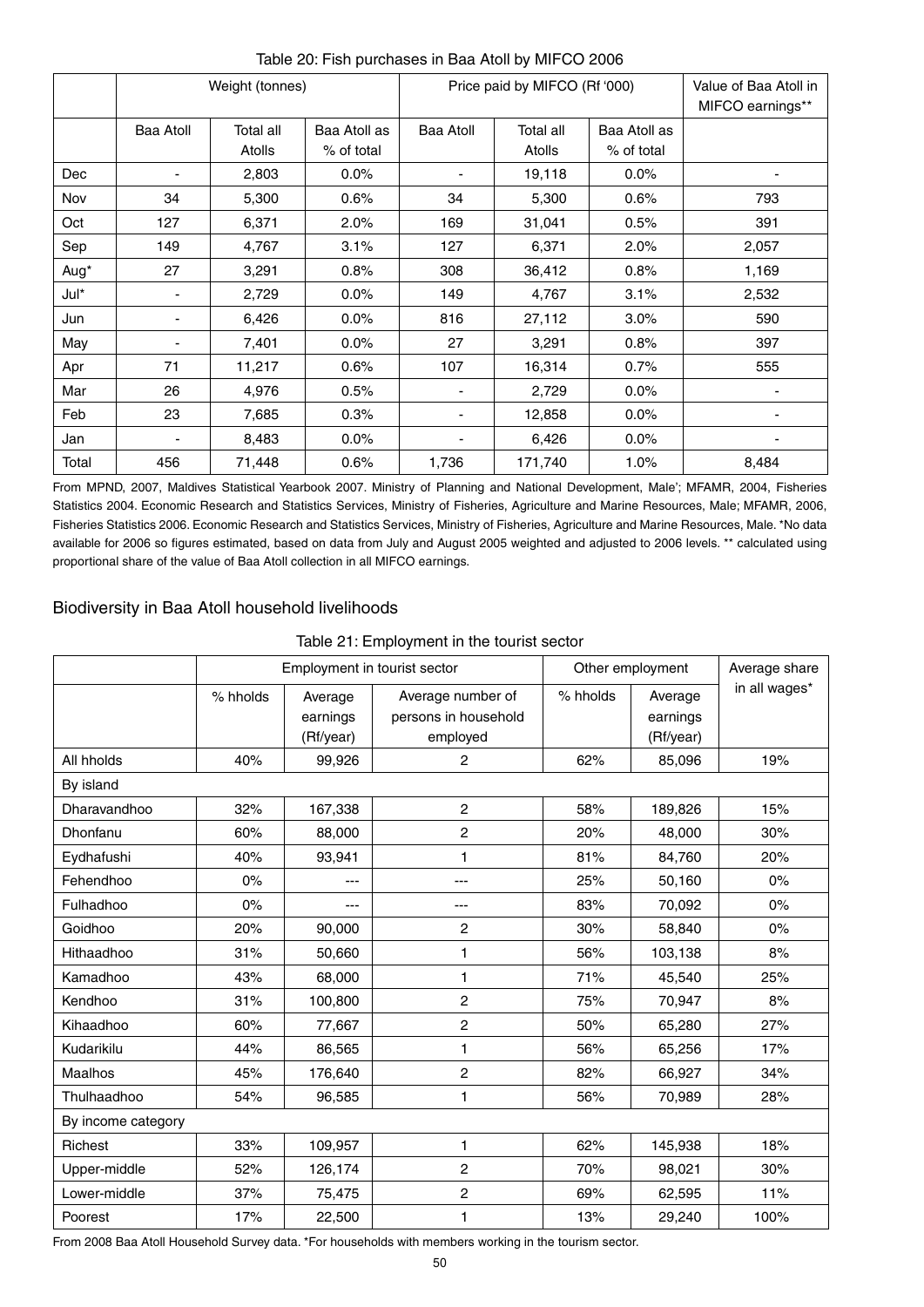Table 22: Biodiversity in business earnings

|                    | Business based on fisheries    |        | Business based on thatch and |        | Business based on processing |        |  |
|--------------------|--------------------------------|--------|------------------------------|--------|------------------------------|--------|--|
|                    | (e.g marketing and processing) |        | lacquerware                  |        | other biological resources   |        |  |
|                    | Average earnings               | $\%$   | Average earnings             | $\%$   | Average earnings             | $\%$   |  |
|                    | (Rf/year)                      | hholds | (Rf/year)                    | hholds | (Rf/year)                    | hholds |  |
| All hholds         | 84,618                         | 28%    | 25,162                       | 36%    | 67,350                       | 4%     |  |
| By island          |                                |        |                              |        |                              |        |  |
| Dharavandhoo       | 6,000                          | 5%     | 9,137                        | 37%    | $---$                        | $0\%$  |  |
| Dhonfanu           | 22,200                         | 20%    | 9,640                        | 90%    | ---                          | $0\%$  |  |
| Eydhafushi         | 96,733                         | 21%    | 136,080                      | 12%    | $---$                        | $0\%$  |  |
| Fehendhoo          | 253,333                        | 75%    | 2,700                        | 25%    | $---$                        | 0%     |  |
| Fulhadhoo          | 184,800                        | 83%    | 51,360                       | 33%    | ---                          | $0\%$  |  |
| Goidhoo            | 60,000                         | 30%    | 12,760                       | 90%    | 84,000                       | 10%    |  |
| Hithaadhoo         | 56,000                         | 38%    | 4,533                        | 38%    | 36,000                       | 6%     |  |
| Kamadhoo           |                                | $0\%$  | 13,800                       | 29%    | 50,800                       | 43%    |  |
| Kendhoo            | 99,900                         | 25%    | 10,313                       | 50%    | 13,200                       | 13%    |  |
| Kihaadhoo          | 31,750                         | 40%    | 19,500                       | 40%    |                              | $0\%$  |  |
| Kudarikilu         | 63,000                         | 22%    | 5,600                        | 67%    | $---$                        | $0\%$  |  |
| Maalhos            | 11,100                         | 18%    | 16,320                       | 64%    | 240,000                      | 9%     |  |
| Thulhaadhoo        | 62,853                         | 38%    | 74,400                       | 13%    | $---$                        | $0\%$  |  |
| By income category |                                |        |                              |        |                              |        |  |
| Richest            | 101,367                        | 25%    | 39,429                       | 26%    | 92,100                       | $5%$   |  |
| Upper-middle       | 26,650                         | 14%    | 13,024                       | 42%    | 31,200                       | 2%     |  |
| Lower-middle       | 37,275                         | 35%    | 15,764                       | 48%    | $---$                        | $0\%$  |  |
| Poorest            | 37,275                         | 35%    | 15,764                       | 48%    |                              | $0\%$  |  |

|                    | Non-biodiversity business |        | All biodiversity business |           |                       |  |  |
|--------------------|---------------------------|--------|---------------------------|-----------|-----------------------|--|--|
|                    | Average earnings          | $\%$   | % households              | Average   | Share of biodiversity |  |  |
|                    | (Rf/year)                 | hholds | engaging in biodiversity  | earnings  | in all household      |  |  |
|                    |                           |        | business                  | (Rf/year) | business earnings     |  |  |
| All hholds         | 185,632                   | 54%    | 58%                       | 61,425    | 51%                   |  |  |
| By island          |                           |        |                           |           |                       |  |  |
| Dharavandhoo       | 127,333                   | 63%    | 42%                       | 8,745     | 22%                   |  |  |
| Dhonfanu           | 13,750                    | 40%    | 90%                       | 14,573    | 75%                   |  |  |
| Eydhafushi         | 398,497                   | 67%    | 30%                       | 119,308   | 21%                   |  |  |
| Fehendhoo          | 14,700                    | 50%    | 100%                      | 190,675   | 81%                   |  |  |
| Fulhadhoo          | 20,080                    | 50%    | 83%                       | 205,344   | 81%                   |  |  |
| Goidhoo            | 44,073                    | 70%    | 90%                       | 42,093    | 62%                   |  |  |
| Hithaadhoo         | 14,363                    | 50%    | 75%                       | 33,267    | 65%                   |  |  |
| Kamadhoo           | 183,333                   | 43%    | 57%                       | 45,000    | 47%                   |  |  |
| Kendhoo            | 190,810                   | 38%    | 63%                       | 50,850    | 67%                   |  |  |
| Kihaadhoo          | 356,800                   | 30%    | 60%                       | 34,167    | 64%                   |  |  |
| Kudarikilu         | 73,218                    | 56%    | 78%                       | 22,800    | 77%                   |  |  |
| <b>Maalhos</b>     | 90,150                    | 36%    | 73%                       | 47,055    | 65%                   |  |  |
| Thulhaadhoo        | 129,441                   | 54%    | 51%                       | 65,740    | 49%                   |  |  |
| By income category |                           |        |                           |           |                       |  |  |
| Richest            | 978,416                   | 43%    | 86%                       | 156,229   | 74%                   |  |  |
| Upper-middle       | 199,526                   | 70%    | 49%                       | 81,727    | 34%                   |  |  |
| Lower-middle       | 20,567                    | 43%    | 53%                       | 19,046    | 55%                   |  |  |
| Poorest            | 12,791                    | 48%    | 74%                       | 27,741    | 71%                   |  |  |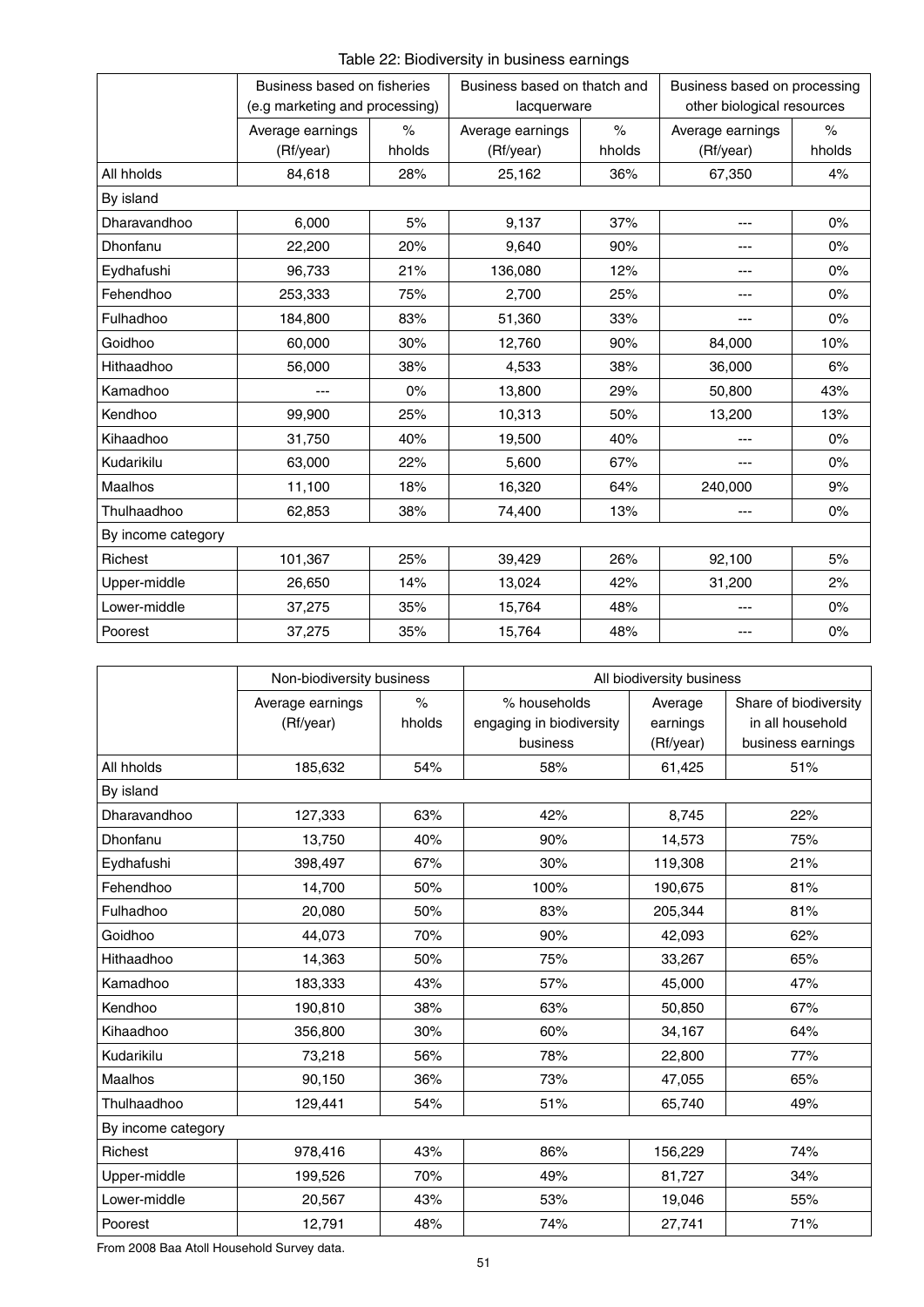|  |  | Table 23: Value of fishing for home consumption and sale |  |
|--|--|----------------------------------------------------------|--|
|--|--|----------------------------------------------------------|--|

|                    | All fishing   |           | Home consumption |           | Fish sales    |           |
|--------------------|---------------|-----------|------------------|-----------|---------------|-----------|
|                    | % hholds      | Average   | % fishing hholds | Average   | % fishing     | Average   |
|                    | participating | value     | retaining catch  | value     | hholds        | value     |
|                    | in fishing    | (Rf/year) | for home use     | (Rf/year) | selling catch | (Rf/year) |
| All hholds         | 40%           | 1,750,486 | 20%              | 21,433    | 31%           | 1,832,852 |
| By island          |               |           |                  |           |               |           |
| Dharavandhoo       | 16%           | n.d.      | 11%              | n.d.      | 5%            | n.d.      |
| Dhonfanu           | 30%           | n.d.      | 20%              | n.d.      | 20%           | n.d.      |
| Eydhafushi         | 23%           | 116,183   | 23%              | 9,726     | 19%           | 124,200   |
| Fehendhoo          | 50%           | 800,000   | 25%              | 2,880     | 50%           | 798,560   |
| Fulhadhoo          | 100%          | 2,889,600 | 50%              | 60,480    | 83%           | 2,877,504 |
| Goidhoo            | 60%           | 3,000,000 | 40%              | 31,200    | 20%           | 2,984,400 |
| Hithaadhoo         | 50%           | 2,361,000 | 19%              | 60,480    | 44%           | 2,345,880 |
| Kamadhoo           | 43%           | n.d.      | 43%              | n.d.      | 14%           | n.d.      |
| Kendhoo            | 50%           | 4,608,000 | 19%              | n.d.      | 44%           | 4,608,000 |
| Kihaadhoo          | 40%           | n.d.      | 10%              | n.d.      | 30%           | n.d.      |
| Kudarikilu         | 44%           | n.d.      | 11%              | n.d.      | 33%           | n.d.      |
| Maalhos            | 36%           | 176,400   | 18%              | 168       | 27%           | 176,316   |
| Thulhaadhoo        | 49%           | 1,950,160 | 13%              | 24,041    | 46%           | 2,067,134 |
| By income category |               |           |                  |           |               |           |
| Richest            | 76%           | 3,438,000 | 33%              | 29,770    | 86%           | 3,289,689 |
| Upper-middle       | 41%           | 277,705   | 23%              | 18,315    | 32%           | 341,969   |
| Lower-middle       | 25%           | 58,933    | 11%              | 2,720     | 16%           | 57,120    |
| Poorest            | 57%           | 14,400    | 30%              | 1,440     | 35%           | 12,960    |

# Table 24: Proportion of fishing households who engage in different types of activities

|                    | All     | Grouper | Reef  | Shark | Tuna | Bait  | Lobster | Octopus | Sea      |  |
|--------------------|---------|---------|-------|-------|------|-------|---------|---------|----------|--|
|                    | fishing |         |       |       |      |       |         |         | Cucumber |  |
| All hholds         | 40%     | 11%     | 50%   | 8%    | 70%  | 45%   | 5%      | 8%      | 5%       |  |
| By island          |         |         |       |       |      |       |         |         |          |  |
| Dharavandhoo       | 16%     | 33%     | 67%   | 0%    | 0%   | 0%    | $0\%$   | 0%      | 0%       |  |
| Dhonfanu           | 30%     | $0\%$   | 100%  | 0%    | 33%  | 33%   | 0%      | $0\%$   | 33%      |  |
| Eydhafushi         | 23%     | 10%     | 20%   | 10%   | 90%  | 70%   | $0\%$   | 0%      | $0\%$    |  |
| Fehendhoo          | 50%     | 50%     | $0\%$ | 0%    | 100% | 50%   | 0%      | 50%     | $0\%$    |  |
| Fulhadhoo          | 100%    | 83%     | 17%   | 0%    | 17%  | 17%   | 17%     | 33%     | $0\%$    |  |
| Goidhoo            | 60%     | $0\%$   | 50%   | $0\%$ | 67%  | $0\%$ | $0\%$   | $0\%$   | $0\%$    |  |
| Hithaadhoo         | 50%     | 0%      | 25%   | 0%    | 100% | 25%   | 0%      | $0\%$   | $0\%$    |  |
| Kamadhoo           | 43%     | 0%      | 100%  | $0\%$ | 0%   | 0%    | 33%     | 33%     | 33%      |  |
| Kendhoo            | 50%     | 13%     | 88%   | 38%   | 75%  | 38%   | 13%     | 13%     | 25%      |  |
| Kihaadhoo          | 40%     | $0\%$   | 75%   | $0\%$ | 50%  | 50%   | 0%      | 0%      | $0\%$    |  |
| Kudarikilu         | 44%     | $0\%$   | 100%  | $0\%$ | 25%  | 50%   | 0%      | $0\%$   | $0\%$    |  |
| Maalhos            | 36%     | $0\%$   | 100%  | 0%    | 75%  | 75%   | 25%     | 25%     | 0%       |  |
| Thulhaadhoo        | 49%     | $0\%$   | 32%   | 11%   | 100% | 74%   | $0\%$   | $0\%$   | $0\%$    |  |
| By income category |         |         |       |       |      |       |         |         |          |  |
| Richest            | 76%     | 38%     | 19%   | 13%   | 94%  | 50%   | 13%     | 13%     | 6%       |  |
| Upper-middle       | 41%     | 13%     | 60%   | 7%    | 70%  | 50%   | 7%      | 10%     | 10%      |  |
| Lower-middle       | 25%     | $0\%$   | 67%   | 5%    | 52%  | 33%   | 0%      | 5%      | $0\%$    |  |
| Poorest            | 57%     | $0\%$   | 38%   | 8%    | 69%  | 46%   | 0%      | 0%      | $0\%$    |  |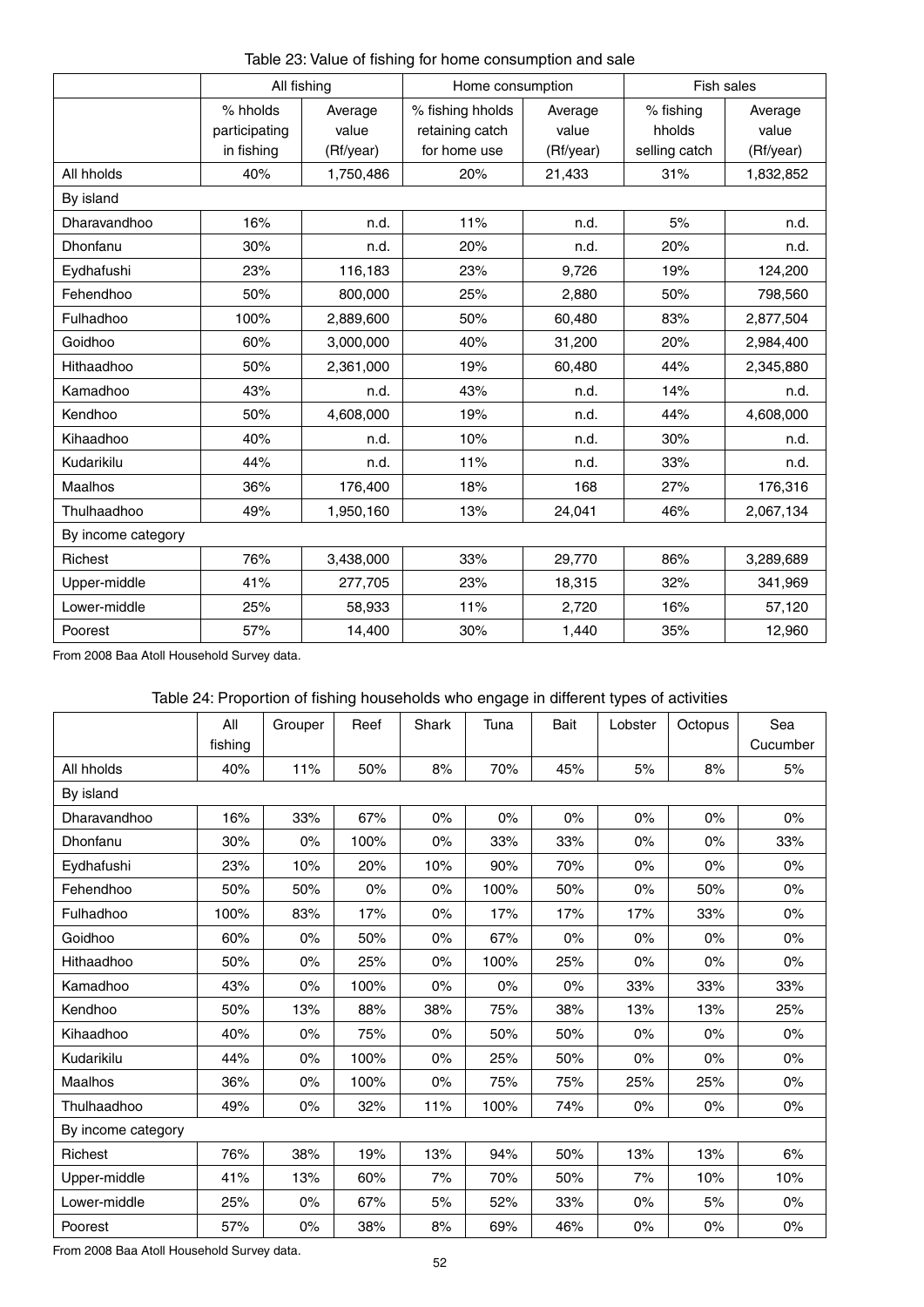Table 25: Proportion fishing households who carry out activity on a regular basis

|                    | Grouper | Reef  | Shark | Tuna  | Bait  | Lobster           | Octopus  | Sea Cucumber |
|--------------------|---------|-------|-------|-------|-------|-------------------|----------|--------------|
| All hholds         | 78%     | 53%   | 67%   | 68%   | 39%   | 25%               | 17%      | 50%          |
| By island          |         |       |       |       |       |                   |          |              |
| Dharavandhoo       | 0%      | 50%   | ---   | $---$ | ---   | $---$             | $\cdots$ | ---          |
| Dhonfanu           | ---     | 67%   | ---   | 100%  | $0\%$ | $---$             | $---$    | $0\%$        |
| Eydhafushi         | 100%    | 50%   | 100%  | 78%   | 71%   | ---               | ---      | ---          |
| Fehendhoo          | $0\%$   | $---$ | ---   | 50%   | $0\%$ | ---               | 100%     | ---          |
| Fulhadhoo          | 100%    | $0\%$ | ---   | $0\%$ | 100%  | $0\%$             | 0%       | ---          |
| Goidhoo            | ---     | 67%   | ---   | 75%   | ---   | $\cdots$          | $\cdots$ | ---          |
| Hithaadhoo         | ---     | $0\%$ | ---   | 63%   | 50%   | ---               | ---      | ---          |
| Kamadhoo           | ---     | 33%   | ---   | $---$ | $---$ | 0%                | 0%       | 100%         |
| Kendhoo            | 0%      | 43%   | 100%  | 50%   | 33%   | 0%                | $0\%$    | 50%          |
| Kihaadhoo          | $---$   | 100%  | $---$ | $0\%$ | $0\%$ | $---$             | $---$    | $---$        |
| Kudarikilu         | ---     | 75%   | ---   | 100%  | 100%  | ---               | ---      | ---          |
| Maalhos            | ---     | 25%   | ---   | $0\%$ | $0\%$ | 100%              | $0\%$    | ---          |
| Thulhaadhoo        | ---     | 67%   | 0%    | 89%   | 29%   | $\qquad \qquad -$ | $---$    | ---          |
| By income category |         |       |       |       |       |                   |          |              |
| Richest            | 83%     | 67%   | 50%   | 80%   | 38%   | $0\%$             | $0\%$    | 100%         |
| Upper-middle       | 50%     | 50%   | 100%  | 57%   | 33%   | 50%               | 33%      | 33%          |
| Lower-middle       | ---     | 50%   | 100%  | 73%   | 43%   | $\qquad \qquad -$ | $0\%$    | ---          |
| Poorest            | ---     | 60%   | $0\%$ | 67%   | 50%   | ---               | ---      | ---          |

# Table 26: Proportion of fishing households who sell all or part of their catch

|                    | Grouper | Reef  | Shark | Tuna  | Bait  | Lobster | Octopus | Sea Cucumber |
|--------------------|---------|-------|-------|-------|-------|---------|---------|--------------|
| All hholds         | 100%    | 53%   | 83%   | 79%   | 8%    | 25%     | 17%     | 75%          |
| By island          |         |       |       |       |       |         |         |              |
| Dharavandhoo       | 100%    | $0\%$ | ---   | $---$ | ---   | $---$   | $---$   | $---$        |
| Dhonfanu           | ---     | 33%   | ---   | 100%  | $0\%$ | $---$   | $---$   | 0%           |
| Eydhafushi         | 100%    | $0\%$ | 0%    | 78%   | $0\%$ | $---$   | $---$   | $---$        |
| Fehendhoo          | 0%      | $---$ | $---$ | 100%  | 0%    | $---$   | 100%    | ---          |
| Fulhadhoo          | 100%    | $0\%$ | $---$ | $0\%$ | 0%    | 0%      | $0\%$   | ---          |
| Goidhoo            | ---     | 33%   | $---$ | 50%   | ---   | $---$   | $---$   | ---          |
| Hithaadhoo         | ---     | 50%   | $---$ | 88%   | $0\%$ | $---$   | $---$   | ---          |
| Kamadhoo           | ---     | 33%   | $---$ | $---$ | ---   | $0\%$   | $0\%$   | 100%         |
| Kendhoo            | 100%    | 71%   | 100%  | 83%   | 67%   | 0%      | $0\%$   | 100%         |
| Kihaadhoo          | ---     | 100%  | $---$ | 50%   | 0%    | $---$   | $---$   | ---          |
| Kudarikilu         | ---     | 75%   | $---$ | 100%  | 50%   | $---$   | $---$   | ---          |
| Maalhos            | ---     | 75%   | $---$ | 33%   | $0\%$ | 100%    | $0\%$   | ---          |
| Thulhaadhoo        | ---     | 67%   | 100%  | 89%   | $0\%$ | ---     | $---$   | ---          |
| By income category |         |       |       |       |       |         |         |              |
| Richest            | 83%     | 100%  | 100%  | 80%   | 0%    | 0%      | $0\%$   | 100%         |
| Upper-middle       | 100%    | 44%   | 50%   | 81%   | 7%    | 50%     | 33%     | 67%          |
| Lower-middle       | $---$   | 50%   | 100%  | 91%   | 14%   | $---$   | $0\%$   | ---          |
| Poorest            | $---$   | 60%   | 100%  | 56%   | 17%   | ---     | $---$   | ---          |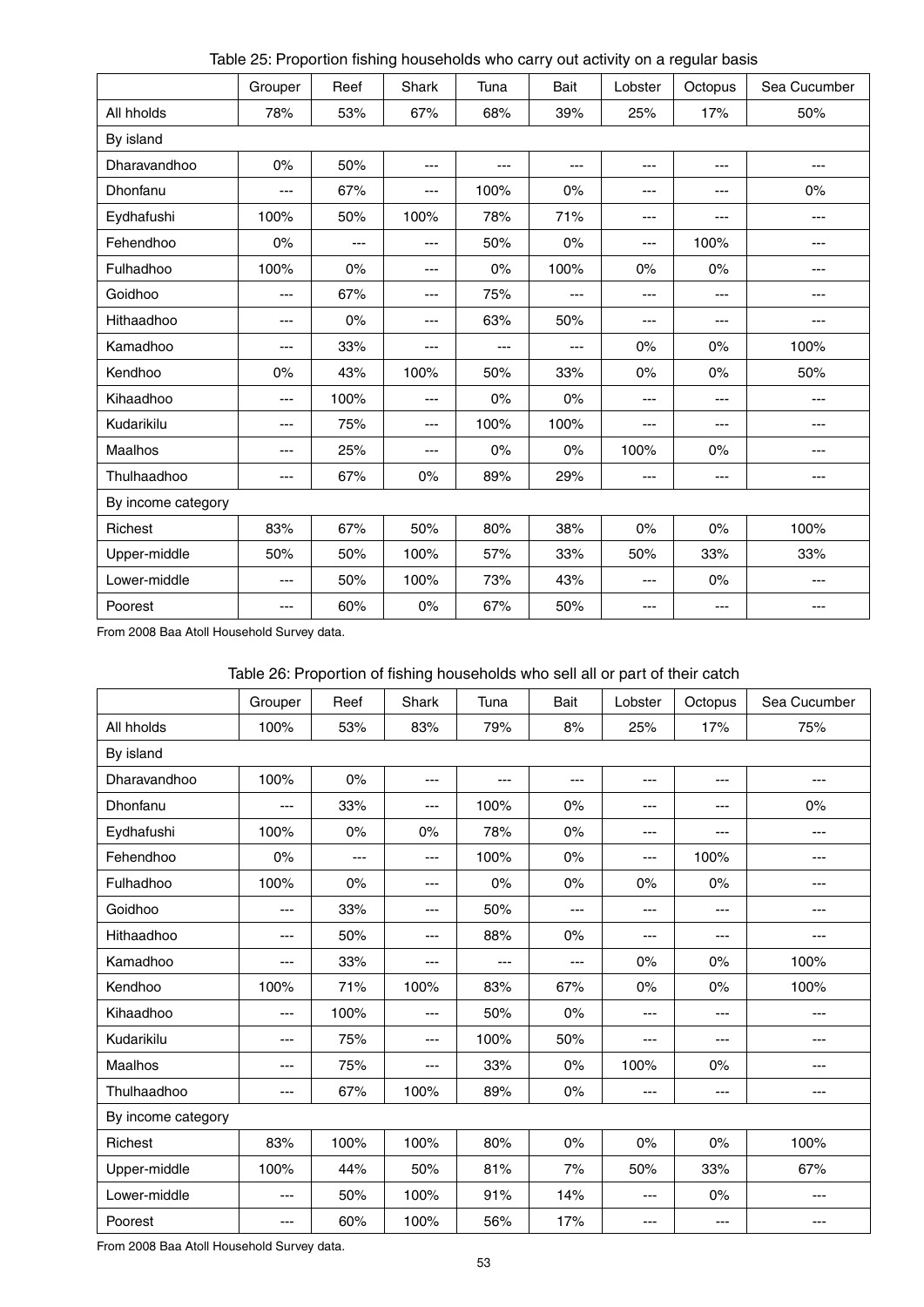|                       | At least<br>one<br>activity | <b>Turtles</b> | Turtle<br>eggs | Seabird | Shell<br>collection | Firewood<br>collection | Wood<br>for<br>boats | Wood for<br>lacquerware | Palm<br>fronds | Other<br>handicrafts | Medicinal<br>plants |
|-----------------------|-----------------------------|----------------|----------------|---------|---------------------|------------------------|----------------------|-------------------------|----------------|----------------------|---------------------|
| All hholds            | 55%                         | 1%             | 1%             | 2%      | 1%                  | 21%                    | 3%                   | 2%                      | 39%            | 2%                   | 7%                  |
| By island             |                             |                |                |         |                     |                        |                      |                         |                |                      |                     |
| Dharavandhoo          | 47%                         | 0%             | 0%             | $0\%$   | 0%                  | 5%                     | $0\%$                | 0%                      | 37%            | 0%                   | 5%                  |
| Dhonfanu              | 90%                         | 0%             | 0%             | $0\%$   | 0%                  | 10%                    | 10%                  | $0\%$                   | 90%            | $0\%$                | 0%                  |
| Eydhafushi            | 12%                         | 0%             | 0%             | 0%      | $0\%$               | 7%                     | 5%                   | $0\%$                   | 5%             | 0%                   | 0%                  |
| Fehendhoo             | 75%                         | 0%             | 0%             | $0\%$   | 0%                  | 25%                    | $0\%$                | $0\%$                   | 50%            | 0%                   | 0%                  |
| Fulhadhoo             | 50%                         | 0%             | 0%             | $0\%$   | $0\%$               | 33%                    | $0\%$                | $0\%$                   | 33%            | 0%                   | 0%                  |
| Goidhoo               | 100%                        | 0%             | 0%             | $0\%$   | 0%                  | 90%                    | 0%                   | 0%                      | 90%            | 0%                   | 10%                 |
| Hithaadhoo            | 75%                         | 0%             | 0%             | $0\%$   | 6%                  | 19%                    | $0\%$                | $0\%$                   | 56%            | 6%                   | 13%                 |
| Kamadhoo              | 43%                         | 0%             | 0%             | 0%      | 0%                  | $0\%$                  | $0\%$                | $0\%$                   | 43%            | 0%                   | 0%                  |
| Kendhoo               | 69%                         | 0%             | 0%             | 6%      | $0\%$               | 31%                    | 6%                   | $0\%$                   | 50%            | 0%                   | 31%                 |
| Kihaadhoo             | 90%                         | 0%             | 0%             | $0\%$   | 0%                  | 10%                    | 0%                   | $0\%$                   | 90%            | 10%                  | 10%                 |
| Kudarikilu            | 89%                         | $0\%$          | $0\%$          | $0\%$   | $0\%$               | 33%                    | $0\%$                | $0\%$                   | 78%            | 0%                   | 11%                 |
| Maalhos               | 82%                         | 0%             | 9%             | $0\%$   | 0%                  | 18%                    | $0\%$                | $0\%$                   | 82%            | 0%                   | 9%                  |
| Thulhaadhoo           | 49%                         | 5%             | 3%             | 8%      | 3%                  | 26%                    | 5%                   | 10%                     | 3%             | 5%                   | 3%                  |
| By income<br>category |                             |                |                |         |                     |                        |                      |                         |                |                      |                     |
| Richest               | 67%                         | 5%             | 0%             | 10%     | $0\%$               | 52%                    | 5%                   | $0\%$                   | 33%            | 0%                   | 10%                 |
| Upper-middle          | 42%                         | 0%             | 1%             | 3%      | $1\%$               | 11%                    | 4%                   | 3%                      | 26%            | 4%                   | 3%                  |
| Lower-middle          | 55%                         | 1%             | 1%             | $0\%$   | 0%                  | 20%                    | $1\%$                | 1%                      | 45%            | 1%                   | 8%                  |
| Poorest               | 83%                         | $0\%$          | $0\%$          | $0\%$   | 4%                  | 22%                    | 4%                   | 4%                      | 61%            | $0\%$                | 9%                  |

Table 27: Household participation in non-fish biological resource use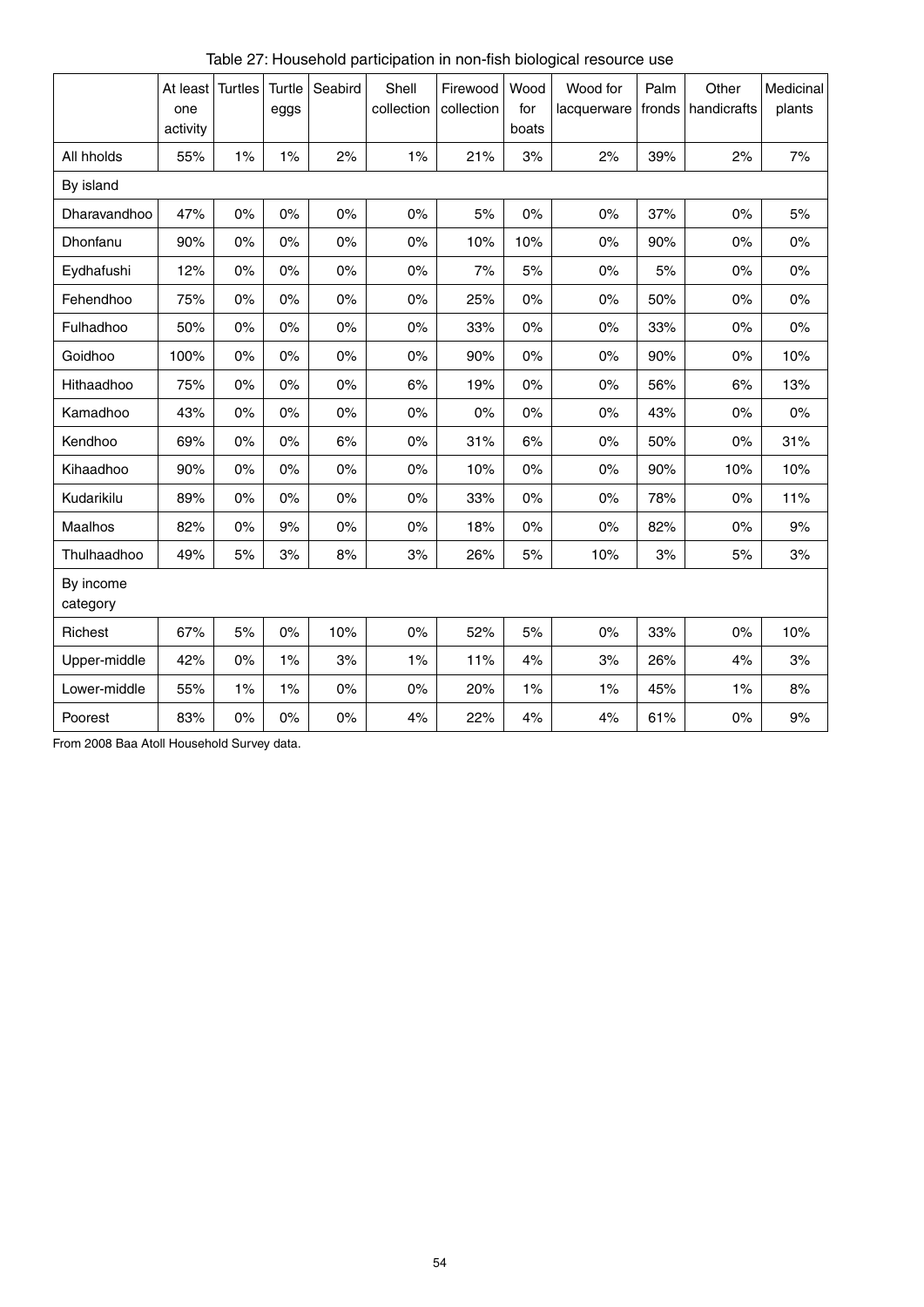| Table 28: Average value of non-fish biological resource use for participating households (Rf/hhold/year) |  |  |
|----------------------------------------------------------------------------------------------------------|--|--|
|----------------------------------------------------------------------------------------------------------|--|--|

|                    | All activities* | Turtle eggs | Wood for boats | Palm fronds | Lacquerware |
|--------------------|-----------------|-------------|----------------|-------------|-------------|
| All hholds         | 23,225          | 1,245       | 14,763         | 10,633      | 70,750.00   |
| By island          |                 |             |                |             |             |
| Dharavandhoo       | 9,333           | ---         | $---$          | 9,333       | ---         |
| Dhonfanu           | 11,477          | ---         | ---            | 9,965       |             |
| Eydhafushi         | 30,994          | ---         | 21,500         | 35,420      |             |
| Fehendhoo          | 44,760          | ---         | ---            | 3,180       |             |
| Fulhadhoo          | 14,010          | ---         | ---            | 6,450       |             |
| Goidhoo            | 51,518          | ---         | $--$           | 13,088      | ---         |
| Hithaadhoo         | 14,532          | ---         | ---            | 8,389       | $- - -$     |
| Kamadhoo           | 10,425          | ---         | ---            | 10,425      |             |
| Kendhoo            | 8,228           | ---         | ---            | 6,753       |             |
| Kihaadhoo          | 12,771          | ---         | ---            | 12,771      |             |
| Kudarikilu         | 28,109          | ---         | ---            | 3,917       | $- - -$     |
| Maalhos            | 13,182          | 90          | ---            | 8,498       |             |
| Thulhaadhoo        | 52,582          | 2,400       | 1,288          | 5,130       | 70,750.00   |
| By income category |                 |             |                |             |             |
| Richest            | 19,608          | ---         | 264            | 19,608      | $- - -$     |
| Upper-middle       | 19,587          | 90          | 2,144          | 11,891      | 108,000.00  |
| Lower-middle       | 11,194          | ---         | ---            | 9,942       | 60,000.00   |
| Poorest            | 7,766           | 2,400       | ---            | 8,204       | 7,000.00    |

From 2008 Baa Atoll Household Survey data. \* The value of all activities is the average of the non-fish biological resources as stated by the respondents.

|                    | Fuelwood* |
|--------------------|-----------|
| All hholds         | 10,444    |
| By Islands         |           |
| Dharavandhoo       |           |
| Dhonfanu           | 1,512     |
| Eydhafushi         | 977       |
| Fehendhoo          | 41,580    |
| Fulhadhoo          | 7,560     |
| Goidhoo            | 38,430    |
| Hithaadhoo         | 6,143     |
| Kamadhoo           |           |
| Kendhoo            | 548       |
| Kihaadhoo          |           |
| Kudarikilu         | 24,192    |
| Maalhos            | 4,673     |
| Thulhaadhoo        | 10,163    |
| By income category |           |
| <b>Richest</b>     | 45,381    |
| Upper-middle       | 49,686    |
| Lower-middle       | 35,469    |
| Poorest            | 64,176    |

\*Fuelwood values calculated by using the replacement price of LPG at Rf 21/kg in the islands. It is assumed that 1 kg of LPG equals 1ft<sup>3</sup> of firewood for burning.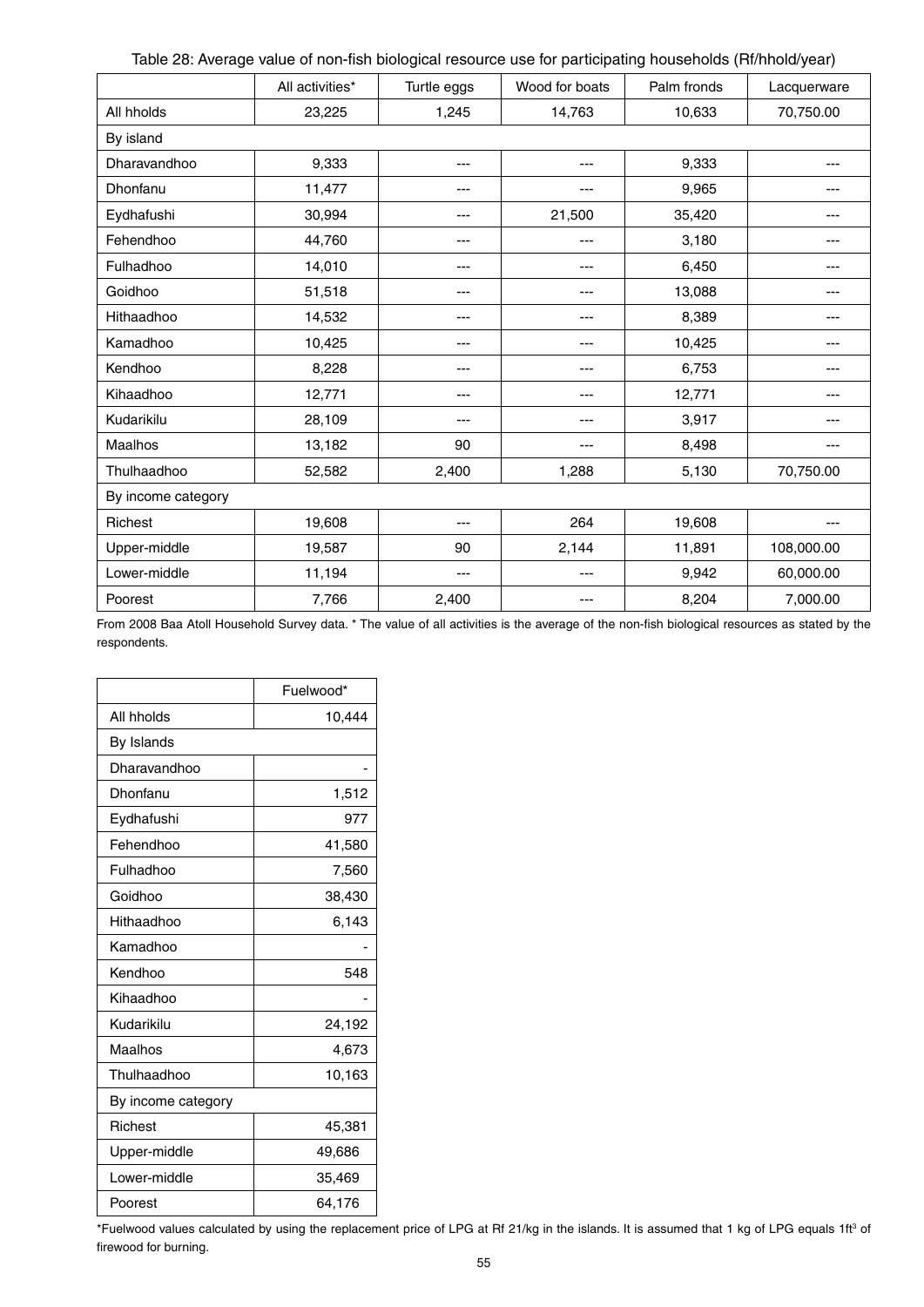## Table 29: Proportion of households engaging in non-fish biological resource use who carry out activity on a regular basis

|                    | <b>Turtles</b> | Turtle   | Shell      | Firewood   | Wood for    | Palm   | Other       | Medicinal |  |
|--------------------|----------------|----------|------------|------------|-------------|--------|-------------|-----------|--|
|                    |                | eggs     | collection | collection | lacquerware | fronds | handicrafts | plants    |  |
| All hholds         | 50%            | 50%      | 50%        | 68%        | 100%        | 83%    | 75%         | 62%       |  |
| By island          |                |          |            |            |             |        |             |           |  |
| Dharavandhoo       | ---            | ---      | ---        | $0\%$      | ---         | 71%    | ---         | $0\%$     |  |
| Dhonfanu           | ---            | ---      | ---        | 100%       | ---         | 89%    | ---         | ---       |  |
| Eydhafushi         | ---            | ---      | ---        | 67%        | ---         | 100%   | ---         | ---       |  |
| Fehendhoo          | ---            | ---      | ---        | 100%       | ---         | $0\%$  | ---         | ---       |  |
| Fulhadhoo          | ---            | ---      | ---        | $0\%$      | ---         | 100%   | ---         | ---       |  |
| Goidhoo            | ---            | ---      | ---        | 89%        | ---         | 100%   | ---         | 100%      |  |
| Hithaadhoo         | ---            | ---      | $0\%$      | 67%        | ---         | 67%    | 100%        | $0\%$     |  |
| Kamadhoo           | ---            | ---      | ---        | ---        | ---         | 100%   | ---         | $---$     |  |
| Kendhoo            | ---            | ---      | $---$      | 80%        | ---         | 88%    | ---         | 80%       |  |
| Kihaadhoo          | ---            | ---      | ---        | $0\%$      | ---         | 89%    | 100%        | 100%      |  |
| Kudarikilu         | ---            | ---      | $---$      | 67%        | ---         | 100%   | ---         | 100%      |  |
| Maalhos            | ---            | 0%       | $---$      | 50%        | ---         | 78%    | ---         | $0\%$     |  |
| Thulhaadhoo        | 50%            | 100%     | 100%       | 70%        | 100%        | 0%     | 50%         | 100%      |  |
| By income category |                |          |            |            |             |        |             |           |  |
| Richest            | 0%             | ---      | $---$      | 73%        | ---         | 71%    | ---         | 100%      |  |
| Upper-middle       | ---            | 0%       | 100%       | 63%        | 100%        | 79%    | 67%         | 50%       |  |
| Lower-middle       | 100%           | 100%     | $---$      | 71%        | 100%        | 89%    | 100%        | 57%       |  |
| Poorest            | ---            | $\cdots$ | $0\%$      | 60%        | 100%        | 79%    | ---         | 50%       |  |

From 2008 Baa Atoll Household Survey data.

### Table 30: Proportion of households engaging in non-fish biological resource use who sell all or part of their harvest

|                    | Turtle eggs | Shell      | Firewood   | Wood for    | Palm fronds | Other       | Medicinal |  |  |  |
|--------------------|-------------|------------|------------|-------------|-------------|-------------|-----------|--|--|--|
|                    |             | collection | collection | lacquerware |             | handicrafts | plants    |  |  |  |
| All hholds         | 50%         | 50%        | 2%         | 100%        | 97%         | 100%        | 8%        |  |  |  |
| By island          |             |            |            |             |             |             |           |  |  |  |
| Dharavandhoo       | ---         | ---        | 0%         | $---$       | 100%        | ---         | $0\%$     |  |  |  |
| Dhonfanu           | ---         | $---$      | 0%         | $---$       | 100%        | $---$       | ---       |  |  |  |
| Eydhafushi         | ---         | ---        | 0%         | $---$       | 100%        | $---$       |           |  |  |  |
| Fehendhoo          | ---         | $---$      | 0%         | $---$       | 100%        | ---         |           |  |  |  |
| Fulhadhoo          | ---         | ---        | 0%         | $---$       | 100%        | $---$       | ---       |  |  |  |
| Goidhoo            | ---         | ---        | 0%         | $\cdots$    | 100%        | $---$       | $0\%$     |  |  |  |
| Hithaadhoo         | $---$       | 100%       | 0%         | $---$       | 100%        | 100%        | 0%        |  |  |  |
| Kamadhoo           | ---         | ---        | ---        | ---         | 100%        | ---         | ---       |  |  |  |
| Kendhoo            | $---$       | ---        | $0\%$      | $---$       | 75%         | ---         | 20%       |  |  |  |
| Kihaadhoo          | ---         | ---        | 0%         | $---$       | 100%        | 100%        | $0\%$     |  |  |  |
| Kudarikilu         | $---$       | ---        | 33%        | $---$       | 100%        | ---         | $0\%$     |  |  |  |
| Maalhos            | 100%        | ---        | 0%         | $---$       | 111%        | ---         | $0\%$     |  |  |  |
| Thulhaadhoo        | $0\%$       | 0%         | $0\%$      | 100%        | 100%        | 100%        | $0\%$     |  |  |  |
| By income category |             |            |            |             |             |             |           |  |  |  |
| Richest            | $---$       | ---        | $0\%$      | $---$       | 100%        | $---$       | $0\%$     |  |  |  |
| Upper-middle       | 100%        | 0%         | $0\%$      | 100%        | 100%        | 100%        | $0\%$     |  |  |  |
| Lower-middle       | 0%          | ---        | 6%         | 100%        | 95%         | 100%        | 14%       |  |  |  |
| Poorest            | $---$       | 100%       | 0%         | 100%        | 100%        | ---         | $0\%$     |  |  |  |

From 2008 Baa Atoll Household Survey data.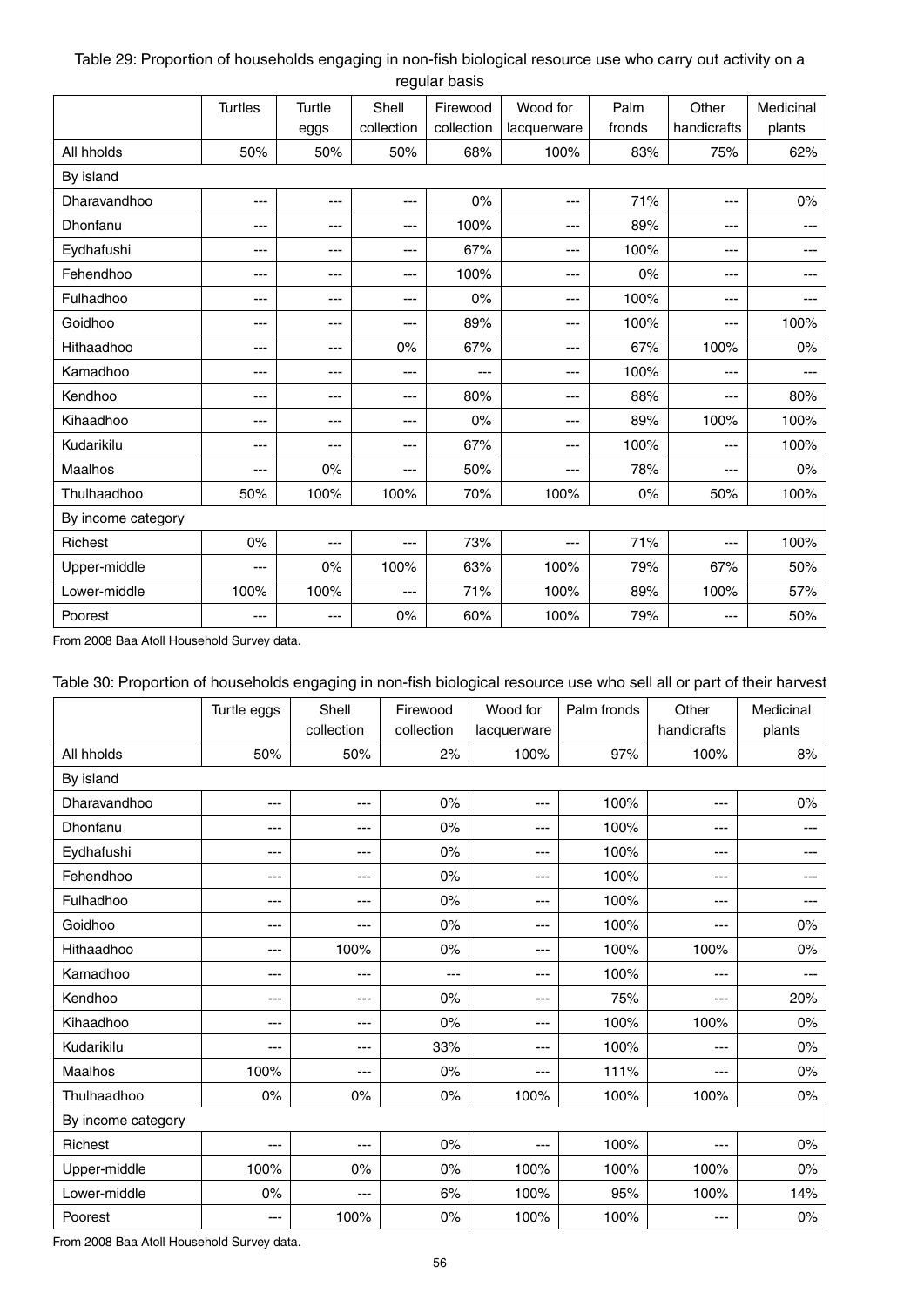## Baa Atoll tourist operations

|                                                     | Number of<br>resorts | Bed<br>capacity | Average<br>occupancy* | <b>Bednights</b><br>2006 | Gross value of rooms<br>(US\$ mill/year)** |
|-----------------------------------------------------|----------------------|-----------------|-----------------------|--------------------------|--------------------------------------------|
| Reethi Beach Resort                                 |                      | 200             | 95%                   | 69,350                   | 4.99                                       |
| Royal Island Resort & Spa                           |                      | 304             | 75%                   | 83,220                   | 8.99                                       |
| Kihaadhuffaru Resort                                |                      | 200             | 75%                   | 54,750                   | 81.30                                      |
| Sonevafushi Resort                                  |                      | 130             | 75%                   | 35,588                   | 7.71                                       |
| Coco Palm Dhunikolhu                                |                      | 200             | 90%                   | 65,700                   | 14.78                                      |
| Four Seasons Resort Maldives at<br>Landaa Giraavaru |                      | 206             | 67%                   | 50,377                   | 42.17                                      |
| Total Baa Atoll resorts                             | 6                    | 1,240           | 79%                   | 358,985                  | 159.94                                     |
| Total all resorts in Maldives                       | 89                   | 17,802          | 85%                   | 5,485,255                | 1,698                                      |
| Baa Atoll as % of all resorts                       | 6.7%                 | 7.0%            |                       | 6.5%                     | 9.4%                                       |

#### Table 31: Baa Atoll resort capacity, bednights and gross value of rooms 2006

From MTCA, 2007, Tourism Yearbook 2007. Statistics & Research Section, Planning Department, Ministry of Tourism & Civil Aviation, Male'; Baa atoll survey data. \*Baa Atoll occupancy rates based on actual figures, MTCA 2007 average resort occupancy of 84.8% in 2006 applied to resorts on other Atolls; \*\*assuming double occupancy and using average published full-board prices based on actual figures for Baa Atoll and national average applied to resorts on other Atolls, room charges adjusted to 65% of published rack rates to account for discounts and special offers to individuals and on tour operator block bookings.

|                           | Payment to resorts | Retained by dive centre | Total earnings |
|---------------------------|--------------------|-------------------------|----------------|
| Soleni Dive Centre        | 223.38             | 335.07                  | 558.45         |
| Delphis Dive Centre       | 122.64             | 122.64                  | 245.28         |
| <b>Valtur Dive Centre</b> | 175.20             | 262.8                   | 438.00         |
| Sea Explorer Dive Centre  | 119.13             | 178.71                  | 297.84         |
| Four Seasons Dive Centre  | 394.20             | 0                       | 394.20         |
| Ocean Pro Dive Centre     | 135.49             | 203.23                  | 338.72         |
| Total                     | 1,170.04           | 1,102.45                | 2,272.49       |

#### Table 32: Baa Atoll revenue from dive centres 2007 (US\$ '000/year)

From Baa atoll survey data.

# Government and donor funding to biodiversity

#### Table 33: Government expenditures on environmental protection 2002-2004 (Rf millions)

|                                        | 2002    | 2003    | 2004    |  |  |  |  |  |  |
|----------------------------------------|---------|---------|---------|--|--|--|--|--|--|
| All central government expenditure     |         |         |         |  |  |  |  |  |  |
| Total                                  | 3,135.5 | 3,529.2 | 3,779.1 |  |  |  |  |  |  |
| Environmental protection               | 23.0    | 25.3    | 32.6    |  |  |  |  |  |  |
| Environment as % of total              | 0.7%    | 0.7%    | 0.9%    |  |  |  |  |  |  |
| Central government current expenditure |         |         |         |  |  |  |  |  |  |
| Total                                  | 2,109.4 | 2,345.7 | 2,657.9 |  |  |  |  |  |  |
| Environmental protection               | 19.8    | 20.4    | 24.6    |  |  |  |  |  |  |
| Environment as % of total              | 0.9%    | 0.9%    | 0.9%    |  |  |  |  |  |  |
| Central government capital expenditure |         |         |         |  |  |  |  |  |  |
| Total                                  | 1,026.1 | 1,154.1 | 991.0   |  |  |  |  |  |  |
| Environmental protection               | 3.2     | 0.7     | 7.7     |  |  |  |  |  |  |
| Environment as % of total              | 0.3%    | 0.1%    | 0.8%    |  |  |  |  |  |  |

From MPND, 2004, Statistical Yearbook 2004. Ministry of Planning and National Development, Male'. Figures from 2006 and 2007 excluded from analysis, as they are considered to be unusual in terms of central government, due to the needs for post-tsunami reconstruction over this period.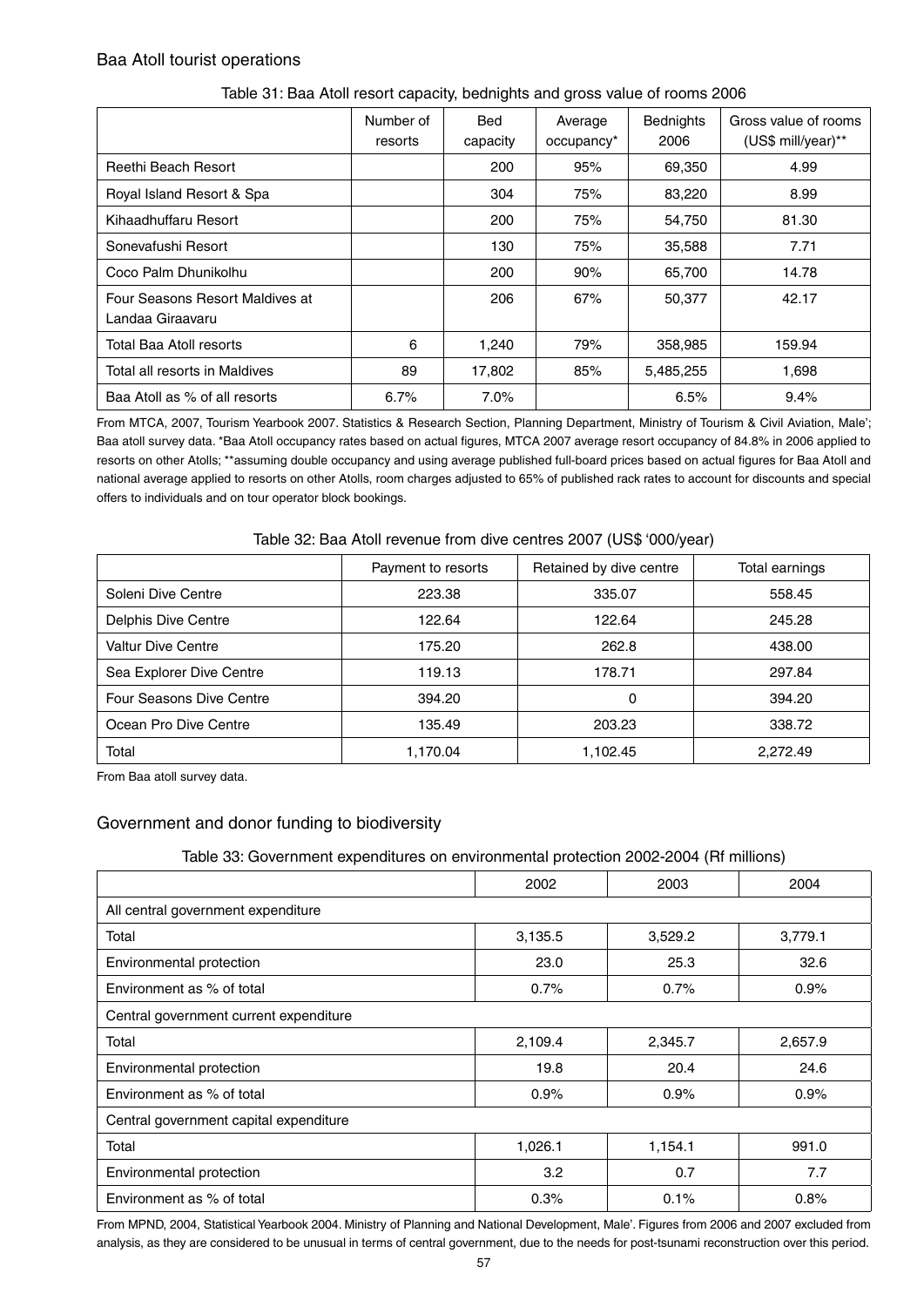# 2006-2008 (Rf millions) 2006 **Expenditure**  2007 Revised Estimates 2008 Projected Ministry of Atolls Development **120 120 120 120 120 120 120 120 120 13**79.58 Maalhosmadulu Dhekunuburi 11.07 13.43 13.10 Ministry of Environment, Energy and Water **82.84** 82.84 94.95 148.34 Ministry of Environment, Energy & Water 49.92 53.31 87.58 Environment Section and the section of the section of the section of the section of the section of the section of the section of the section of the section of the section of the section of the section of the section of the Maldives Energy Authority **1.02** 1.01 Maldives Water and Sanitation Authority **18.84** 3.84 3.22 3.22

# Table 34: Breakdown of government atoll development and environmental protection budget

From MFT, 2008, Budget in Statistics for the Financial Year 2008. Ministry of Finance and Treasury, Male'.

#### Table 35: Donor commitments funding status as of October 2007 (US\$ million)

Department of Meteorology **20.18** 20.18 24.75 24.75 Environment Research Centre 17.67 (17.67 17.67 17.67 17.67 17.67 17.67 17.67 17.67 17.67 17.67 17.67 17.67 17.67 Development Project Loans 1,924.30 Total expenditures 12,000.31 12,000.31 12,000.31 12,000.31 Ministry of Environment Energy & Water as % of total 0.7% 0.6% 0.7%

|                                                                  | Donor commitments |
|------------------------------------------------------------------|-------------------|
| Tsunami activities under National Recovery & Reconstruction Plan |                   |
| <b>Environment and Natural Resources</b>                         | 14.35             |
| Total                                                            | 902.28            |
| Environment and Natural Resources as % of total                  | 1.6%              |
| Non-tsunami development activities                               |                   |
| Environment                                                      | 16.30             |
| Total                                                            | 104.82            |
| Environment as % of total                                        | 15.6%             |
| All donor commitments                                            |                   |
| Environment                                                      | 30.65             |
| Total                                                            | 1,007.1           |
| Environment as % of total                                        | $3.0\%$           |

From NDMC, 2007, Funding update on Official Development Assistance Government of Maldives – October 2007. National Disaster Management Centre, Male'.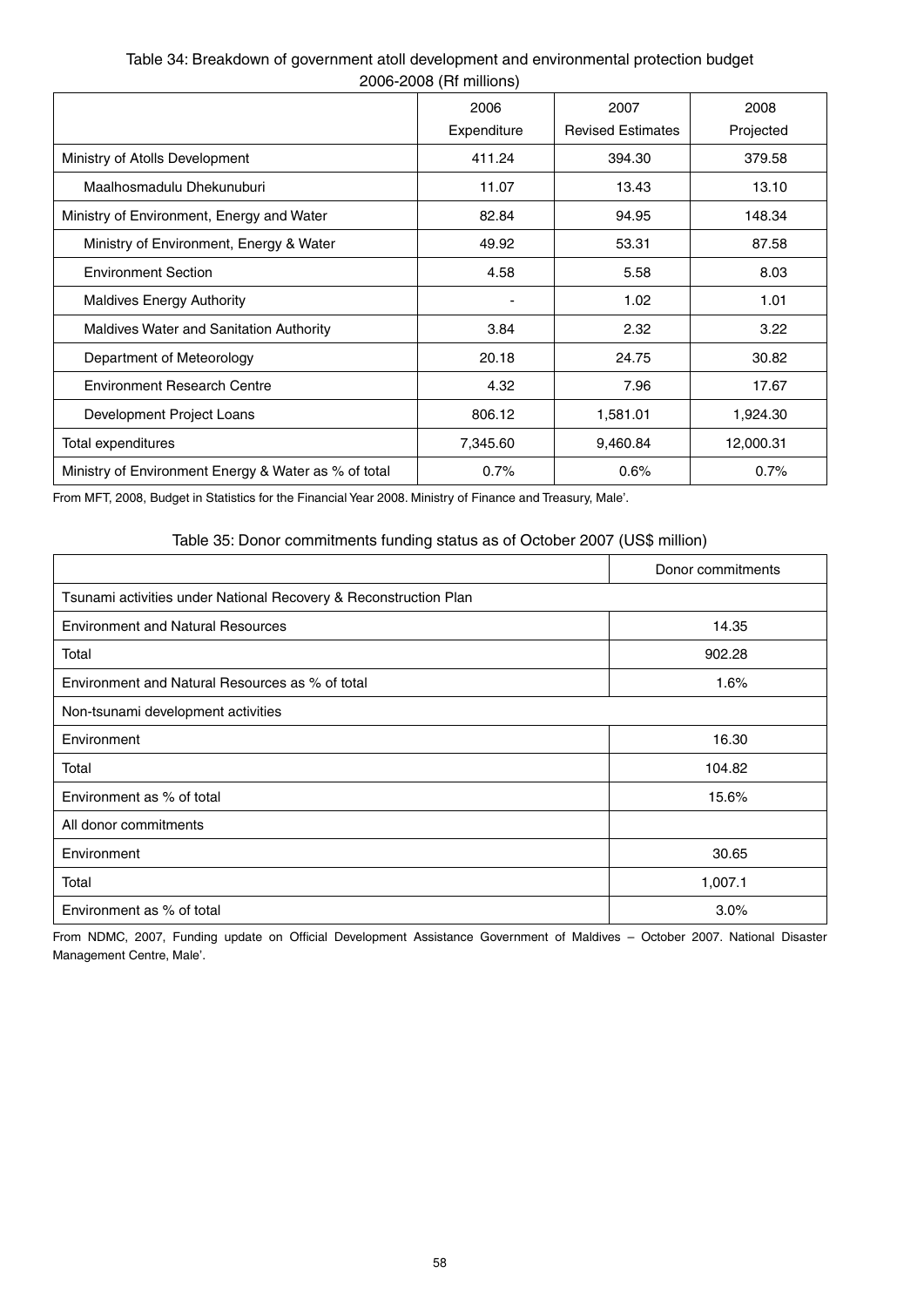# Willingness to pay for biodiversity conservation

|                        | Very important | Quite important | Not important |
|------------------------|----------------|-----------------|---------------|
| Male'                  | 59%            | 35%             | 6%            |
| <b>Baa Atoll Total</b> | 72%            | 27%             | 1%            |
| Island not stated      | 81%            | 19%             | $0\%$         |
| Dharavandhoo           | 88%            | 13%             | $0\%$         |
| Dhonfanu               | 70%            | 30%             | $0\%$         |
| Eydhafushi             | 70%            | 28%             | 2%            |
| Fehendhoo              | 50%            | 50%             | $0\%$         |
| Fulhadhoo              | 100%           | $0\%$           | $0\%$         |
| Goidhoo                | 80%            | 20%             | $0\%$         |
| Hithaadhoo             | 70%            | 30%             | $0\%$         |
| Kamadhoo               | 100%           | $0\%$           | $0\%$         |
| Kendhoo                | 69%            | 31%             | $0\%$         |
| Kihaadhoo              | 50%            | 50%             | $0\%$         |
| Kudarikilu             | 50%            | 50%             | $0\%$         |
| Maalhos                | 80%            | 20%             | $0\%$         |
| Thulhaadhoo            | 65%            | 31%             | 4%            |

# Table 36: Perceived importance of marine and coastal biodiversity

From 2008 Conservation Willingness to Pay Survey data.

# Table 37: Perceived benefits of marine and coastal biodiversity

|                        | Provisioning services / direct values |       |        | Supporting<br>& regulating<br>services/ indirect<br>values |                       | Cultural services / existence<br>values |                                   |
|------------------------|---------------------------------------|-------|--------|------------------------------------------------------------|-----------------------|-----------------------------------------|-----------------------------------|
|                        | Resource<br>use                       | Food  | Income | Tourism                                                    | Ecosystem<br>services | Cultural and<br>existence               | Bequest for future<br>generations |
| Male'                  | 1%                                    | 18%   | 6%     | 4%                                                         | 17%                   | 38%                                     | 1%                                |
| <b>Baa Atoll Total</b> | 7%                                    | 11%   | 3%     | 1%                                                         | 57%                   | 20%                                     | $0\%$                             |
| Island not stated      | 10%                                   | 0%    | $0\%$  | 0%                                                         | 52%                   | 39%                                     | $0\%$                             |
| Dharavandhoo           | $0\%$                                 | 31%   | 0%     | 6%                                                         | 38%                   | 31%                                     | $0\%$                             |
| Dhonfanu               | 20%                                   | 10%   | 10%    | 0%                                                         | 60%                   | 0%                                      | $0\%$                             |
| Eydhafushi             | 2%                                    | 0%    | 0%     | $0\%$                                                      | 87%                   | 9%                                      | $0\%$                             |
| Fehendhoo              | $0\%$                                 | 25%   | 25%    | 0%                                                         | $0\%$                 | 50%                                     | $0\%$                             |
| Fulhadhoo              | $0\%$                                 | 0%    | 33%    | $0\%$                                                      | 67%                   | $0\%$                                   | $0\%$                             |
| Goidhoo                | $0\%$                                 | $0\%$ | 20%    | $0\%$                                                      | 40%                   | 40%                                     | $0\%$                             |
| Hithaadhoo             | 10%                                   | 25%   | $0\%$  | 5%                                                         | 35%                   | 25%                                     | $0\%$                             |
| Kamadhoo               | 33%                                   | 17%   | 17%    | $0\%$                                                      | 33%                   | 0%                                      | $0\%$                             |
| Kendhoo                | $0\%$                                 | 19%   | $0\%$  | $0\%$                                                      | 56%                   | 19%                                     | $0\%$                             |
| Kihaadhoo              | 10%                                   | 10%   | 0%     | 0%                                                         | 40%                   | 30%                                     | $0\%$                             |
| Kudarikilu             | 17%                                   | 17%   | $0\%$  | $0\%$                                                      | 33%                   | 33%                                     | $0\%$                             |
| Maalhos                | 10%                                   | 10%   | 10%    | $0\%$                                                      | 50%                   | 20%                                     | $0\%$                             |
| Thulhaadhoo            | 12%                                   | 15%   | $0\%$  | $0\%$                                                      | 69%                   | 4%                                      | $0\%$                             |

From 2008 Conservation Willingness to Pay Survey data.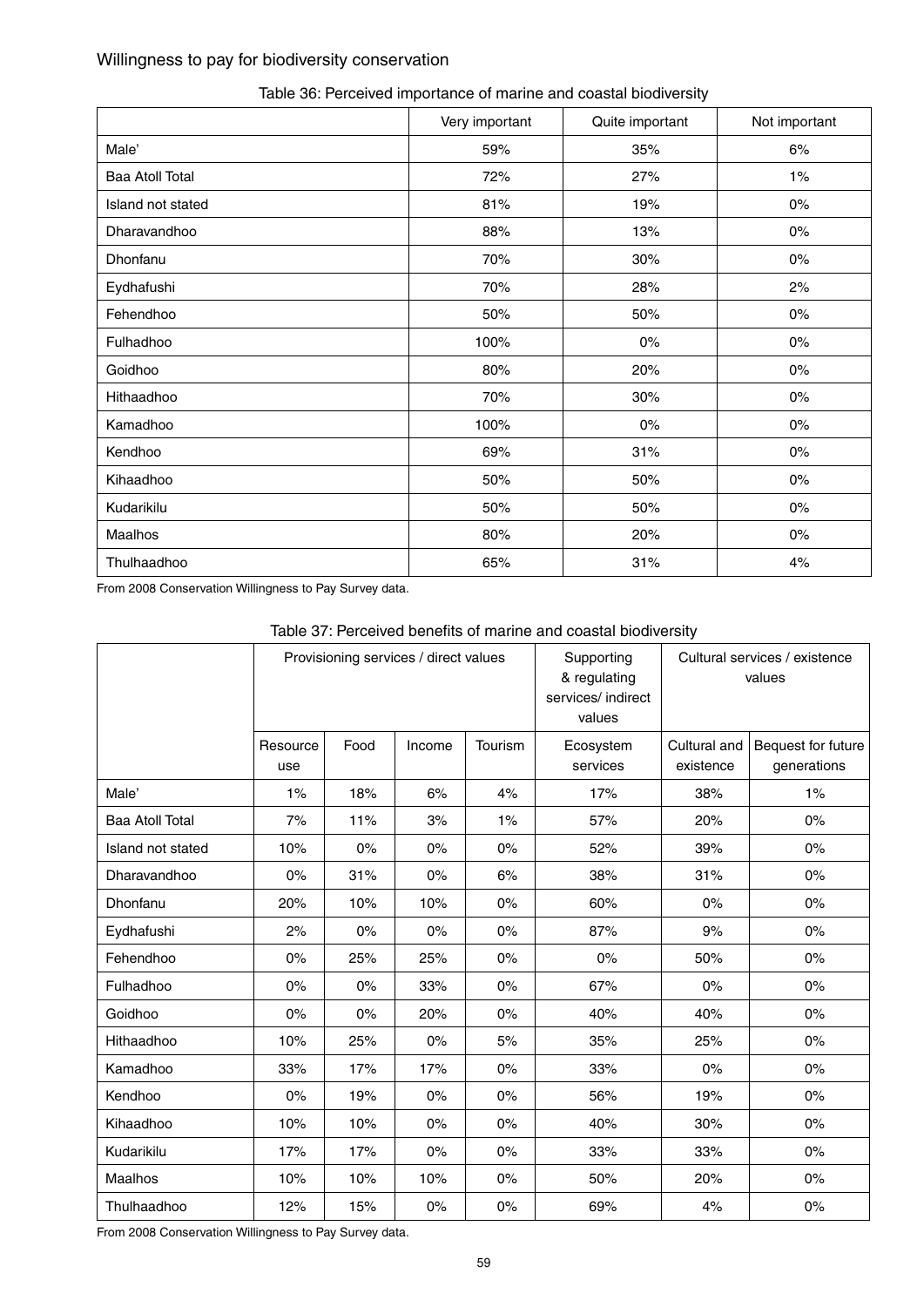|                        | Humans | Waste disposal | Pollution | Climate change | <b>Habitat destruction</b> |
|------------------------|--------|----------------|-----------|----------------|----------------------------|
| Male'                  | 38%    | 22%            | 9%        | $8%$           | 4%                         |
| <b>Baa Atoll Total</b> | 40%    | 18%            | 3%        | 7%             | 7%                         |
| Island not stated      | 26%    | 23%            | $0\%$     | 13%            | 6%                         |
| Dharavandhoo           | 75%    | 13%            | 6%        | $0\%$          | $0\%$                      |
| Dhonfanu               | 40%    | 30%            | $0\%$     | $0\%$          | 20%                        |
| Eydhafushi             | 37%    | 9%             | 2%        | 4%             | 7%                         |
| Fehendhoo              | 75%    | $0\%$          | $0\%$     | $0\%$          | $0\%$                      |
| Fulhadhoo              | 67%    | 33%            | $0\%$     | $0\%$          | $0\%$                      |
| Goidhoo                | 60%    | 10%            | 10%       | $0\%$          | 10%                        |
| Hithaadhoo             | 15%    | 20%            | 5%        | 15%            | 5%                         |
| Kamadhoo               | 17%    | 33%            | $0\%$     | 17%            | $0\%$                      |
| Kendhoo                | 19%    | 38%            | $0\%$     | 19%            | 6%                         |
| Kihaadhoo              | 80%    | $0\%$          | $0\%$     | $0\%$          | 10%                        |
| Kudarikilu             | 50%    | 33%            | $0\%$     | $0\%$          | 17%                        |
| Maalhos                | 60%    | 10%            | $0\%$     | $0\%$          | 10%                        |
| Thulhaadhoo            | 38%    | 23%            | 12%       | 4%             | $8%$                       |

Table 38: Perceived threats to marine and coastal biodiversity

From 2008 Conservation Willingness to Pay Survey data. Other threats mentioned by respondents include deforestation, soil erosion, coral & sand mining, sea level rise, lack of political will, tourism, lack of awareness, species extinction and low development.

|                        | Willing |          | Preferred payment |              |               |               |         |                   |                        |             |
|------------------------|---------|----------|-------------------|--------------|---------------|---------------|---------|-------------------|------------------------|-------------|
|                        | to pay  | Average* | <b>Rf 10</b>      | <b>Rf 50</b> | <b>Rf 100</b> | <b>Rf 500</b> | Rf 1000 | $\geq$<br>Rf 1000 | Annual<br>contribution | User<br>fee |
| Male'                  | 74%     | 130      | 27%               | 24%          | 35%           | 7%            | 4%      | 3%                | 77%                    | 23%         |
| <b>Baa Atoll Total</b> | 91%     | 123      | 45%               | 18%          | 17%           | 8%            | 4%      | $1\%$             | 82%                    | 14%         |
| Island not stated      | 90%     | 178      | 43%               | 11%          | 25%           | 14%           | 0%      | 4%                | 79%                    | 11%         |
| Dharavandhoo           | 81%     | 32       | 54%               | 8%           | 15%           | 0%            | 0%      | $0\%$             | 62%                    | 23%         |
| Dhonfanu               | 100%    | 90       | 50%               | 10%          | 30%           | 10%           | 0%      | $0\%$             | 80%                    | 20%         |
| Eydhafushi             | 93%     | 124      | 44%               | 28%          | 12%           | 5%            | 7%      | $0\%$             | 93%                    | 5%          |
| Fehendhoo              | 75%     | 217      | 0%                | 33%          | 33%           | 33%           | 0%      | $0\%$             | 100%                   | $0\%$       |
| Fulhadhoo              | 100%    | 203      | 33%               | $0\%$        | 33%           | 33%           | 0%      | $0\%$             | 100%                   | $0\%$       |
| Goidhoo                | 90%     | 143      | 44%               | 33%          | 11%           | $0\%$         | 11%     | $0\%$             | 67%                    | 33%         |
| Hithaadhoo             | 95%     | 23       | 74%               | 21%          | 5%            | $0\%$         | 0%      | $0\%$             | 79%                    | 21%         |
| Kamadhoo               | 100%    | 107      | 67%               | $0\%$        | 17%           | 17%           | 0%      | $0\%$             | 83%                    | 17%         |
| Kendhoo                | 88%     | 164      | 43%               | 21%          | 0%            | 14%           | 7%      | $0\%$             | 93%                    | 0%          |
| Kihaadhoo              | 100%    | 94       | 40%               | 20%          | 30%           | 10%           | 0%      | $0\%$             | 70%                    | 30%         |
| Kudarikilu             | 100%    | 32       | 67%               | 17%          | 17%           | $0\%$         | 0%      | $0\%$             | 83%                    | 17%         |
| Maalhos                | 100%    | 293      | 10%               | 20%          | 30%           | 10%           | 20%     | $0\%$             | 90%                    | 0%          |
| Thulhaadhoo            | 81%     | 93       | 33%               | 14%          | 24%           | 10%           | 0%      | $0\%$             | 71%                    | 29%         |

From 2008 Conservation Willingness to Pay Survey data. \* extremely high stated amounts (Rf 25,000 or more) removed so as not to skew averages.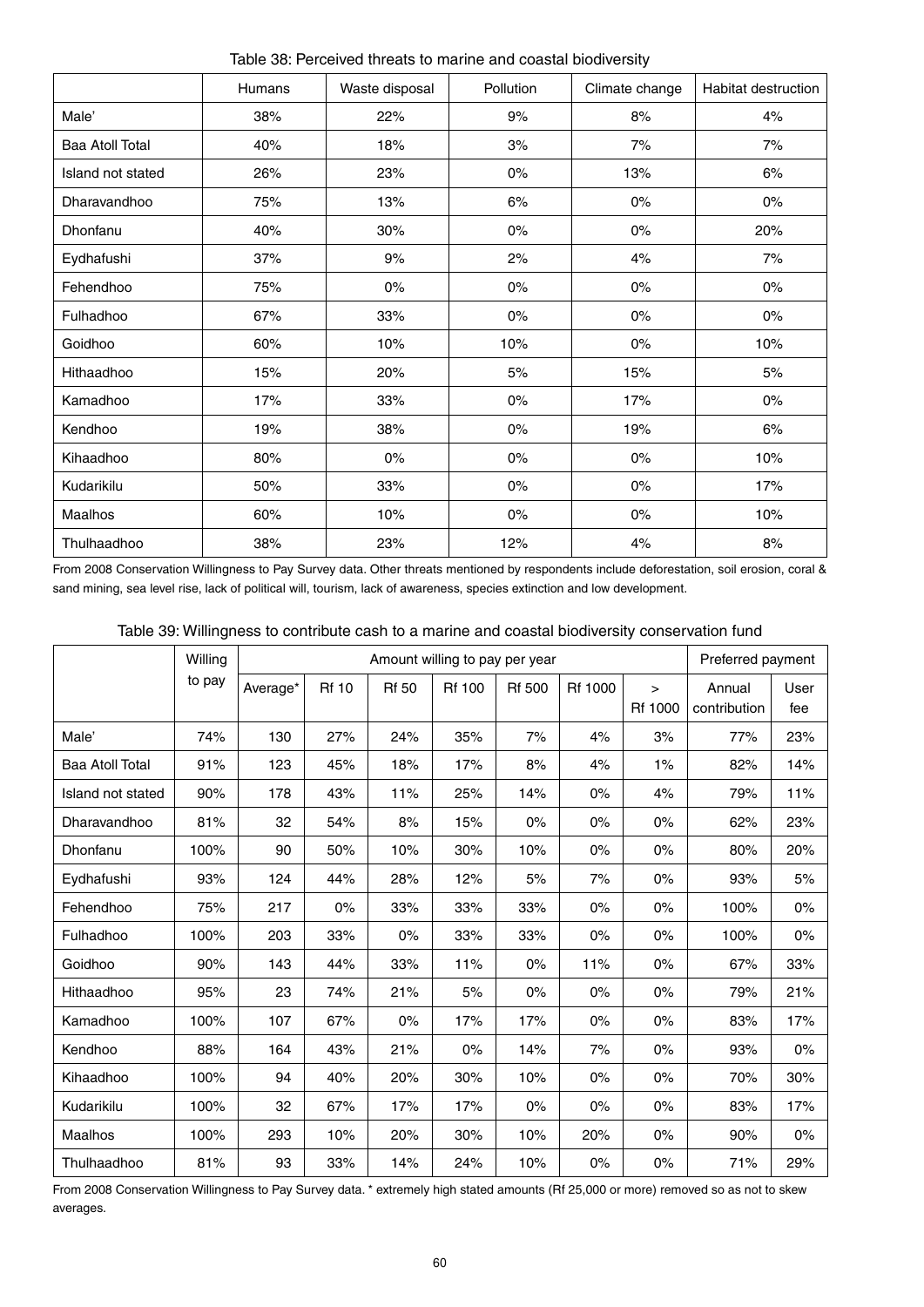|                   | Willing to | Activities willing to contribute to |                  |                   |                  |                   |                              |  |  |  |  |
|-------------------|------------|-------------------------------------|------------------|-------------------|------------------|-------------------|------------------------------|--|--|--|--|
|                   | contribute | Awareness<br>campaigns              | Tree<br>planting | Beach clean<br>up | Reef clean<br>up | Other<br>activity | One day's<br>fishing profits |  |  |  |  |
| Male'             | 84%        | 64%                                 | 57%              | 38%               | 23%              | 4%                | 5%                           |  |  |  |  |
| Baa Atoll Total   | 93%        | 82%                                 | 95%              | 95%               | 61%              | 4%                | 14%                          |  |  |  |  |
| Island not stated | 84%        | 100%                                | 100%             | 100%              | 81%              | 0%                | 12%                          |  |  |  |  |
| Dharavandhoo      | 94%        | 67%                                 | 93%              | 93%               | 67%              | 13%               | 13%                          |  |  |  |  |
| Dhonfanu          | 100%       | 50%                                 | 90%              | 90%               | 80%              | 0%                | 10%                          |  |  |  |  |
| Eydhafushi        | 93%        | 95%                                 | 100%             | 100%              | 58%              | 2%                | 16%                          |  |  |  |  |
| Fehendhoo         | 100%       | 50%                                 | 100%             | 75%               | 50%              | 0%                | 25%                          |  |  |  |  |
| Fulhadhoo         | 67%        | 50%                                 | 100%             | 100%              | 50%              | 50%               | $0\%$                        |  |  |  |  |
| Goidhoo           | 100%       | 80%                                 | 100%             | 100%              | 90%              | 10%               | 30%                          |  |  |  |  |
| Hithaadhoo        | 90%        | 67%                                 | 83%              | 94%               | 50%              | 0%                | 11%                          |  |  |  |  |
| Kamadhoo          | 100%       | 100%                                | 100%             | 100%              | 50%              | 17%               | $0\%$                        |  |  |  |  |
| Kendhoo           | 88%        | 71%                                 | 93%              | 93%               | 50%              | 0%                | 7%                           |  |  |  |  |
| Kihaadhoo         | 100%       | 70%                                 | 90%              | 80%               | 60%              | 10%               | 0%                           |  |  |  |  |
| Kudarikilu        | 100%       | 67%                                 | 83%              | 83%               | 33%              | 0%                | 17%                          |  |  |  |  |
| Maalhos           | 90%        | 89%                                 | 100%             | 89%               | 22%              | 11%               | 11%                          |  |  |  |  |
| Thulhaadhoo       | 96%        | 88%                                 | 96%              | 100%              | 60%              | 0%                | 24%                          |  |  |  |  |

From 2008 Conservation Willingness to Pay Survey data.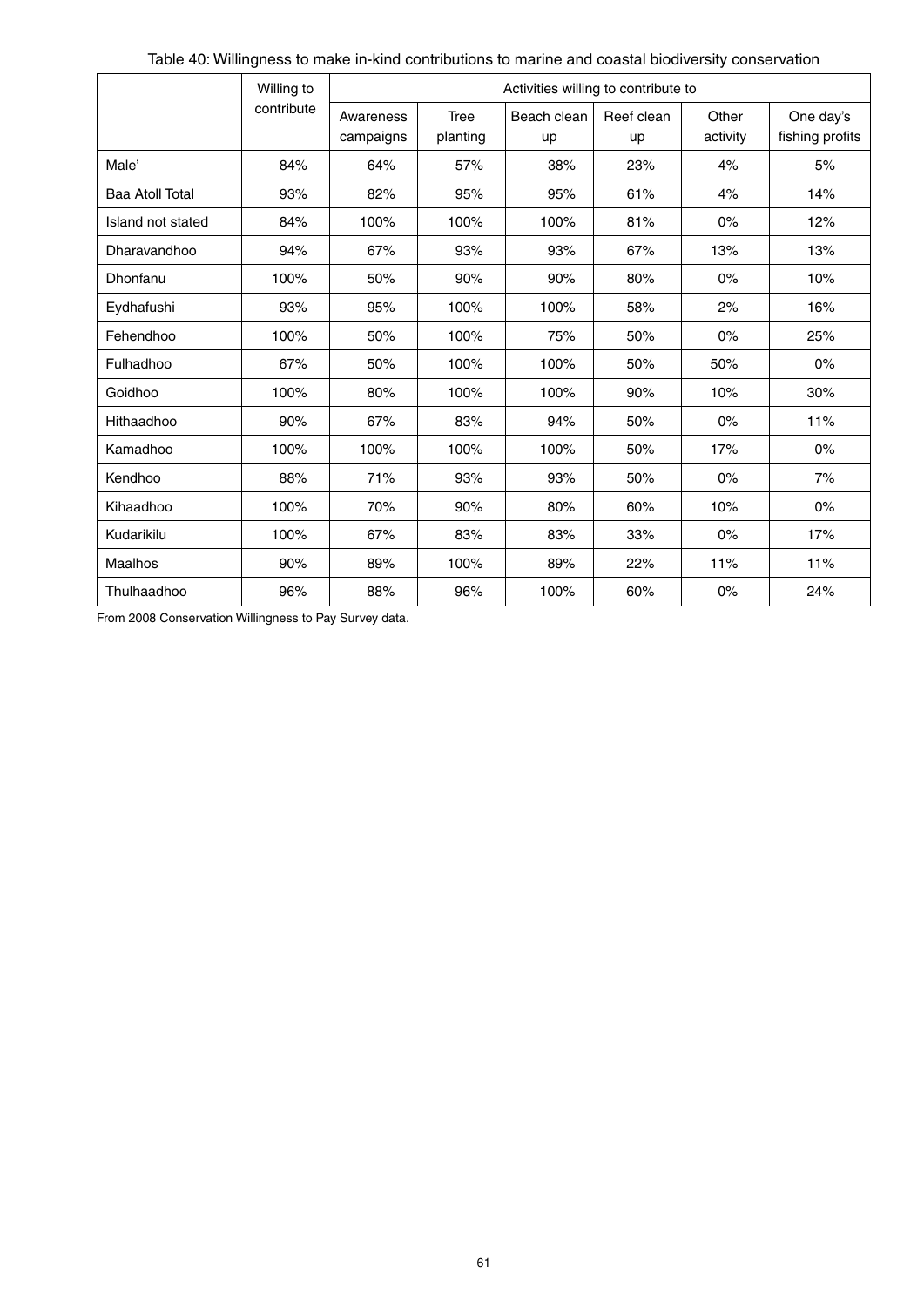# References and notes

- 1 Biodiversity in the document not only refers to species, but also to ecosystems and ecological processes.
- 2 Mohamed, M., 2007, Economic Valuation of Coral Reefs: A Case Study of the Costs and Benefits of Improved Management of Dhigali Haa, a Marine Protected Area in Baa Atoll, Maldives. A thesis submitted in partial fulfilment of the requirements for the Degree of Master of Environmental Science at the University of Canterbury, Christchurch.
- 3 The survey originally included four of the six resorts in Baa Atoll, and 800 questionnaires. Four hundred questionnaires from two of the surveyed resorts were however lost, and could not be analysed.
- 4 Calculated from the latest population data presented on http://www.atolls.gov.mv/, and island average household sizes presented in MPND, 2007a, Maldives, Population and Housing Census 2006. Ministry of Planning and National Development, Male'.
- 5 A composite indicator based on household total value of production, ownership of consumer durables and per capita cash income was used to group survey respondents into four categories: richer (11% of the sample), upper-middle (36%), lowermiddle (41%) and poorest (12%).
- 6 United Nations 2007. Common Country Assessment 2007: Republic of Maldives. United Nations System in the Maldives, Male'
- 7 Mohamed, M., 2007, Economic Valuation of Coral Reefs: A Case Study of the Costs and Benefits of Improved Management of Dhigali Haa, a Marine Protected Area in Baa Atoll, Maldives. A thesis submitted in partial fulfilment of the requirements for the Degree of Master of Environmental Science at the University of Canterbury, Christchurch.
- 8 UNDP, 2007. Human Development Report 2007. United Nations Development Programme, New York.
- 9 MPND, 2008, Maldives at a Glance July 2008. Ministry of Planning and National Development, Male'.
- <sup>10</sup> UN CCA 2007 *op.cit*
- <sup>11</sup> Government of Maldives 2006, Seventh National Development Plan 2006-2010: Creating New Opportunities. Ministry of Planning and National Development, Male'.
- <sup>12</sup> World Bank, 2006, The Maldives: Sustaining Growth & Improving the Investment Climate. Finance and Private Sector Development Unit, South Asia Region, The World Bank.
- <sup>13</sup> MPND, 2008, Maldives at a Glance July 2008. Ministry of Planning and National Development, Male'.
- <sup>14</sup> World Bank 2006 *op. cit.*
- <sup>15</sup> World Bank 2006 *op. cit.*
- <sup>16</sup> World Bank and IMF, 2008, Doing Business 2008: Making a Difference, The World Bank and the International Finance Corporation, Washington DC.
- <sup>17</sup> ADB, 2004, Country Economic Review Maldives. CER: MLD 2004-13, Asian Development Bank, Manila.
- <sup>18</sup> Government of Maldives 2006 *op. cit*. This unusually high increase in GDP is most likely linked to the increased spending, investment and foreign exchange inflows which occurred after the Indian Ocean tsunami disaster.
- <sup>19</sup> ADB, 2008, Asian Development Bank and the Maldives: a Fact Sheet. Asian Development Bank, Manila.
- <sup>20</sup> ADB 2008 *op. cit.*
- <sup>21</sup> World Bank, 2007, Maldives Country Assistance Strategy. Report No. 41400 MV, South Asia Region, The World Bank.
- <sup>22</sup> ADB 2004 *op. cit.*
- <sup>23</sup> Government of Maldives 2006 *op. cit.*
- <sup>24</sup> World Bank 2007 *op. cit.*
- <sup>25</sup> ADB 2004 *op. cit.*
- <sup>26</sup> Haleem A. Stakeholder Analysis Report, Atoll Ecosystem Conservation Project. 2008
- <sup>27</sup> Due to the physical and geographical characteristics of the Maldives, "biodiversity" and "coastal and marine biodiversity" are used synonymously in this report.
- <sup>28</sup> Millennium Ecosystem Assessment, 2005, Ecosystems and Human Well-being: Synthesis. Island Press, Washington, DC.
- <sup>29</sup> Emerton, L., 2006, Counting Coastal Ecosystems as an Economic Part of Development Infrastructure. Ecosystems and Livelihoods Group Asia, World Conservation Union (IUCN), Colombo.
- 30 MPND 2007, *op. cit.*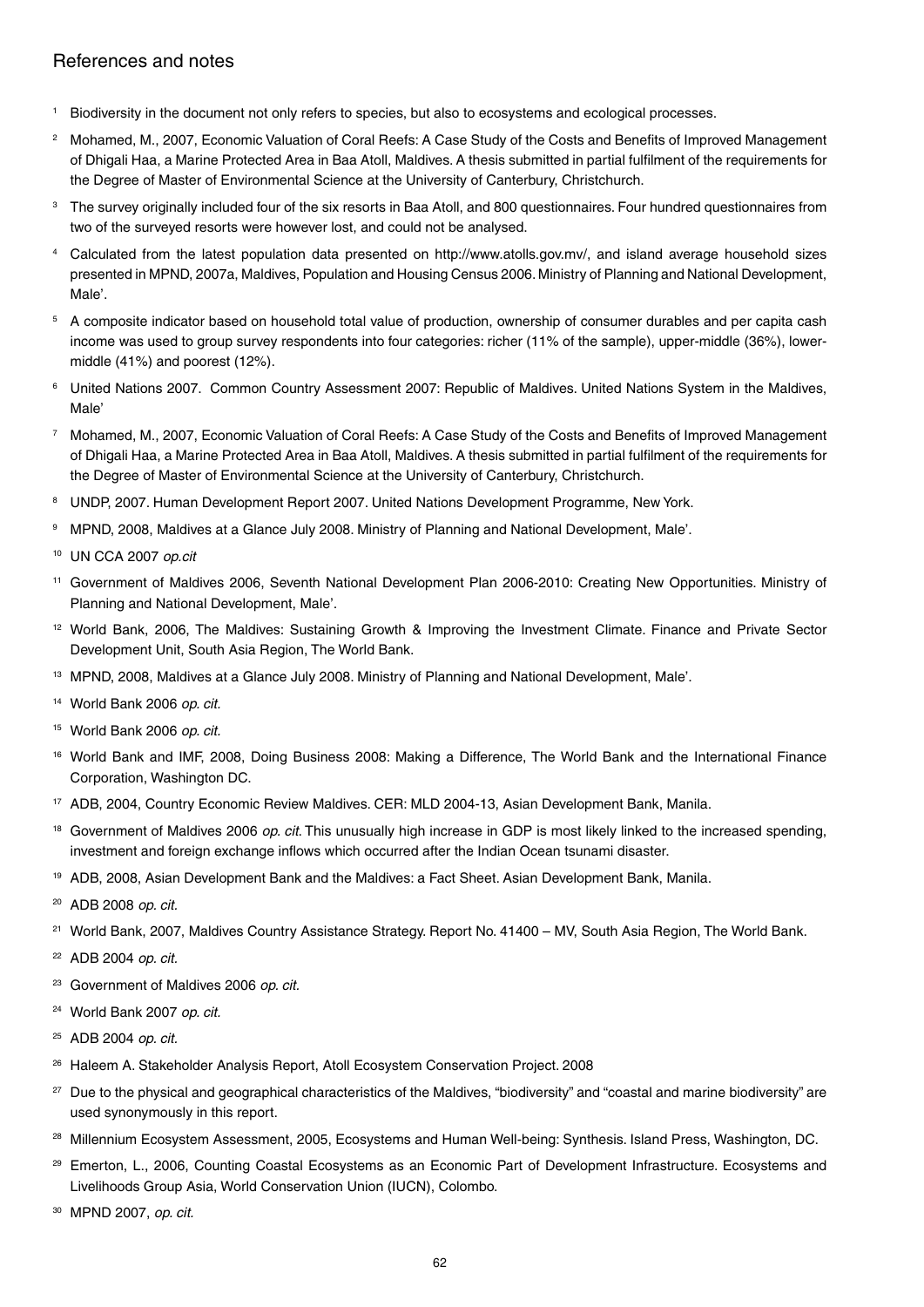- <sup>31</sup> MTCA, 2007, Tourism Yearbook 2007. Statistics & Research Section, Planning Department, Ministry of Tourism & Civil Aviation, Male'.
- <sup>32</sup> MPND 2007a *op. cit.*
- <sup>33</sup> MPND, 2007, Maldives Statistical Yearbook 2007. Ministry of Planning and National Development, Male'.
- <sup>34</sup> WTTC, 2008, Travel & Tourism Satellite Accounts for the Maldives, World Travel and Tourism Council, London. Travel & Tourism Satellite Accounts are analogous to the national income accounts routinely published by government statistical offices worldwide. The WTTC/Oxford Economics 2008 Tourism Satellite Accounting research constructs such accounts for 176 countries and follows the standardised United Nations' methodology for measurement of Travel & Tourism's economic impact on personal consumption, business spending, capital investment, government expenditures, exports and imports, culminating in quantification of the contribution to gross domestic product and employment.
- <sup>35</sup> Total employment is registered as 110,231 in the Statistical Yearbook 2007.
- <sup>36</sup> An exchange rate of US\$1=Rf 12.75 has been used for conversion.
- <sup>37</sup> MTCA 2007 *op. cit.*
- <sup>38</sup> WTTC 2008 *op. cit.*
- <sup>39</sup> WTTC 2008 *op. cit.*
- <sup>40</sup> WTTC 2008 *op. cit.*
- <sup>41</sup> MPND, 2004, Maldives Statistical Yearbook 2004. Ministry of Planning and National Development, Male'; MPND, 2005, Maldives Statistical Yearbook 2005. Ministry of Planning and National Development, Male'; MPND 2007 *op. cit*.; MTCA 2007 *op. cit.*
- <sup>42</sup> WTTC 2008 *op. cit.*
- <sup>43</sup> MPND 2007 *op. cit.*
- 44 Only four private fisheries zone operators and the government-owned MIFCO are permitted to collect and export skipjack tuna
- <sup>45</sup> Fishing in the EEZ is long-line and is dominated by foreign companies. MIFCO is the only Maldivian company currently engaged in long-line fishing in the EEZ, and its operations are as yet very limited.
- <sup>46</sup> MPND 2007 *op. cit.*
- <sup>47</sup> MPND 2007a *op. cit.*
- <sup>48</sup> MPND 2007 *op. cit.*
- <sup>49</sup> ADB, 2007, Maldives: Sources of Growth. Asian Development Bank, Manila.
- 50 MFAMR, 2004, Fisheries Statistics 2004. Economic Research and Statistics Services, Ministry of Fisheries, Agriculture and Marine Resources, Male; MFAMR, 2006, Fisheries Statistics 2006. Economic Research and Statistics Services, Ministry of Fisheries, Agriculture and Marine Resources, Male.
- <sup>51</sup> MPND 2003 *op. cit.*
- <sup>52</sup> MPND 2004 *op. cit.*; MPND 2005 *op. cit.*; MPND 2007 *op. cit.*; MFAMR 2004 *op. cit.*; MFAMR 2005 *op. cit.*
- <sup>53</sup> UNEP 2005 Maldives Post-Tsunami Environment Assessment
- <sup>54</sup> Shaig A. Climate Change Vulnerability and Adaptation Assessment of the Maldives Land and Beaches. Center for Disaster Studies, James Cook University, Australia. (As part of research for the National Adaptation Programme of Action Maldives). Undated.
- <sup>55</sup> UNEP 2005 *op.cit*
- <sup>56</sup> MPND 2007 *op.cit*
- <sup>57</sup> Shaig undated. *op.cit*
- 58 UNEP-WCMC (2006) In the front line: shoreline protection and other ecosystem services from mangroves and coral reefs. UNEP-WCMC, Cambridge, UK 33 pp www.unep-wcmc.org/resources/PDFs/In\_the\_front\_line.pdf
- <sup>59</sup> Kench et. al 2005 and Woodroffe 1993 as seen in Shaig undated p 13. *Op.cit* and Shaig A. 2007. Maldives Land Study 2006. Ministry of Planning and Development, Government of Maldives.
- <sup>60</sup> Ibid
- <sup>61</sup> Cesar H., Burke L., and Pet-Soede L. The Economics of Worldwide Coral Reed Degradation. Cesar Environmental Economics Publishing and WWF-Netherlands. 2003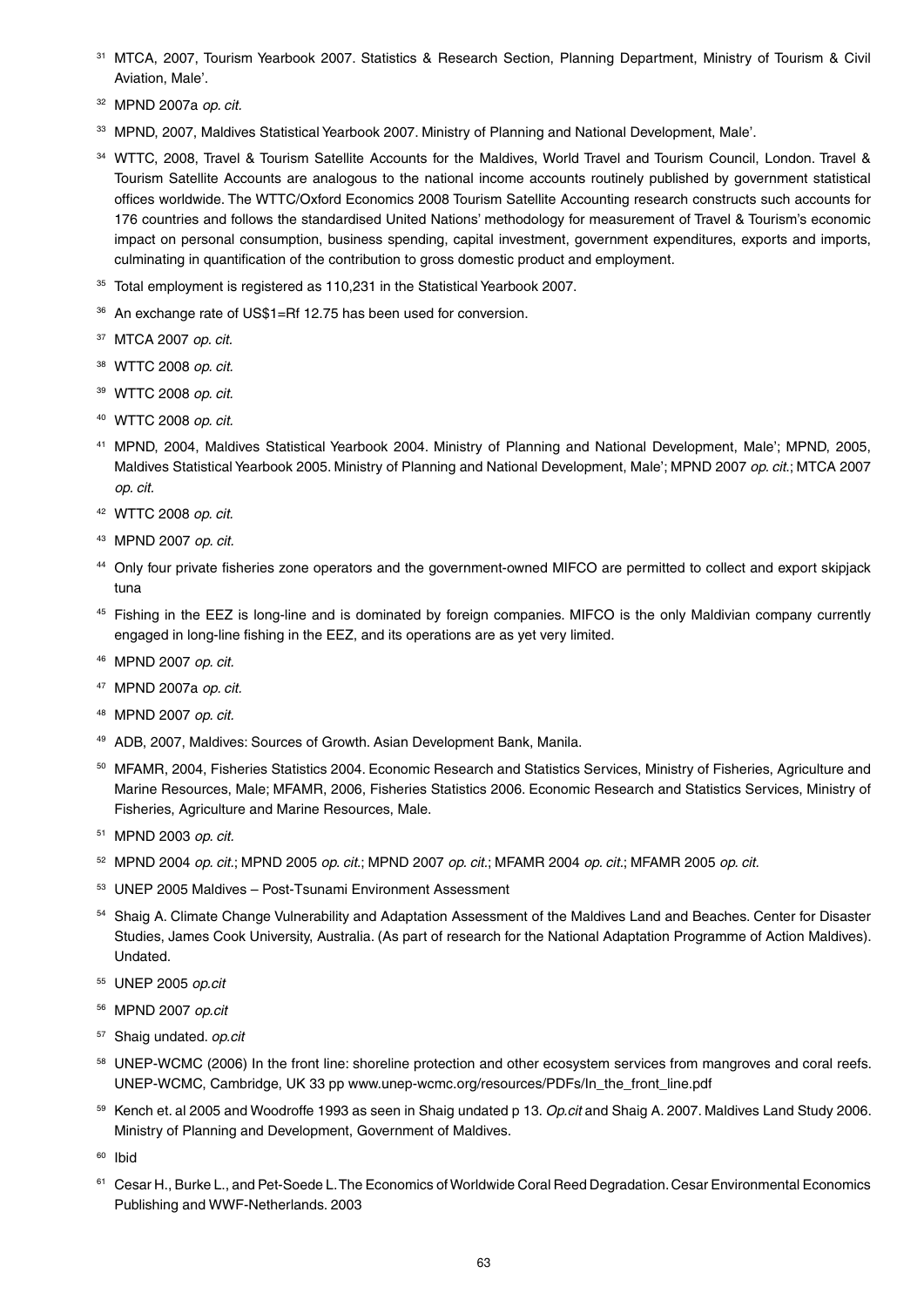- 62 H. Berg, et al.. 1998. "Environmental Economics of Coral Reef Destruction in Sri Lanka," in Ambio 27 (8): 627-634; S.J. Williams, K. Dodd, and K.K. Gohn. 1995. "Coast in Crisis." US Geological Survey Circular 1075; Herman Cesar, personal communication.
- <sup>63</sup> Burke, L. Maidens J. 2004. Reefs at Risk in the Caribbean. World Resource Institute.
- <sup>64</sup> Jacobs 2004. Economic Valuation of Coral Reefs and Adiacent Habitats in American Samoa.
- <sup>65</sup> UNEP-WCMC 2006. *Op.cit*
- <sup>66</sup> UNEP 2005 *op.cit*.
- <sup>67</sup> Estimates of unit costs for each replacement measure were provided by the MPND and Environment Ministry.

Unit cost for cement-sand/concrete breakwater/revetment – MRF 26, 304 per linear metre

Unit cost for rock boulders breakwater/revetment – MRF 45, 600 per linear metre

Unit cost for cement-sand/concrete breakwater/revetment  $-$  MRF 3200 per m<sup>3</sup>

Unit cost for rock boulders breakwater/revetment  $-$  MRF 16, 000 per  $m<sup>3</sup>$ 

- <sup>68</sup> Calculated from the latest population data presented on http://www.atolls.gov.mv/, and island average household sizes presented in MPND, 2007a, Maldives, Population and Housing Census 2006. Ministry of Planning and National Development, Male'.
- 69 A proportion of the population originating from Baa Atoll is engaged in employment on other Atolls and in the capital city Male'.
- $70$  Although coral mining is officially banned, some mining does take place at a small level and is depicted in official records
- <sup>71</sup> Mohamed 2007 *op. cit.*
- <sup>72</sup> MPND 2007a *op. cit*.
- <sup>73</sup> MPND 2007 *op. cit.*
- <sup>74</sup> MPND 2007a *op. cit.*
- <sup>75</sup> At average wage rates for the fisheries sector (excluding professional technical workers), from MPND, 2003, Household Income and Expenditure Survey 2002-03. Ministry of Planning and National Development, Male'.
- <sup>76</sup> MFAMR 2006 *op. cit.*
- <sup>77</sup> MPND 2007 *op. cit.*
- $78$  Using average prices per kg paid by MIFCO, and average end value of products sold by MIFCO.
- $79$  The Atoll-wide figures presented in the boxes in this section are calculated from the sum of disaggregated figures for % of households participating and average value per household in each island.
- 80 Although the number of households participating in fishing according to the survey (862 households) is not inconsistent with official statistics (1,364 people), the value of the catch as stated in the household survey gives widely different figures from official statistics. The recorded annual fish catch from Baa Atoll is just under 2,600 tonnes according to official statistics (MPND 2007, MFAMR 2006), whereas – using an average fish price of Rf 5/kg – data from the household survey suggest that the annual catch as stated by households is almost 140 times higher than this (some 360,000 tonnes). Although it is to be expected that official statistics will incorporate some level of under-reporting by fishermen, as well as excluding some portion of catch, the magnitude of difference is somewhat surprising and shows extensive over-reporting by respondents.
- 81 Shark fishing is banned in Baa Atoll, under a moratorium from the government.
- <sup>82</sup> These values do not necessarily accrue within the Maldives; much of these revenue are remitted to tour operators and resort companies based overseas.
- 83 Estimates of unit costs for each replacement measure were provided by the MPND and Environment Ministry.

Unit cost for cement-sand/concrete breakwater/revetment – MRF 26, 304 per linear metre

Unit cost for rock boulders breakwater/revetment – MRF 45, 600 per linear metre

Unit cost for cement-sand/concrete breakwater/revetment – MRF 3200 per m<sup>3</sup>

Unit cost for rock boulders breakwater/revetment – MRF 16, 000 per  $m<sup>3</sup>$ 

- 84 Updated to current prices using the CPI deflator.
- 85 Does not include environmental conservation expenditure by tourism and fisheries ministries.
- 86 NDMC, 2007, Funding update on Official Development Assistance Government of Maldives October 2007. National Disaster Management Centre, Male'.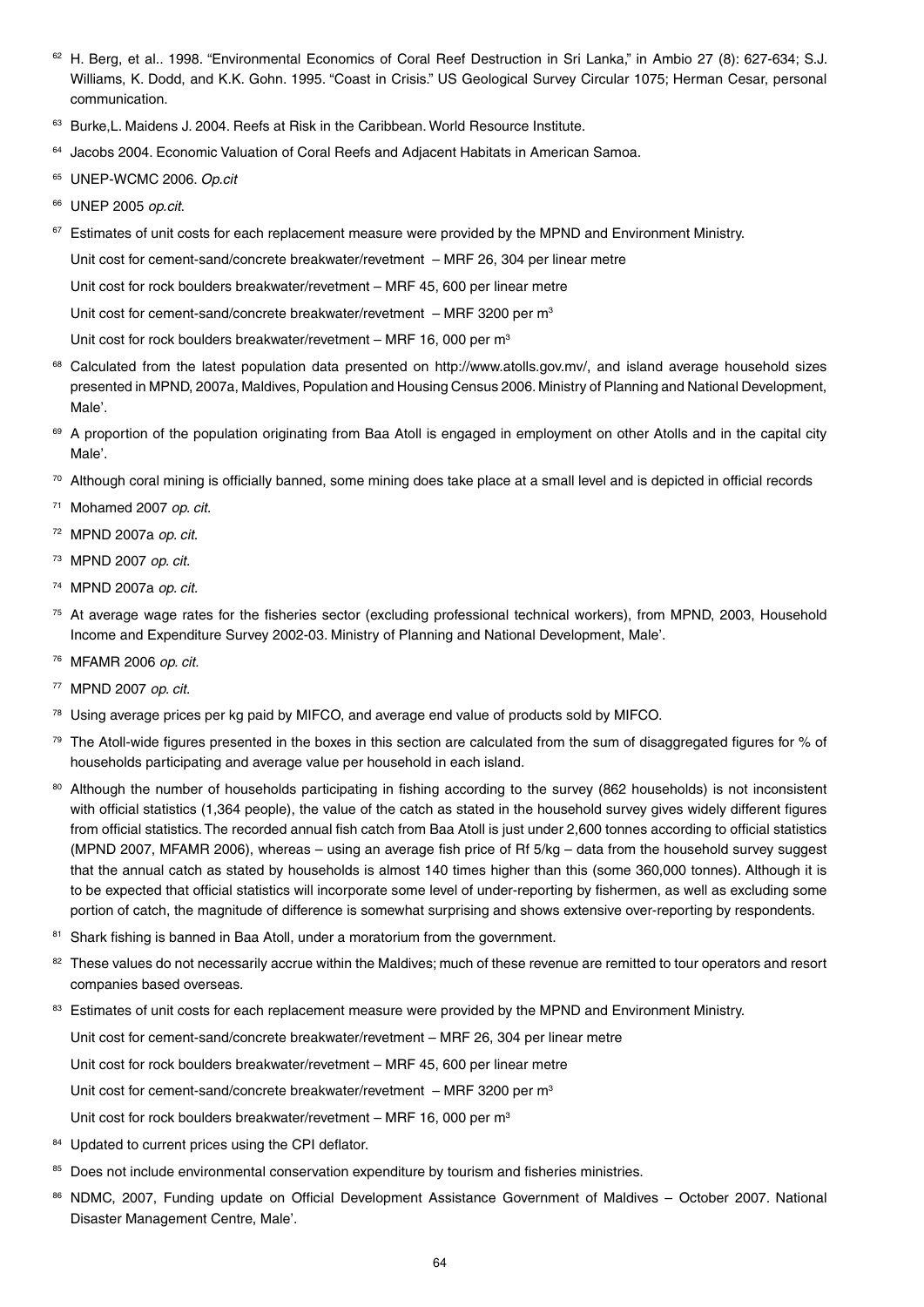- 87 Emerton, L., Bishop, J. and L. Thomas, 2006, Sustainable Financing of Protected Areas: A Global Review of Challenges and Options. IUCN – the World Conservation Union, Gland and Cambridge.
- 88 Emerton, L., 2003, Covering the economic costs of Marine Protected Areas: extending the concept of financial diversity and sustainability Paper presented at Workshop on Building a Diverse Portfolio to Sustainably Finance Marine Protected Area Networks, World Parks Congress, Durban.
- <sup>89</sup> Mohamed 2007, *op. cit.*
- 90 Just under 360,000 tourist bednights are spent each year in Baa Atoll resorts (see Annex Table 30), and the average length of stay for visitors to the Maldives is 8 days (MPND 2007 *op. cit.*).
- 91 It is assumed that Maldivian survey results reflect household willingness to pay. If respondents were in fact expressing their own individual willingness to pay, the total figure would be much higher than this.
- <sup>92</sup> See Emerton et al 2006 *op. cit.*
- 93 As laid out in the 1979 Law on Foreign Investment in the Republic of Maldives.
- 94 MCS, 2008, Import Tariffs 2008. Maldives Customs Service, Male'.
- 95 Prohibited products include: Black coral and by products, Trochus shells, Triton shells, Lobster or lobster meat, All stony corals excluding organ pipe coral, Bait fish used in pole and line tuna fisheries, Puffer fish, Eels, Turtles and their products of any nature, All pearl oysters, Skates and rays, Dolphins, Whales, Parrot fish and Bigeye scad below 6". Maldives Customs Service 2008: http://www.customs.gov.mv/docs/airport.pdf, accessed 15/09/08.
- <sup>96</sup> MFT, 2008, Budget in Statistics for the Financial Year 2008. Ministry of Finance and Treasury, Male'.
- <sup>97</sup> UN 2007 *op. cit*
- <sup>98</sup> UNEP 2005 *op.cit*
- 99 Water and Sanitation Policy 2006.
- <sup>100</sup> UN 2007 *op.cit*
- <sup>101</sup> UNEP 2005 *op.cit.*
- <sup>102</sup> Ministry of Tourism and Civil Aviation MoTCA
- <sup>103</sup> UNEP 2005 *op.cit.*
- <sup>104</sup> MHAHE, 1999, Second National Environment Action Plan. Ministry of Home Affairs Housing and Environment, Male'. A third NEAP is currently under development.
- <sup>105</sup> MHAHE, 2002, National Biodiversity Strategy and Action Plan of the Maldives. Ministry of Home Affairs Housing and Environment, Male'.
- <sup>106</sup> Including the 1987 Fisheries Act, 1976 Law Relating to the Exclusive Economic Zone of the Republic of Maldives, 1987 Regulation on Issuing Licenses to Fish in the Exclusive Economic Zone of the Republic of Maldives, 1996 Maritime Zones Act of Maldives and 1974 Law on Fishing in the Lagoons of the Maldives.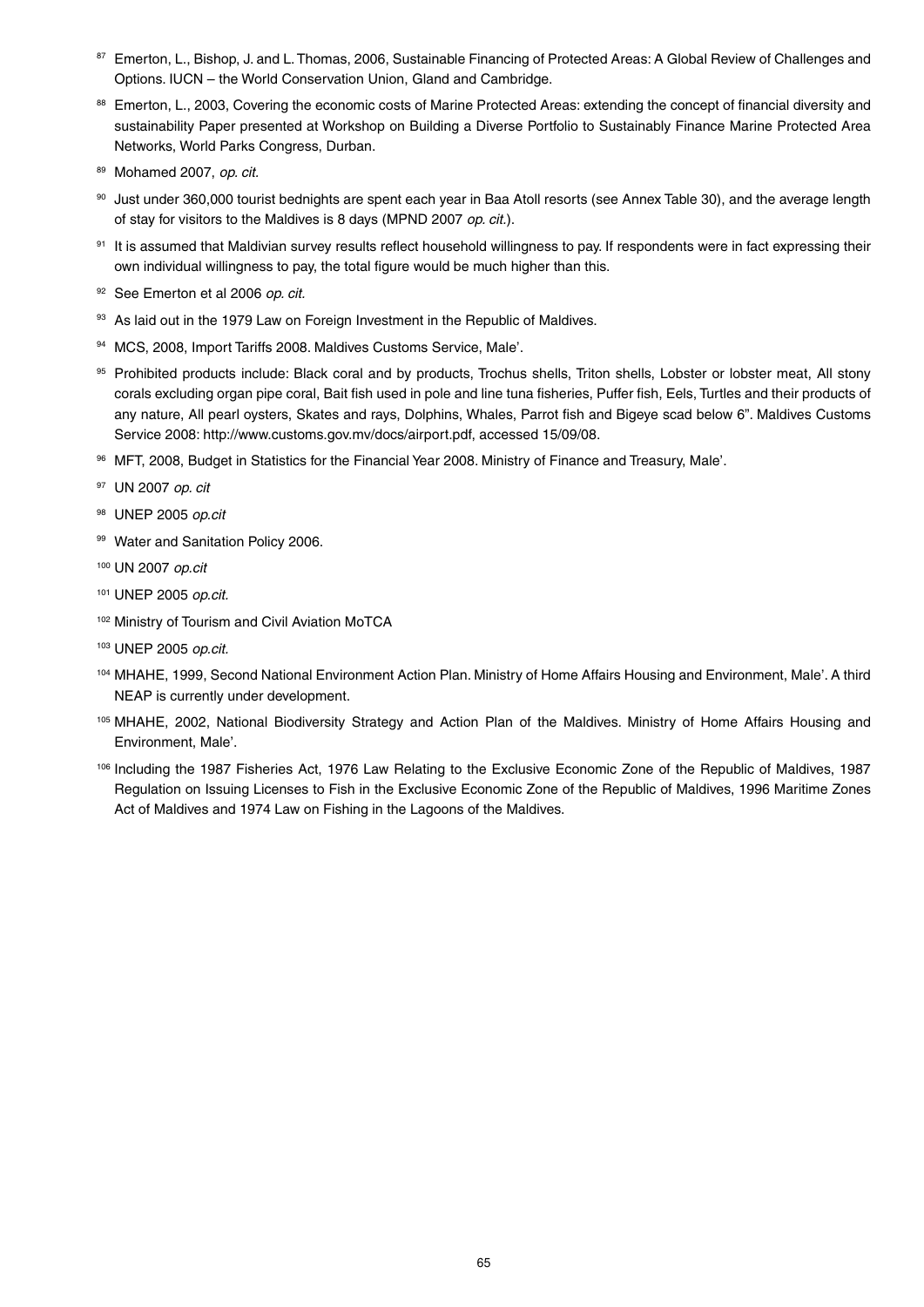#### Additional References

- Anderson, R. C., and Waheed, Z. (1999). "Management of shark fisheries in the Maldives." In: *Case studies of the management of elasmobranch fisheries*, R. Shotton, ed., Food and Agriculture Organisation, Rome.
- Brown B. E. and R. P. Dunne. (1988). The impact of coral mining on coral reefs in the Maldives. Environmental Conservation 1**5**:159–165.
- Emerton, L. 1997. Seychelles Biodiversity: Economic Assessment. Biodiversity Economics for Eastern Africa, IUCN
- Jamal, M. and Lagiewski, R.2006. A bipolar view of island tourism planning. A case of Maldives islands. Maldives Tourism Promotion Board and Rochester Institute of Technology, Rochester, New York. https://ritdml.rit.edu/dspace/bitstream/1850/3006/1/ RLagiewskiConfProc10-2006.pdf
- Maldives Tourism Act (Law No. 2/99). http://www.tourism.gov.mv/downloads/Tourism\_Act(Law2-99).pdf
- Marine Research Centre. (2008). *Status of the shark fisheries in the Maldives*. Unpublished report.
- Ministry of Environment and Construction. (2005). *State of the Environment: Maldives, 2004*, Ministry of Environment and Construction, Maldives.
- Ministry of Planning and National Development. (2006b). *Statistical Yearbook of Maldives 2006*, Ministry of Planning and National Development, Maldives.
- Ministry of Tourism. (2005). "Tourist Opinion Survey Report 2004." Ministry of Tourism, Maldives, 73.
- Naseer, A. (1996). Paper 5: Status of Coral Mining in the Maldives: Impacts and Management Options. In: D.J. Nickerson and M.H. Maniku. *Workshop on Integrated Reef Resources Management in the Maldive.* BOBP, Madras, India.
- National Solid Waste Management Strategy, Environment Research Center, Ministry of Environment, Energy and Water, Government of Maldives. http://www.erc.gov.mv/images/stories/wastemanagementpolicy.pdf
- Rajasuriya, A., Venkataraman, K., Muley, E. V., Zahir, H., and Cattermoul, B. (2003). "Status of Coral Reefs in South Asia: Bangladesh, India, Maldives, Sri Lanka." In: *Status of Coral Reefs of the World: 2002*, C. Wilkinson, ed., Australian Institute of Marine Sciences, 101-121.
- Rajasuriya, A., Zahir, H., Venkataraman, K., Islam, Z., and Tamelander, J. (2005). "Status of Coral Reefs in South Asia: Bangladesh, Chagos, India, Maldives, Sri Lanka." In: *Status of Coral Reefs of the World: 2004*, C. Wilkinson, ed., Australian Institute of Marine Sciences, 213-233.
- Saleem, M. R., and Adam, M. S. (2004). *Review of Aquarium Fishery of the Maldives 2003*, Marine Research Centre, Male, Maldives.
- Sattar, S. A., and Adam, M. S. (2005). "Review of Grouper Fishery of the Maldives with additional notes on the Faafu Atoll Fishery." Marine Research Centre, Male, Maldives.
- Sattar, S.A. (2008). Review of the reef fishery of Maldives. Marine Research Centre. Male', Madldives. 62pp.
- Sluka, R. and M.W. Miller. (1998). Coral Mining in the Maldives. *Coral Reefs* **17** (3): 288.
- Strategic Economic Plan, Ministry of Planning and National Development, Government of the Maldives. 2005
- http://planning.gov.mv/publications/sep/strategic%20economic%20plan.pdf
- Seventh National Development Plan 2006 2010, MPND, GoM http://www.planning.gov.mv/en/images/stories/ndp/seventh\_ ndp.pdf
- Vision 2020, Ministry of Planning and National Development Government of the Maldives http://planning.gov.mv/en/content/ view/39/49/
- UNEP. (2002). Maldives: State of the Environment 2002.
- United Nations Development Programme. (2004). "Project Document: Atoll Ecosystem-Based Conservation of Globally Significant Biological Diversity in the Maldives' Baa Atoll." United Nations Development Programme and Government of Maldives, 179.
- Westmacott, S., Cesar, H. S. J., Pet-Soede, L., and Linden, O. (2000). "Coral Bleaching in the Indian Ocean: Socio-economic Assessment of Effects." In: *Collected Essays on the Economics of Coral Reefs*, H. S. J. Cesar, ed., CORDIO, Kalmar, Sweden, 94-106.

#### Websites:

http://planning.gov.mv

http://www.fishagri.gov.mv

Ministry of Atolls Development website: http://atolls.gov.mv